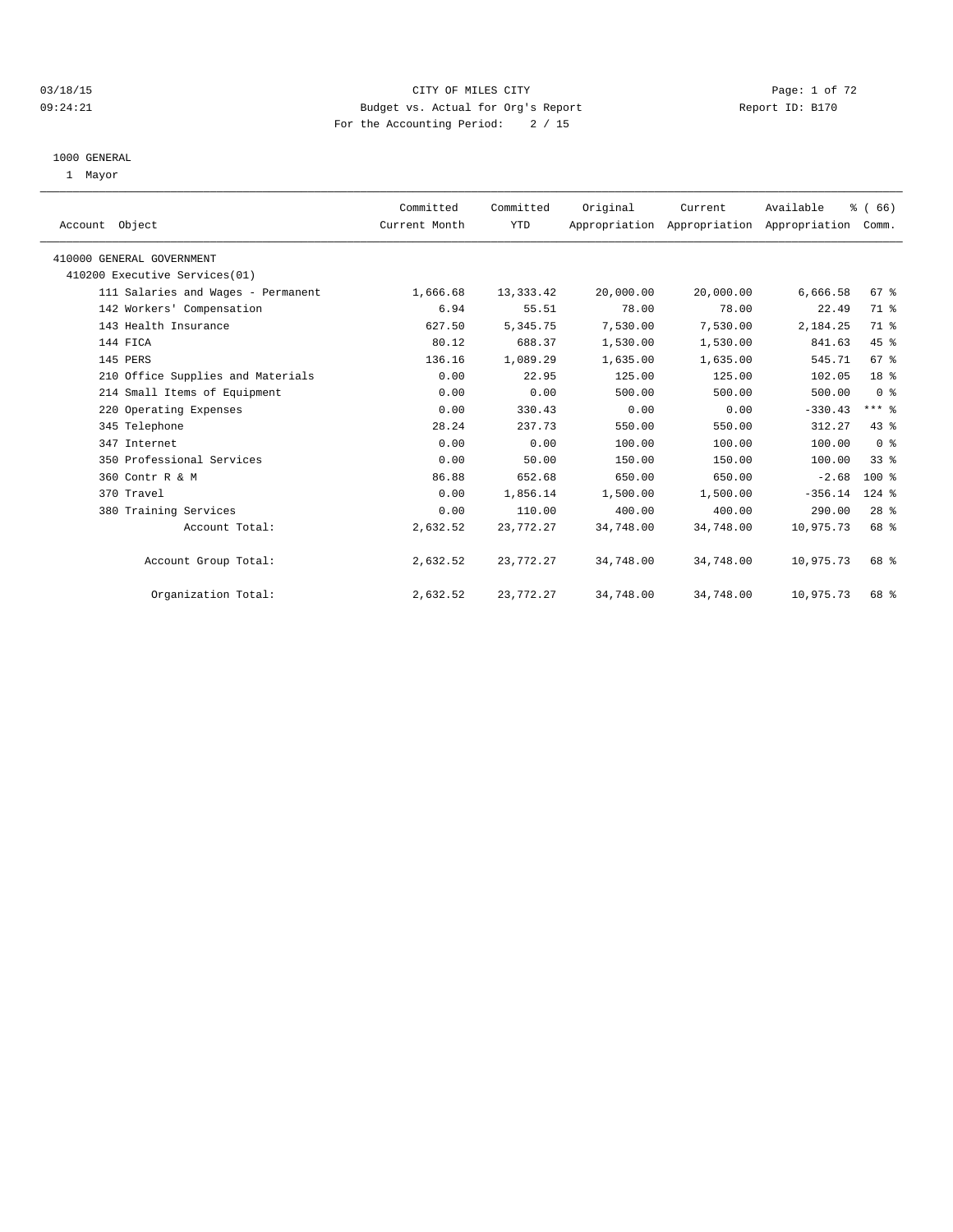## 03/18/15 CITY OF MILES CITY Page: 2 of 72 09:24:21 Budget vs. Actual for Org's Report Changer Report ID: B170 For the Accounting Period: 2 / 15

#### 1000 GENERAL

2 City Council

| Account Object                           | Committed<br>Current Month | Committed<br><b>YTD</b> | Original  | Current   | Available<br>Appropriation Appropriation Appropriation | % (66)<br>Comm. |
|------------------------------------------|----------------------------|-------------------------|-----------|-----------|--------------------------------------------------------|-----------------|
| 410000 GENERAL GOVERNMENT                |                            |                         |           |           |                                                        |                 |
| 410100 Legislative Services(02)          |                            |                         |           |           |                                                        |                 |
| 111 Salaries and Wages - Permanent       | 2,000.00                   | 16,000.00               | 24,000.00 | 24,000.00 | 8,000.00                                               | 67 %            |
| 142 Workers' Compensation                | 8.32                       | 67.61                   | 94.00     | 94.00     | 26.39                                                  | $72$ $%$        |
| 144 FICA                                 | 152.96                     | 1,223.68                | 1,837.00  | 1,837.00  | 613.32                                                 | 67 <sup>8</sup> |
| 145 PERS                                 | 40.84                      | 326.72                  | 1,961.00  | 1,961.00  | 1,634.28                                               | 17 <sup>8</sup> |
| 220 Operating Expenses                   | 0.00                       | 0.00                    | 200.00    | 200.00    | 200.00                                                 | 0 <sup>8</sup>  |
| 350 Professional Services                | 0.00                       | 0.00                    | 500.00    | 500.00    | 500.00                                                 | 0 <sup>8</sup>  |
| 370 Travel                               | 0.00                       | 159.04                  | 500.00    | 500.00    | 340.96                                                 | $32$ $%$        |
| 380 Training Services                    | 0.00                       | 0.00                    | 500.00    | 500.00    | 500.00                                                 | 0 <sup>8</sup>  |
| Account Total:                           | 2,202.12                   | 17,777.05               | 29,592.00 | 29,592.00 | 11,814.95                                              | 60%             |
| 410105 Safety Culture-Supplies           |                            |                         |           |           |                                                        |                 |
| 230 Repair and Maintenance Supplies      | 0.00                       | 0.00                    | 500.00    | 500.00    | 500.00                                                 | 0 <sup>8</sup>  |
| Account Total:                           | 0.00                       | 0.00                    | 500.00    | 500.00    | 500.00                                                 | 0 <sup>8</sup>  |
| Account Group Total:                     | 2,202.12                   | 17,777.05               | 30,092.00 | 30,092.00 | 12, 314.95                                             | 59 <sub>8</sub> |
| 470000 Housing and Community Development |                            |                         |           |           |                                                        |                 |
| 470300 Ecomonic Development              |                            |                         |           |           |                                                        |                 |
| 350 Professional Services                | 0.00                       | 13,646.00               | 13,646.00 | 13,646.00 | 0.00                                                   | $100*$          |
| Account Total:                           | 0.00                       | 13,646.00               | 13,646.00 | 13,646.00 | 0.00                                                   | $100*$          |
| Account Group Total:                     | 0.00                       | 13,646.00               | 13,646.00 | 13,646.00 | 0.00                                                   | $100*$          |
| Organization Total:                      | 2,202.12                   | 31,423.05               | 43,738.00 | 43,738.00 | 12, 314.95                                             | $72$ $%$        |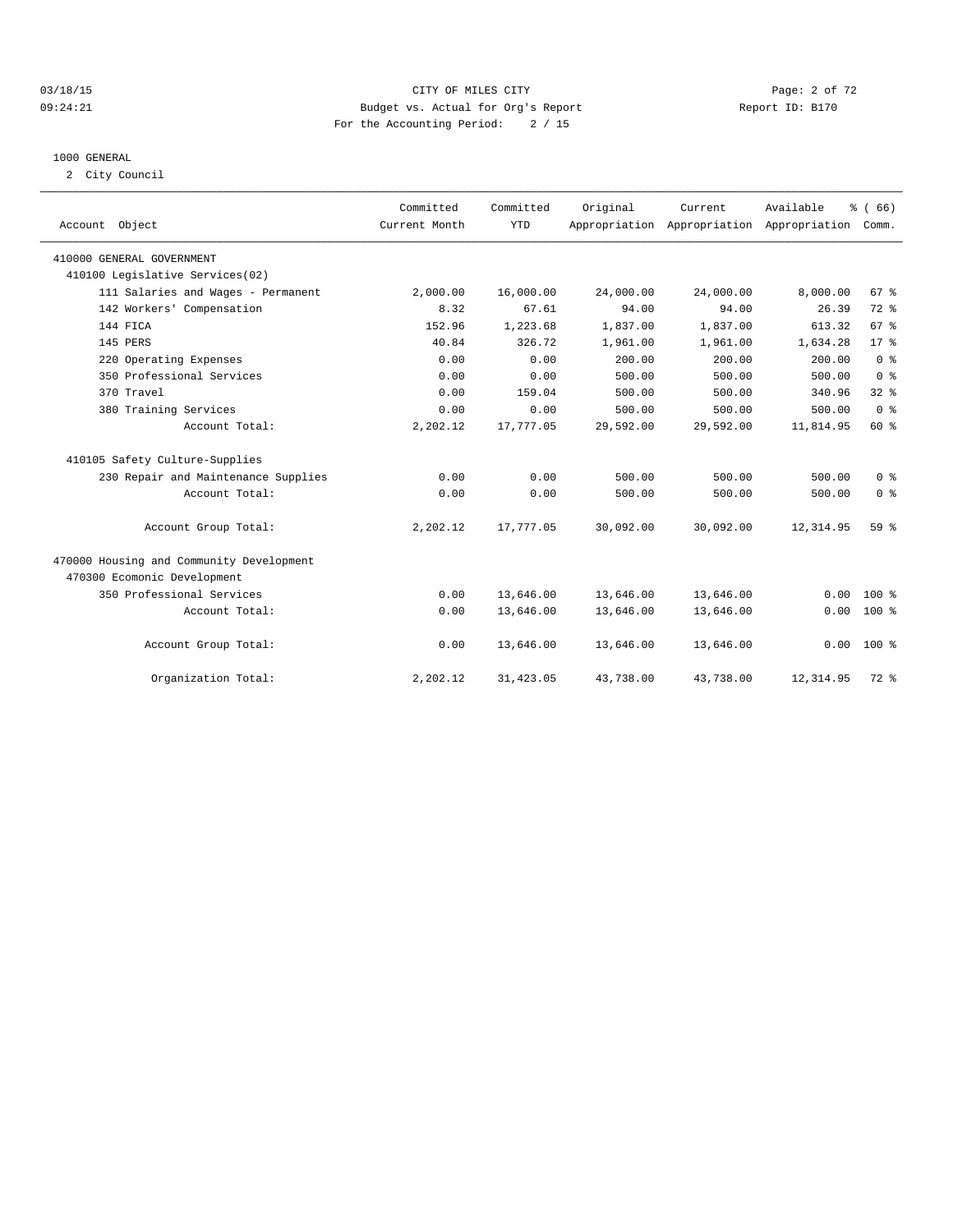## 03/18/15 Page: 3 of 72 09:24:21 Budget vs. Actual for Org's Report Changer Report ID: B170 For the Accounting Period: 2 / 15

————————————————————————————————————————————————————————————————————————————————————————————————————————————————————————————————————

#### 1000 GENERAL

3 City Clerk

|                                            | Committed     | Committed   | Original   | Current    | Available                                       | % (66)          |
|--------------------------------------------|---------------|-------------|------------|------------|-------------------------------------------------|-----------------|
| Account Object                             | Current Month | <b>YTD</b>  |            |            | Appropriation Appropriation Appropriation Comm. |                 |
| 410000 GENERAL GOVERNMENT                  |               |             |            |            |                                                 |                 |
| 410500 Financial Services(03)              |               |             |            |            |                                                 |                 |
| 111 Salaries and Wages - Permanent         | 8,966.47      | 69, 432.46  | 108,994.00 | 108,994.00 | 39,561.54                                       | 64 %            |
| 131 VACATION                               | 105.52        | 2,028.93    | 5,847.00   | 5,847.00   | 3,818.07                                        | 35%             |
| 132 SICK LEAVE                             | 147.24        | 4,590.25    | 3,000.00   | 3,000.00   | $-1,590.25$                                     | $153$ %         |
| 133 OTHER LEAVE PAY                        | 589.09        | 2,384.42    | 11,975.00  | 11,975.00  | 9,590.58                                        | $20*$           |
| 141 Unemployment Insurance                 | 44.13         | 354.91      | 577.00     | 577.00     | 222.09                                          | 62 %            |
| 142 Workers' Compensation                  | 120.40        | 967.16      | 1,477.00   | 1,477.00   | 509.84                                          | 65 %            |
| 143 Health Insurance                       | 1,882.15      | 15,057.20   | 22,590.00  | 22,590.00  | 7,532.80                                        | 67 %            |
| 144 FICA                                   | 749.93        | 6,031.48    | 9,795.00   | 9,795.00   | 3,763.52                                        | 62 %            |
| 145 PERS                                   | 801.35        | 6,408.29    | 10,461.00  | 10,461.00  | 4,052.71                                        | $61*$           |
| 196 CLOTHING ALLOTMENT                     | 0.00          | 450.00      | 450.00     | 450.00     | 0.00                                            | $100*$          |
| 210 Office Supplies and Materials          | 373.90        | 1,856.65    | 3,000.00   | 3,000.00   | 1,143.35                                        | 62 %            |
| 214 Small Items of Equipment               | 0.00          | 0.00        | 3,050.00   | 3,050.00   | 3,050.00                                        | 0 <sup>8</sup>  |
| 220 Operating Expenses                     | 70.99         | 1,719.71    | 3,600.00   | 3,600.00   | 1,880.29                                        | 48 %            |
| 230 Repair and Maintenance Supplies        | 0.00          | 0.00        | 200.00     | 200.00     | 200.00                                          | 0 <sup>8</sup>  |
| 311 Postage, Box Rent, Etc.                | $-275.24$     | 1,549.07    | 3,600.00   | 3,600.00   | 2,050.93                                        | 43 %            |
| 320 Printing, Duplicating, Typing &        | 112.91        | 214.76      | 1,000.00   | 1,000.00   | 785.24                                          | 21.8            |
| 330 Publicity, Subscriptions & Dues        | 155.33        | 991.22      | 1,400.00   | 1,400.00   | 408.78                                          | 71 %            |
| 334 Memberships, Registrations & Dues      | 0.00          | 2,673.00    | 3,400.00   | 3,400.00   | 727.00                                          | 79 %            |
| 345 Telephone                              | 49.77         | 404.42      | 750.00     | 750.00     | 345.58                                          | 54 %            |
| 347 Internet                               | 19.52         | 156.16      | 250.00     | 250.00     | 93.84                                           | 62 %            |
| 350 Professional Services                  | 500.00        | 20,670.71   | 27,000.00  | 27,000.00  | 6,329.29                                        | 77.8            |
| 360 Contr R & M                            | 260.60        | 6,948.64    | 12,500.00  | 12,500.00  | 5,551.36                                        | 56 <sup>8</sup> |
| 370 Travel                                 | 0.00          | 233.42      | 1,500.00   | 1,500.00   | 1,266.58                                        | 16 <sup>8</sup> |
| 380 Training Services                      | 0.00          | 63.33       | 1,200.00   | 1,200.00   | 1,136.67                                        | 5 <sup>°</sup>  |
| 382 Books                                  | 0.00          | 12.88       | 200.00     | 200.00     | 187.12                                          | 6 %             |
| 390 Other Purchased Services (Recorded     | 98.00         | 98.00       | 0.00       | 0.00       | $-98.00$                                        | $***$ $%$       |
| 521 Surety Bonds for Officials & Employees | 0.00          | 983.00      | 983.00     | 983.00     | 0.00                                            | 100 %           |
| Account Total:                             | 14,772.06     | 146,280.07  | 238,799.00 | 238,799.00 | 92,518.93                                       | 61 %            |
|                                            |               |             |            |            |                                                 |                 |
| 411101 Labor Negotiations                  |               |             |            |            |                                                 |                 |
| 350 Professional Services                  | 0.00          | 10,857.75   | 10,000.00  | 10,000.00  | $-857.75$ 109 %                                 |                 |
| Account Total:                             | 0.00          | 10,857.75   | 10,000.00  | 10,000.00  | $-857.75$                                       | 109 %           |
| Account Group Total:                       | 14,772.06     | 157, 137.82 | 248,799.00 | 248,799.00 | 91,661.18                                       | 63 %            |
| 510000 MISCELLANEOUS                       |               |             |            |            |                                                 |                 |
| 510330 Comprehensive Liability Insurance   |               |             |            |            |                                                 |                 |
| 513 Liability                              | 0.00          | 28,656.32   | 28,657.00  | 28,657.00  |                                                 | $0.68$ 100 %    |
| Account Total:                             | 0.00          | 28,656.32   | 28,657.00  | 28,657.00  | 0.68                                            | $100*$          |
|                                            |               |             |            |            |                                                 |                 |
| Account Group Total:                       | 0.00          | 28,656.32   | 28,657.00  | 28,657.00  | 0.68                                            | $100*$          |
| Organization Total:                        | 14,772.06     | 185,794.14  | 277,456.00 | 277,456.00 | 91,661.86                                       | 67 %            |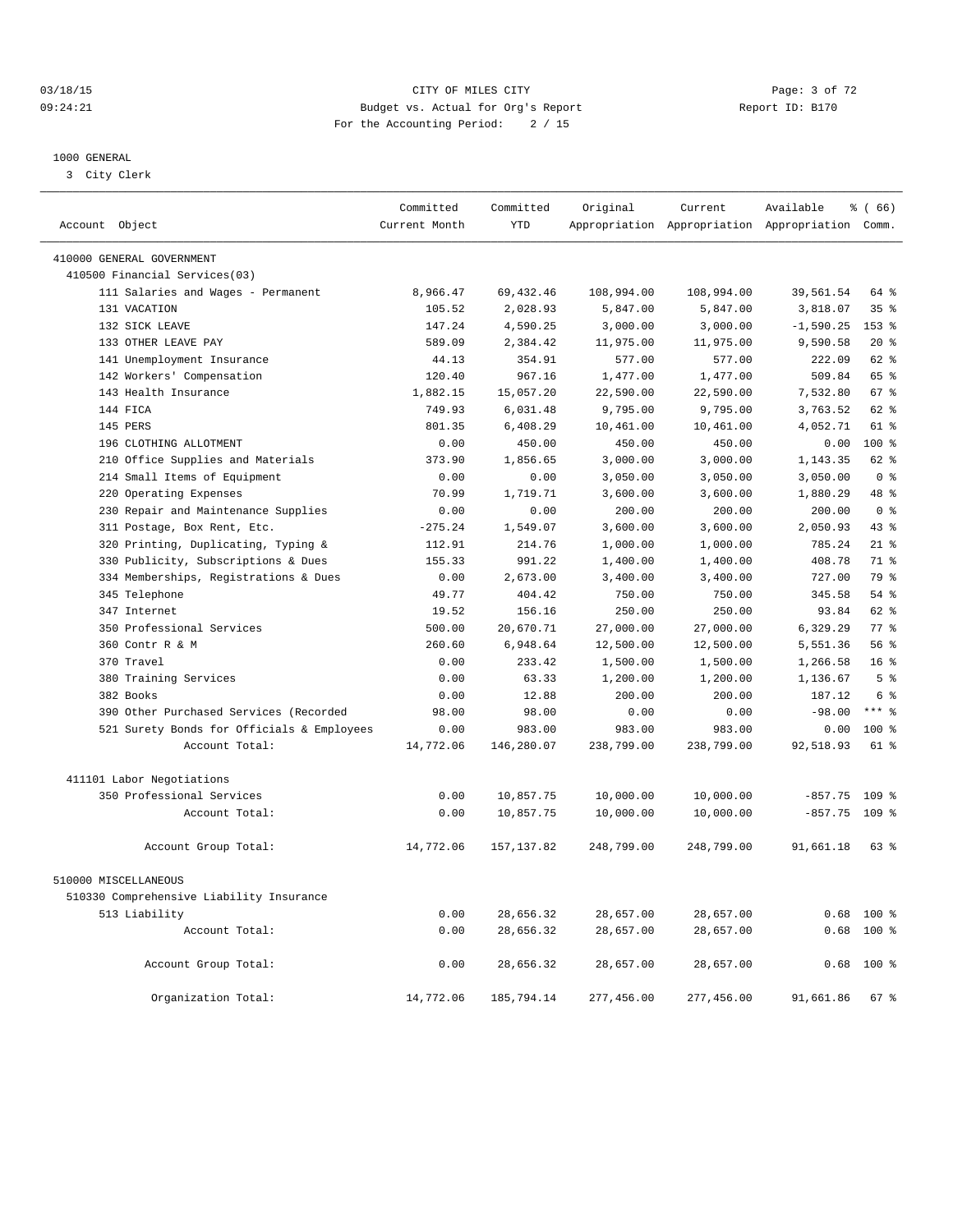#### 03/18/15 CITY OF MILES CITY Page: 4 of 72 09:24:21 Budget vs. Actual for Org's Report Communication Report ID: B170 For the Accounting Period: 2 / 15

# 1000 GENERAL

4 Attorney

| Account Object                     | Committed<br>Current Month | Committed<br><b>YTD</b> | Original   | Current    | Available<br>Appropriation Appropriation Appropriation | % (66)<br>Comm. |  |
|------------------------------------|----------------------------|-------------------------|------------|------------|--------------------------------------------------------|-----------------|--|
| 410000 GENERAL GOVERNMENT          |                            |                         |            |            |                                                        |                 |  |
| 411100 Legal Services(04)          |                            |                         |            |            |                                                        |                 |  |
| 111 Salaries and Wages - Permanent | 7,479.82                   | 64,982.58               | 107,232.00 | 107,232.00 | 42, 249.42                                             | $61$ $%$        |  |
| 131 VACATION                       | 2,700.00                   | 3,412.89                | 3,000.00   | 3,000.00   | $-412.89$                                              | $114$ %         |  |
| 132 SICK LEAVE                     | 64.08                      | 64.08                   | 1,500.00   | 1,500.00   | 1,435.92                                               | $4\degree$      |  |
| 141 Unemployment Insurance         | 46.10                      | 308.33                  | 503.00     | 503.00     | 194.67                                                 | $61$ $%$        |  |
| 142 Workers' Compensation          | 54.89                      | 386.25                  | 579.00     | 579.00     | 192.75                                                 | 67 <sup>8</sup> |  |
| 144 FICA                           | 783.66                     | 5, 241.45               | 8,548.00   | 8,548.00   | 3,306.55                                               | $61$ $%$        |  |
| 145 PERS                           | 836.93                     | 5,593.13                | 9,129.00   | 9,129.00   | 3,535.87                                               | 61 %            |  |
| 196 CLOTHING ALLOTMENT             | 0.00                       | 56.00                   | 100.00     | 100.00     | 44.00                                                  | 56 %            |  |
| 210 Office Supplies and Materials  | 167.70                     | 749.87                  | 500.00     | 500.00     | $-249.87$                                              | $150*$          |  |
| 214 Small Items of Equipment       | 0.00                       | 826.99                  | 450.00     | 450.00     | $-376.99$                                              | 184 %           |  |
| 220 Operating Expenses             | 185.55                     | 1,579.65                | 500.00     | 500.00     | $-1,079.65$                                            | $316$ $%$       |  |
| 311 Postage, Box Rent, Etc.        | 26.04                      | 453.56                  | 600.00     | 600.00     | 146.44                                                 | 76 %            |  |
| 345 Telephone                      | 1.88                       | 21.30                   | 120.00     | 120.00     | 98.70                                                  | 18 <sup>8</sup> |  |
| 350 Professional Services          | 498.66                     | 6,743.44                | 5,500.00   | 5,500.00   | $-1, 243.44$                                           | $123$ $%$       |  |
| 360 Contr R & M                    | 0.00                       | 0.00                    | 100.00     | 100.00     | 100.00                                                 | 0 <sup>8</sup>  |  |
| 370 Travel                         | 0.00                       | 0.00                    | 550.00     | 550.00     | 550.00                                                 | 0 <sup>8</sup>  |  |
| Account Total:                     | 12,845.31                  | 90,419.52               | 138,911.00 | 138,911.00 | 48, 491.48                                             | 65 %            |  |
| Account Group Total:               | 12,845.31                  | 90, 419.52              | 138,911.00 | 138,911.00 | 48, 491.48                                             | 65 %            |  |
| Organization Total:                | 12,845.31                  | 90,419.52               | 138,911.00 | 138,911.00 | 48, 491.48                                             | 65 %            |  |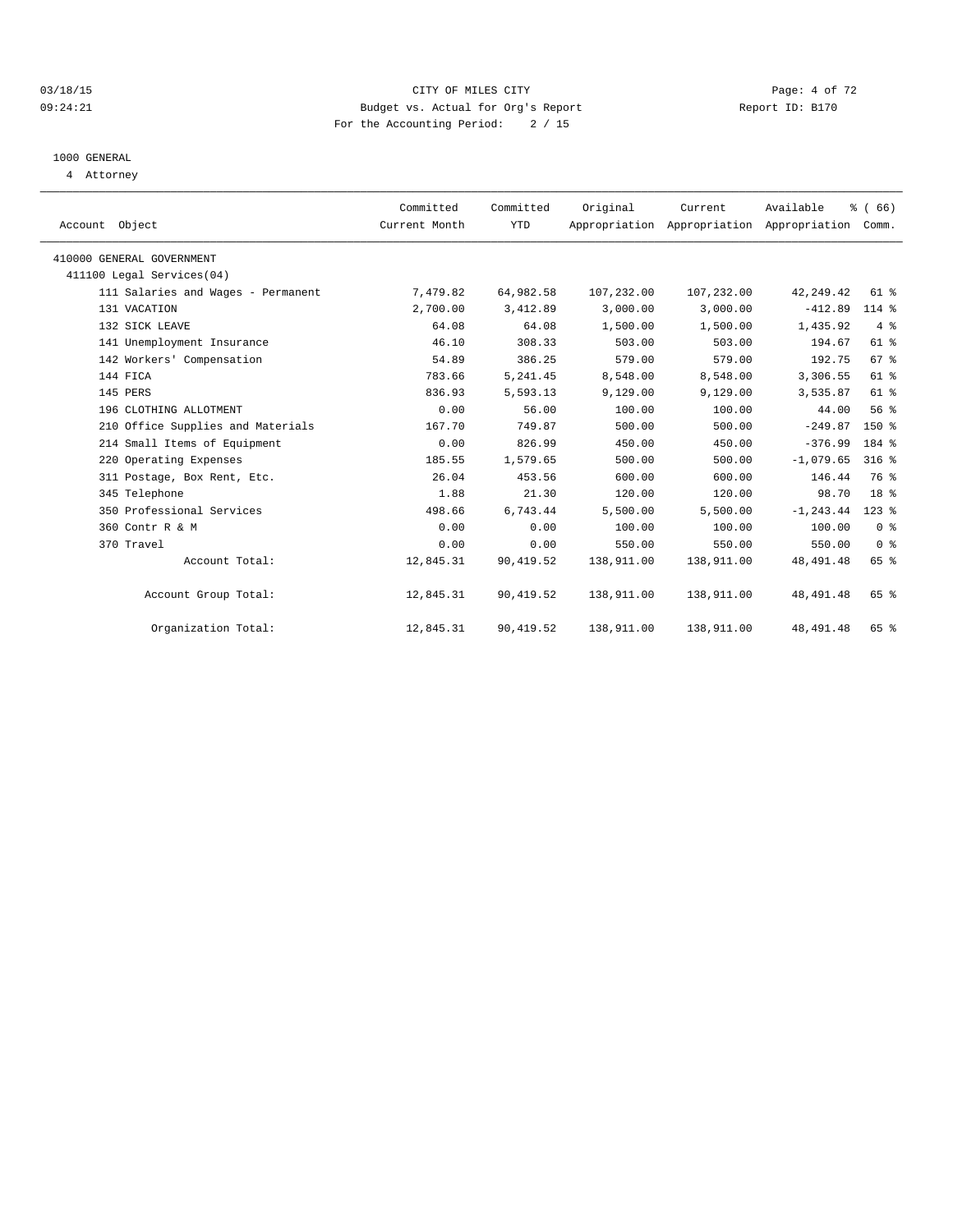#### 03/18/15 Page: 5 of 72 09:24:21 Budget vs. Actual for Org's Report Communication Report ID: B170 For the Accounting Period: 2 / 15

————————————————————————————————————————————————————————————————————————————————————————————————————————————————————————————————————

## 1000 GENERAL

5 Police

|                                            | Committed     | Committed  | Original           | Current      | Available                                       | <sub>ර</sub> ි (66) |
|--------------------------------------------|---------------|------------|--------------------|--------------|-------------------------------------------------|---------------------|
| Account Object                             | Current Month | <b>YTD</b> |                    |              | Appropriation Appropriation Appropriation Comm. |                     |
| 420000 PUBLIC SAFETY                       |               |            |                    |              |                                                 |                     |
| 420140 Crime Control and Investigation(05) |               |            |                    |              |                                                 |                     |
| 111 Salaries and Wages - Permanent         | 54,034.30     | 389,054.96 | 652,543.00         | 652,543.00   | 263, 488.04                                     | 60 %                |
| 121 OVERTIME-PERMANENT                     | 2,643.97      | 22,667.14  | 21,500.00          | 21,500.00    | $-1, 167.14$ 105 %                              |                     |
| 131 VACATION                               | 3,509.68      | 29,910.87  | 30,000.00          | 30,000.00    | 89.13                                           | 100 %               |
| 132 SICK LEAVE                             | 1,467.06      | 9,528.39   | 7,500.00           | 7,500.00     | $-2,028.39$                                     | $127$ %             |
| 133 OTHER LEAVE PAY                        | 688.50        | 3,230.86   | 8,004.00           | 8,004.00     | 4,773.14                                        | 40 %                |
| 134 HOLIDAY PAY                            | 2,453.90      | 25, 291.06 | 21,500.00          | 21,500.00    | $-3,791.06$ 118 %                               |                     |
| 141 Unemployment Insurance                 | 318.05        | 2,212.54   | 3,406.00           | 3,406.00     | 1,193.46                                        | 65 %                |
|                                            |               |            |                    |              | 12, 148.73                                      |                     |
| 142 Workers' Compensation                  | 3,269.59      | 22,560.27  | 34,709.00          | 34,709.00    |                                                 | 65 %                |
| 143 Health Insurance                       | 9,473.56      | 60,849.00  | 107,304.00         | 107,304.00   | 46, 455.00                                      | 57%                 |
| 144 FICA                                   | 1,034.49      | 7,071.87   | 10,974.00          | 10,974.00    | 3,902.13                                        | 64 %                |
| 146 Police Pension                         | 7,397.90      | 58,133.10  | 109,054.00         | 109,054.00   | 50,920.90                                       | 53%                 |
| 196 CLOTHING ALLOTMENT                     | 5,880.00      | 12,000.00  | 12,960.00          | 12,960.00    | 960.00                                          | 93%                 |
| 210 Office Supplies and Materials          | 382.87        | 4,021.73   | 6,000.00           | 6,000.00     | 1,978.27                                        | 67 %                |
| 214 Small Items of Equipment               | 622.91        | 11,565.56  | 35,000.00          | 35,000.00    | 23, 434.44                                      | 33 <sup>8</sup>     |
| 220 Operating Expenses                     | 2,561.38      | 10,226.26  | 13,125.00          | 13,125.00    | 2,898.74                                        | 78 %                |
| 226 Clothing and Uniforms                  | 0.00          | 0.00       | 500.00             | 500.00       | 500.00                                          | 0 <sup>8</sup>      |
| 227 Firearm Supplies                       | 0.00          | 7,482.79   | 4,800.00           | 4,800.00     | $-2,682.79$                                     | 156 %               |
| 230 Repair and Maintenance Supplies        | 686.03        | 8,596.50   | 6,000.00           | 6,000.00     | $-2,596.50$                                     | $143$ %             |
| 231 Gas, Oil, Diesel Fuel, Grease, etc.    | 2,139.85      | 21,935.29  | 38,000.00          | 38,000.00    | 16,064.71                                       | 58 %                |
| 311 Postage, Box Rent, Etc.                | 137.31        | 672.22     | 800.00             | 800.00       | 127.78                                          | 84 %                |
| 330 Publicity, Subscriptions & Dues        | 0.00          | 125.00     | 300.00             | 300.00       | 175.00                                          | 42 %                |
| 334 Memberships, Registrations & Dues      | 0.00          | 554.00     | 3,208.00           | 3,208.00     | 2,654.00                                        | 17 <sup>8</sup>     |
| 345 Telephone                              | 310.35        | 2,489.08   | 4,500.00           | 4,500.00     | 2,010.92                                        | $55$ $%$            |
| 346 Garbage Service                        | 43.00         | 344.00     | 500.00             | 500.00       | 156.00                                          | 69 %                |
| 347 Internet                               | 65.60         | 524.80     | 800.00             | 800.00       | 275.20                                          | 66 %                |
| 350 Professional Services                  | 1,143.50      | 12,648.58  | 9,000.00           | 9,000.00     | $-3,648.58$                                     | 141 %               |
| 360 Contr R & M                            | 27.00         | 379.50     | 204.00             | 204.00       | $-175.50$                                       | 186 %               |
| 366 R&M Vehicles - Police/Animal Control   | 911.76        | 13,988.34  | 18,000.00          | 18,000.00    | 4,011.66                                        | 78 %                |
| 370 Travel                                 | 0.00          | 3,109.64   | 4,500.00           | 4,500.00     | 1,390.36                                        | 69 %                |
| 380 Training Services                      | 450.00        | 5,194.00   | 8,000.00           | 8,000.00     | 2,806.00                                        | 65 %                |
| 381 BOOKS(POP&MILES) (correct)             | 0.00          | 0.00       | 200.00             | 200.00       | 200.00                                          | 0 <sup>8</sup>      |
| 512 Insurance on Vehicles & Equipment      | 0.00          | 998.53     | 999.00             | 999.00       | 0.47                                            | $100*$              |
| 700 Grants, Contributions & Indemnities    | 0.00          | 15,970.00  | 15,970.00          | 15,970.00    | 0.00                                            | 100 %               |
| 791 Shop With A Cop                        | 0.00          | 2,203.69   | 0.00               | 0.00         | $-2, 203.69$                                    | $***$ $-$           |
| Account Total:                             | 101,652.56    | 765,539.57 | 1,189,860.00       | 1,189,860.00 | 424, 320.43                                     | 64 %                |
| 420142 Drug Enforcement                    |               |            |                    |              |                                                 |                     |
| 111 Salaries and Wages - Permanent         | 2,625.44      | 46,654.94  | 46,816.00          | 46,816.00    | 161.06 100 %                                    |                     |
| 121 OVERTIME-PERMANENT                     | 0.00          | 1,889.00   | 1,274.00           | 1,274.00     | $-615.00$ 148 %                                 |                     |
| 131 VACATION                               | 817.60        | 5,865.28   | 1,070.00           | 1,070.00     | $-4,795.28$ 548 %                               |                     |
| 132 SICK LEAVE                             | 71.54         | 3,182.54   | 700.00             | 700.00       | $-2,482.54$ 455 %                               |                     |
| 133 OTHER LEAVE PAY                        | 204.40        | 823.82     | 531.00             | 531.00       | $-292.82$ 155 %                                 |                     |
| 134 HOLIDAY PAY                            | 0.00          | 2,235.30   | 212.00             | 212.00       | $-2,023.30$ *** \$                              |                     |
| 141 Unemployment Insurance                 | 16.74         | 272.99     | 228.00             | 228.00       |                                                 | $-44.99$ 120 %      |
| 142 Workers' Compensation                  | 180.77        | 2,853.43   | 2,316.00           | 2,316.00     | $-537.43$ 123 %                                 |                     |
|                                            | 619.49        | 8,609.97   |                    | 7,530.00     | $-1,079.97$ 114 %                               |                     |
| 143 Health Insurance<br>144 FICA           | 53.93         | 878.22     | 7,530.00<br>734.00 | 734.00       | $-144.22$ 120 %                                 |                     |
| 146 Police Pension                         | 528.79        | 7,307.79   | 7,292.00           | 7,292.00     |                                                 | $-15.79$ 100 %      |
|                                            |               |            |                    |              |                                                 |                     |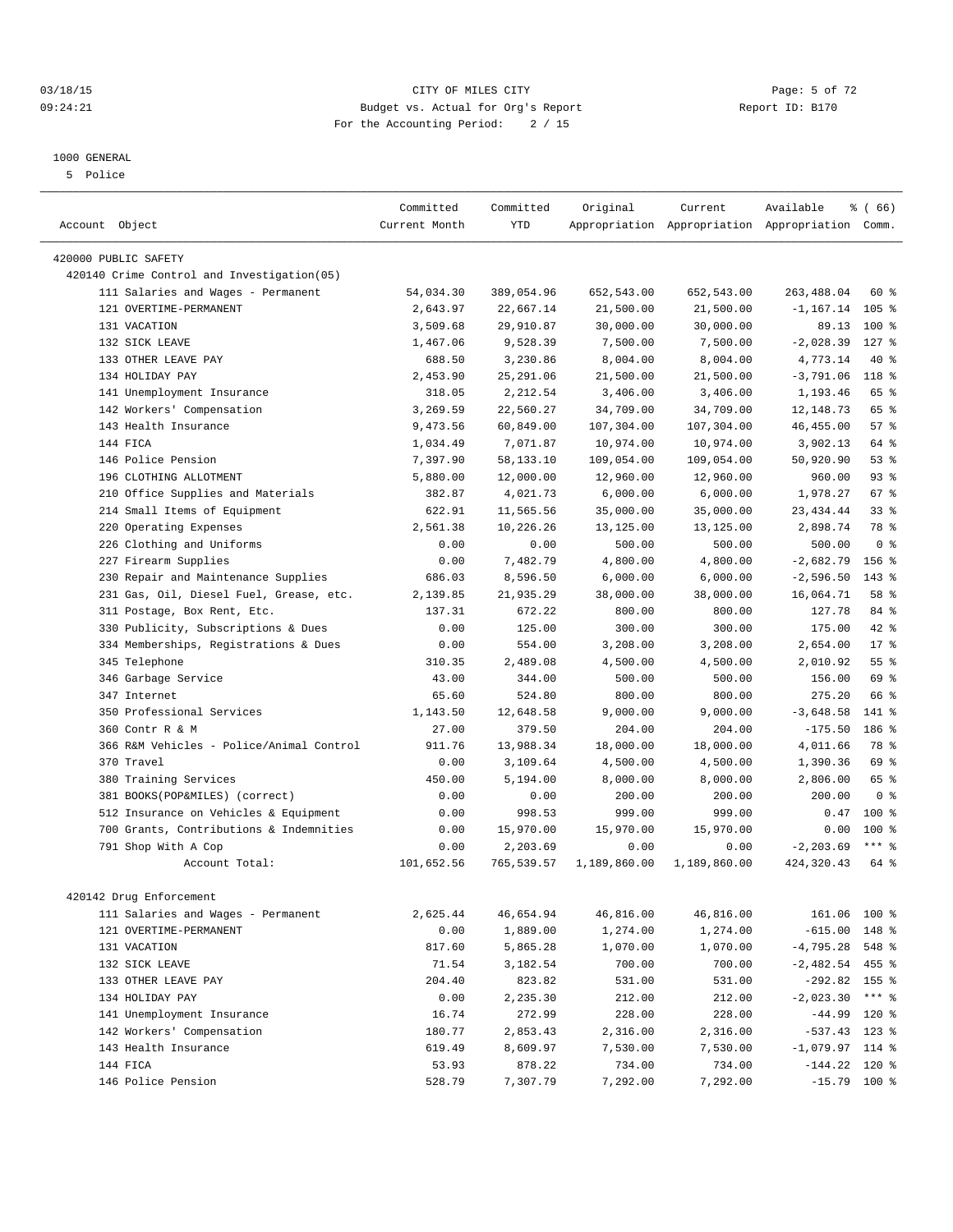#### 03/18/15 CITY OF MILES CITY Page: 6 of 72 09:24:21 Budget vs. Actual for Org's Report Changer Report ID: B170 For the Accounting Period: 2 / 15

#### 1000 GENERAL

5 Police

| Account Object                           | Committed<br>Current Month | Committed<br><b>YTD</b> | Original     | Current      | Available<br>Appropriation Appropriation Appropriation Comm. | % (66)          |
|------------------------------------------|----------------------------|-------------------------|--------------|--------------|--------------------------------------------------------------|-----------------|
| 196 CLOTHING ALLOTMENT                   | 0.00                       | 0.00                    | 720.00       | 720.00       | 720.00                                                       | 0 <sup>8</sup>  |
| Account Total:                           | 5,118.70                   | 80,573.28               | 69,423.00    | 69,423.00    | $-11, 150.28$ 116 %                                          |                 |
| 420144 School Resource Officer           |                            |                         |              |              |                                                              |                 |
| 111 Salaries and Wages - Permanent       | 4,477.44                   | 26, 152.51              | 34,529.00    | 34,529.00    | 8,376.49                                                     | 76 %            |
| 121 OVERTIME-PERMANENT                   | 0.00                       | 0.00                    | 1,500.00     | 1,500.00     | 1,500.00                                                     | 0 <sup>8</sup>  |
| 131 VACATION                             | 0.00                       | 0.00                    | 1,500.00     | 1,500.00     | 1,500.00                                                     | 0 <sup>8</sup>  |
| 132 SICK LEAVE                           | 0.00                       | 0.00                    | 1,300.00     | 1,300.00     | 1,300.00                                                     | 0 <sup>8</sup>  |
| 133 OTHER LEAVE PAY                      | 0.00                       | 0.00                    | 1,000.00     | 1,000.00     | 1,000.00                                                     | 0 <sup>8</sup>  |
| 134 HOLIDAY PAY                          | 0.00                       | 0.00                    | 500.00       | 500.00       | 500.00                                                       | 0 <sup>8</sup>  |
| 141 Unemployment Insurance               | 20.15                      | 117.70                  | 182.00       | 182.00       | 64.30                                                        | 65 %            |
| 142 Workers' Compensation                | 203.90                     | 1,212.58                | 1,851.00     | 1,851.00     | 638.42                                                       | 66 %            |
| 143 Health Insurance                     | 627.50                     | 3,764.53                | 5,648.00     | 5,648.00     | 1,883.47                                                     | 67 %            |
| 144 FICA                                 | 64.24                      | 375.12                  | 585.00       | 585.00       | 209.88                                                       | 64 %            |
| 146 Police Pension                       | 570.11                     | 3,416.25                | 5,811.00     | 5,811.00     | 2,394.75                                                     | 59 %            |
| Account Total:                           | 5,963.34                   | 35,038.69               | 54,406.00    | 54,406.00    | 19,367.31                                                    | 64 %            |
| 420160 Communications-Dispatch           |                            |                         |              |              |                                                              |                 |
| 111 Salaries and Wages - Permanent       | 18,022.09                  | 149,843.76              | 249,526.00   | 249,526.00   | 99,682.24                                                    | 60 %            |
| 121 OVERTIME-PERMANENT                   | 402.01                     | 4,218.07                | 7,000.00     | 7,000.00     | 2,781.93                                                     | 60 %            |
| 131 VACATION                             | 1,134.08                   | 10,179.97               | 12,000.00    | 12,000.00    | 1,820.03                                                     | 85%             |
| 132 SICK LEAVE                           | 227.14                     | 6,927.11                | 4,500.00     | 4,500.00     | $-2,427.11$                                                  | 154 %           |
| 133 OTHER LEAVE PAY                      | 0.00                       | 1,900.26                | 0.00         | 0.00         | $-1,900.26$                                                  | $***$ $_{8}$    |
| 134 HOLIDAY PAY                          | 1,579.46                   | 13,088.22               | 3,851.00     | 3,851.00     | $-9, 237.22$                                                 | 340 %           |
| 141 Unemployment Insurance               | 99.78                      | 845.27                  | 1,321.00     | 1,321.00     | 475.73                                                       | 64 %            |
| 142 Workers' Compensation                | 1,026.05                   | 8,644.44                | 13,257.00    | 13,257.00    | 4,612.56                                                     | 65 %            |
| 143 Health Insurance                     | 3, 141.30                  | 25,130.40               | 45,181.00    | 48,946.00    | 23,815.60                                                    | $51$ %          |
| 144 FICA                                 | 1,685.00                   | 14,277.69               | 22,447.00    | 22,447.00    | 8,169.31                                                     | 64 %            |
| 145 PERS                                 | 1,745.49                   | 15,208.56               | 23,652.00    | 23,652.00    | 8,443.44                                                     | 64 %            |
| 196 CLOTHING ALLOTMENT                   | 812.50                     | 1,687.50                | 2,000.00     | 2,000.00     | 312.50                                                       | 84 %            |
| 210 Office Supplies and Materials        | 692.86                     | 1,604.28                | 3,000.00     | 3,000.00     | 1,395.72                                                     | 53%             |
| 214 Small Items of Equipment             | 0.00                       | 0.00                    | 4,500.00     | 4,500.00     | 4,500.00                                                     | 0 <sup>8</sup>  |
| 220 Operating Expenses                   | 322.55                     | 787.45                  | 1,500.00     | 1,500.00     | 712.55                                                       | $52$ $%$        |
| 231 Gas, Oil, Diesel Fuel, Grease, etc.  | 0.00                       | 3,425.59                | 600.00       | 600.00       | $-2,825.59$                                                  | 571 %           |
| 311 Postage, Box Rent, Etc.              | 0.00                       | 48.37                   | 50.00        | 50.00        | 1.63                                                         | 97%             |
| 320 Printing, Duplicating, Typing &      | 0.00                       | 0.00                    | 100.00       | 100.00       | 100.00                                                       | 0 <sup>8</sup>  |
| 330 Publicity, Subscriptions & Dues      | 0.00                       | 0.00                    | 100.00       | 100.00       | 100.00                                                       | 0 <sup>8</sup>  |
| 334 Memberships, Registrations & Dues    | 0.00                       | 331.00                  | 400.00       | 400.00       | 69.00                                                        | 83%             |
| 345 Telephone                            | 2,275.94                   | 4, 441.45               | 5,100.00     | 5,100.00     | 658.55                                                       | 87%             |
| 350 Professional Services                | 0.00                       | 2,620.66                | 5,000.00     | 5,000.00     | 2,379.34                                                     | $52$ $%$        |
| 366 R&M Vehicles - Police/Animal Control | 0.00                       | 0.00                    | 400.00       | 400.00       | 400.00                                                       | 0 <sup>8</sup>  |
| 370 Travel                               | 0.00                       | 288.69                  | 1,500.00     | 1,500.00     | 1,211.31                                                     | 19 <sup>°</sup> |
| 380 Training Services                    | 0.00                       | 30.00                   | 700.00       | 700.00       | 670.00                                                       | 4%              |
| Account Total:                           | 33, 166. 25                | 265,528.74              | 407,685.00   | 411,450.00   | 145,921.26                                                   | 65 %            |
| Account Group Total:                     |                            | 145,900.85 1,146,680.28 | 1,721,374.00 | 1,725,139.00 | 578,458.72                                                   | 66 %            |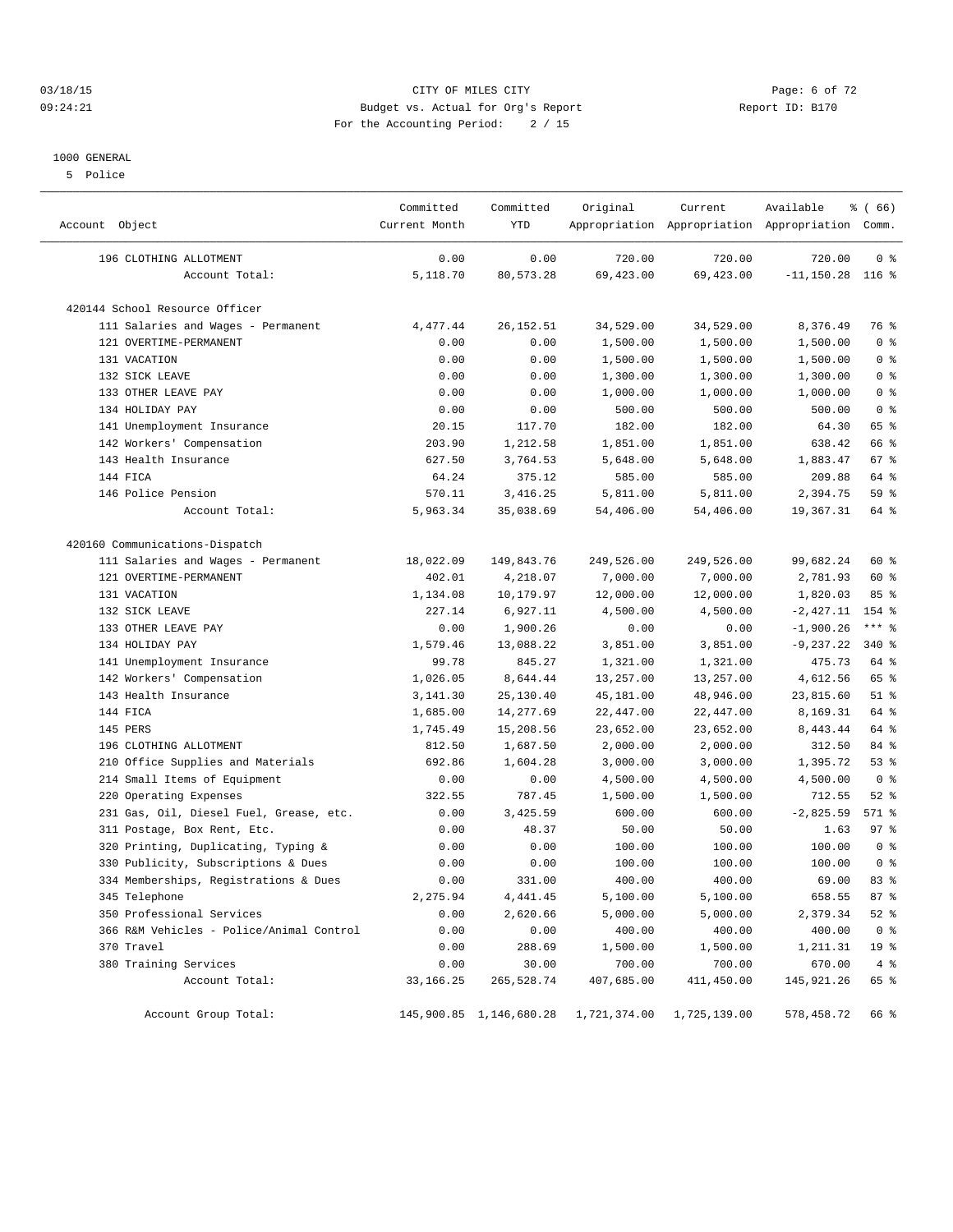#### 03/18/15 Page: 7 of 72 09:24:21 Budget vs. Actual for Org's Report Report ID: B170 For the Accounting Period: 2 / 15

#### 1000 GENERAL

5 Police

| Account Object                                            | Committed<br>Current Month | Committed<br>YTD | Original     | Current<br>Appropriation Appropriation | Available<br>Appropriation | % (66)<br>Comm. |
|-----------------------------------------------------------|----------------------------|------------------|--------------|----------------------------------------|----------------------------|-----------------|
| 490000 DEBT SERVICE<br>490500 Other Debt Service Payments |                            |                  |              |                                        |                            |                 |
| 610 Principal-Police Cars                                 | 0.00                       | 9,137.56         | 9,138.00     | 9,138.00                               |                            | $0.44$ 100 %    |
| 620 Interest-Police Cars                                  | 0.00                       | 45.31            | 0.00         | 0.00                                   | $-45.31$                   | $***$ 2         |
| Account Total:                                            | 0.00                       | 9,182.87         | 9,138.00     | 9,138.00                               | $-44.87$ 100 %             |                 |
| Account Group Total:                                      | 0.00                       | 9,182.87         | 9,138.00     | 9,138.00                               | $-44.87$ 100 %             |                 |
| Organization Total:                                       | 145,900.85                 | 1,155,863.15     | 1,730,512.00 | 1,734,277.00                           | 578, 413.85                | $67$ %          |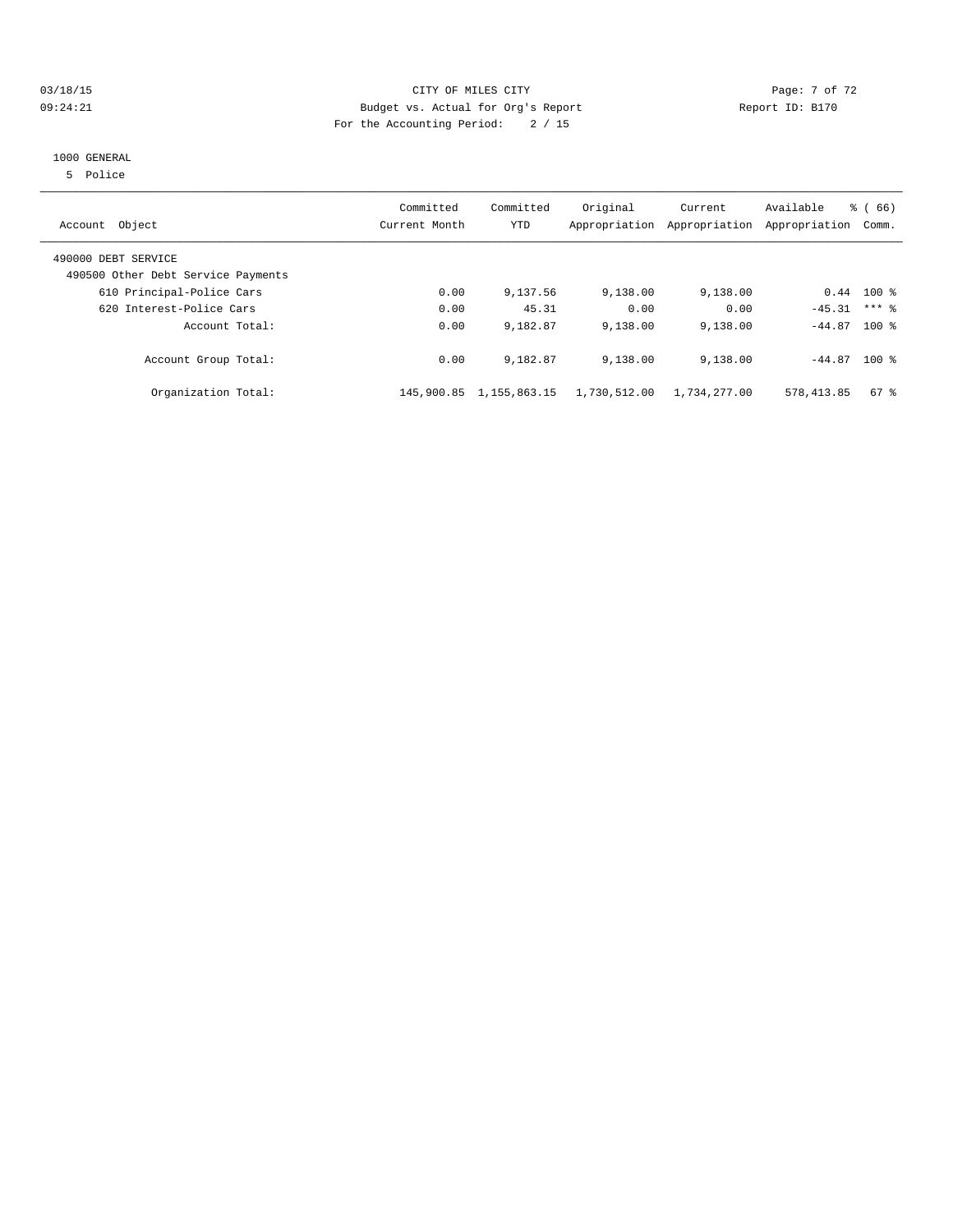#### 03/18/15 CITY OF MILES CITY Page: 8 of 72 09:24:21 Budget vs. Actual for Org's Report Communication Report ID: B170 For the Accounting Period: 2 / 15

#### 1000 GENERAL

6 Police Judge

| Account Object                        | Committed<br>Current Month | Committed<br><b>YTD</b> | Original   | Current<br>Appropriation Appropriation Appropriation Comm. | Available | % (66)          |  |
|---------------------------------------|----------------------------|-------------------------|------------|------------------------------------------------------------|-----------|-----------------|--|
| 410000 GENERAL GOVERNMENT             |                            |                         |            |                                                            |           |                 |  |
| 410300 Judicial Services(06)          |                            |                         |            |                                                            |           |                 |  |
| 111 Salaries and Wages - Permanent    | 6,570.81                   | 52,360.56               | 83,932.00  | 83,932.00                                                  | 31,571.44 | 62 %            |  |
| 121 OVERTIME-PERMANENT                | 13.31                      | 13.31                   | 1,000.00   | 1,000.00                                                   | 986.69    | 1 <sup>8</sup>  |  |
| 131 VACATION                          | 993.44                     | 4,239.72                | 5,000.00   | 5,000.00                                                   | 760.28    | 85%             |  |
| 132 SICK LEAVE                        | 133.76                     | 2,951.72                | 3,000.00   | 3,000.00                                                   | 48.28     | 98 %            |  |
| 141 Unemployment Insurance            | 27.21                      | 209.44                  | 418.00     | 418.00                                                     | 208.56    | $50*$           |  |
| 142 Workers' Compensation             | 81.08                      | 635.19                  | 919.00     | 919.00                                                     | 283.81    | 69 %            |  |
| 143 Health Insurance                  | 1,254.30                   | 10,034.40               | 15,060.00  | 15,060.00                                                  | 5,025.60  | 67 %            |  |
| 144 FICA                              | 585.01                     | 4,540.50                | 7,109.00   | 7,109.00                                                   | 2,568.50  | 64 %            |  |
| 145 PERS                              | 469.06                     | 3,644.58                | 7,500.00   | 7,500.00                                                   | 3,855.42  | 49 %            |  |
| 196 CLOTHING ALLOTMENT                | 0.00                       | 300.00                  | 300.00     | 300.00                                                     | 0.00      | $100*$          |  |
| 210 Office Supplies and Materials     | 261.53                     | 711.67                  | 1,800.00   | 1,800.00                                                   | 1,088.33  | $40*$           |  |
| 214 Small Items of Equipment          | 0.00                       | 399.00                  | 1,000.00   | 1,000.00                                                   | 601.00    | $40*$           |  |
| 220 Operating Expenses                | $-45.60$                   | 867.78                  | 350.00     | 350.00                                                     | $-517.78$ | 248 %           |  |
| 230 Repair and Maintenance Supplies   | 0.64                       | 43.14                   | 100.00     | 100.00                                                     | 56.86     | $43$ %          |  |
| 311 Postage, Box Rent, Etc.           | 87.45                      | 755.33                  | 1,500.00   | 1,500.00                                                   | 744.67    | 50%             |  |
| 330 Publicity, Subscriptions & Dues   | 0.00                       | 0.00                    | 800.00     | 800.00                                                     | 800.00    | 0 <sup>8</sup>  |  |
| 334 Memberships, Registrations & Dues | 0.00                       | 620.00                  | 1,500.00   | 1,500.00                                                   | 880.00    | 41.8            |  |
| 345 Telephone                         | 223.25                     | 1,862.80                | 2,000.00   | 2,000.00                                                   | 137.20    | 93 %            |  |
| 347 Internet                          | 0.00                       | 0.00                    | 2,500.00   | 2,500.00                                                   | 2,500.00  | 0 <sup>8</sup>  |  |
| 350 Professional Services             | 0.00                       | 901.00                  | 1,000.00   | 1,000.00                                                   | 99.00     | $90*$           |  |
| 360 Contr R & M                       | 0.00                       | 0.00                    | 2,000.00   | 2,000.00                                                   | 2,000.00  | 0 <sup>8</sup>  |  |
| 370 Travel                            | 0.00                       | 2,131.98                | 3,500.00   | 3,500.00                                                   | 1,368.02  | 61 %            |  |
| 380 Training Services                 | 0.00                       | 0.00                    | 400.00     | 400.00                                                     | 400.00    | 0 <sup>8</sup>  |  |
| 382 Books                             | 0.00                       | 0.00                    | 800.00     | 800.00                                                     | 800.00    | 0 <sup>8</sup>  |  |
| 394 Jury and Witness Fees             | $-50.00$                   | $-1,015.00$             | 0.00       | 0.00                                                       | 1,015.00  | $***$ 8         |  |
| 533 Machinery and Equipment Rental    | 0.00                       | 284.37                  | 1,000.00   | 1,000.00                                                   | 715.63    | 28 <sup>8</sup> |  |
| Account Total:                        | 10,605.25                  | 86, 491.49              | 144,488.00 | 144,488.00                                                 | 57,996.51 | 60 %            |  |
| Account Group Total:                  | 10,605.25                  | 86, 491.49              | 144,488.00 | 144,488.00                                                 | 57,996.51 | 60 %            |  |
| Organization Total:                   | 10,605.25                  | 86, 491.49              | 144,488.00 | 144,488.00                                                 | 57,996.51 | 60 %            |  |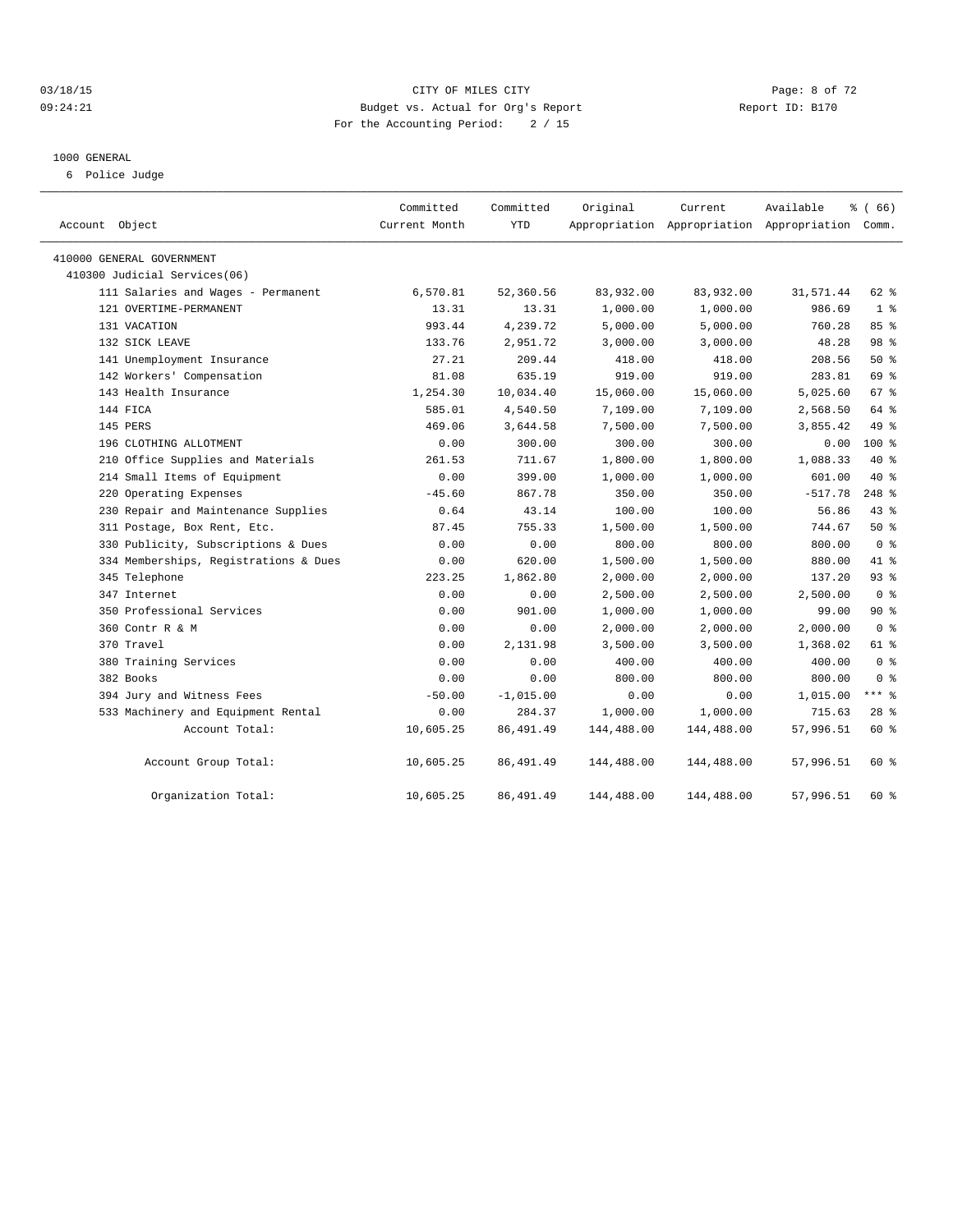#### 03/18/15 Page: 9 of 72 09:24:21 Budget vs. Actual for Org's Report Changer Report ID: B170 For the Accounting Period: 2 / 15

————————————————————————————————————————————————————————————————————————————————————————————————————————————————————————————————————

#### 1000 GENERAL

7 Fire

|                                         | Committed     | Committed   | Original   | Current    | Available                                       | <sub>है</sub> (66) |  |
|-----------------------------------------|---------------|-------------|------------|------------|-------------------------------------------------|--------------------|--|
| Account Object                          | Current Month | YTD         |            |            | Appropriation Appropriation Appropriation Comm. |                    |  |
| 420000 PUBLIC SAFETY                    |               |             |            |            |                                                 |                    |  |
| 420460 Fire Suppression(07)             |               |             |            |            |                                                 |                    |  |
| 111 Salaries and Wages - Permanent      | 33,082.74     | 267,255.18  | 422,014.00 | 422,014.00 | 154,758.82                                      | 63 %               |  |
| 112 SALARIES AND WAGES - PART PAID      | 0.00          | 924.02      | 6,000.00   | 6,000.00   | 5,075.98                                        | 15 <sup>°</sup>    |  |
| 121 OVERTIME-PERMANENT                  | 3,285.84      | 27, 240.59  | 25,000.00  | 25,000.00  | $-2, 240.59$                                    | $109$ %            |  |
| 131 VACATION                            | 0.00          | 12,048.78   | 16,000.00  | 16,000.00  | 3,951.22                                        | 75 %               |  |
| 132 SICK LEAVE                          | 1,931.54      | 12,397.50   | 15,000.00  | 15,000.00  | 2,602.50                                        | 83%                |  |
| 133 OTHER LEAVE PAY                     | 0.00          | 502.17      | 4,000.00   | 4,000.00   | 3,497.83                                        | $13*$              |  |
| 134 HOLIDAY PAY                         | 1,373.85      | 10,575.63   | 10,000.00  | 10,000.00  | $-575.63$                                       | 106 %              |  |
| 141 Unemployment Insurance              | 178.55        | 1,489.40    | 2,219.00   | 2,219.00   | 729.60                                          | 67 %               |  |
| 142 Workers' Compensation               | 1,466.46      | 12,297.81   | 15,925.00  | 15,925.00  | 3,627.19                                        | 77 %               |  |
| 143 Health Insurance                    | 5,868.96      | 46,409.11   | 75,904.00  | 75,904.00  | 29, 494.89                                      | 61 %               |  |
| 144 FICA                                | 573.64        | 4,844.29    | 7,150.00   | 7,150.00   | 2,305.71                                        | 68 %               |  |
| 147 Firemen's Pension                   | 4,750.67      | 39,696.42   | 69,801.00  | 69,801.00  | 30,104.58                                       | 57%                |  |
| 210 Office Supplies and Materials       | 130.02        | 672.47      | 1,000.00   | 1,000.00   | 327.53                                          | 67 %               |  |
| 211 Clothing Allotment                  | 0.00          | 3,444.50    | 8,000.00   | 8,000.00   | 4,555.50                                        | 43 %               |  |
| 214 Small Items of Equipment            | 30.21         | 2,910.15    | 5,500.00   | 5,500.00   | 2,589.85                                        | 53 %               |  |
| 220 Operating Expenses                  | 229.14        | 1,408.78    | 4,000.00   | 4,000.00   | 2,591.22                                        | 35%                |  |
| 226 Clothing and Uniforms               | 0.00          | 5,496.68    | 8,000.00   | 8,000.00   | 2,503.32                                        | 69 %               |  |
| 230 Repair and Maintenance Supplies     | 10.17         | 2,806.08    | 6,000.00   | 6,000.00   | 3,193.92                                        | 47 %               |  |
| 231 Gas, Oil, Diesel Fuel, Grease, etc. | 299.57        | 6,059.93    | 8,000.00   | 8,000.00   | 1,940.07                                        | 76 %               |  |
| 241 Consumable Tools                    | 176.55        | 243.27      | 2,000.00   | 2,000.00   | 1,756.73                                        | $12*$              |  |
| 311 Postage, Box Rent, Etc.             | 9.18          | 46.13       | 100.00     | 100.00     | 53.87                                           | 46 %               |  |
| 320 Printing, Duplicating, Typing &     | 19.25         | 19.25       | 100.00     | 100.00     | 80.75                                           | 19 <sup>°</sup>    |  |
| 330 Publicity, Subscriptions & Dues     | 0.00          | 29.00       | 300.00     | 300.00     | 271.00                                          | $10*$              |  |
| 334 Memberships, Registrations & Dues   | 1,200.00      | 1,200.00    | 1,800.00   | 1,800.00   | 600.00                                          | 67%                |  |
| 341 Electric Utility Services           | 663.96        | 3,140.06    | 3,500.00   | 3,500.00   | 359.94                                          | 90%                |  |
| 342 Water Utility Services              | 31.08         | 257.19      | 450.00     | 450.00     | 192.81                                          | 57%                |  |
| 343 Sewer Utility Services              | 18.53         | 148.19      | 300.00     | 300.00     | 151.81                                          | 49 %               |  |
| 344 Gas Utility Service                 | 682.31        | 1,489.59    | 2,000.00   | 2,000.00   | 510.41                                          | 74 %               |  |
| 345 Telephone                           | 252.03        | 2,022.84    | 3,200.00   | 3,200.00   | 1,177.16                                        | 63 %               |  |
| 346 Garbage Service                     | 47.41         | 768.02      | 600.00     | 600.00     | $-168.02$                                       | 128 %              |  |
| 347 Internet                            | 135.60        | 1,084.80    | 2,000.00   | 2,000.00   | 915.20                                          | 54 %               |  |
| 350 Professional Services               | 0.00          | 573.84      | 5,500.00   | 5,500.00   | 4,926.16                                        | $10*$              |  |
| 360 Contr R & M                         | 202.64        | 3,680.22    | 6,000.00   | 6,000.00   | 2,319.78                                        | 61 %               |  |
| 364 R&M Vehicles - Fire/Amb             | 335.41        | 5,395.45    | 8,000.00   | 8,000.00   | 2,604.55                                        | 67 %               |  |
| 370 Travel                              | 912.73        | 1,306.03    | 3,000.00   | 3,000.00   | 1,693.97                                        | 44 %               |  |
| 380 Training Services                   | 0.00          | 435.00      | 3,000.00   | 3,000.00   | 2,565.00                                        | 15 <sup>°</sup>    |  |
| 382 Books                               | 0.00          | 1,361.50    | 1,500.00   | 1,500.00   | 138.50                                          | $91$ %             |  |
| 400 BUILDING MATERIALS                  | 0.00          | 307.27      | 1,800.00   | 1,800.00   | $1,492.73$ 17 %                                 |                    |  |
| 511 Insurance on Buildings              | 0.00          | 1,574.01    | 1,575.00   | 1,575.00   |                                                 | $0.99$ 100 %       |  |
| 512 Insurance on Vehicles & Equipment   | 0.00          | 4,551.11    | 4,552.00   | 4,552.00   |                                                 | $0.89$ 100 %       |  |
| Account Total:                          | 57,898.04     | 488, 112.26 | 760,790.00 | 760,790.00 | 272,677.74                                      | 64 %               |  |
| Account Group Total:                    | 57,898.04     | 488,112.26  | 760,790.00 | 760,790.00 | 272,677.74                                      | 64 %               |  |
| Organization Total:                     | 57,898.04     | 488,112.26  | 760,790.00 | 760,790.00 | 272,677.74 64 %                                 |                    |  |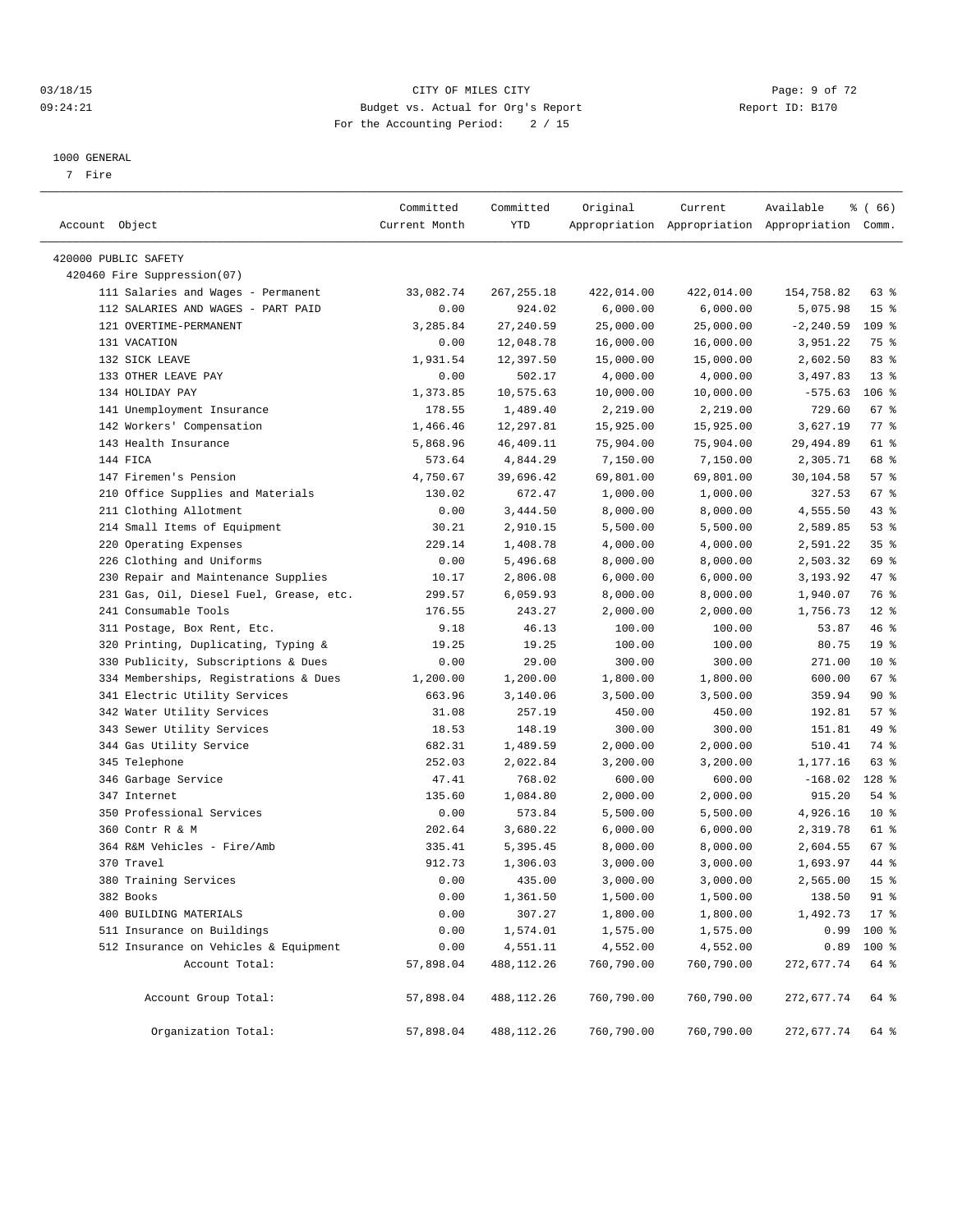#### 03/18/15 Page: 10 of 72 09:24:21 Budget vs. Actual for Org's Report Communication Report ID: B170 For the Accounting Period: 2 / 15

#### 1000 GENERAL

8 City Hall Maintenance

| Committed<br>Current Month | Committed<br>YTD | Original  | Current   | Available |                                                                                                                                                                                                                  |
|----------------------------|------------------|-----------|-----------|-----------|------------------------------------------------------------------------------------------------------------------------------------------------------------------------------------------------------------------|
|                            |                  |           |           |           |                                                                                                                                                                                                                  |
|                            |                  |           |           |           |                                                                                                                                                                                                                  |
| 0.00                       | 0.00             | 400.00    | 400.00    | 400.00    |                                                                                                                                                                                                                  |
| 215.95                     | 1,961.94         | 2,500.00  | 2,500.00  | 538.06    |                                                                                                                                                                                                                  |
| 0.00                       | 788.21           | 1,000.00  | 1,000.00  | 211.79    |                                                                                                                                                                                                                  |
| 298.31                     | 3,260.34         | 5,500.00  | 5,500.00  | 2,239.66  |                                                                                                                                                                                                                  |
| 54.53                      | 420.22           | 750.00    | 750.00    | 329.78    |                                                                                                                                                                                                                  |
| 32.50                      | 260.00           | 370.00    | 370.00    | 110.00    |                                                                                                                                                                                                                  |
| 426.02                     | 2,038.56         | 5,000.00  | 5,000.00  | 2,961.44  |                                                                                                                                                                                                                  |
| 47.41                      | 94.82            | 200.00    | 200.00    | 105.18    |                                                                                                                                                                                                                  |
| 600.00                     | 6,902.99         | 30,000.00 | 30,000.00 | 23,097.01 |                                                                                                                                                                                                                  |
| 0.00                       | 0.00             | 1,000.00  | 1,000.00  | 1,000.00  |                                                                                                                                                                                                                  |
| 0.00                       | 2,335.42         | 2,336.00  | 2,336.00  | 0.58      |                                                                                                                                                                                                                  |
| 1,674.72                   | 18,062.50        | 49,056.00 | 49,056.00 | 30,993.50 |                                                                                                                                                                                                                  |
| 1,674.72                   | 18,062.50        | 49,056.00 | 49,056.00 | 30,993.50 |                                                                                                                                                                                                                  |
| 1,674.72                   | 18,062.50        | 49,056.00 | 49,056.00 | 30,993.50 |                                                                                                                                                                                                                  |
|                            |                  |           |           |           | % (66)<br>Appropriation Appropriation Appropriation Comm.<br>0 <sup>8</sup><br>78 %<br>79 %<br>59 %<br>56%<br>70 %<br>41 %<br>47 %<br>$23$ $%$<br>0 <sup>8</sup><br>$100$ %<br>$37*$<br>$37*$<br>37 <sup>8</sup> |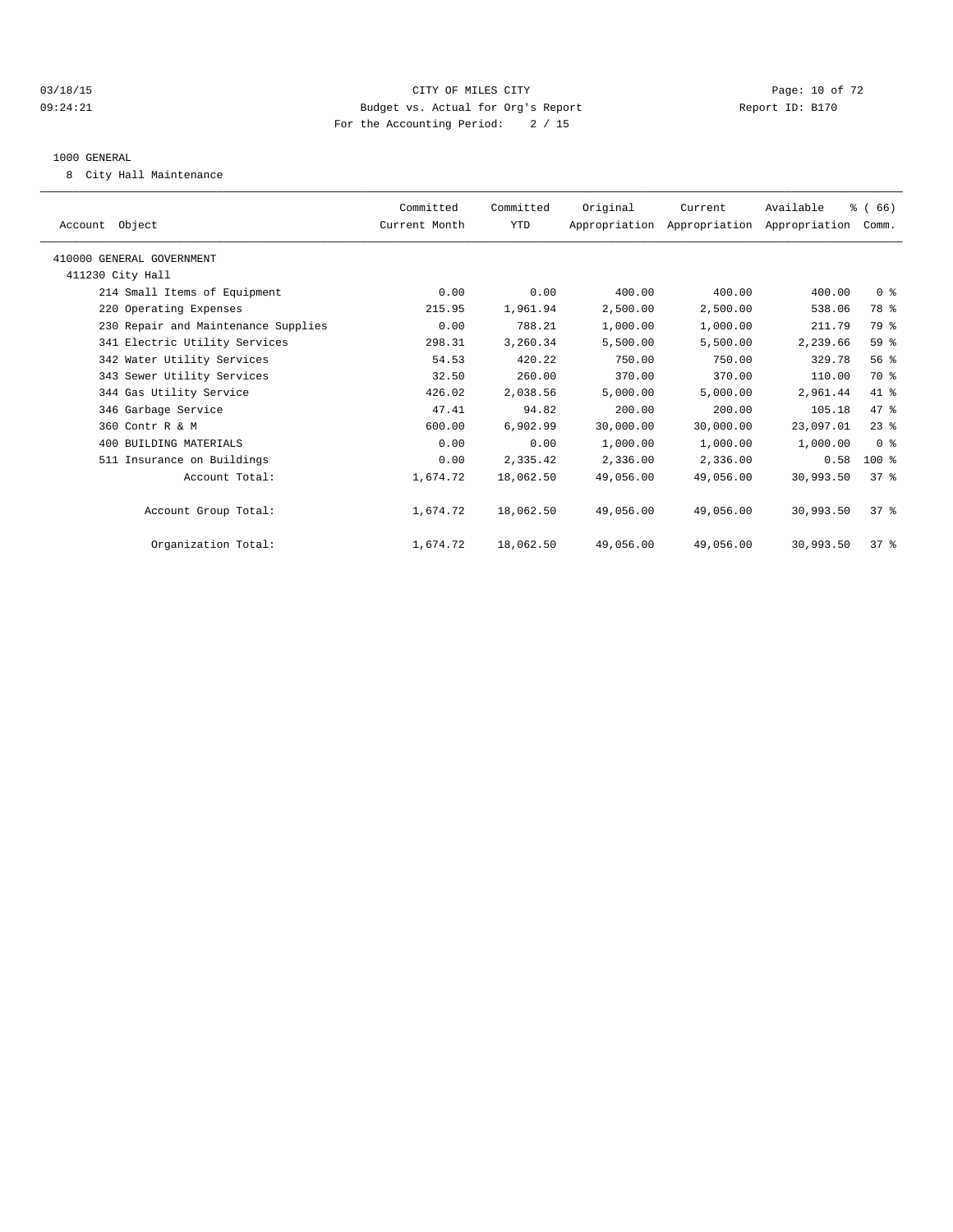#### 03/18/15 Page: 11 of 72 09:24:21 Budget vs. Actual for Org's Report Communication Report ID: B170 For the Accounting Period: 2 / 15

## 1000 GENERAL

9 Treasurer

| Account Object                     | Committed<br>Current Month | Committed<br>YTD | Original  | Current<br>Appropriation Appropriation | Available<br>Appropriation | $\frac{3}{6}$ (66)<br>Comm. |
|------------------------------------|----------------------------|------------------|-----------|----------------------------------------|----------------------------|-----------------------------|
| 410000 GENERAL GOVERNMENT          |                            |                  |           |                                        |                            |                             |
| 410540 City Treasurer(09)          |                            |                  |           |                                        |                            |                             |
| 111 Salaries and Wages - Permanent | 1,666.66                   | 13,333.28        | 20,000.00 | 20,000.00                              | 6,666.72                   | 67 %                        |
| 142 Workers' Compensation          | 6.94                       | 55.52            | 79.00     | 79.00                                  | 23.48                      | 70 %                        |
| 144 FICA                           | 127.50                     | 1,020.00         | 1,530.00  | 1,530.00                               | 510.00                     | 67 %                        |
| 145 PERS                           | 136.16                     | 1,089.28         | 1,634.00  | 1,634.00                               | 544.72                     | 67 %                        |
| 345 Telephone                      | 1.88                       | 21.40            | 100.00    | 100.00                                 | 78.60                      | $21$ %                      |
| 350 Professional Services          | 0.00                       | 50.00            | 100.00    | 100.00                                 | 50.00                      | $50*$                       |
| 360 Contr R & M                    | 88.18                      | 705.80           | 944.00    | 944.00                                 | 238.20                     | 75 %                        |
| Account Total:                     | 2,027.32                   | 16,275.28        | 24,387.00 | 24,387.00                              | 8,111.72                   | $67$ $\frac{6}{3}$          |
| Account Group Total:               | 2,027.32                   | 16,275.28        | 24,387.00 | 24,387.00                              | 8,111.72                   | $67$ %                      |
| Organization Total:                | 2,027.32                   | 16,275.28        | 24,387.00 | 24,387.00                              | 8,111.72                   | $67$ %                      |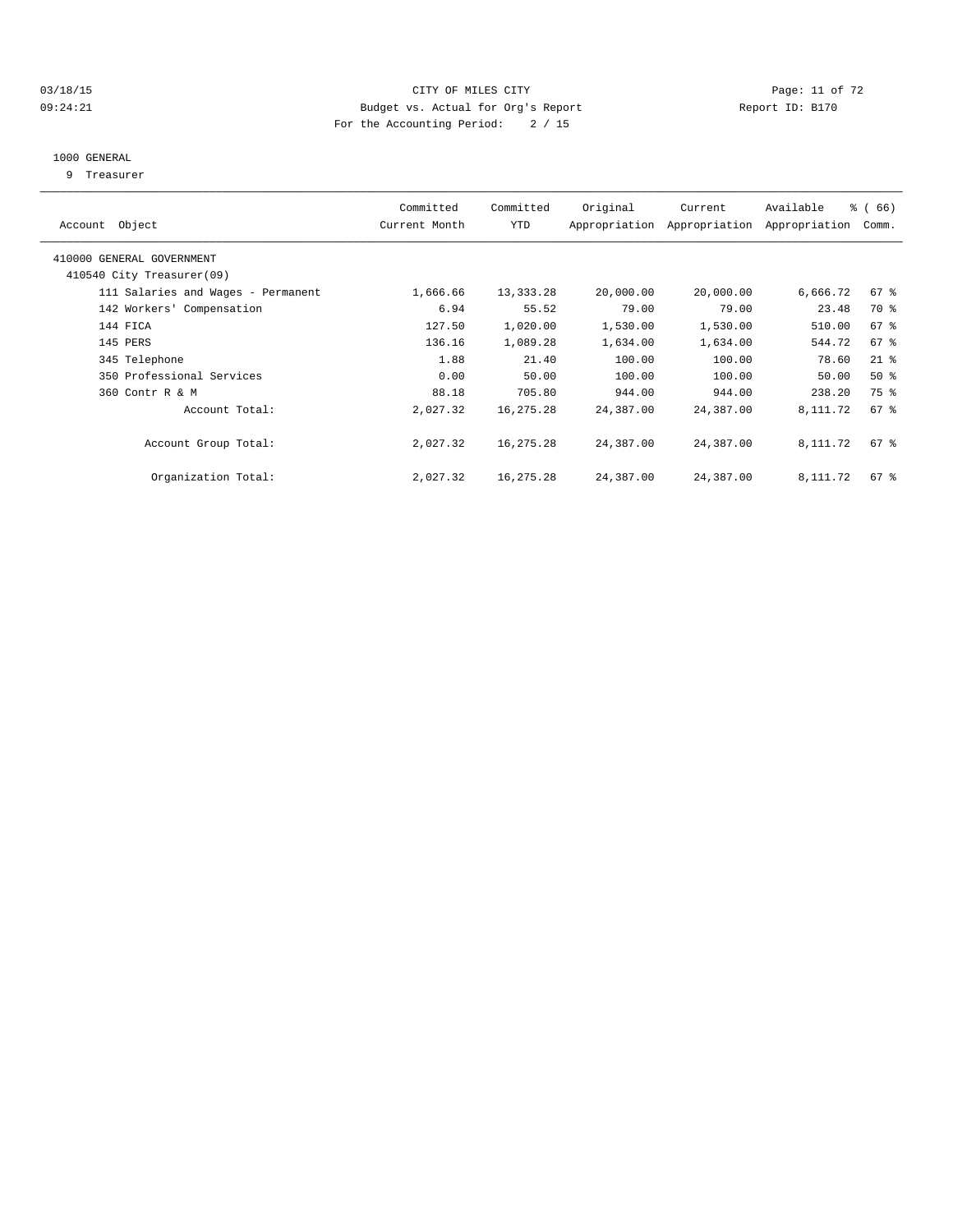#### $O3/18/15$  Page: 12 of 72 09:24:21 Budget vs. Actual for Org's Report Communication Report ID: B170 For the Accounting Period: 2 / 15

#### 1000 GENERAL

11 Historic Preservation

| Account Object                           | Committed<br>Current Month | Committed<br><b>YTD</b> | Original  | Current<br>Appropriation Appropriation Appropriation | Available    | % (66)<br>Comm. |  |
|------------------------------------------|----------------------------|-------------------------|-----------|------------------------------------------------------|--------------|-----------------|--|
| 410000 GENERAL GOVERNMENT                |                            |                         |           |                                                      |              |                 |  |
| 411840 Program Assistant                 |                            |                         |           |                                                      |              |                 |  |
| 111 Salaries and Wages - Permanent       | 2,536.52                   | 16,576.78               | 30,182.00 | 30,182.00                                            | 13,605.22    | 55 %            |  |
| 131 VACATION                             | 112.91                     | 1,211.58                | 468.00    | 468.00                                               | $-743.58$    | $259$ $%$       |  |
| 132 SICK LEAVE                           | 0.00                       | 1,797.74                | 468.00    | 468.00                                               | $-1, 329.74$ | 384 %           |  |
| 141 Unemployment Insurance               | 11.94                      | 87.63                   | 140.00    | 140.00                                               | 52.37        | 63%             |  |
| 142 Workers' Compensation                | 32.52                      | 238.88                  | 359.00    | 359.00                                               | 120.12       | 67 <sup>8</sup> |  |
| 143 Health Insurance                     | 627.15                     | 4,390.05                | 7,530.00  | 7,530.00                                             | 3,139.95     | 58 %            |  |
| 144 FICA                                 | 202.68                     | 1,488.67                | 2,380.00  | 2,380.00                                             | 891.33       | 63%             |  |
| 145 PERS                                 | 216.46                     | 1,589.88                | 2,542.00  | 2,542.00                                             | 952.12       | 63%             |  |
| 350 Professional Services                | 0.00                       | 1,255.54                | 0.00      | 1,955.00                                             | 699.46       | 64 %            |  |
| 370 Travel                               | 0.00                       | 171.76                  | 0.00      | 545.00                                               | 373.24       | 32 <sup>8</sup> |  |
| Account Total:                           | 3,740.18                   | 28,808.51               | 44,069.00 | 46,569.00                                            | 17,760.49    | 62 %            |  |
| Account Group Total:                     | 3,740.18                   | 28,808.51               | 44,069.00 | 46,569.00                                            | 17,760.49    | $62*$           |  |
| 520000 OTHER FINANCING USES              |                            |                         |           |                                                      |              |                 |  |
| 521000 Interfund Operating Transfers Out |                            |                         |           |                                                      |              |                 |  |
| 820 Transfers to Other Funds             | 0.00                       | 3,457.00                | 3,457.00  | 3,457.00                                             | 0.00         | 100 %           |  |
| Account Total:                           | 0.00                       | 3,457.00                | 3,457.00  | 3,457.00                                             | 0.00         | $100*$          |  |
| Account Group Total:                     | 0.00                       | 3,457.00                | 3,457.00  | 3,457.00                                             |              | $0.00 100$ %    |  |
| Organization Total:                      | 3,740.18                   | 32, 265.51              | 47,526.00 | 50,026.00                                            | 17,760.49    | 64 %            |  |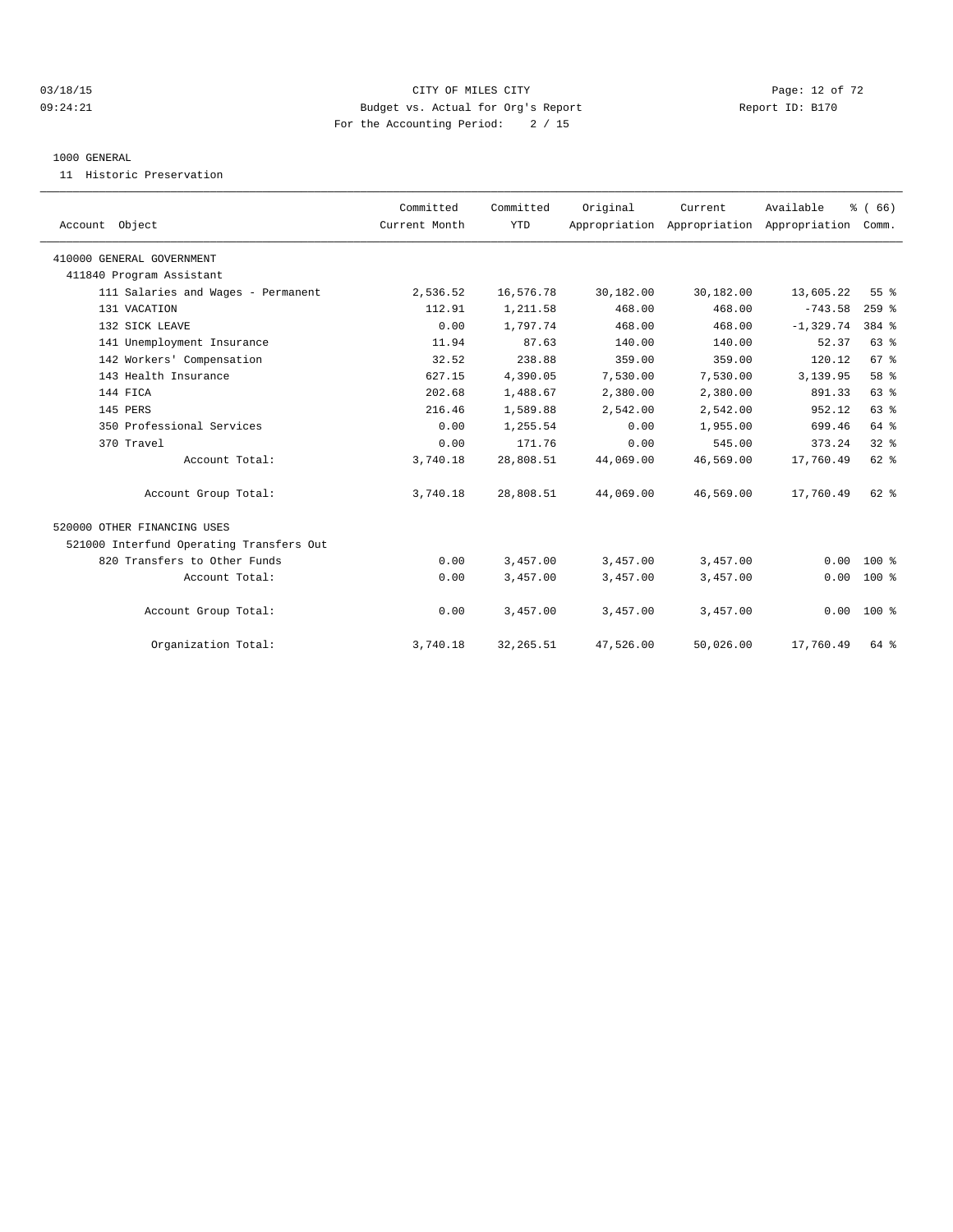#### 03/18/15 Page: 13 of 72 09:24:21 Budget vs. Actual for Org's Report Communication Report ID: B170 For the Accounting Period: 2 / 15

————————————————————————————————————————————————————————————————————————————————————————————————————————————————————————————————————

#### 1000 GENERAL

13 Park

|                                                      | Committed     | Committed  | Original    | Current                                         | Available       | <sub>ර</sub> ි (66) |
|------------------------------------------------------|---------------|------------|-------------|-------------------------------------------------|-----------------|---------------------|
| Account Object                                       | Current Month | YTD        |             | Appropriation Appropriation Appropriation Comm. |                 |                     |
|                                                      |               |            |             |                                                 |                 |                     |
| 460000 CULTURE AND RECREATION<br>460432 Lion Shelter |               |            |             |                                                 |                 |                     |
| 230 Repair and Maintenance Supplies                  | 0.00          | 0.00       | 5,000.00    | 5,000.00                                        | 5,000.00        | 0 <sup>8</sup>      |
| Account Total:                                       | 0.00          | 0.00       | 5,000.00    | 5,000.00                                        | 5,000.00        | 0 <sup>8</sup>      |
|                                                      |               |            |             |                                                 |                 |                     |
| 460433 Park Operations(13)                           |               |            |             |                                                 |                 |                     |
| 111 Salaries and Wages - Permanent                   | 10,266.88     | 90,227.64  | 145,368.00  | 145,368.00                                      | 55,140.36       | 62 %                |
| 121 OVERTIME-PERMANENT                               | 3.28          | 5,047.93   | 6,800.00    | 6,800.00                                        | 1,752.07        | 74 %                |
| 131 VACATION                                         | 989.23        | 8,798.99   | 10,000.00   | 10,000.00                                       | 1,201.01        | 88 %                |
| 132 SICK LEAVE                                       | 691.20        | 4,106.87   | 5,000.00    | 5,000.00                                        | 893.13          | 82 %                |
| 133 OTHER LEAVE PAY                                  | 0.00          | 0.00       | 1,021.00    | 1,021.00                                        | 1,021.00        | 0 <sup>8</sup>      |
| 134 HOLIDAY PAY                                      | 0.00          | 3,376.23   | 3,400.00    | 3,400.00                                        | 23.77           | 99 %                |
| 141 Unemployment Insurance                           | 53.81         | 504.15     | 565.00      | 565.00                                          | 60.85           | 89 %                |
| 142 Workers' Compensation                            | 666.03        | 6,055.02   | 8,538.00    | 8,538.00                                        | 2,482.98        | 71 %                |
| 143 Health Insurance                                 | 2,032.72      | 16,262.10  | 24,398.00   | 24,398.00                                       | 8,135.90        | 67 %                |
| 144 FICA                                             | 866.09        | 8,186.52   | 9,608.00    | 9,608.00                                        | 1,421.48        | 85%                 |
| 145 PERS                                             | 976.36        | 8,306.82   | 10,261.00   | 10,261.00                                       | 1,954.18        | 81 %                |
| 196 CLOTHING ALLOTMENT                               | 0.00          | 486.00     | 450.00      | 450.00                                          | $-36.00$        | 108 <sup>8</sup>    |
| 210 Office Supplies and Materials                    | 0.00          | 120.32     | 150.00      | 150.00                                          | 29.68           | 80 %                |
| 214 Small Items of Equipment                         | 0.00          | 3,449.64   | 7,500.00    | 7,500.00                                        | 4,050.36        | 46 %                |
| 220 Operating Expenses                               | 75.00         | 1,150.98   | 2,200.00    | 2,200.00                                        | 1,049.02        | $52$ $%$            |
| 222 Chemicals, Lab & Med Supplies                    | 0.00          | 119.55     | 8,920.00    | 8,920.00                                        | 8,800.45        | 1 <sup>8</sup>      |
| 226 Clothing and Uniforms                            | $-34.98$      | $-34.98$   | 500.00      | 500.00                                          | 534.98          | $-7$ $%$            |
| 230 Repair and Maintenance Supplies                  | 1,177.55      | 7,336.25   | 10,000.00   | 10,000.00                                       | 2,663.75        | 73 %                |
| 231 Gas, Oil, Diesel Fuel, Grease, etc.              | 367.22        | 5,464.22   | 8,000.00    | 8,000.00                                        | 2,535.78        | 68 %                |
| 334 Memberships, Registrations & Dues                | 20.00         | 185.00     | 500.00      | 500.00                                          | 315.00          | 37%                 |
| 341 Electric Utility Services                        | 408.38        | 6,597.71   | 7,500.00    | 7,500.00                                        | 902.29          | 88 %                |
| 342 Water Utility Services                           | 38.28         | 14,585.14  | 22,000.00   | 22,000.00                                       | 7,414.86        | 66 %                |
| 343 Sewer Utility Services                           | 21.33         | 774.94     | 1,000.00    | 1,000.00                                        | 225.06          | 77.                 |
| 344 Gas Utility Service                              | 581.58        | 2,316.21   | 3,000.00    | 3,000.00                                        | 683.79          | 77 %                |
| 345 Telephone                                        | 37.94         | 309.88     | 500.00      | 500.00                                          | 190.12          | 62 %                |
| 346 Garbage Service                                  | 237.06        | 474.12     | 500.00      | 500.00                                          | 25.88           | 95%                 |
| 347 Internet                                         | 37.60         | 300.80     | 450.00      | 450.00                                          | 149.20          | 67 %                |
| 350 Professional Services                            | 0.00          | 5,069.49   | 19,300.00   | 19,300.00                                       | 14,230.51       | $26$ %              |
| 360 Contr R & M                                      | 0.00          | 93.00      | 9,000.00    | 9,000.00                                        | 8,907.00        | 1 <sup>8</sup>      |
| 363 R&M Vehicles/Equip/Labor-PW                      | 0.00          | 4,494.79   | 17,300.00   | 17,300.00                                       | 12,805.21       | $26$ %              |
| 370 Travel                                           | 0.00          | 290.00     | 600.00      | 600.00                                          | 310.00          | 48 %                |
| 380 Training Services                                | 0.00          | 560.00     | 800.00      | 800.00                                          | 240.00          | 70 %                |
| 511 Insurance on Buildings                           | 0.00          | 2,956.93   | 2,957.00    | 2,957.00                                        |                 | $0.07$ 100 %        |
| 512 Insurance on Vehicles & Equipment                | 0.00          | 558.71     | 559.00      | 559.00                                          |                 | $0.29$ 100 %        |
| 514 Other Insurance (Boilers)                        | 0.00          | 0.00       | 800.00      | 800.00                                          | 800.00          | 0 <sup>8</sup>      |
| 930 Improvements Other than Buildings                | 0.00          | 0.00       | 9,900.00    | 9,900.00                                        | 9,900.00        | 0 <sup>8</sup>      |
| 940 Machinery & Equipment                            | 0.00          | 3,828.00   | 5,000.00    | 5,000.00                                        | 1,172.00        | 77 %                |
| Account Total:                                       | 19,512.56     | 212,358.97 | 364, 345.00 | 364, 345.00                                     | 151,986.03      | 58 %                |
|                                                      |               |            |             |                                                 |                 |                     |
| 460434 Fish, Wildlife Trailways                      |               |            |             |                                                 |                 |                     |
| 214 Small Items of Equipment                         | 0.00          | 104.31     | 0.00        | 0.00                                            | $-104.31$ *** % |                     |
| 230 Repair and Maintenance Supplies                  | 0.00          | 2,061.87   | 0.00        | 0.00                                            | $-2,061.87$     | $***$ $_{8}$        |
| 740 Awards and Indemnities                           | 0.00          | 4,189.04   | 10,486.00   | 10,486.00                                       | 6,296.96        | 40 %                |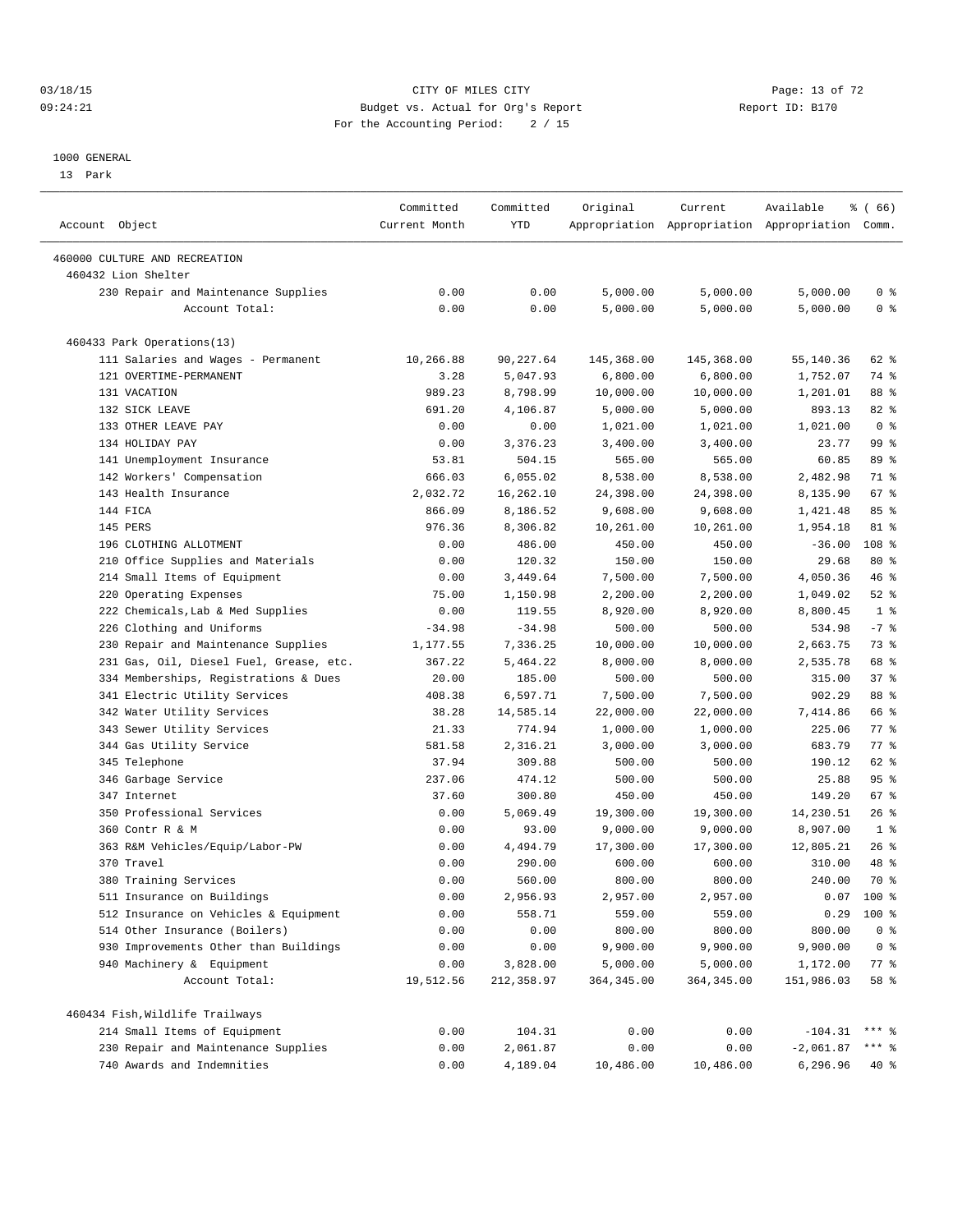#### $O3/18/15$  Page: 14 of 72 09:24:21 Budget vs. Actual for Org's Report Communication Report ID: B170 For the Accounting Period: 2 / 15

#### 1000 GENERAL

13 Park

| Object<br>Account                          | Committed<br>Current Month | Committed<br>YTD | Original<br>Appropriation | Current<br>Appropriation | Available<br>Appropriation | $\frac{6}{6}$ (66)<br>Comm. |
|--------------------------------------------|----------------------------|------------------|---------------------------|--------------------------|----------------------------|-----------------------------|
| Account Total:                             | 0.00                       | 6,355.22         | 10,486.00                 | 10,486.00                | 4,130.78                   | 61 %                        |
| 460439 Riverside Park Tennis Court Project |                            |                  |                           |                          |                            |                             |
| 230 Repair and Maintenance Supplies        | 0.00                       | 964.75           | 0.00                      | 0.00                     | $-964.75$                  | $***$ 8                     |
| 350 Professional Services                  | 0.00                       | 0.00             | 1,066.00                  | 1,066.00                 | 1,066.00                   | 0 <sup>8</sup>              |
| Account Total:                             | 0.00                       | 964.75           | 1,066.00                  | 1,066.00                 | 101.25                     | $91$ %                      |
| Account Group Total:                       | 19,512.56                  | 219,678.94       | 380,897.00                | 380,897.00               | 161,218.06                 | 58 %                        |
| Organization Total:                        | 19,512.56                  | 219,678.94       | 380,897.00                | 380,897.00               | 161,218.06                 | 58 %                        |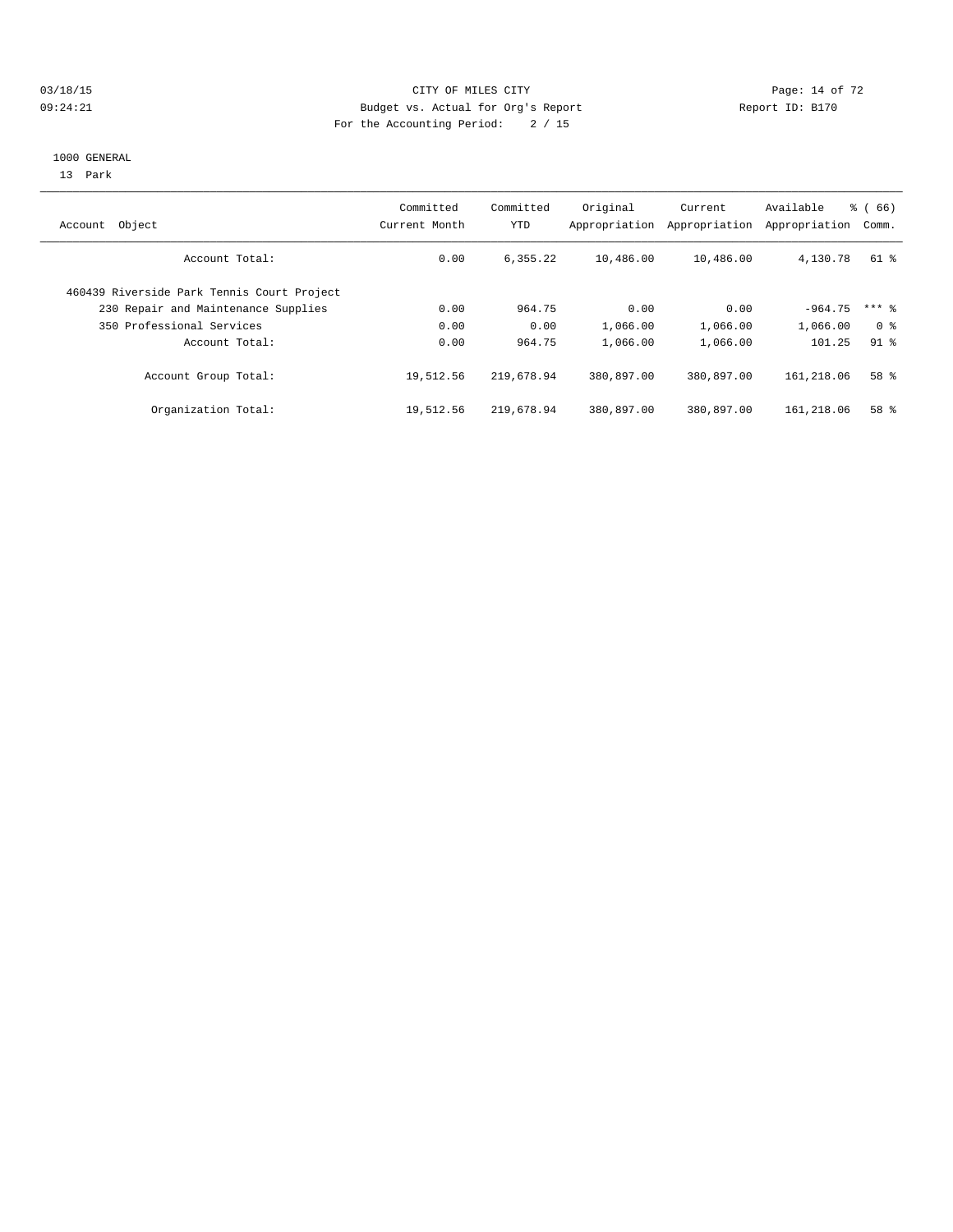#### $03/18/15$  Page: 15 of 72 09:24:21 Budget vs. Actual for Org's Report Communication Report ID: B170 For the Accounting Period: 2 / 15

#### 1000 GENERAL

14 Swim Pool

| Account Object                            | Committed<br>Current Month | Committed<br><b>YTD</b> | Original  | Current   | Available<br>Appropriation Appropriation Appropriation | % (66)<br>Comm.  |  |
|-------------------------------------------|----------------------------|-------------------------|-----------|-----------|--------------------------------------------------------|------------------|--|
| 460000 CULTURE AND RECREATION             |                            |                         |           |           |                                                        |                  |  |
| 460445 Swimming Pool                      |                            |                         |           |           |                                                        |                  |  |
| 111 Salaries and Wages - Permanent        | 0.00                       | 28, 358.56              | 44,221.00 | 44,221.00 | 15,862.44                                              | 64 %             |  |
| 141 Unemployment Insurance                | 0.00                       | 127.61                  | 200.00    | 200.00    | 72.39                                                  | 64 %             |  |
| 142 Workers' Compensation                 | 0.00                       | 1,580.69                | 2,315.00  | 2,315.00  | 734.31                                                 | 68 %             |  |
| 144 FICA                                  | 0.00                       | 2,169.41                | 3,396.00  | 3,396.00  | 1,226.59                                               | 64 %             |  |
| 145 PERS                                  | 0.00                       | 387.75                  | 447.00    | 447.00    | 59.25                                                  | 87%              |  |
| 214 Small Items of Equipment              | 0.00                       | 199.85                  | 200.00    | 200.00    | 0.15                                                   | $100*$           |  |
| 220 Operating Expenses                    | 0.00                       | 236.03                  | 900.00    | 900.00    | 663.97                                                 | 26%              |  |
| 222 Chemicals, Lab & Med Supplies         | 0.00                       | 281.69                  | 3,500.00  | 3,500.00  | 3,218.31                                               | 8 <sup>8</sup>   |  |
| 226 Clothing and Uniforms                 | 0.00                       | 311.00                  | 500.00    | 500.00    | 189.00                                                 | 62 %             |  |
| 230 Repair and Maintenance Supplies       | 0.00                       | 0.00                    | 1,000.00  | 1,000.00  | 1,000.00                                               | 0 <sup>8</sup>   |  |
| 341 Electric Utility Services             | 14.74                      | 1,271.95                | 1,000.00  | 1,000.00  | $-271.95$                                              | $127$ $%$        |  |
| 342 Water Utility Services                | 0.00                       | 249.01                  | 300.00    | 300.00    | 50.99                                                  | 83 %             |  |
| 343 Sewer Utility Services                | 0.00                       | 85.32                   | 85.00     | 85.00     | $-0.32$                                                | $100*$           |  |
| 345 Telephone                             | 0.00                       | 139.91                  | 130.00    | 130.00    | $-9.91$                                                | 108 <sup>8</sup> |  |
| 350 Professional Services                 | 0.00                       | 0.00                    | 250.00    | 250.00    | 250.00                                                 | 0 <sup>8</sup>   |  |
| 360 Contr R & M                           | 0.00                       | 0.00                    | 500.00    | 500.00    | 500.00                                                 | 0 <sup>8</sup>   |  |
| 363 R&M Vehicles/Equip/Labor-PW           | 0.00                       | 0.00                    | 1,000.00  | 1,000.00  | 1,000.00                                               | 0 <sup>8</sup>   |  |
| 380 Training Services                     | 0.00                       | 0.00                    | 1,200.00  | 1,200.00  | 1,200.00                                               | 0 <sup>8</sup>   |  |
| 540 Special Assessments                   | 0.00                       | 0.00                    | 678.00    | 678.00    | 678.00                                                 | 0 <sup>8</sup>   |  |
| 810 Losses (Bad debt expense - Enterprise | 0.00                       | 17.50                   | 0.00      | 0.00      | $-17.50$                                               | $***$ $-$        |  |
| Account Total:                            | 14.74                      | 35, 416.28              | 61,822.00 | 61,822.00 | 26, 405. 72                                            | 57 <sup>8</sup>  |  |
| Account Group Total:                      | 14.74                      | 35, 416.28              | 61,822.00 | 61,822.00 | 26,405.72                                              | 57%              |  |
| Organization Total:                       | 14.74                      | 35, 416.28              | 61,822.00 | 61,822.00 | 26, 405. 72                                            | 57 <sup>8</sup>  |  |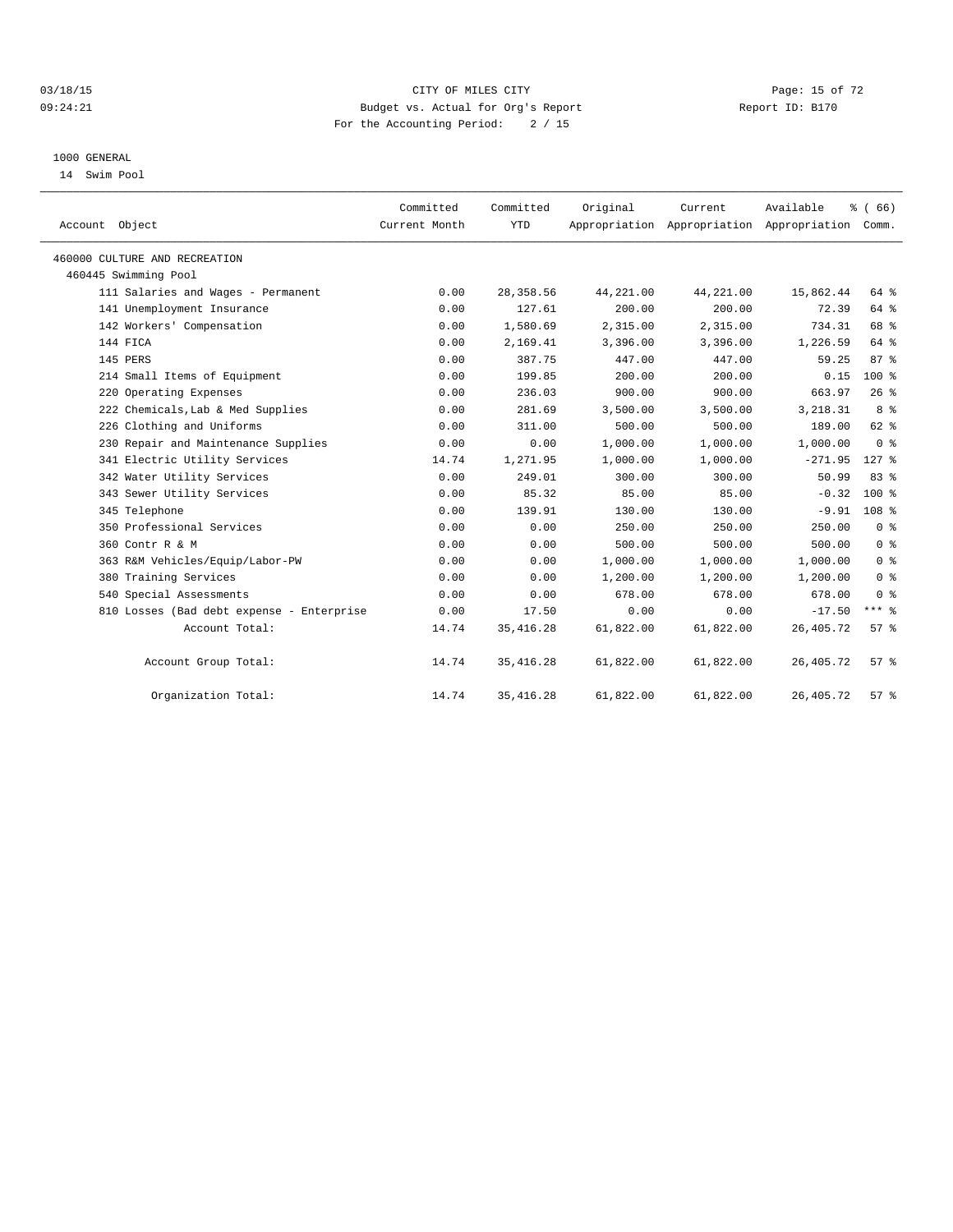#### $03/18/15$  Page: 16 of 72 09:24:21 Budget vs. Actual for Org's Report Report ID: B170 For the Accounting Period: 2 / 15

#### 1000 GENERAL 16 Library

| Object<br>Account                                                       | Committed<br>Current Month | Committed<br>YTD | Original<br>Appropriation | Current<br>Appropriation | Available<br>Appropriation | $\frac{3}{6}$ (66)<br>Comm. |
|-------------------------------------------------------------------------|----------------------------|------------------|---------------------------|--------------------------|----------------------------|-----------------------------|
| 520000 OTHER FINANCING USES<br>521000 Interfund Operating Transfers Out |                            |                  |                           |                          |                            |                             |
| 820 Transfers to Other Funds                                            | 23,978.25                  | 191,826.00       | 287,739.00                | 287,739.00               | 95,913.00                  | 67 %                        |
| Account Total:                                                          | 23,978.25                  | 191,826.00       | 287,739.00                | 287,739.00               | 95, 913, 00                | $67$ $%$                    |
| Account Group Total:                                                    | 23,978.25                  | 191,826.00       | 287,739.00                | 287,739.00               | 95,913.00                  | $67$ $%$                    |
| Organization Total:                                                     | 23,978.25                  | 191,826.00       | 287,739.00                | 287,739.00               | 95,913.00                  | 67 %                        |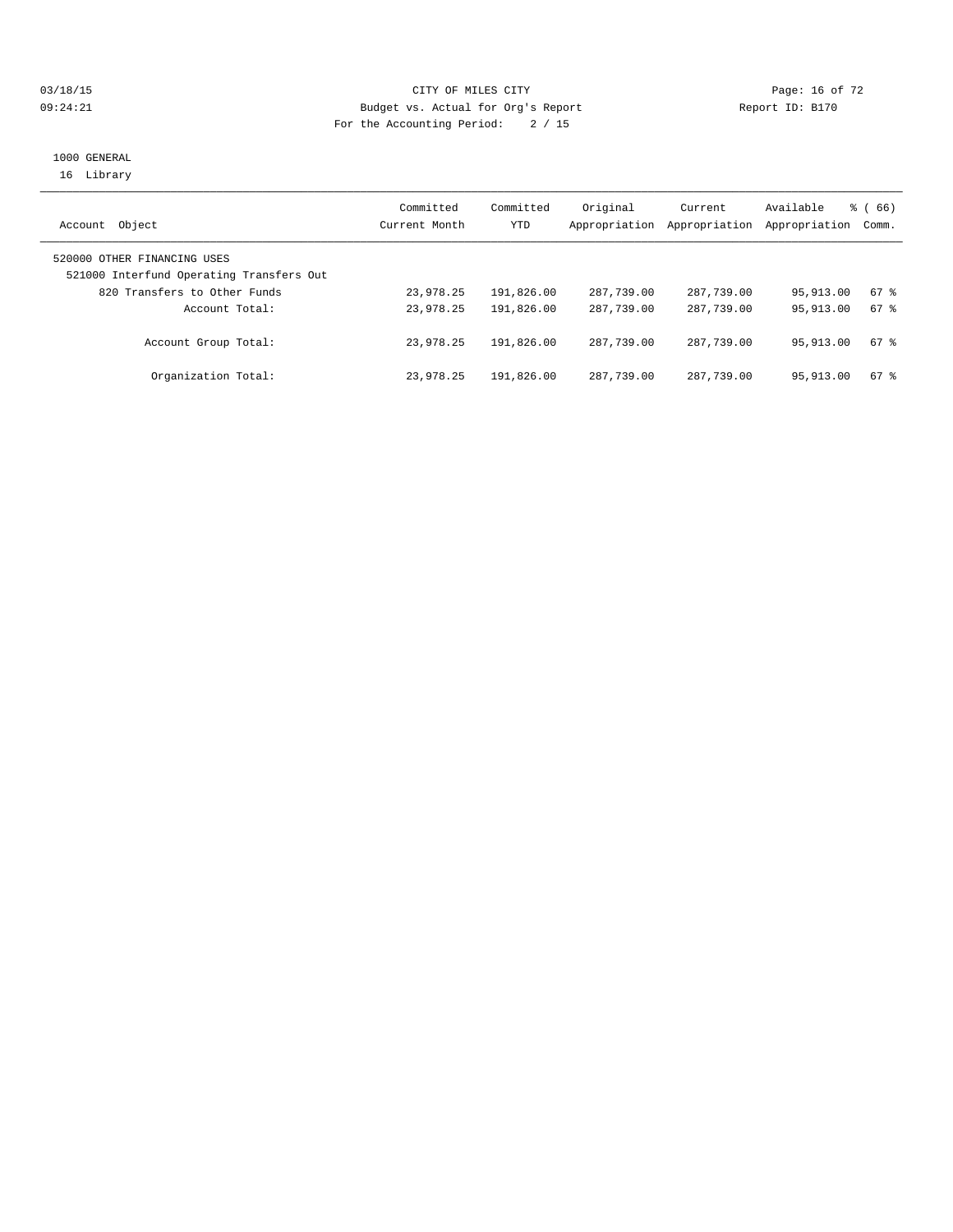## $03/18/15$  Page: 17 of 72 09:24:21 Budget vs. Actual for Org's Report Communication Report ID: B170 For the Accounting Period: 2 / 15

#### 1000 GENERAL

21 Animal Control

|                |                                          | Committed     | Committed  | Original  | Current   | Available                                       | % (66)          |
|----------------|------------------------------------------|---------------|------------|-----------|-----------|-------------------------------------------------|-----------------|
| Account Object |                                          | Current Month | <b>YTD</b> |           |           | Appropriation Appropriation Appropriation Comm. |                 |
|                | 440000 PUBLIC HEALTH                     |               |            |           |           |                                                 |                 |
|                | 440600 Animal Control Services (21)      |               |            |           |           |                                                 |                 |
|                | 111 Salaries and Wages - Permanent       | 3,652.14      | 25,571.14  | 42,080.00 | 42,080.00 | 16,508.86                                       | 61 %            |
|                | 121 OVERTIME-PERMANENT                   | 0.00          | 39.21      | 500.00    | 500.00    | 460.79                                          | 8 %             |
|                | 131 VACATION                             | 60.54         | 3,380.28   | 1,500.00  | 1,500.00  | $-1,880.28$                                     | $225$ %         |
|                | 132 SICK LEAVE                           | 0.00          | 421.32     | 700.00    | 700.00    | 278.68                                          | 60 %            |
|                | 133 OTHER LEAVE PAY                      | 0.00          | 0.00       | 500.00    | 500.00    | 500.00                                          | 0 <sup>8</sup>  |
|                | 134 HOLIDAY PAY                          | 40.26         | 356.26     | 300.00    | 300.00    | $-56.26$                                        | $119*$          |
|                | 141 Unemployment Insurance               | 16.89         | 133.92     | 205.00    | 205.00    | 71.08                                           | 65 %            |
|                | 142 Workers' Compensation                | 207.83        | 1,646.54   | 2,387.00  | 2,387.00  | 740.46                                          | 69 %            |
|                | 143 Health Insurance                     | 627.50        | 5,020.00   | 7,530.00  | 7,530.00  | 2,510.00                                        | 67 <sup>8</sup> |
|                | 144 FICA                                 | 287.09        | 2,277.33   | 3,487.00  | 3,487.00  | 1,209.67                                        | 65 %            |
|                | 145 PERS                                 | 290.18        | 2,285.65   | 3,549.00  | 3,549.00  | 1,263.35                                        | 64 %            |
|                | 196 CLOTHING ALLOTMENT                   | 0.00          | 0.00       | 720.00    | 720.00    | 720.00                                          | 0 <sup>8</sup>  |
|                | 210 Office Supplies and Materials        | 0.00          | 0.00       | 150.00    | 150.00    | 150.00                                          | 0 <sup>8</sup>  |
|                | 211 Clothing Allotment                   | 0.00          | 0.00       | 150.00    | 150.00    | 150.00                                          | 0 <sup>8</sup>  |
|                | 214 Small Items of Equipment             | 0.00          | 39.00      | 400.00    | 400.00    | 361.00                                          | $10*$           |
|                | 220 Operating Expenses                   | 126.41        | 768.98     | 1,200.00  | 1,200.00  | 431.02                                          | 64 %            |
|                | 230 Repair and Maintenance Supplies      | 0.00          | 159.14     | 250.00    | 250.00    | 90.86                                           | 64 %            |
|                | 231 Gas, Oil, Diesel Fuel, Grease, etc.  | 82.53         | 759.92     | 1,400.00  | 1,400.00  | 640.08                                          | $54$ $%$        |
|                | 311 Postage, Box Rent, Etc.              | 0.00          | 0.00       | 20.00     | 20.00     | 20.00                                           | 0 <sup>8</sup>  |
|                | 320 Printing, Duplicating, Typing &      | 0.00          | 0.00       | 25.00     | 25.00     | 25.00                                           | 0 <sup>8</sup>  |
|                | 330 Publicity, Subscriptions & Dues      | 0.00          | 0.00       | 25.00     | 25.00     | 25.00                                           | 0 <sup>8</sup>  |
|                | 341 Electric Utility Services            | 50.57         | 368.64     | 500.00    | 500.00    | 131.36                                          | 74 %            |
|                | 342 Water Utility Services               | 23.34         | 171.92     | 350.00    | 350.00    | 178.08                                          | 49 %            |
|                | 343 Sewer Utility Services               | 12.95         | 103.60     | 150.00    | 150.00    | 46.40                                           | 69 %            |
|                | 344 Gas Utility Service                  | 60.33         | 314.16     | 600.00    | 600.00    | 285.84                                          | $52$ $%$        |
|                | 345 Telephone                            | 40.03         | 320.24     | 500.00    | 500.00    | 179.76                                          | 64 %            |
|                | 347 Internet                             | 0.00          | 0.00       | 20.00     | 20.00     | 20.00                                           | 0 <sup>8</sup>  |
|                | 350 Professional Services                | 95.00         | 1,422.75   | 3,000.00  | 3,000.00  | 1,577.25                                        | 47 %            |
|                | 366 R&M Vehicles - Police/Animal Control | 0.00          | 0.00       | 100.00    | 100.00    | 100.00                                          | 0 <sup>8</sup>  |
|                | 370 Travel                               | 0.00          | 0.00       | 200.00    | 200.00    | 200.00                                          | 0 <sup>8</sup>  |
|                | 380 Training Services                    | 0.00          | 0.00       | 100.00    | 100.00    | 100.00                                          | 0 <sup>8</sup>  |
|                | 511 Insurance on Buildings               | 0.00          | 72.61      | 73.00     | 73.00     | 0.39                                            | 99 %            |
|                | Account Total:                           | 5,673.59      | 45,632.61  | 72,671.00 | 72,671.00 | 27,038.39                                       | 63 %            |
|                | Account Group Total:                     | 5,673.59      | 45,632.61  | 72,671.00 | 72,671.00 | 27,038.39                                       | 63 %            |
|                | Organization Total:                      | 5,673.59      | 45,632.61  | 72,671.00 | 72,671.00 | 27,038.39                                       | 63 %            |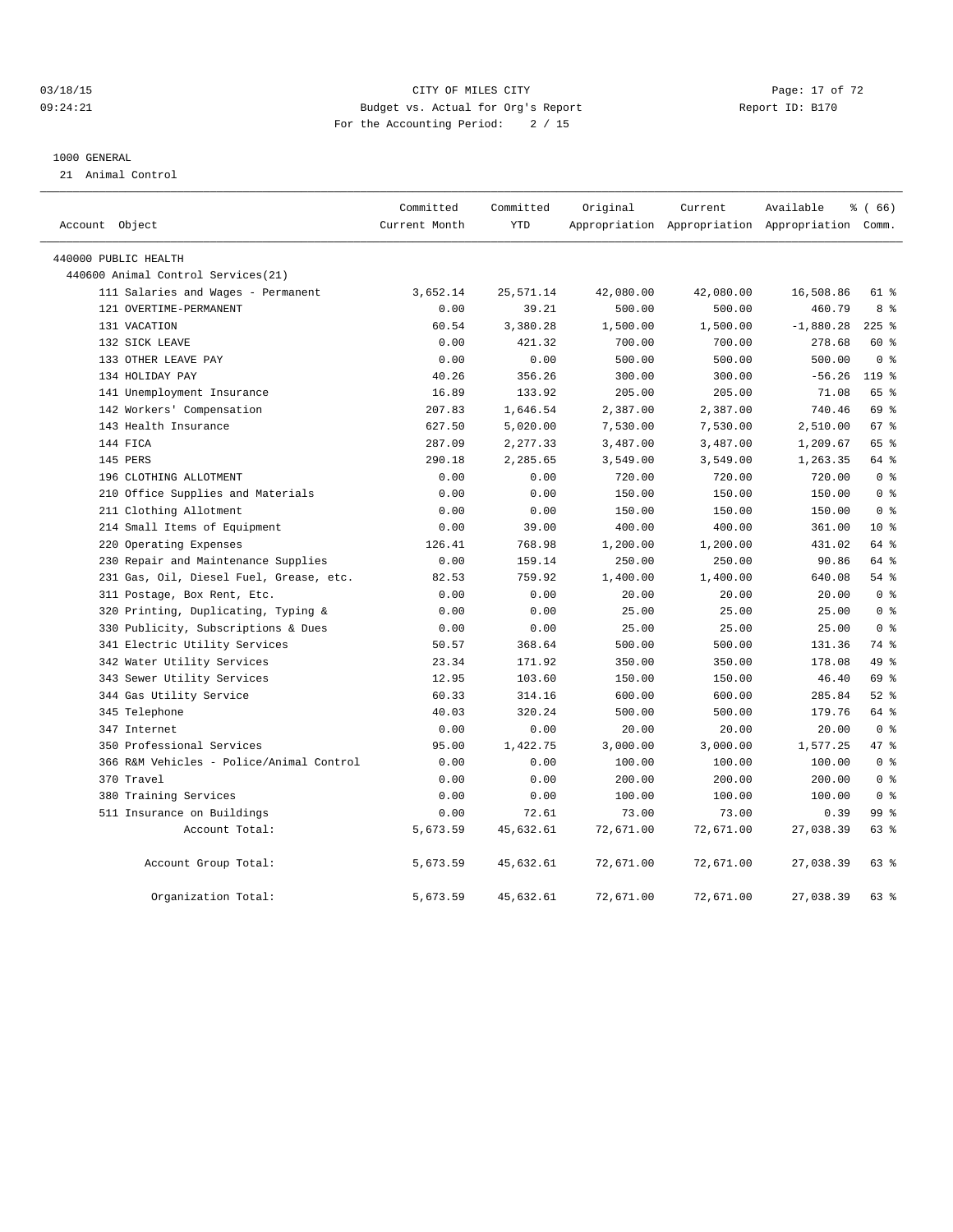#### 03/18/15 Page: 18 of 72 09:24:21 Budget vs. Actual for Org's Report Communication Report ID: B170 For the Accounting Period: 2 / 15

#### 1000 GENERAL

36 Planning & Community Services

| Account Object                            | Committed<br>Current Month | Committed<br><b>YTD</b> | Original   | Current    | Available<br>Appropriation Appropriation Appropriation Comm. | % (66)          |
|-------------------------------------------|----------------------------|-------------------------|------------|------------|--------------------------------------------------------------|-----------------|
| 410000 GENERAL GOVERNMENT                 |                            |                         |            |            |                                                              |                 |
| 411020 Community Services & Planning      |                            |                         |            |            |                                                              |                 |
| 111 Salaries and Wages - Permanent        | 3,085.39                   | 23,892.71               | 33,735.00  | 33,735.00  | 9,842.29                                                     | 71 %            |
| 121 OVERTIME-PERMANENT                    | 113.69                     | 177.51                  | 500.00     | 500.00     | 322.49                                                       | 36 <sup>8</sup> |
| 131 VACATION                              | 6.55                       | 1,086.83                | 4,000.00   | 4,000.00   | 2,913.17                                                     | $27$ $%$        |
| 132 SICK LEAVE                            | 191.51                     | 748.80                  | 2,000.00   | 2,000.00   | 1,251.20                                                     | 37%             |
| 133 OTHER LEAVE PAY                       | 34.79                      | 765.29                  | 3,143.00   | 3,143.00   | 2,377.71                                                     | $24$ %          |
| 141 Unemployment Insurance                | 15.40                      | 120.68                  | 195.00     | 195.00     | 74.32                                                        | $62$ $%$        |
| 142 Workers' Compensation                 | 16.48                      | 130.04                  | 199.00     | 199.00     | 68.96                                                        | 65 %            |
| 143 Health Insurance                      | 683.62                     | 5,469.17                | 8,208.00   | 8,208.00   | 2,738.83                                                     | 67 %            |
| 144 FICA                                  | 262.48                     | 2,044.59                | 3,318.00   | 3,318.00   | 1,273.41                                                     | 62 %            |
| 145 PERS                                  | 280.43                     | 2,179.11                | 3,544.00   | 3,544.00   | 1,364.89                                                     | 61 %            |
| 196 CLOTHING ALLOTMENT                    | 0.00                       | 163.50                  | 314.00     | 314.00     | 150.50                                                       | $52$ $%$        |
| 210 Office Supplies and Materials         | 229.15                     | 502.50                  | 800.00     | 800.00     | 297.50                                                       | 63 %            |
| 214 Small Items of Equipment              | 800.00                     | 800.00                  | 800.00     | 800.00     | 0.00                                                         | 100 %           |
| 220 Operating Expenses                    | 0.00                       | 226.88                  | 100.00     | 100.00     | $-126.88$                                                    | $227$ %         |
| 311 Postage, Box Rent, Etc.               | 4.95                       | 127.91                  | 250.00     | 250.00     | 122.09                                                       | $51$ $%$        |
| 320 Printing, Duplicating, Typing &       | 0.00                       | 0.00                    | 500.00     | 500.00     | 500.00                                                       | 0 <sup>8</sup>  |
| 327 Map Printing                          | 0.00                       | 0.00                    | 100.00     | 100.00     | 100.00                                                       | 0 <sup>8</sup>  |
| 330 Publicity, Subscriptions & Dues       | 0.00                       | 0.00                    | 775.00     | 775.00     | 775.00                                                       | 0 <sup>8</sup>  |
| 331 Publication of Formal & Legal Notices | 36.00                      | 156.00                  | 275.00     | 275.00     | 119.00                                                       | 57 <sub>8</sub> |
| 334 Memberships, Registrations & Dues     | 0.00                       | 40.00                   | 100.00     | 100.00     | 60.00                                                        | $40*$           |
| 345 Telephone                             | 74.81                      | 604.84                  | 900.00     | 900.00     | 295.16                                                       | 67 %            |
| 347 Internet                              | 0.00                       | 0.00                    | 100.00     | 100.00     | 100.00                                                       | 0 <sup>8</sup>  |
| 350 Professional Services                 | 2,698.02                   | 22,994.55               | 180,000.00 | 180,000.00 | 157,005.45                                                   | $13*$           |
| 360 Contr R & M                           | 486.88                     | 1,137.68                | 1,500.00   | 1,500.00   | 362.32                                                       | 76 %            |
| 370 Travel                                | 0.00                       | 706.29                  | 1,000.00   | 1,000.00   | 293.71                                                       | 71 %            |
| 380 Training Services                     | $-144.00$                  | 339.00                  | 1,000.00   | 1,000.00   | 661.00                                                       | 34%             |
| 382 Books                                 | 0.00                       | 114.46                  | 200.00     | 200.00     | 85.54                                                        | 57 <sub>8</sub> |
| Account Total:                            | 8,876.15                   | 64,528.34               | 247,556.00 | 247,556.00 | 183,027.66                                                   | $26$ %          |
| Account Group Total:                      | 8,876.15                   | 64,528.34               | 247,556.00 | 247,556.00 | 183,027.66                                                   | $26$ %          |
| Organization Total:                       | 8,876.15                   | 64,528.34               | 247,556.00 | 247,556.00 | 183,027.66                                                   | $26$ %          |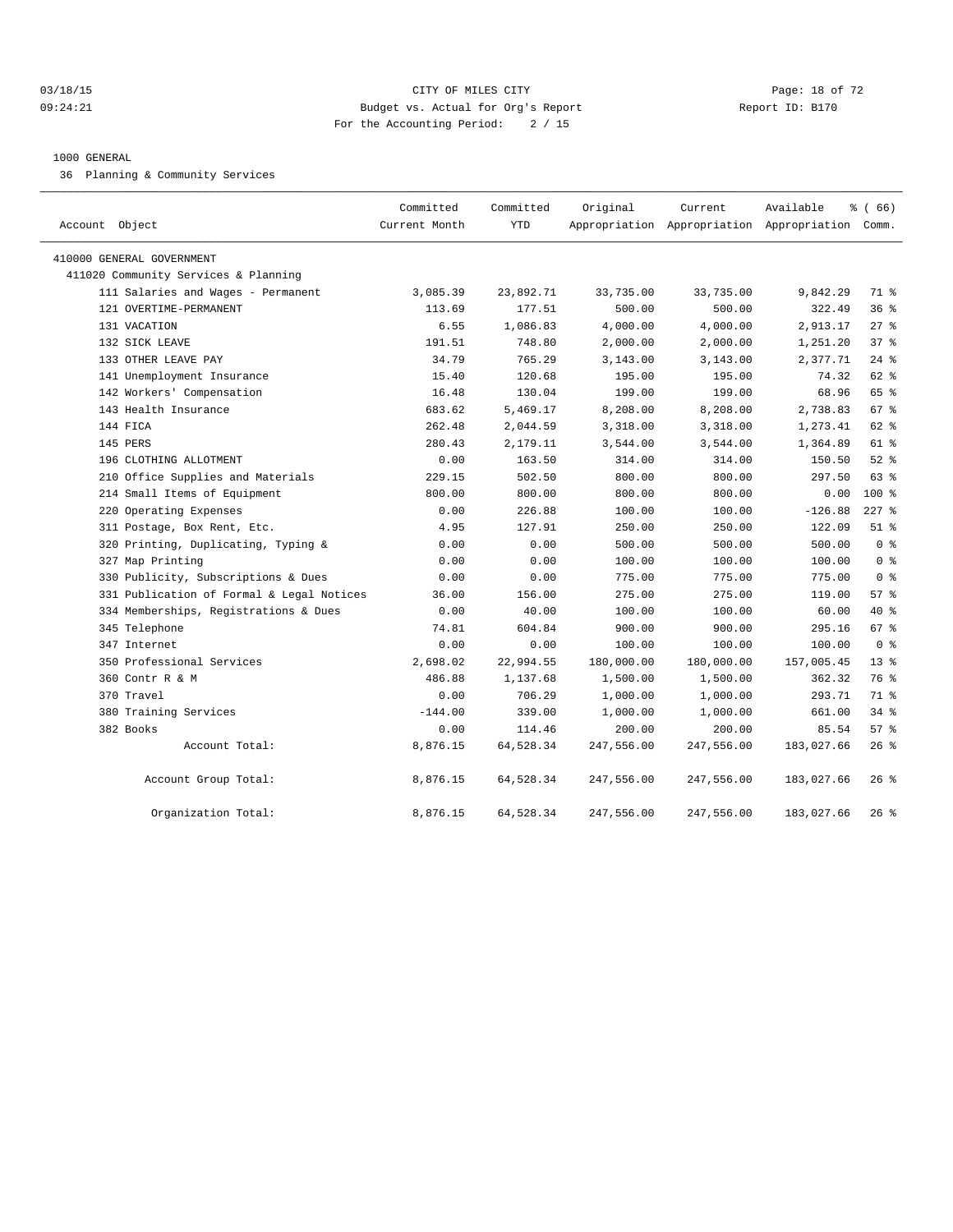## 03/18/15 Page: 19 of 72 09:24:21 Budget vs. Actual for Org's Report Communication Report ID: B170 For the Accounting Period: 2 / 15

## 1000 GENERAL

37 CITY HEALTH

| Object<br>Account                                                       | Committed<br>Current Month | Committed<br>YTD | Original<br>Appropriation | Current<br>Appropriation | Available<br>Appropriation | (66)<br>ී (<br>Comm. |
|-------------------------------------------------------------------------|----------------------------|------------------|---------------------------|--------------------------|----------------------------|----------------------|
| 520000 OTHER FINANCING USES<br>521000 Interfund Operating Transfers Out |                            |                  |                           |                          |                            |                      |
| 820 Transfers to Other Funds                                            | 0.00                       | 30,000.00        | 30,000.00                 | 30,000.00                | 0.00                       | $100*$               |
| Account Total:                                                          | 0.00                       | 30,000.00        | 30,000.00                 | 30,000.00                | 0.00                       | $100*$               |
| Account Group Total:                                                    | 0.00                       | 30,000.00        | 30,000.00                 | 30,000.00                | 0.00                       | $100$ %              |
| Organization Total:                                                     | 0.00                       | 30,000.00        | 30,000.00                 | 30,000.00                | 0.00                       | 100 %                |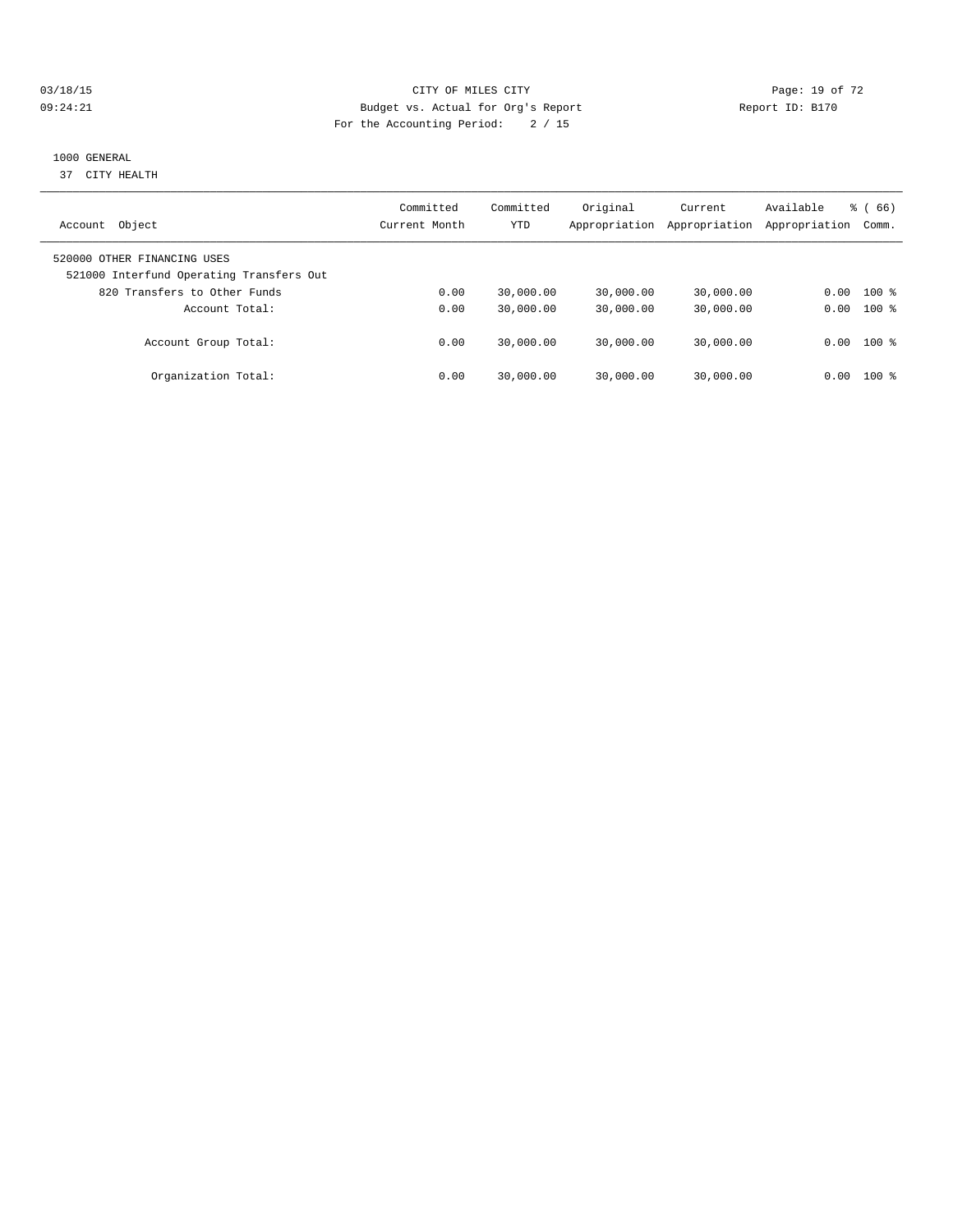## 03/18/15 Page: 20 of 72 09:24:21 Budget vs. Actual for Org's Report Communication Report ID: B170 For the Accounting Period: 2 / 15

#### 1000 GENERAL

201 Flood Prevention

| Account Object                            | Committed<br>Current Month | Committed<br><b>YTD</b> | Original   | Current    | Available<br>Appropriation Appropriation Appropriation Comm. | % (66)          |  |
|-------------------------------------------|----------------------------|-------------------------|------------|------------|--------------------------------------------------------------|-----------------|--|
| 430000 Public Works                       |                            |                         |            |            |                                                              |                 |  |
| 431200 Flood Control                      |                            |                         |            |            |                                                              |                 |  |
| 111 Salaries and Wages - Permanent        | 1,240.07                   | 8,702.76                | 12,242.00  | 12,242.00  | 3,539.24                                                     | 71 %            |  |
| 131 VACATION                              | 7.26                       | 659.79                  | 2,200.00   | 2,200.00   | 1,540.21                                                     | $30*$           |  |
| 132 SICK LEAVE                            | 14.49                      | 511.26                  | 700.00     | 700.00     | 188.74                                                       | 73 %            |  |
| 133 OTHER LEAVE PAY                       | 0.00                       | 0.00                    | 1,311.00   | 1,311.00   | 1,311.00                                                     | 0 <sup>8</sup>  |  |
| 141 Unemployment Insurance                | 5.65                       | 44.60                   | 74.00      | 74.00      | 29.40                                                        | 60 %            |  |
| 142 Workers' Compensation                 | 70.33                      | 553.48                  | 862.00     | 862.00     | 308.52                                                       | 64 %            |  |
| 143 Health Insurance                      | 250.99                     | 2,007.98                | 3,012.00   | 3,012.00   | 1,004.02                                                     | 67 %            |  |
| 144 FICA                                  | 96.50                      | 759.95                  | 1,259.00   | 1,259.00   | 499.05                                                       | 60 %            |  |
| 145 PERS                                  | 103.06                     | 806.67                  | 1,344.00   | 1,344.00   | 537.33                                                       | 60 %            |  |
| 196 CLOTHING ALLOTMENT                    | 0.00                       | 60.00                   | 60.00      | 60.00      | 0.00                                                         | $100*$          |  |
| 210 Office Supplies and Materials         | 46.82                      | 190.91                  | 300.00     | 300.00     | 109.09                                                       | 64 %            |  |
| 214 Small Items of Equipment              | 0.00                       | 4,455.00                | 5,085.00   | 5,085.00   | 630.00                                                       | 88 %            |  |
| 220 Operating Expenses                    | 190.00                     | 385.89                  | 1,100.00   | 1,100.00   | 714.11                                                       | 35 <sup>8</sup> |  |
| 231 Gas, Oil, Diesel Fuel, Grease, etc.   | 0.00                       | 0.00                    | 350.00     | 350.00     | 350.00                                                       | 0 <sup>8</sup>  |  |
| 311 Postage, Box Rent, Etc.               | 871.78                     | 1,716.29                | 1,800.00   | 1,800.00   | 83.71                                                        | 95%             |  |
| 327 Map Printing                          | 0.00                       | 0.00                    | 150.00     | 150.00     | 150.00                                                       | 0 <sup>8</sup>  |  |
| 330 Publicity, Subscriptions & Dues       | 0.00                       | 0.00                    | 200.00     | 200.00     | 200.00                                                       | 0 <sup>8</sup>  |  |
| 331 Publication of Formal & Legal Notices | 84.00                      | 811.00                  | 2,000.00   | 2,000.00   | 1,189.00                                                     | 41.8            |  |
| 334 Memberships, Registrations & Dues     | 0.00                       | 0.00                    | 250.00     | 250.00     | 250.00                                                       | 0 <sup>8</sup>  |  |
| 345 Telephone                             | 0.00                       | 0.00                    | 100.00     | 100.00     | 100.00                                                       | 0 <sup>8</sup>  |  |
| 350 Professional Services                 | 0.00                       | 64,882.00               | 80,000.00  | 80,000.00  | 15,118.00                                                    | 81 %            |  |
| 370 Travel                                | 0.00                       | 354.48                  | 1,200.00   | 1,200.00   | 845.52                                                       | $30*$           |  |
| 380 Training Services                     | 0.00                       | 0.00                    | 500.00     | 500.00     | 500.00                                                       | 0 <sup>8</sup>  |  |
| 382 Books                                 | 0.00                       | 0.00                    | 100.00     | 100.00     | 100.00                                                       | 0 <sup>8</sup>  |  |
| 513 Liability                             | 0.00                       | 1,500.00                | 0.00       | 0.00       | $-1,500.00$                                                  | *** 8           |  |
| 533 Machinery and Equipment Rental        | 0.00                       | 0.00                    | 250.00     | 250.00     | 250.00                                                       | 0 <sup>8</sup>  |  |
| 540 Special Assessments                   | 0.00                       | 250.00                  | 250.00     | 250.00     | 0.00                                                         | $100*$          |  |
| Account Total:                            | 2,980.95                   | 88,652.06               | 116,699.00 | 116,699.00 | 28,046.94                                                    | 76 %            |  |
| Account Group Total:                      | 2,980.95                   | 88,652.06               | 116,699.00 | 116,699.00 | 28,046.94                                                    | 76 %            |  |
| Organization Total:                       | 2,980.95                   | 88,652.06               | 116,699.00 | 116,699.00 | 28,046.94                                                    | 76 %            |  |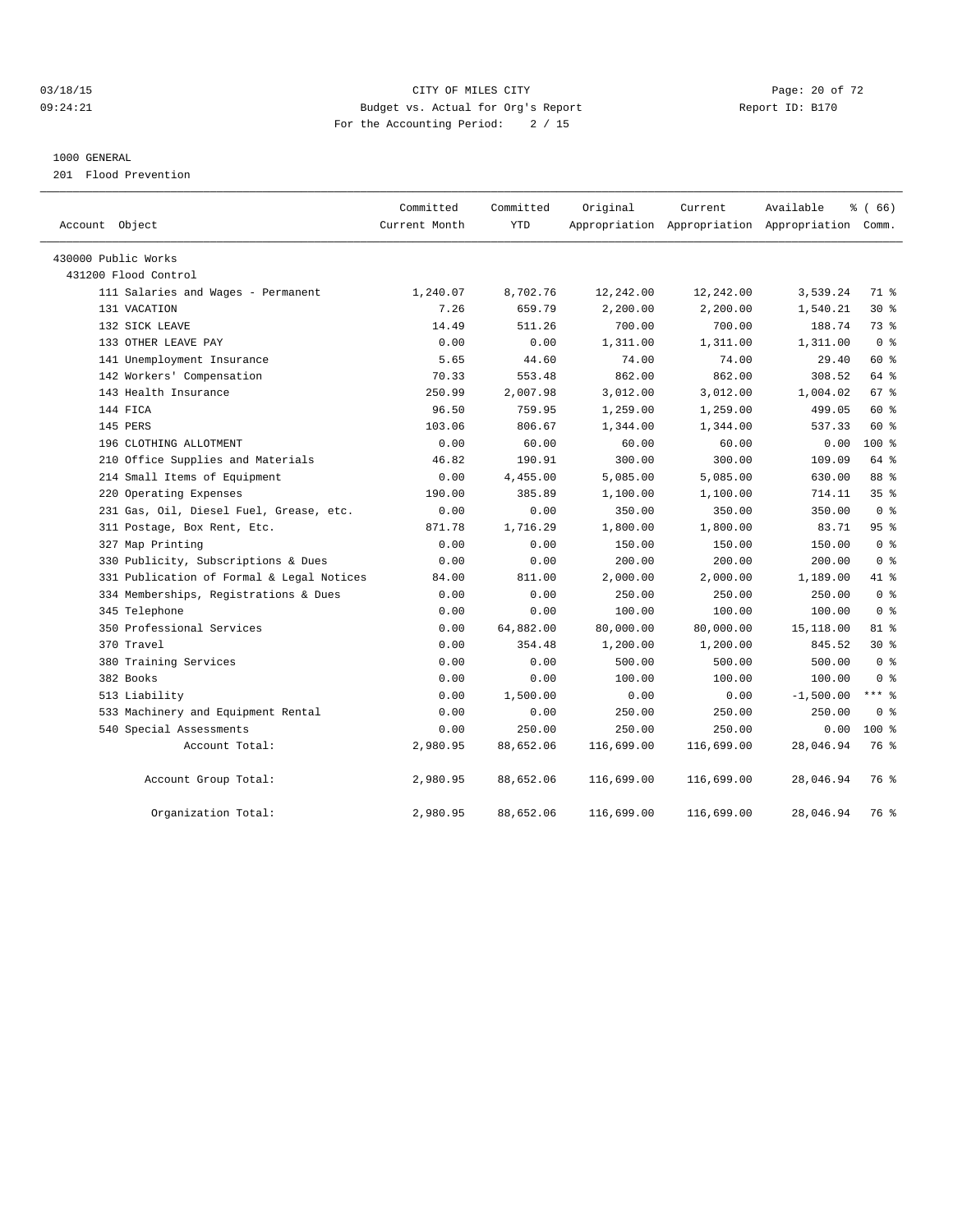#### 03/18/15 Page: 21 of 72 09:24:21 Budget vs. Actual for Org's Report Report ID: B170 For the Accounting Period: 2 / 15

# 1000 GENERAL

301 Elections

| Object<br>Account                             | Committed<br>Current Month | Committed<br>YTD | Original<br>Appropriation | Current<br>Appropriation | Available<br>Appropriation | % (66)<br>Comm. |
|-----------------------------------------------|----------------------------|------------------|---------------------------|--------------------------|----------------------------|-----------------|
| 410000 GENERAL GOVERNMENT<br>410600 Elections |                            |                  |                           |                          |                            |                 |
| 300 PURCHASED SERVICES                        | 0.00                       | 8,372.00         | 9,500.00                  | 9.500.00                 | 1,128.00                   | 88 %            |
| Account Total:                                | 0.00                       | 8,372.00         | 9,500.00                  | 9.500.00                 | 1,128.00                   | 88 %            |
| Account Group Total:                          | 0.00                       | 8,372.00         | 9,500.00                  | 9,500.00                 | 1,128.00                   | 88 %            |
| Organization Total:                           | 0.00                       | 8,372.00         | 9,500.00                  | 9,500.00                 | 1,128.00                   | 88 %            |

Fund Total: 315,334.61 2,812,585.40 4,458,496.00 4,464,761.00 1,652,175.60 63 %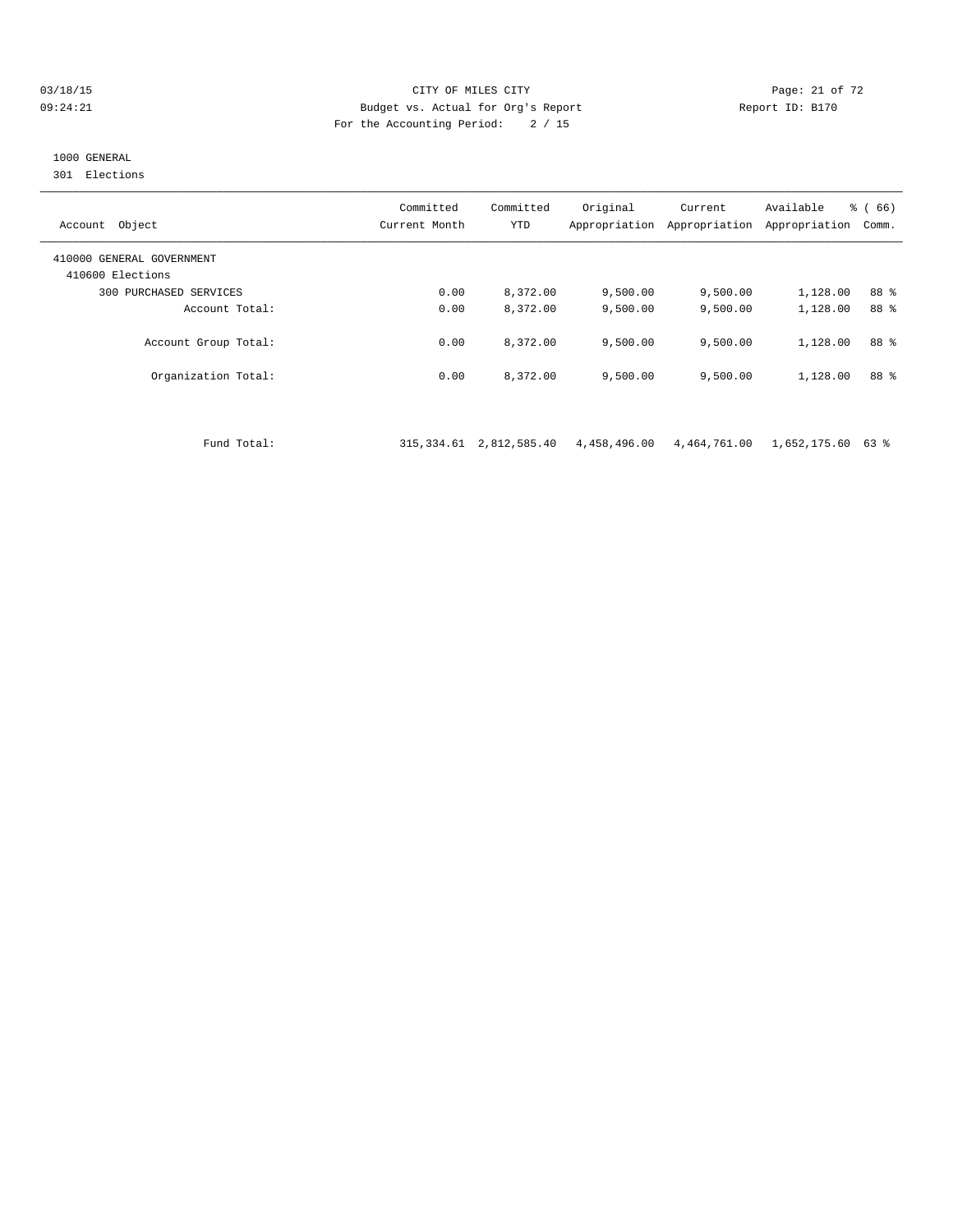#### 03/18/15 Page: 22 of 72 09:24:21 Budget vs. Actual for Org's Report Communication Report ID: B170 For the Accounting Period: 2 / 15

————————————————————————————————————————————————————————————————————————————————————————————————————————————————————————————————————

# 2220 LIBRARY

16 Library

|                                          | Committed     | Committed  | Original   | Current    | Available                                       | ៖ ( 66)               |  |
|------------------------------------------|---------------|------------|------------|------------|-------------------------------------------------|-----------------------|--|
| Account Object                           | Current Month | YTD        |            |            | Appropriation Appropriation Appropriation Comm. |                       |  |
|                                          |               |            |            |            |                                                 |                       |  |
| 460000 CULTURE AND RECREATION            |               |            |            |            |                                                 |                       |  |
| 460100 Library Services(16)              | 14,598.96     | 112,748.51 | 176,111.00 | 176,111.00 | 63, 362.49                                      | 64 %                  |  |
| 111 Salaries and Wages - Permanent       |               |            | 600.00     |            |                                                 |                       |  |
| 121 OVERTIME-PERMANENT<br>131 VACATION   | 0.00          | 0.00       |            | 600.00     | 600.00                                          | 0 <sup>8</sup><br>97% |  |
|                                          | 1,158.42      | 11,623.68  | 12,000.00  | 12,000.00  | 376.32                                          | 71 %                  |  |
| 132 SICK LEAVE<br>133 OTHER LEAVE PAY    | 385.32        | 2,852.88   | 4,000.00   | 4,000.00   | 1,147.12                                        | 18 %                  |  |
|                                          | 0.00          | 693.98     | 3,839.00   | 3,839.00   | 3,145.02                                        | 65 %                  |  |
| 141 Unemployment Insurance               | 72.64         | 579.02     | 885.00     | 885.00     | 305.98                                          |                       |  |
| 142 Workers' Compensation                | 67.12         | 534.95     | 768.00     | 768.00     | 233.05                                          | 70 %                  |  |
| 143 Health Insurance                     | 3,136.80      | 25,094.40  | 37,650.00  | 37,650.00  | 12,555.60                                       | 67 %                  |  |
| 144 FICA                                 | 1,221.12      | 9,732.71   | 15,044.00  | 15,044.00  | 5, 311.29                                       | 65 %                  |  |
| 145 PERS                                 | 1,318.84      | 10,450.88  | 16,067.00  | 16,067.00  | 5,616.12                                        | 65 %                  |  |
| 196 CLOTHING ALLOTMENT                   | 0.00          | 750.00     | 900.00     | 900.00     | 150.00                                          | 83 %                  |  |
| 210 Office Supplies and Materials        | 0.00          | 452.23     | 1,500.00   | 1,500.00   | 1,047.77                                        | $30*$                 |  |
| 214 Small Items of Equipment             | 255.00        | 295.98     | 2,000.00   | 2,000.00   | 1,704.02                                        | 15 <sup>°</sup>       |  |
| 220 Operating Expenses                   | 0.00          | 23.53      | 200.00     | 200.00     | 176.47                                          | $12*$                 |  |
| 224 Janitorial Supplies                  | 0.00          | 376.21     | 700.00     | 700.00     | 323.79                                          | 54 %                  |  |
| 311 Postage, Box Rent, Etc.              | 81.80         | 695.41     | 2,000.00   | 2,000.00   | 1,304.59                                        | 35%                   |  |
| 320 Printing, Duplicating, Typing &      | 48.31         | 372.81     | 1,500.00   | 1,500.00   | 1,127.19                                        | 25%                   |  |
| 334 Memberships, Registrations & Dues    | 0.00          | 0.00       | 250.00     | 250.00     | 250.00                                          | 0 <sup>8</sup>        |  |
| 341 Electric Utility Services            | 0.00          | 4,079.60   | 7,000.00   | 7,000.00   | 2,920.40                                        | 58 %                  |  |
| 342 Water Utility Services               | 23.34         | 265.64     | 400.00     | 400.00     | 134.36                                          | 66 %                  |  |
| 343 Sewer Utility Services               | 14.35         | 114.80     | 200.00     | 200.00     | 85.20                                           | 57%                   |  |
| 344 Gas Utility Service                  | 0.00          | 1,040.60   | 3,000.00   | 3,000.00   | 1,959.40                                        | 35 <sup>8</sup>       |  |
| 345 Telephone                            | 102.62        | 521.29     | 1,000.00   | 1,000.00   | 478.71                                          | $52$ $%$              |  |
| 346 Garbage Service                      | 0.00          | 0.00       | 300.00     | 300.00     | 300.00                                          | 0 <sup>8</sup>        |  |
| 347 Internet                             | 66.06         | 549.22     | 1,100.00   | 1,100.00   | 550.78                                          | 50%                   |  |
| 350 Professional Services                | 0.00          | 245.00     | 8,000.00   | 8,000.00   | 7,755.00                                        | 3 <sup>8</sup>        |  |
| 360 Contr R & M                          | 936.20        | 4,200.20   | 9,187.00   | 9,187.00   | 4,986.80                                        | 46 %                  |  |
| 370 Travel                               | 0.00          | 802.82     | 2,200.00   | 2,200.00   | 1,397.18                                        | 36%                   |  |
| 380 Training Services                    | 0.00          | 0.00       | 500.00     | 500.00     | 500.00                                          | 0 <sup>8</sup>        |  |
| 382 Books                                | 275.63        | 5, 241.72  | 15,000.00  | 15,000.00  | 9,758.28                                        | 35 <sup>8</sup>       |  |
| 511 Insurance on Buildings               | 0.00          | 2,972.27   | 5,000.00   | 5,000.00   | 2,027.73                                        | 59 %                  |  |
| Account Total:                           | 23,762.53     | 197,310.34 | 328,901.00 | 328,901.00 | 131,590.66                                      | 60 %                  |  |
| Account Group Total:                     | 23,762.53     | 197,310.34 | 328,901.00 | 328,901.00 | 131,590.66                                      | 60 %                  |  |
| 510000 MISCELLANEOUS                     |               |            |            |            |                                                 |                       |  |
| 510330 Comprehensive Liability Insurance |               |            |            |            |                                                 |                       |  |
| 513 Liability                            | 0.00          | 1,750.68   | 1,750.00   | 1,750.00   | $-0.68$ 100 %                                   |                       |  |
| Account Total:                           | 0.00          | 1,750.68   | 1,750.00   | 1,750.00   | $-0.68$ 100 %                                   |                       |  |
|                                          |               |            |            |            |                                                 |                       |  |
| Account Group Total:                     | 0.00          | 1,750.68   | 1,750.00   | 1,750.00   | $-0.68$ 100 %                                   |                       |  |
| 520000 OTHER FINANCING USES              |               |            |            |            |                                                 |                       |  |
| 521000 Interfund Operating Transfers Out |               |            |            |            |                                                 |                       |  |
| 820 Transfers to Other Funds             | 1,701.12      | 15,157.01  | 20,413.00  | 20, 413.00 | 5,255.99                                        | 74 %                  |  |
| Account Total:                           | 1,701.12      | 15,157.01  | 20, 413.00 | 20, 413.00 | 5,255.99                                        | 74 %                  |  |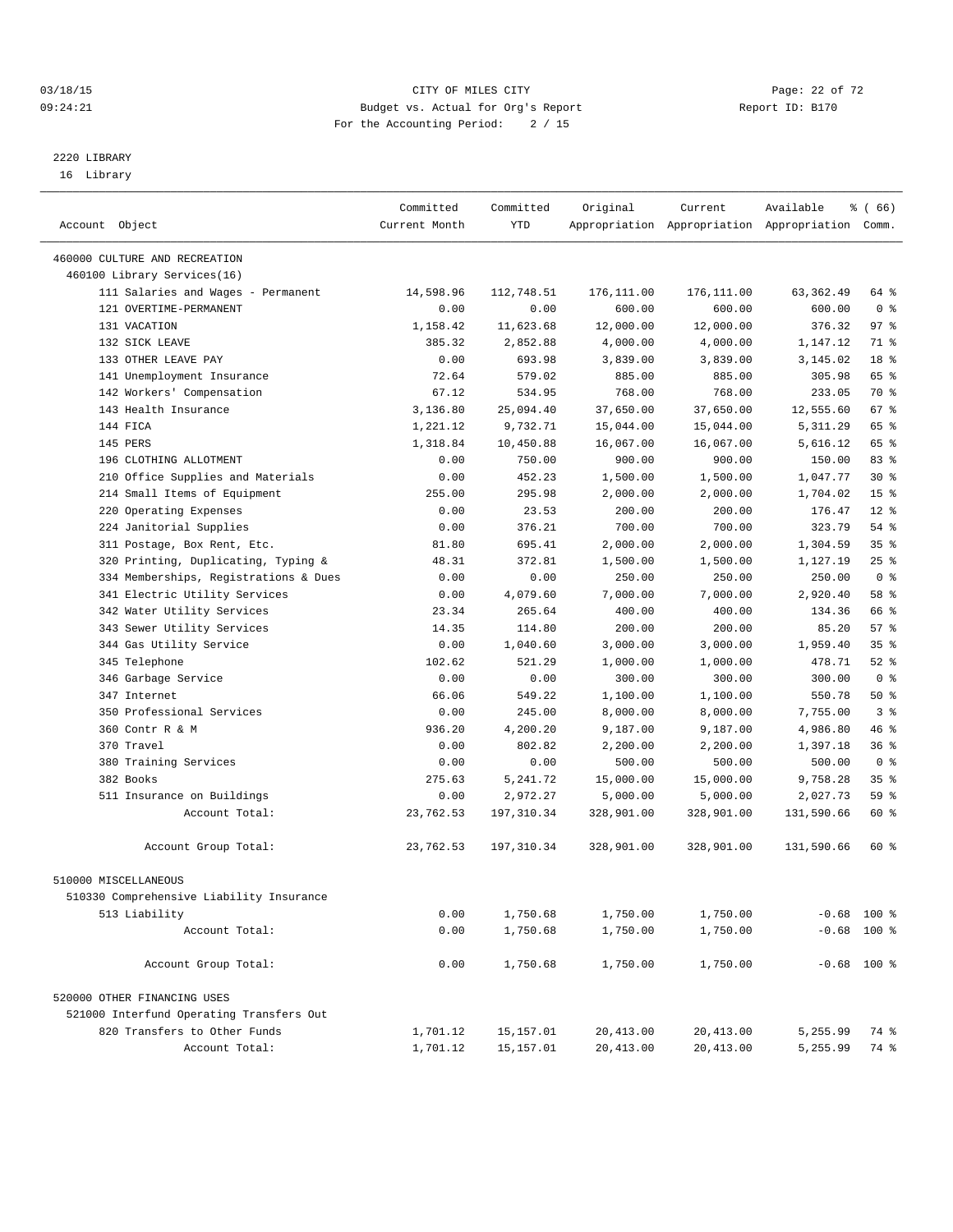#### 03/18/15 Page: 23 of 72 09:24:21 Budget vs. Actual for Org's Report Communication Report ID: B170 For the Accounting Period: 2 / 15

#### 2220 LIBRARY 16 Library

| Object<br>Account    | Committed<br>Current Month | Committed<br><b>YTD</b> | Original<br>Appropriation | Current<br>Appropriation | Available<br>Appropriation | $\frac{6}{6}$ (66)<br>Comm. |
|----------------------|----------------------------|-------------------------|---------------------------|--------------------------|----------------------------|-----------------------------|
| Account Group Total: | 1,701.12                   | 15,157.01               | 20,413.00                 | 20,413.00                | 5,255.99                   | 74 %                        |
| Organization Total:  | 25, 463.65                 | 214, 218, 03            | 351,064.00                | 351,064.00               | 136,845.97                 | 61 %                        |
| Fund Total:          | 25,463.65                  | 214,218.03              | 351,064.00                | 351,064.00               | 136,845.97 61 %            |                             |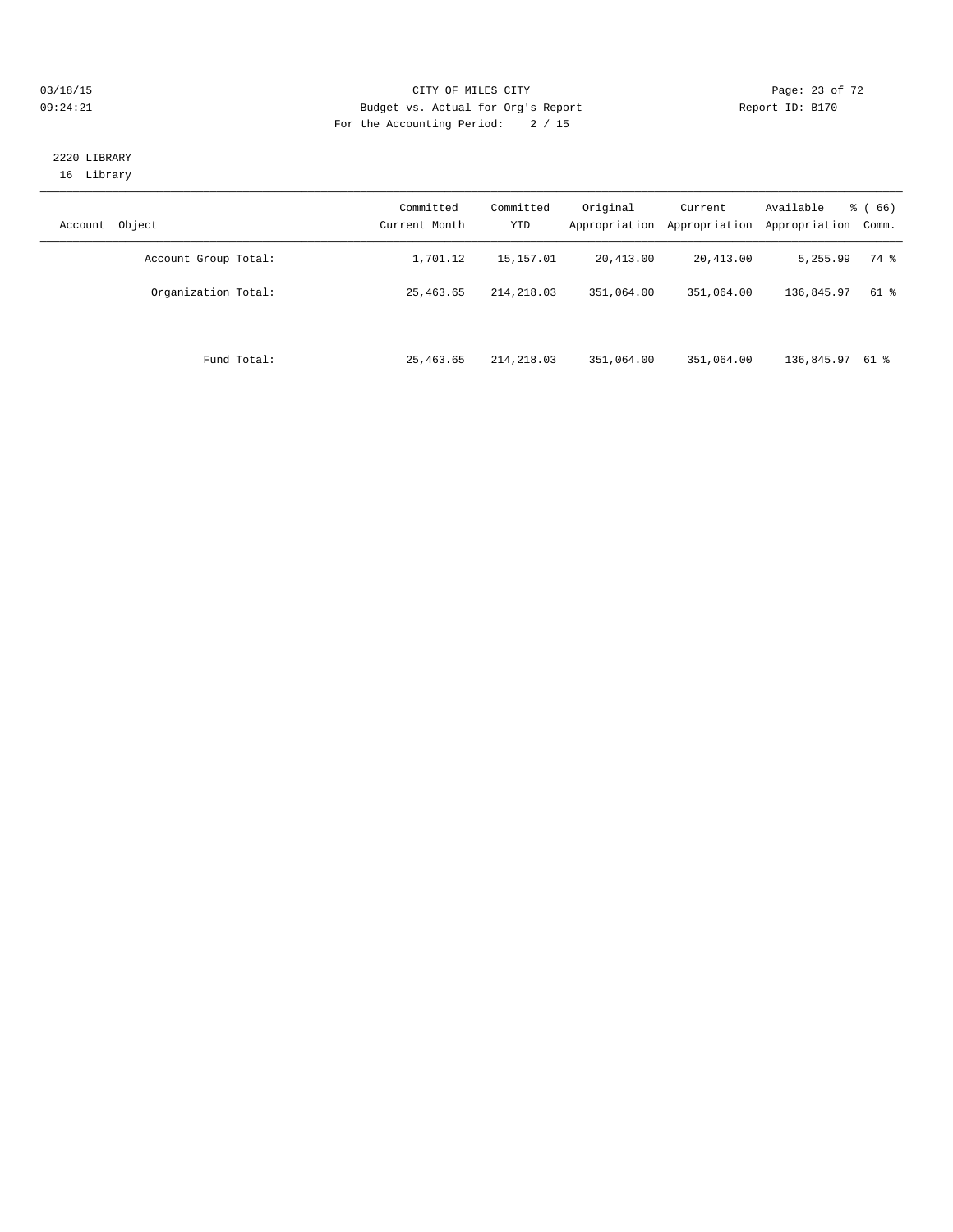#### $O3/18/15$  Page: 24 of 72 09:24:21 Budget vs. Actual for Org's Report Communication Report ID: B170 For the Accounting Period: 2 / 15

# 2270 Health

37 CITY HEALTH

| Account Object                     | Committed<br>Current Month | Committed<br>YTD | Original  | Current<br>Appropriation Appropriation | Available<br>Appropriation | % (66)<br>Comm. |
|------------------------------------|----------------------------|------------------|-----------|----------------------------------------|----------------------------|-----------------|
| 440000 PUBLIC HEALTH               |                            |                  |           |                                        |                            |                 |
| 440140 Registration and Inspection |                            |                  |           |                                        |                            |                 |
| 311 Postage, Box Rent, Etc.        | 15.50                      | 46.58            | 200.00    | 200.00                                 | 153.42                     | $23$ %          |
| 350 Professional Services          | 2,750.00                   | 24,750.00        | 30,000.00 | 30,000.00                              | 5,250.00                   | 83 %            |
| Account Total:                     | 2,765.50                   | 24,796.58        | 30,200.00 | 30,200.00                              | 5,403.42                   | 82 %            |
| Account Group Total:               | 2,765.50                   | 24,796.58        | 30,200.00 | 30,200.00                              | 5,403.42                   | $82*$           |
| Organization Total:                | 2,765.50                   | 24,796.58        | 30,200.00 | 30,200.00                              | 5,403.42                   | $82*$           |
|                                    |                            |                  |           |                                        |                            |                 |
| Fund Total:                        | 2,765.50                   | 24,796.58        | 30,200.00 | 30,200.00                              | $5,403.42$ 82 %            |                 |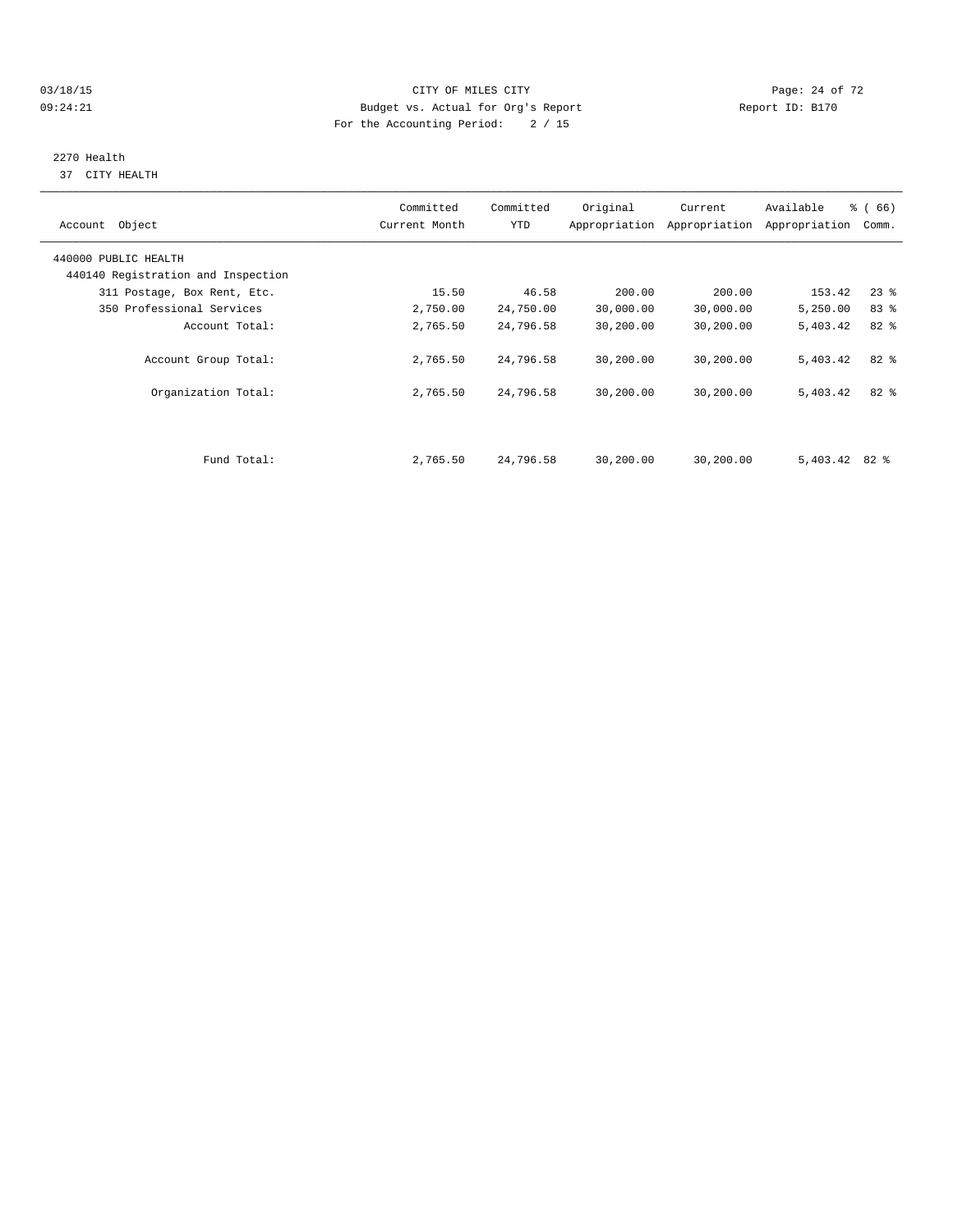#### 03/18/15 Page: 25 of 72 09:24:21 Budget vs. Actual for Org's Report Report ID: B170 For the Accounting Period: 2 / 15

2350 Local Government/Study Commission

302 Local Government/Study Commission

| Account Object                       | Committed<br>Current Month | Committed<br>YTD | Original  | Current   | Available<br>Appropriation Appropriation Appropriation Comm. | % (66)          |
|--------------------------------------|----------------------------|------------------|-----------|-----------|--------------------------------------------------------------|-----------------|
| 410000 GENERAL GOVERNMENT            |                            |                  |           |           |                                                              |                 |
| 410130 Committees and Special Bodies |                            |                  |           |           |                                                              |                 |
| 210 Office Supplies and Materials    | 0.00                       | 0.00             | 500.00    | 500.00    | 500.00                                                       | 0 <sup>8</sup>  |
| 220 Operating Expenses               | 0.00                       | 175.45           | 500.00    | 500.00    | 324.55                                                       | 35 <sup>8</sup> |
| 311 Postage, Box Rent, Etc.          | 0.00                       | 0.00             | 1,000.00  | 1,000.00  | 1,000.00                                                     | 0 <sup>8</sup>  |
| 320 Printing, Duplicating, Typing &  | 0.00                       | 0.00             | 1,000.00  | 1,000.00  | 1,000.00                                                     | 0 <sup>8</sup>  |
| 350 Professional Services            | 0.00                       | 0.00             | 8,142.00  | 8,142.00  | 8,142.00                                                     | 0 <sup>8</sup>  |
| 370 Travel                           | 0.00                       | 1,291.74         | 3,000.00  | 3,000.00  | 1,708.26                                                     | $43*$           |
| 380 Training Services                | 0.00                       | 936.00           | 0.00      | 0.00      | $-936.00$                                                    | $***$ $-$       |
| Account Total:                       | 0.00                       | 2,403.19         | 14,142.00 | 14,142.00 | 11,738.81                                                    | $17*$           |
| Account Group Total:                 | 0.00                       | 2,403.19         | 14,142.00 | 14,142.00 | 11,738.81                                                    | $17*$           |
| Organization Total:                  | 0.00                       | 2,403.19         | 14,142.00 | 14,142.00 | 11,738.81                                                    | $17*$           |
|                                      |                            |                  |           |           |                                                              |                 |
| Fund Total:                          | 0.00                       | 2,403.19         | 14,142.00 | 14,142.00 | 11,738.81 17 %                                               |                 |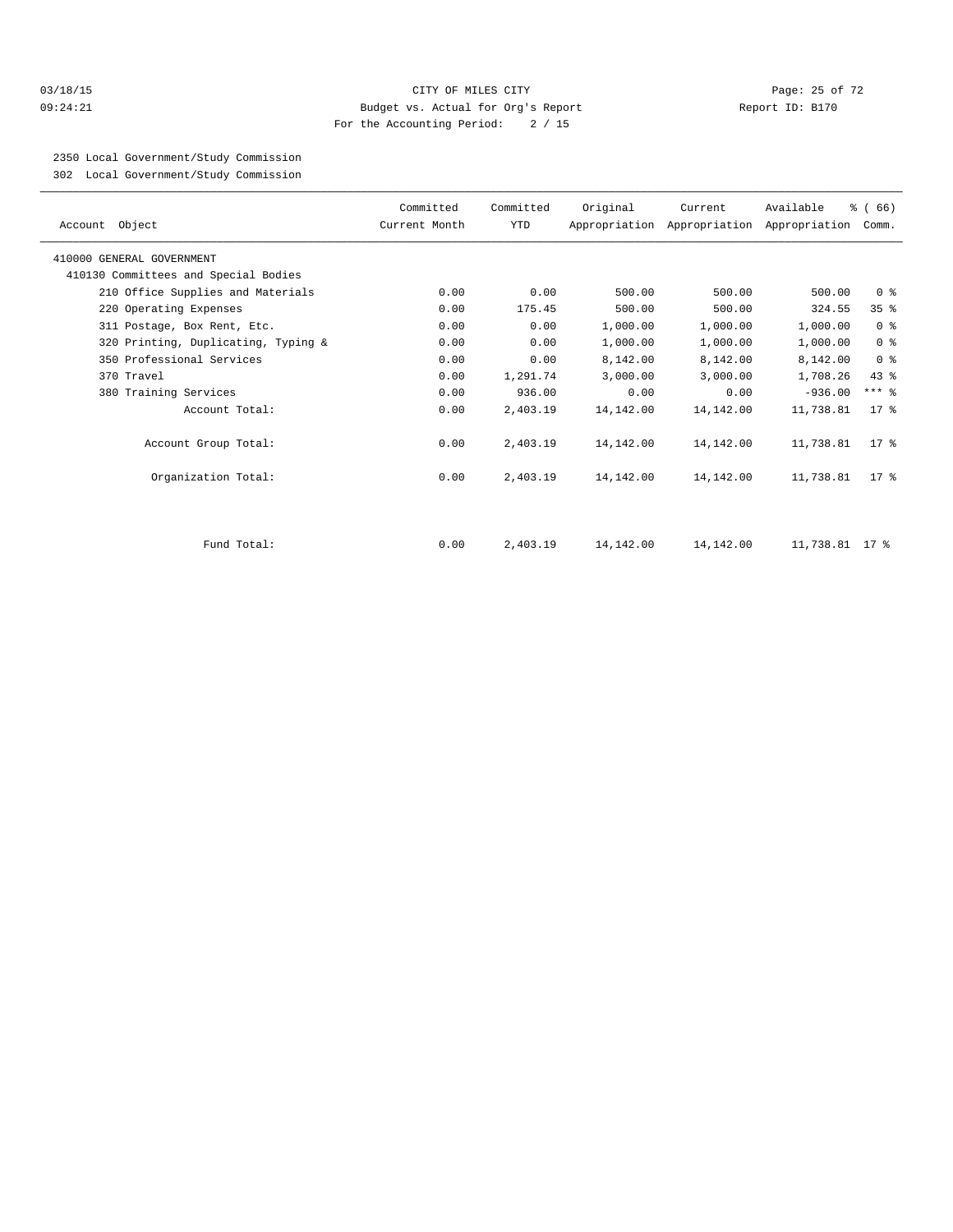## 03/18/15 Page: 26 of 72 09:24:21 Budget vs. Actual for Org's Report Communication Report ID: B170 For the Accounting Period: 2 / 15

 2372 Permissive Medical Levy 20 Permissive Medical Levy

| Account Object                                                          | Committed<br>Current Month | Committed<br>YTD | Original<br>Appropriation | Current<br>Appropriation | Available<br>Appropriation | $\frac{3}{6}$ (66)<br>Comm. |
|-------------------------------------------------------------------------|----------------------------|------------------|---------------------------|--------------------------|----------------------------|-----------------------------|
| 520000 OTHER FINANCING USES<br>521000 Interfund Operating Transfers Out |                            |                  |                           |                          |                            |                             |
| 820 Transfers to Other Funds                                            | 0.00                       | 81,032.00        | 162,064.00                | 162,064.00               | 81,032.00                  | $50*$                       |
| Account Total:                                                          | 0.00                       | 81,032.00        | 162,064.00                | 162,064.00               | 81,032.00                  | $50*$                       |
| Account Group Total:                                                    | 0.00                       | 81,032.00        | 162,064.00                | 162,064.00               | 81,032.00                  | $50*$                       |
| Organization Total:                                                     | 0.00                       | 81,032.00        | 162,064.00                | 162,064.00               | 81,032.00                  | $50*$                       |
| Fund Total:                                                             | 0.00                       | 81,032.00        | 162,064.00                | 162,064.00               | 81,032.00                  | 50 %                        |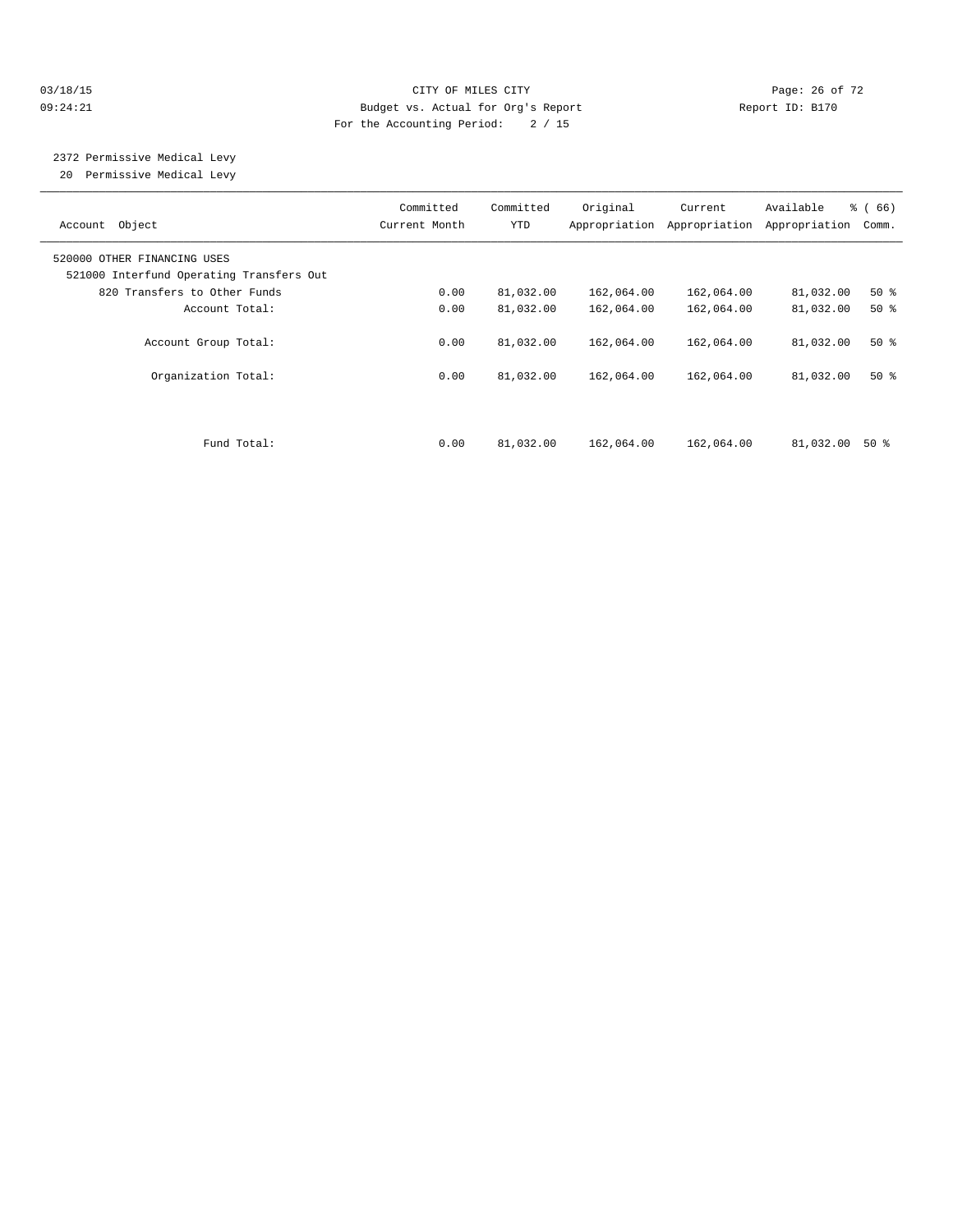#### 03/18/15 Page: 27 of 72 09:24:21 Budget vs. Actual for Org's Report Report ID: B170 For the Accounting Period: 2 / 15

————————————————————————————————————————————————————————————————————————————————————————————————————————————————————————————————————

# 2394 BUILDING CODE ENFORCEMENT

18 BUILDING INSPECTION

|                                          | Committed     | Committed | Original   | Current    | Available                                       | % (66)          |
|------------------------------------------|---------------|-----------|------------|------------|-------------------------------------------------|-----------------|
| Account Object                           | Current Month | YTD       |            |            | Appropriation Appropriation Appropriation Comm. |                 |
| 420000 PUBLIC SAFETY                     |               |           |            |            |                                                 |                 |
| 420531 Building Inspection               |               |           |            |            |                                                 |                 |
| 111 Salaries and Wages - Permanent       | 564.68        | 4,314.81  | 6,784.00   | 6,784.00   | 2,469.19                                        | 64 %            |
| 121 OVERTIME-PERMANENT                   | 16.37         | 87.30     | 150.00     | 150.00     | 62.70                                           | 58 %            |
| 131 VACATION                             | 9.09          | 450.52    | 500.00     | 500.00     | 49.48                                           | $90*$           |
| 132 SICK LEAVE                           | 61.84         | 235.17    | 300.00     | 300.00     | 64.83                                           | 78 %            |
| 133 OTHER LEAVE PAY                      | 0.00          | 0.00      | 328.00     | 328.00     | 328.00                                          | 0 <sup>8</sup>  |
| 141 Unemployment Insurance               | 2.94          | 23.04     | 37.00      | 37.00      | 13.96                                           | 62 %            |
| 142 Workers' Compensation                | 21.64         | 170.47    | 272.00     | 272.00     | 101.53                                          | 63 %            |
| 143 Health Insurance                     | 125.51        | 1,004.07  | 1,506.00   | 1,506.00   | 501.93                                          | 67 %            |
| 144 FICA                                 | 49.87         | 382.52    | 617.00     | 617.00     | 234.48                                          | 62 %            |
| 145 PERS                                 | 53.28         | 415.72    | 659.00     | 659.00     | 243.28                                          | 63 %            |
| 196 CLOTHING ALLOTMENT                   | 0.00          | 30.00     | 30.00      | 30.00      | 0.00                                            | 100 %           |
| 210 Office Supplies and Materials        | 25.65         | 220.55    | 3,000.00   | 3,000.00   | 2,779.45                                        | 7 %             |
| 214 Small Items of Equipment             | 0.00          | 6,763.23  | 12,000.00  | 12,000.00  | 5,236.77                                        | 56%             |
| 220 Operating Expenses                   | 30.00         | 360.49    | 0.00       | 0.00       | $-360.49$                                       | $***$ 8         |
| 311 Postage, Box Rent, Etc.              | 4.41          | 153.02    | 250.00     | 250.00     | 96.98                                           | 61 %            |
| 320 Printing, Duplicating, Typing &      | 0.00          | 0.00      | 300.00     | 300.00     | 300.00                                          | 0 <sup>8</sup>  |
| 330 Publicity, Subscriptions & Dues      | 0.00          | 46.00     | 150.00     | 150.00     | 104.00                                          | $31$ %          |
| 334 Memberships, Registrations & Dues    | 0.00          | 225.00    | 300.00     | 300.00     | 75.00                                           | 75 %            |
| 345 Telephone                            | 26.36         | 210.88    | 400.00     | 400.00     | 189.12                                          | 53%             |
| 347 Internet                             | 0.00          | 0.00      | 200.00     | 200.00     | 200.00                                          | 0 <sup>8</sup>  |
| 350 Professional Services                | 6,246.90      | 21,190.93 | 75,000.00  | 75,000.00  | 53,809.07                                       | $28$ %          |
| 360 Contr R & M                          | 134.69        | 723.83    | 0.00       | 0.00       | $-723.83$                                       | $***$ $_{8}$    |
| 380 Training Services                    | 0.00          | 0.00      | 1,500.00   | 1,500.00   | 1,500.00                                        | 0 <sup>8</sup>  |
| 382 Books                                | 0.00          | 0.00      | 400.00     | 400.00     | 400.00                                          | 0 <sup>8</sup>  |
| 513 Liability                            | 0.00          | 375.00    | 0.00       | 0.00       | $-375.00$                                       | $***$ 8         |
| 540 Special Assessments                  | 0.00          | 709.93    | 700.00     | 700.00     | $-9.93$                                         | $101$ %         |
| Account Total:                           | 7,373.23      | 38,092.48 | 105,383.00 | 105,383.00 | 67,290.52                                       | 36%             |
|                                          |               |           |            |            |                                                 |                 |
| Account Group Total:                     | 7,373.23      | 38,092.48 | 105,383.00 | 105,383.00 | 67,290.52                                       | 36%             |
| 510000 MISCELLANEOUS                     |               |           |            |            |                                                 |                 |
| 510330 Comprehensive Liability Insurance |               |           |            |            |                                                 |                 |
| 513 Liability                            | 0.00          | 71.62     | 72.00      | 72.00      | 0.38                                            | 99 %            |
| Account Total:                           | 0.00          | 71.62     | 72.00      | 72.00      | 0.38                                            | $99*$           |
|                                          |               |           |            |            |                                                 |                 |
| Account Group Total:                     | 0.00          | 71.62     | 72.00      | 72.00      | 0.38                                            | 99 %            |
| 520000 OTHER FINANCING USES              |               |           |            |            |                                                 |                 |
| 521000 Interfund Operating Transfers Out |               |           |            |            |                                                 |                 |
| 820 Transfers to Other Funds             | 522.38        | 4,649.15  | 6,269.00   | 6,269.00   | 1,619.85                                        | 74 %            |
| Account Total:                           | 522.38        | 4,649.15  | 6, 269.00  | 6, 269.00  | 1,619.85                                        | 74 %            |
|                                          |               |           |            |            |                                                 |                 |
| Account Group Total:                     | 522.38        | 4,649.15  | 6, 269.00  | 6, 269.00  | 1,619.85                                        | 74 %            |
| Organization Total:                      | 7,895.61      | 42,813.25 | 111,724.00 | 111,724.00 | 68,910.75                                       | 38 <sup>8</sup> |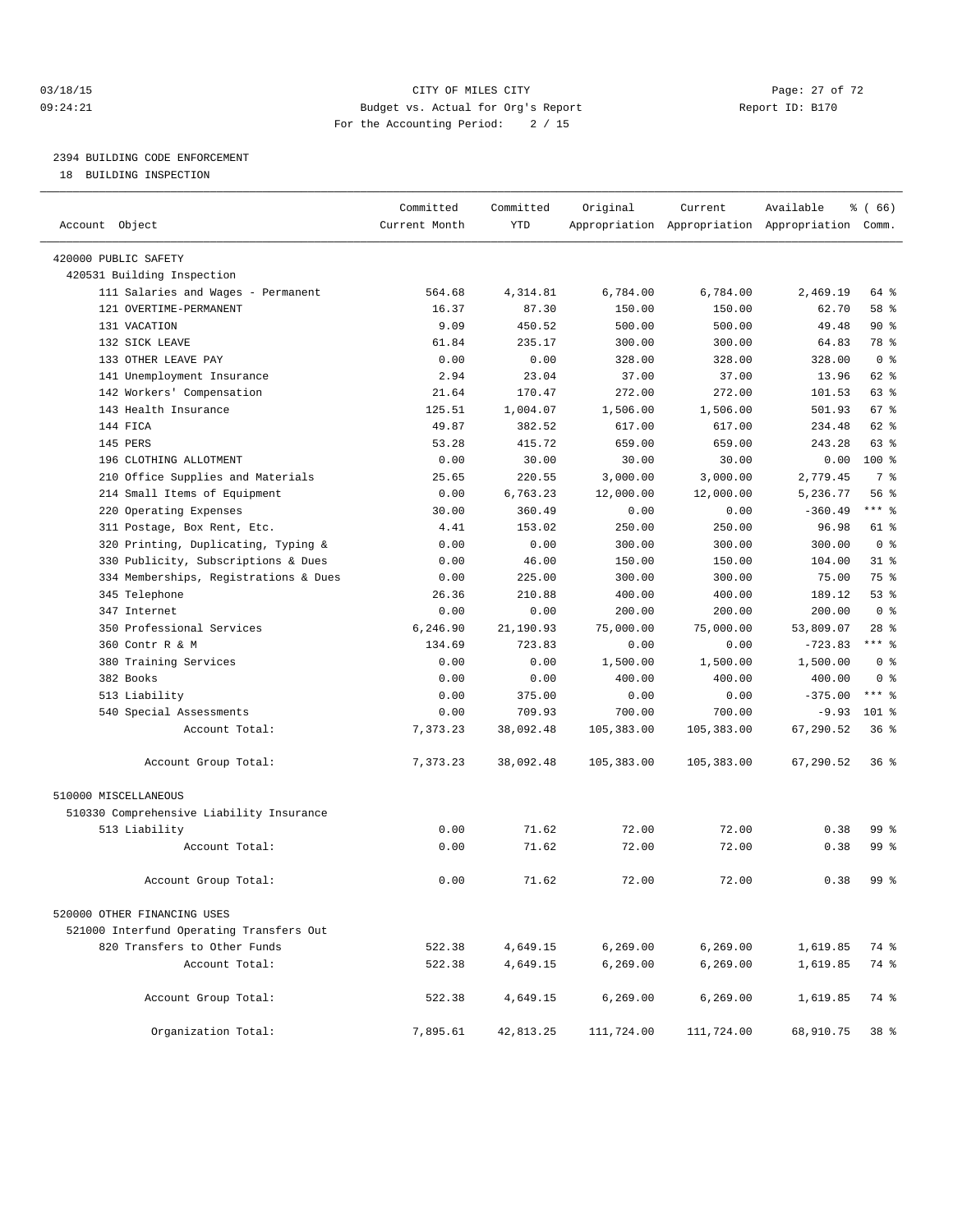## 03/18/15 Page: 28 of 72 09:24:21 Budget vs. Actual for Org's Report Report ID: B170 For the Accounting Period: 2 / 15

# 2394 BUILDING CODE ENFORCEMENT

18 BUILDING INSPECTION

| Account Object |             | Committed<br>Current Month | Committed<br><b>YTD</b> | Original   | Current    | Available<br>Appropriation Appropriation Appropriation Comm. | ී ( 66 ) |
|----------------|-------------|----------------------------|-------------------------|------------|------------|--------------------------------------------------------------|----------|
|                | Fund Total: | 7,895.61                   | 42,813.25               | 111,724.00 | 111,724.00 | 68,910.75 38 %                                               |          |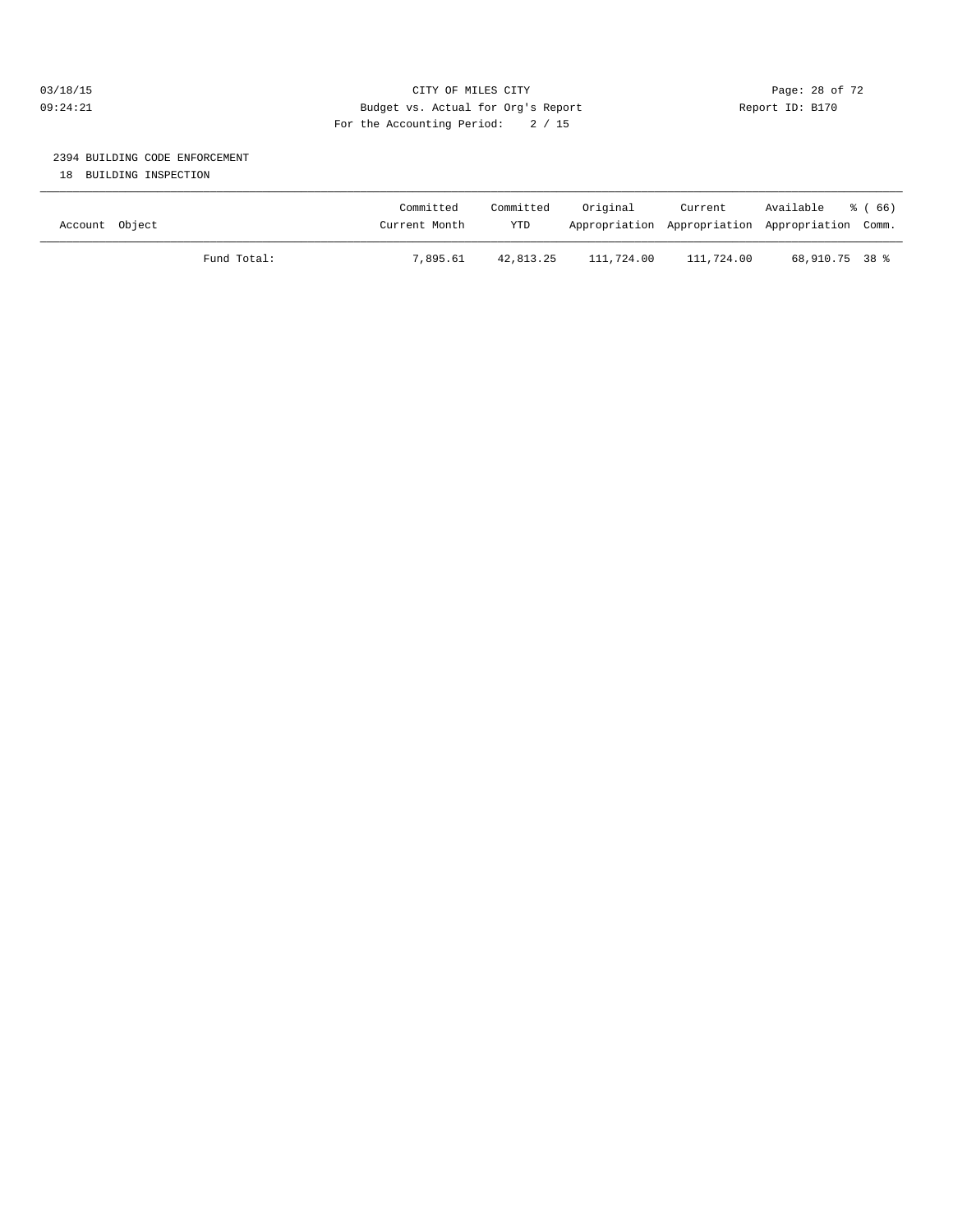#### 03/18/15 Page: 29 of 72 09:24:21 Budget vs. Actual for Org's Report Communication Report ID: B170 For the Accounting Period: 2 / 15

#### 2400 LTG M D#165-(Gen City) 46 SID #165

| Account Object                           | Committed<br>Current Month | Committed<br><b>YTD</b> | Original   | Current<br>Appropriation Appropriation Appropriation | Available   | % (66)<br>Comm. |  |
|------------------------------------------|----------------------------|-------------------------|------------|------------------------------------------------------|-------------|-----------------|--|
| 430000 Public Works                      |                            |                         |            |                                                      |             |                 |  |
| 430263 STREET LIGHTING                   |                            |                         |            |                                                      |             |                 |  |
| 341 Electric Utility Services            | 8,590.44                   | 66,932.20               | 117,500.00 | 117,500.00                                           | 50,567.80   | 57 <sup>8</sup> |  |
| 533 Machinery and Equipment Rental       | 4,653.05                   | 32,102.35               | 47,000.00  | 47,000.00                                            | 14,897.65   | 68 %            |  |
| Account Total:                           | 13, 243.49                 | 99,034.55               | 164,500.00 | 164,500.00                                           | 65, 465. 45 | 60 %            |  |
| Account Group Total:                     | 13, 243.49                 | 99,034.55               | 164,500.00 | 164,500.00                                           | 65, 465. 45 | 60 %            |  |
| 520000 OTHER FINANCING USES              |                            |                         |            |                                                      |             |                 |  |
| 521000 Interfund Operating Transfers Out |                            |                         |            |                                                      |             |                 |  |
| 820 Transfers to Other Funds             | 0.00                       | 1,000.00                | 1,000.00   | 1,000.00                                             | 0.00        | $100*$          |  |
| Account Total:                           | 0.00                       | 1,000.00                | 1,000.00   | 1,000.00                                             | 0.00        | $100*$          |  |
| Account Group Total:                     | 0.00                       | 1,000.00                | 1,000.00   | 1,000.00                                             |             | $0.00$ 100 %    |  |
| Organization Total:                      | 13, 243.49                 | 100,034.55              | 165,500.00 | 165,500.00                                           | 65, 465. 45 | 60 %            |  |
|                                          |                            |                         |            |                                                      |             |                 |  |
| Fund Total:                              | 13, 243.49                 | 100,034.55              | 165,500.00 | 165,500.00                                           | 65,465.45   | 60 %            |  |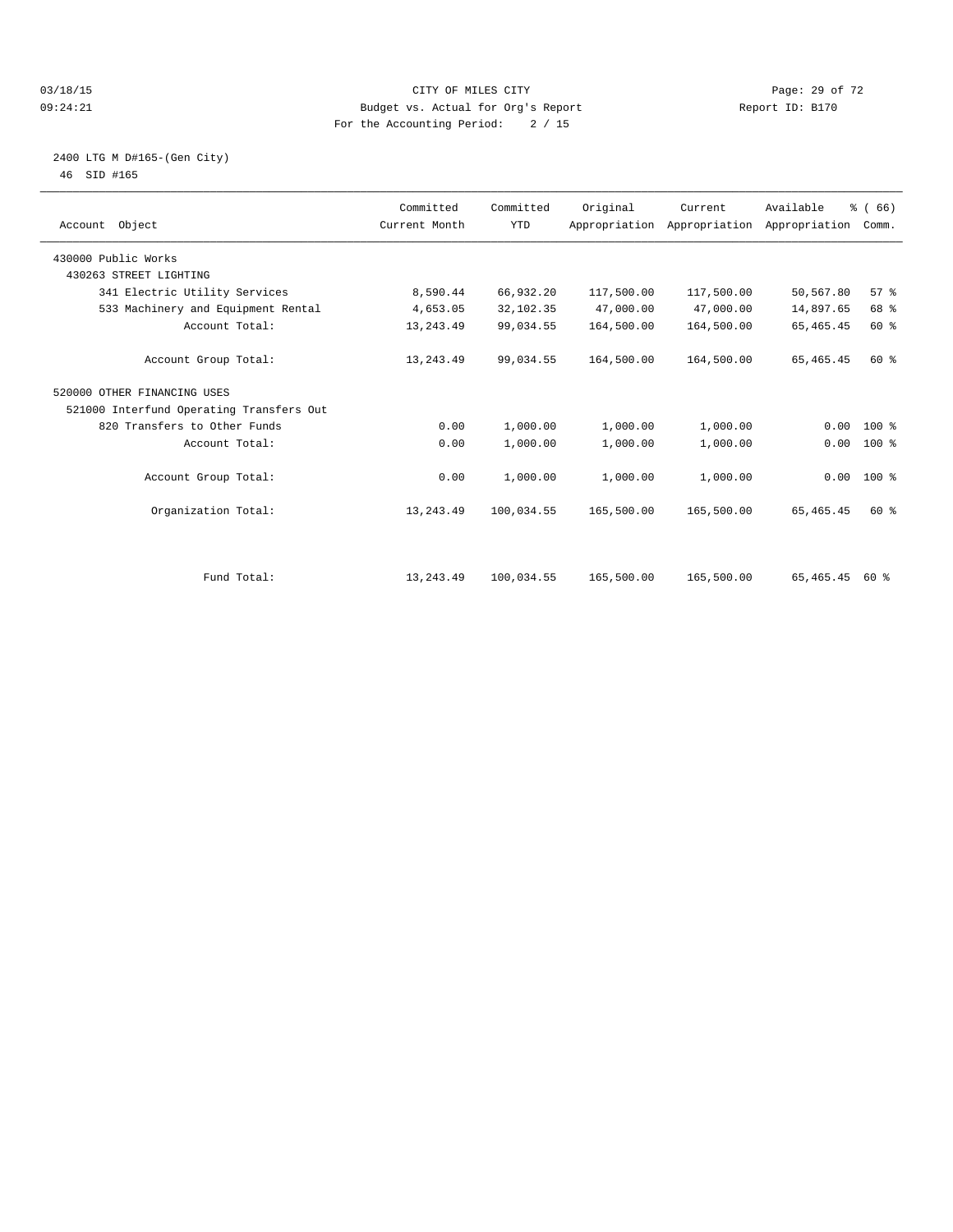#### 03/18/15 Page: 30 of 72 09:24:21 Budget vs. Actual for Org's Report Report ID: B170 For the Accounting Period: 2 / 15

# 2420 LTG M D#167-(MilesAddn Etc)

48 SID #167

| Account Object                           | Committed<br>Current Month | Committed<br><b>YTD</b> | Original  | Current<br>Appropriation Appropriation Appropriation | Available      | % (66)<br>Comm. |  |
|------------------------------------------|----------------------------|-------------------------|-----------|------------------------------------------------------|----------------|-----------------|--|
| 430000 Public Works                      |                            |                         |           |                                                      |                |                 |  |
| 430263 STREET LIGHTING                   |                            |                         |           |                                                      |                |                 |  |
| 341 Electric Utility Services            | 1,588.97                   | 15, 274. 14             | 21,900.00 | 21,900.00                                            | 6,625.86       | 70 %            |  |
| 533 Machinery and Equipment Rental       | 675.50                     | 4,205.30                | 9,000.00  | 9,000.00                                             | 4,794.70       | 47 %            |  |
| Account Total:                           | 2,264.47                   | 19,479.44               | 30,900.00 | 30,900.00                                            | 11,420.56      | 63 %            |  |
| Account Group Total:                     | 2,264.47                   | 19,479.44               | 30,900.00 | 30,900.00                                            | 11,420.56      | 63%             |  |
| 520000 OTHER FINANCING USES              |                            |                         |           |                                                      |                |                 |  |
| 521000 Interfund Operating Transfers Out |                            |                         |           |                                                      |                |                 |  |
| 820 Transfers to Other Funds             | 0.00                       | 1,000.00                | 1,000.00  | 1,000.00                                             | 0.00           | $100*$          |  |
| Account Total:                           | 0.00                       | 1,000.00                | 1,000.00  | 1,000.00                                             | 0.00           | 100 %           |  |
| Account Group Total:                     | 0.00                       | 1,000.00                | 1,000.00  | 1,000.00                                             |                | $0.00$ 100 %    |  |
| Organization Total:                      | 2,264.47                   | 20,479.44               | 31,900.00 | 31,900.00                                            | 11,420.56      | 64 %            |  |
|                                          |                            |                         |           |                                                      |                |                 |  |
| Fund Total:                              | 2,264.47                   | 20,479.44               | 31,900.00 | 31,900.00                                            | 11,420.56 64 % |                 |  |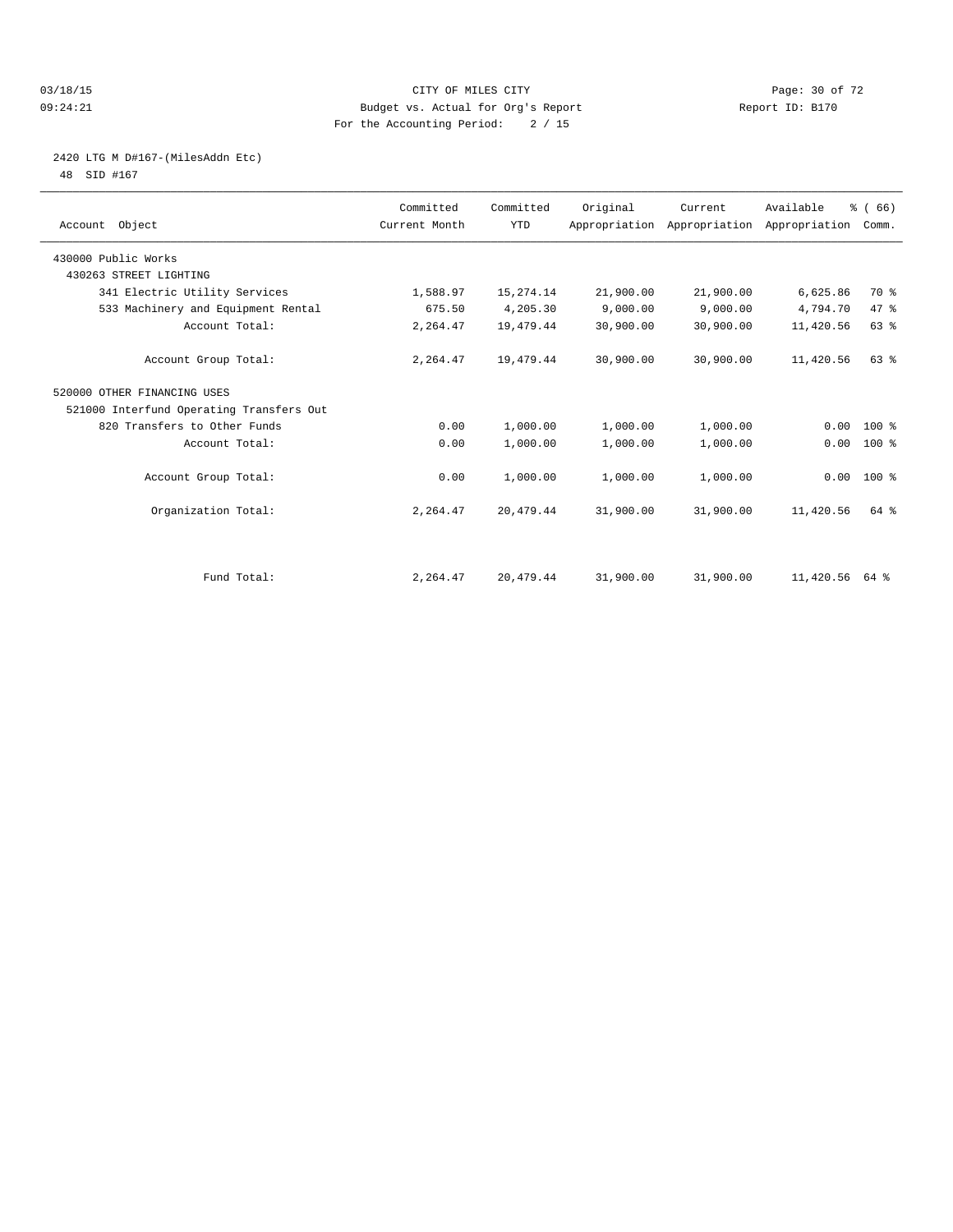#### 03/18/15 Page: 31 of 72 09:24:21 Budget vs. Actual for Org's Report Communication Report ID: B170 For the Accounting Period: 2 / 15

## 2430 LTG M D#171-(Balsam Est) 49 SID #171

| Account Object                           | Committed<br>Current Month | Committed<br><b>YTD</b> | Original | Current<br>Appropriation Appropriation Appropriation | Available | % (66)<br>Comm. |
|------------------------------------------|----------------------------|-------------------------|----------|------------------------------------------------------|-----------|-----------------|
| 430000 Public Works                      |                            |                         |          |                                                      |           |                 |
| 430263 STREET LIGHTING                   |                            |                         |          |                                                      |           |                 |
| 230 Repair and Maintenance Supplies      | 0.00                       | 0.00                    | 700.00   | 700.00                                               | 700.00    | 0 <sup>8</sup>  |
| 341 Electric Utility Services            | 112.78                     | 996.64                  | 1,700.00 | 1,700.00                                             | 703.36    | 59 %            |
| 360 Contr R & M                          | 0.00                       | 0.00                    | 500.00   | 500.00                                               | 500.00    | 0 <sup>8</sup>  |
| Account Total:                           | 112.78                     | 996.64                  | 2,900.00 | 2,900.00                                             | 1,903.36  | 34.8            |
| Account Group Total:                     | 112.78                     | 996.64                  | 2,900.00 | 2,900.00                                             | 1,903.36  | $34$ $%$        |
| 520000 OTHER FINANCING USES              |                            |                         |          |                                                      |           |                 |
| 521000 Interfund Operating Transfers Out |                            |                         |          |                                                      |           |                 |
| 820 Transfers to Other Funds             | 0.00                       | 1,000.00                | 1,000.00 | 1,000.00                                             | 0.00      | $100*$          |
| Account Total:                           | 0.00                       | 1,000.00                | 1,000.00 | 1,000.00                                             | 0.00      | $100*$          |
| Account Group Total:                     | 0.00                       | 1,000.00                | 1,000.00 | 1,000.00                                             | 0.00      | $100*$          |
| Organization Total:                      | 112.78                     | 1,996.64                | 3,900.00 | 3,900.00                                             | 1,903.36  | $51$ $%$        |
|                                          |                            |                         |          |                                                      |           |                 |
| Fund Total:                              | 112.78                     | 1,996.64                | 3,900.00 | 3,900.00                                             | 1,903.36  | 51 %            |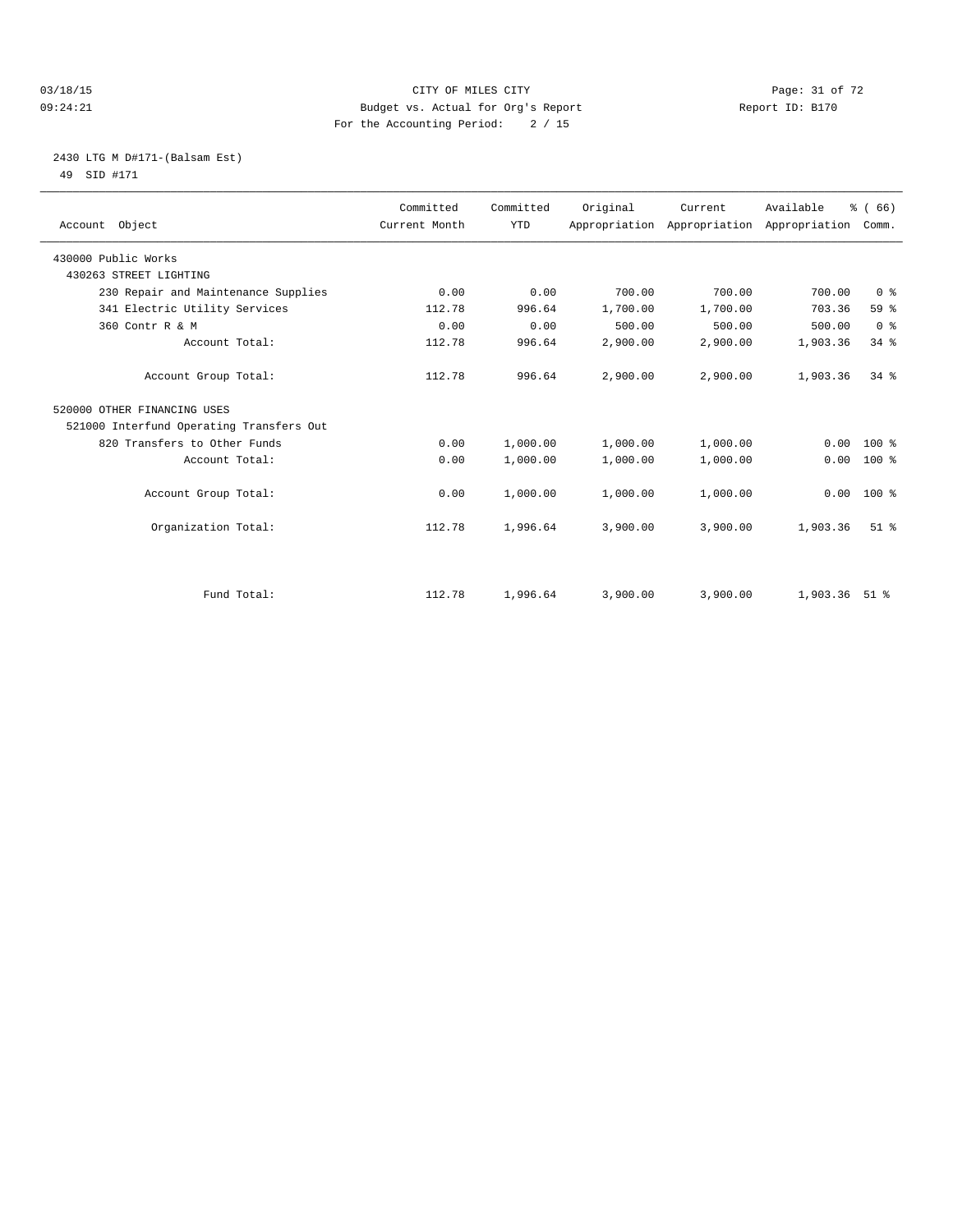#### 03/18/15 Page: 32 of 72 09:24:21 Budget vs. Actual for Org's Report Communication Report ID: B170 For the Accounting Period: 2 / 15

## 2440 LTG M D#172-(Main Str) 50 SID #172

| Account Object                           | Committed<br>Current Month | Committed<br><b>YTD</b> | Original  | Current<br>Appropriation Appropriation | Available<br>Appropriation | % (66)<br>Comm. |
|------------------------------------------|----------------------------|-------------------------|-----------|----------------------------------------|----------------------------|-----------------|
| 430000 Public Works                      |                            |                         |           |                                        |                            |                 |
| 430263 STREET LIGHTING                   |                            |                         |           |                                        |                            |                 |
| 230 Repair and Maintenance Supplies      | 311.58                     | 492.45                  | 3,000.00  | 3,000.00                               | 2,507.55                   | 16 <sup>°</sup> |
| 341 Electric Utility Services            | 1,055.94                   | 7,997.40                | 14,000.00 | 14,000.00                              | 6,002.60                   | 57 <sup>8</sup> |
| 360 Contr R & M                          | 0.00                       | 1,027.03                | 1,700.00  | 1,700.00                               | 672.97                     | 60 %            |
| Account Total:                           | 1,367.52                   | 9,516.88                | 18,700.00 | 18,700.00                              | 9,183.12                   | $51$ %          |
| Account Group Total:                     | 1,367.52                   | 9,516.88                | 18,700.00 | 18,700.00                              | 9,183.12                   | $51$ $%$        |
| 520000 OTHER FINANCING USES              |                            |                         |           |                                        |                            |                 |
| 521000 Interfund Operating Transfers Out |                            |                         |           |                                        |                            |                 |
| 820 Transfers to Other Funds             | 0.00                       | 1,000.00                | 1,000.00  | 1,000.00                               | 0.00                       | $100*$          |
| Account Total:                           | 0.00                       | 1,000.00                | 1,000.00  | 1,000.00                               | 0.00                       | $100*$          |
| Account Group Total:                     | 0.00                       | 1,000.00                | 1,000.00  | 1,000.00                               | 0.00                       | $100*$          |
| Organization Total:                      | 1,367.52                   | 10,516.88               | 19,700.00 | 19,700.00                              | 9,183.12                   | 53 <sup>8</sup> |
|                                          |                            |                         |           |                                        |                            |                 |
| Fund Total:                              | 1,367.52                   | 10,516.88               | 19,700.00 | 19,700.00                              | 9,183.12                   | $53$ $%$        |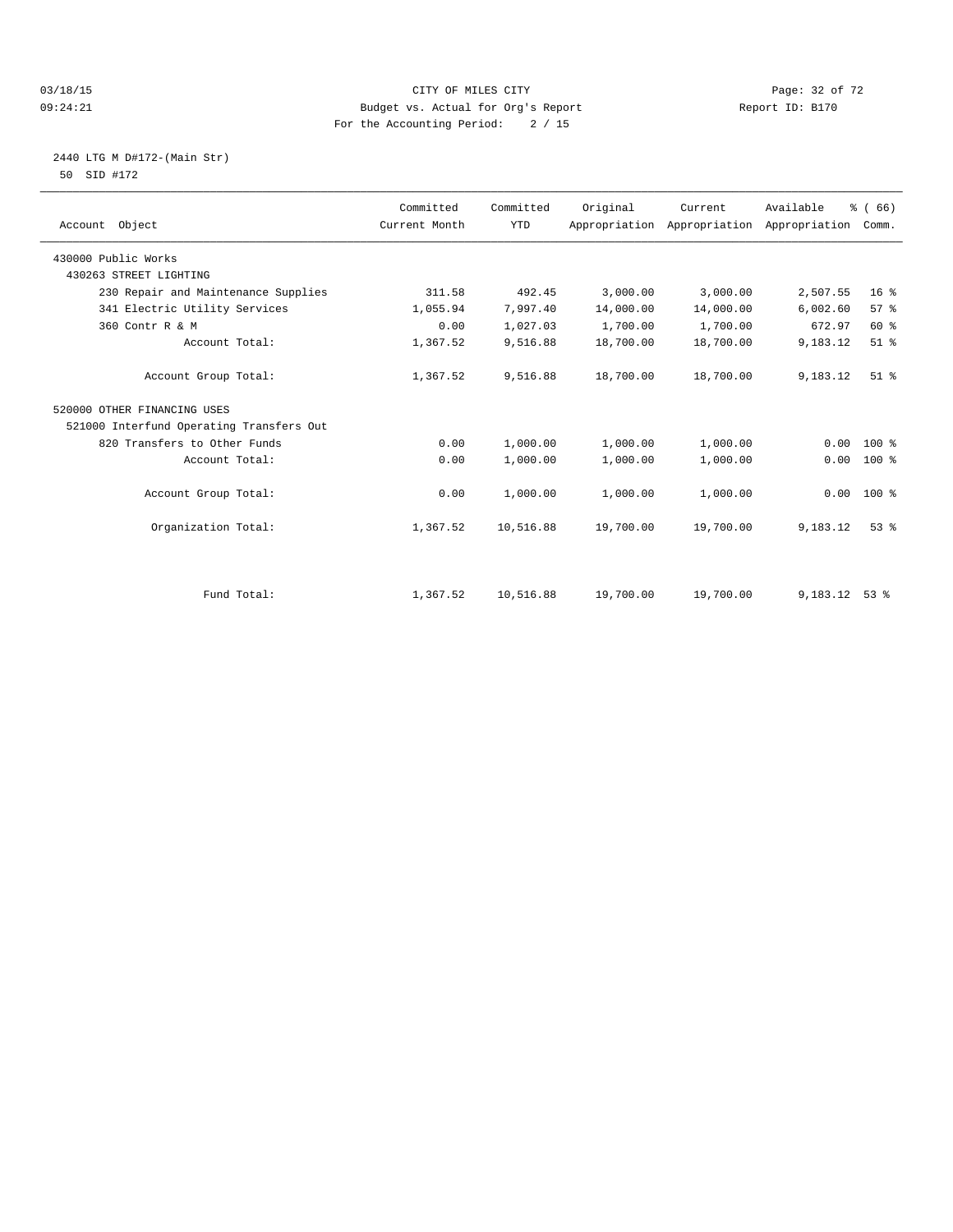#### 03/18/15 Page: 33 of 72 09:24:21 Budget vs. Actual for Org's Report Communication Report ID: B170 For the Accounting Period: 2 / 15

#### 2450 LTG M D#195-(SG-Trico) 51 SID #195

| Account Object                           | Committed<br>Current Month | Committed<br><b>YTD</b> | Original  | Current<br>Appropriation Appropriation Appropriation | Available | % (66)<br>Comm. |
|------------------------------------------|----------------------------|-------------------------|-----------|------------------------------------------------------|-----------|-----------------|
| 430000 Public Works                      |                            |                         |           |                                                      |           |                 |
| 430263 STREET LIGHTING                   |                            |                         |           |                                                      |           |                 |
| 341 Electric Utility Services            | 401.84                     | 3, 214.72               | 5,250.00  | 5,250.00                                             | 2,035.28  | 61 %            |
| Account Total:                           | 401.84                     | 3, 214.72               | 5,250.00  | 5,250.00                                             | 2,035.28  | 61 %            |
| Account Group Total:                     | 401.84                     | 3, 214.72               | 5,250.00  | 5,250.00                                             | 2,035.28  | 61 %            |
| 520000 OTHER FINANCING USES              |                            |                         |           |                                                      |           |                 |
| 521000 Interfund Operating Transfers Out |                            |                         |           |                                                      |           |                 |
| 820 Transfers to Other Funds             | 0.00                       | 1,000.00                | 1,000.00  | 1,000.00                                             |           | $0.00 100$ %    |
| Account Total:                           | 0.00                       | 1,000.00                | 1,000.00  | 1,000.00                                             | 0.00      | 100 %           |
| Account Group Total:                     | 0.00                       | 1,000.00                | 1,000.00  | 1,000.00                                             |           | $0.00$ 100 %    |
| Organization Total:                      | 401.84                     | 4, 214.72               | 6, 250.00 | 6, 250.00                                            | 2,035.28  | 67 %            |
|                                          |                            |                         |           |                                                      |           |                 |
| Fund Total:                              | 401.84                     | 4, 214.72               | 6, 250.00 | 6.250.00                                             | 2,035.28  | 67 %            |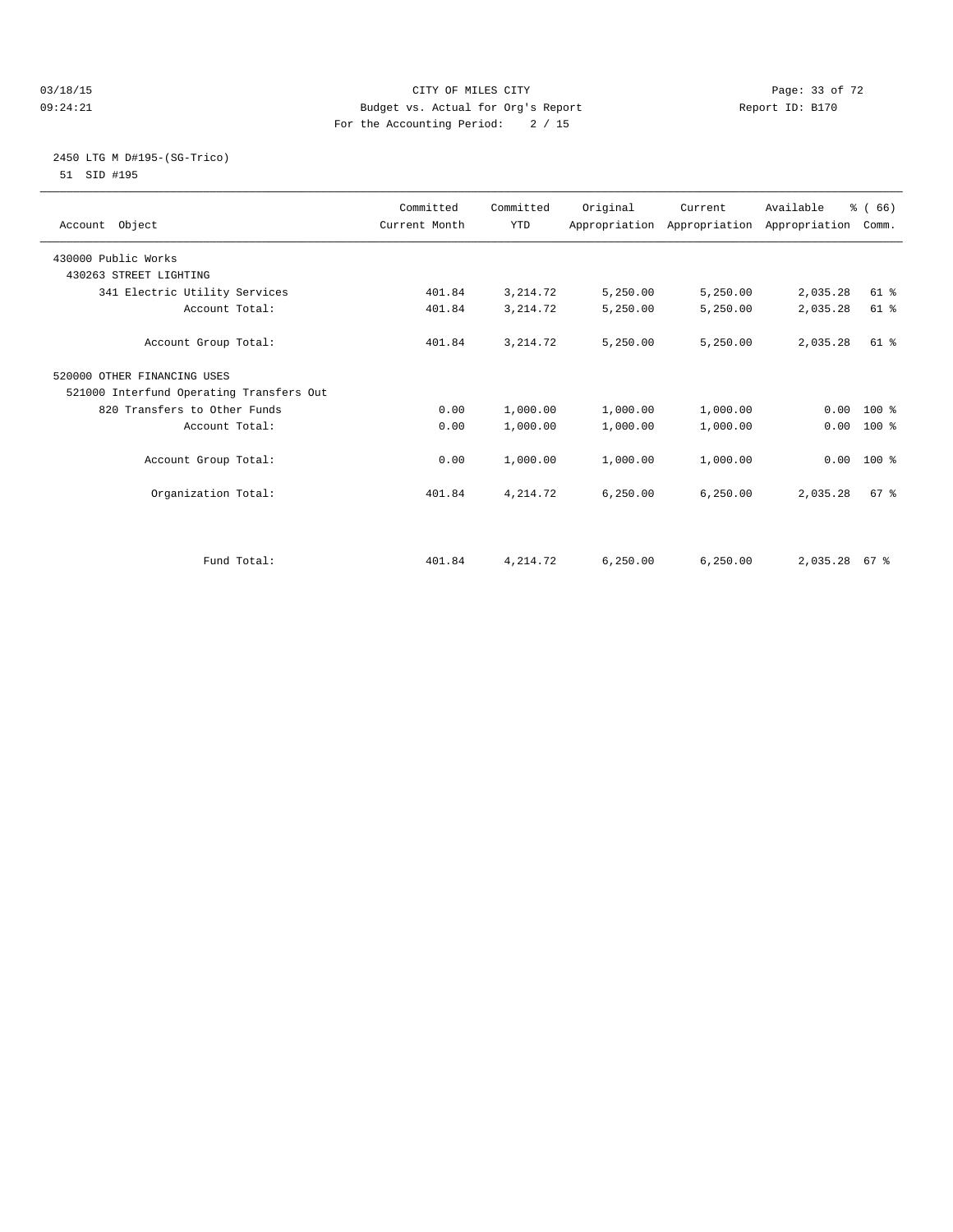#### 03/18/15 Page: 34 of 72 09:24:21 Budget vs. Actual for Org's Report Communication Report ID: B170 For the Accounting Period: 2 / 15

## 2470 LTG M D#202-(SG-MDU&NV) 72 SID #202

| Account Object                           | Committed<br>Current Month | Committed<br><b>YTD</b> | Original | Current<br>Appropriation Appropriation Appropriation | Available       | % (66)<br>Comm. |  |
|------------------------------------------|----------------------------|-------------------------|----------|------------------------------------------------------|-----------------|-----------------|--|
| 430000 Public Works                      |                            |                         |          |                                                      |                 |                 |  |
| 430263 STREET LIGHTING                   |                            |                         |          |                                                      |                 |                 |  |
| 341 Electric Utility Services            | 304.12                     | 1,918.94                | 3,650.00 | 3,650.00                                             | 1,731.06        | 53%             |  |
| 533 Machinery and Equipment Rental       | 240.72                     | 2,065.44                | 3,200.00 | 3,200.00                                             | 1,134.56        | 65 %            |  |
| Account Total:                           | 544.84                     | 3,984.38                | 6,850.00 | 6,850.00                                             | 2,865.62        | 58 %            |  |
| Account Group Total:                     | 544.84                     | 3,984.38                | 6,850.00 | 6,850.00                                             | 2,865.62        | 58 %            |  |
| 520000 OTHER FINANCING USES              |                            |                         |          |                                                      |                 |                 |  |
| 521000 Interfund Operating Transfers Out |                            |                         |          |                                                      |                 |                 |  |
| 820 Transfers to Other Funds             | 0.00                       | 1,000.00                | 1,000.00 | 1,000.00                                             | 0.00            | $100*$          |  |
| Account Total:                           | 0.00                       | 1,000.00                | 1,000.00 | 1,000.00                                             | 0.00            | $100*$          |  |
| Account Group Total:                     | 0.00                       | 1,000.00                | 1,000.00 | 1,000.00                                             |                 | $0.00$ 100 %    |  |
| Organization Total:                      | 544.84                     | 4,984.38                | 7,850.00 | 7,850.00                                             | 2,865.62        | 63%             |  |
|                                          |                            |                         |          |                                                      |                 |                 |  |
| Fund Total:                              | 544.84                     | 4,984.38                | 7,850.00 | 7,850.00                                             | $2,865.62$ 63 % |                 |  |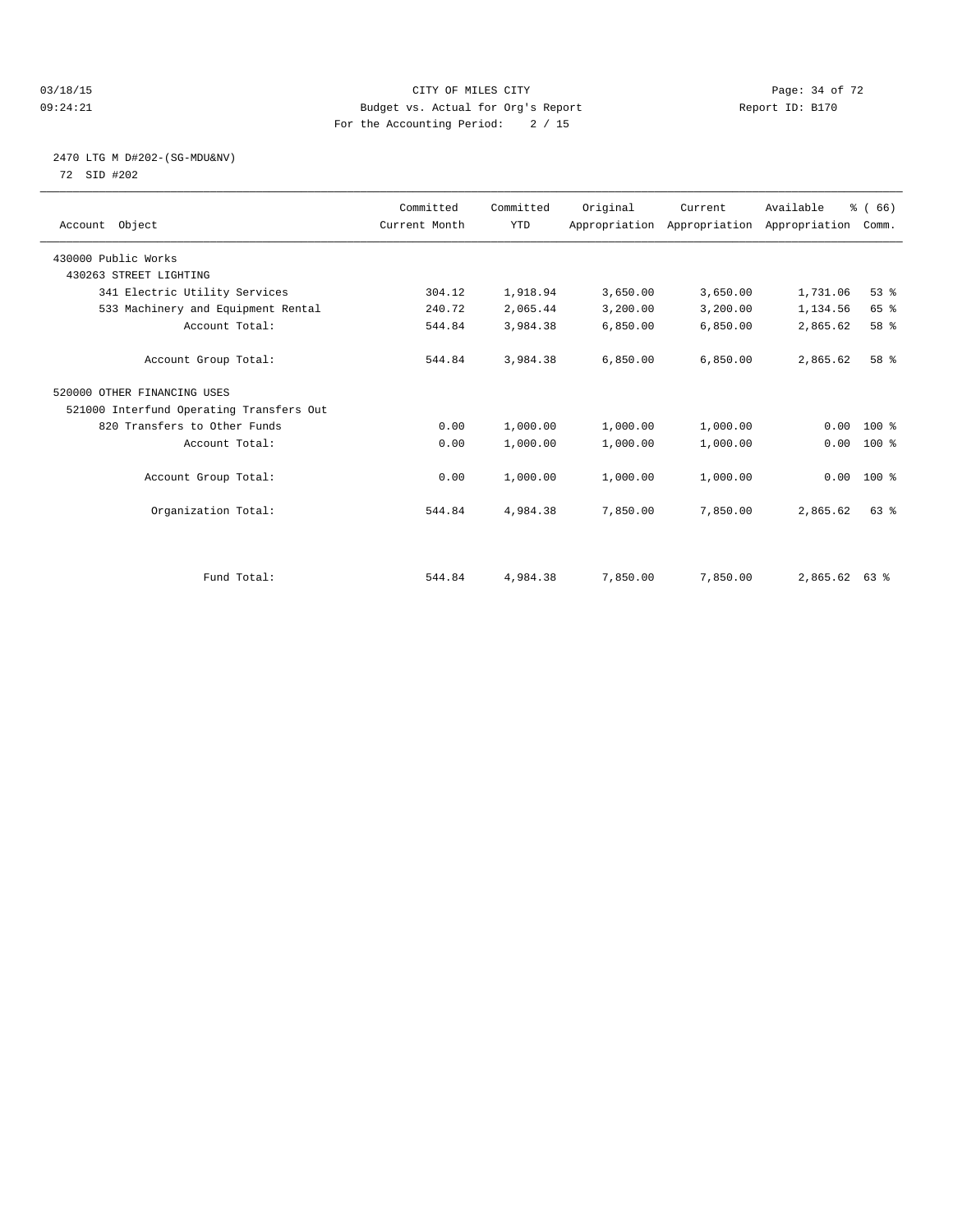#### 03/18/15 Page: 35 of 72 09:24:21 Budget vs. Actual for Org's Report Report ID: B170 For the Accounting Period: 2 / 15

#### 2480 LTG M M#173-(Milestown Estates)

47 SID #173(Ltg-Milestown)

| Account Object                           | Committed<br>Current Month | Committed<br><b>YTD</b> | Original | Current<br>Appropriation Appropriation Appropriation | Available | % (66)<br>Comm. |  |
|------------------------------------------|----------------------------|-------------------------|----------|------------------------------------------------------|-----------|-----------------|--|
| 430000 Public Works                      |                            |                         |          |                                                      |           |                 |  |
| 430263 STREET LIGHTING                   |                            |                         |          |                                                      |           |                 |  |
| 230 Repair and Maintenance Supplies      | 0.00                       | 69.24                   | 460.00   | 460.00                                               | 390.76    | 15 <sup>8</sup> |  |
| 341 Electric Utility Services            | 93.35                      | 792.20                  | 1,320.00 | 1,320.00                                             | 527.80    | 60 %            |  |
| 360 Contr R & M                          | 0.00                       | 0.00                    | 100.00   | 100.00                                               | 100.00    | 0 <sup>8</sup>  |  |
| Account Total:                           | 93.35                      | 861.44                  | 1,880.00 | 1,880.00                                             | 1,018.56  | 46.8            |  |
| Account Group Total:                     | 93.35                      | 861.44                  | 1,880.00 | 1,880.00                                             | 1,018.56  | $46*$           |  |
| 520000 OTHER FINANCING USES              |                            |                         |          |                                                      |           |                 |  |
| 521000 Interfund Operating Transfers Out |                            |                         |          |                                                      |           |                 |  |
| 820 Transfers to Other Funds             | 0.00                       | 250.00                  | 250.00   | 250.00                                               | 0.00      | $100*$          |  |
| Account Total:                           | 0.00                       | 250.00                  | 250.00   | 250.00                                               | 0.00      | $100*$          |  |
| Account Group Total:                     | 0.00                       | 250.00                  | 250.00   | 250.00                                               | 0.00      | $100*$          |  |
| Organization Total:                      | 93.35                      | 1,111.44                | 2,130.00 | 2,130.00                                             | 1,018.56  | $52$ $%$        |  |
|                                          |                            |                         |          |                                                      |           |                 |  |
| Fund Total:                              | 93.35                      | 1,111.44                | 2,130.00 | 2,130.00                                             | 1,018.56  | $52$ $%$        |  |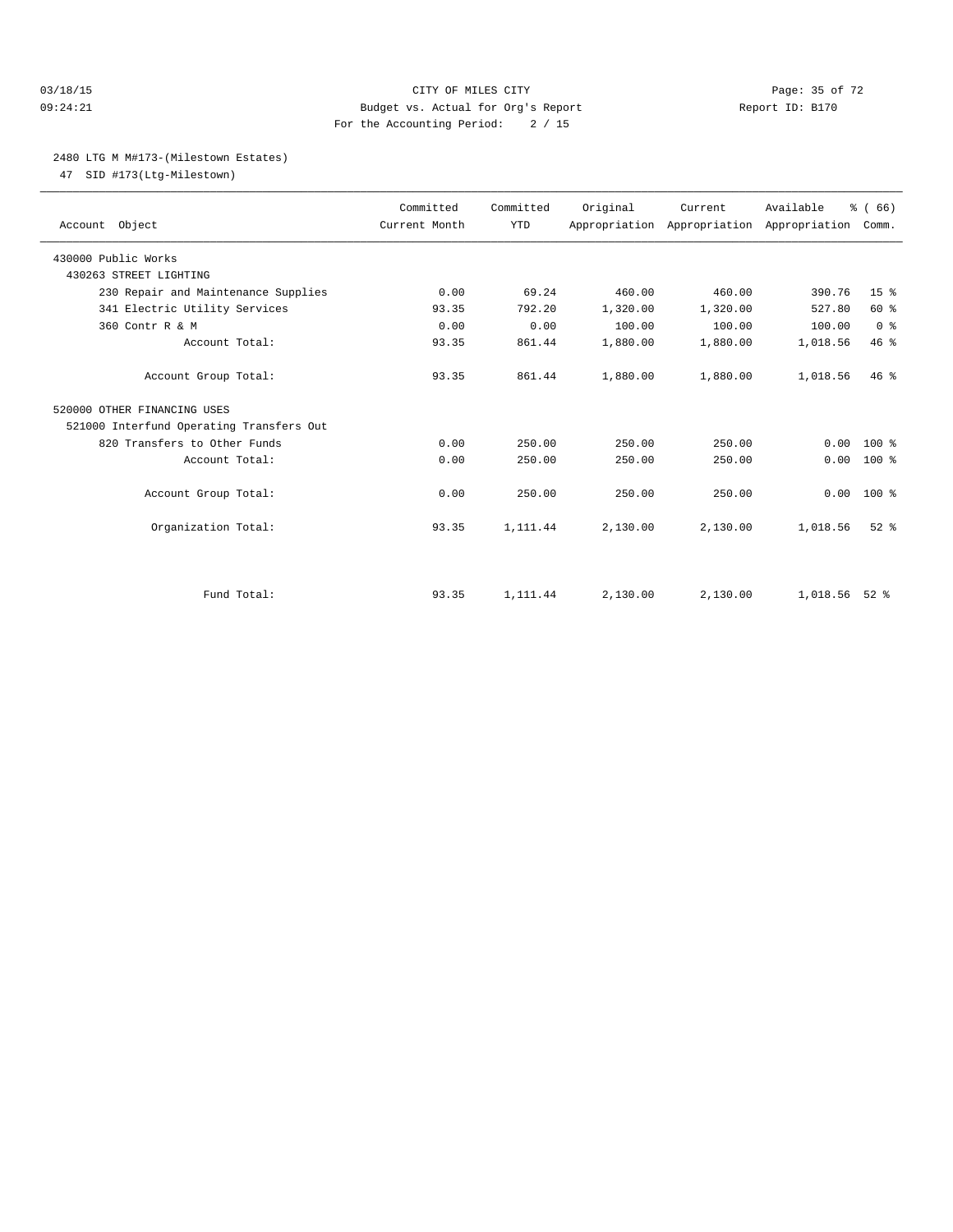#### 03/18/15 Page: 36 of 72 09:24:21 Budget vs. Actual for Org's Report Communication Report ID: B170 For the Accounting Period: 2 / 15

————————————————————————————————————————————————————————————————————————————————————————————————————————————————————————————————————

# 2510 STR MAINT DIST #204

107 Paved St. Maint. Dist.#204

|                                         | Committed     | Committed   | Original   | Current    | Available                                       | % (66)         |
|-----------------------------------------|---------------|-------------|------------|------------|-------------------------------------------------|----------------|
| Account Object                          | Current Month | YTD         |            |            | Appropriation Appropriation Appropriation Comm. |                |
|                                         |               |             |            |            |                                                 |                |
| 410000 GENERAL GOVERNMENT               |               |             |            |            |                                                 |                |
| 411101 Labor Negotiations               |               |             |            |            |                                                 |                |
| 350 Professional Services               | 0.00          | 246.87      | 0.00       | 0.00       | $-246.87$                                       | $***$ %        |
| Account Total:                          | 0.00          | 246.87      | 0.00       | 0.00       | $-246.87$                                       | $***$ 8        |
| Account Group Total:                    | 0.00          | 246.87      | 0.00       | 0.00       | $-246.87$ *** \$                                |                |
| 430000 Public Works                     |               |             |            |            |                                                 |                |
| 430220 Operations                       |               |             |            |            |                                                 |                |
| 111 Salaries and Wages - Permanent      | 16,604.02     | 127,009.30  | 213,283.00 | 213,283.00 | 86, 273. 70                                     | 60 %           |
| 121 OVERTIME-PERMANENT                  | 549.92        | 4,578.70    | 5,919.00   | 5,919.00   | 1,340.30                                        | 77 %           |
| 131 VACATION                            | 1,264.62      | 7,661.65    | 10,000.00  | 10,000.00  | 2,338.35                                        | 77.8           |
| 132 SICK LEAVE                          | 645.54        | 5,291.47    | 5,000.00   | 5,000.00   | $-291.47$                                       | $106$ %        |
| 133 OTHER LEAVE PAY                     | 0.00          | 0.00        | 685.00     | 685.00     | 685.00                                          | 0 <sup>8</sup> |
| 134 HOLIDAY PAY                         | 0.00          | 1,023.35    | 400.00     | 400.00     | $-623.35$                                       | $256$ %        |
| 141 Unemployment Insurance              | 85.81         | 658.03      | 1,099.00   | 1,099.00   | 440.97                                          | 60 %           |
| 142 Workers' Compensation               | 1,083.51      | 8,289.60    | 11,763.00  | 11,763.00  | 3,473.40                                        | 70 %           |
| 143 Health Insurance                    | 3,212.79      | 23,973.79   | 39,758.00  | 39,758.00  | 15,784.21                                       | 60 %           |
| 144 FICA                                | 1,399.80      | 10,700.86   | 18,688.00  | 18,688.00  | 7,987.14                                        | 57%            |
| 145 PERS                                | 1,557.53      | 11,715.73   | 19,958.00  | 19,958.00  | 8,242.27                                        | 59 %           |
| 196 CLOTHING ALLOTMENT                  | 0.00          | 679.50      | 600.00     | 600.00     | $-79.50$                                        | $113*$         |
| 210 Office Supplies and Materials       | 80.05         | 349.96      | 500.00     | 500.00     | 150.04                                          | 70 %           |
| 214 Small Items of Equipment            | 0.00          | 2,267.24    | 6,000.00   | 6,000.00   | 3,732.76                                        | 38 %           |
| 220 Operating Expenses                  | 105.59        | 9,084.01    | 15,000.00  | 15,000.00  | 5,915.99                                        | 61 %           |
| 222 Chemicals, Lab & Med Supplies       | 0.00          | 0.00        | 600.00     | 600.00     | 600.00                                          | 0 <sup>8</sup> |
| 226 Clothing and Uniforms               | 0.00          | 0.00        | 550.00     | 550.00     | 550.00                                          | 0 <sup>8</sup> |
| 230 Repair and Maintenance Supplies     | 208.81        | 1,855.98    | 18,000.00  | 18,000.00  | 16,144.02                                       | $10*$          |
| 231 Gas, Oil, Diesel Fuel, Grease, etc. | 3,606.48      | 24, 201. 21 | 36,000.00  | 36,000.00  | 11,798.79                                       | 67 %           |
| 241 Consumable Tools                    | 0.00          | 0.00        | 50.00      | 50.00      | 50.00                                           | 0 <sup>8</sup> |
| 242 Sign Parts and Supplies             | 0.00          | 6,824.03    | 7,000.00   | 7,000.00   | 175.97                                          | 97%            |
|                                         |               |             |            |            |                                                 | $30*$          |
| 311 Postage, Box Rent, Etc.             | 0.00          | 22.60       | 75.00      | 75.00      | 52.40                                           | 0 <sup>8</sup> |
| 320 Printing, Duplicating, Typing &     | 0.00          | 0.00        | 100.00     | 100.00     | 100.00                                          |                |
| 330 Publicity, Subscriptions & Dues     | 57.60         | 318.40      | 700.00     | 700.00     | 381.60                                          | 45 %           |
| 334 Memberships, Registrations & Dues   | 147.20        | 147.20      | 250.00     | 250.00     | 102.80                                          | 59 %           |
| 341 Electric Utility Services           | 72.20         | 720.79      | 1,000.00   | 1,000.00   | 279.21                                          | 72 %           |
| 344 Gas Utility Service                 | 78.28         | 400.85      | 1,000.00   | 1,000.00   | 599.15                                          | 40 %           |
| 345 Telephone                           | 245.97        | 1,542.18    | 2,000.00   | 2,000.00   | 457.82                                          | 77.8           |
| 346 Garbage Service                     | 0.00          | 0.00        | 175.00     | 175.00     | 175.00                                          | 0 <sup>8</sup> |
| 347 Internet                            | 0.00          | 0.00        | 200.00     | 200.00     | 200.00                                          | 0 <sup>8</sup> |
| 350 Professional Services               | 0.00          | 284.20      | 3,000.00   | 3,000.00   | 2,715.80                                        | 9 %            |
| 360 Contr R & M                         | 696.78        | 1,475.12    | 8,000.00   | 8,000.00   | 6,524.88                                        | 18 %           |
| 363 R&M Vehicles/Equip/Labor-PW         | 798.03        | 41,677.38   | 80,000.00  | 80,000.00  | 38,322.62                                       | $52$ $%$       |
| 370 Travel                              | 265.94        | 552.43      | 1,000.00   | 1,000.00   | 447.57                                          | 55 %           |
| 380 Training Services                   | 0.00          | 220.00      | 700.00     | 700.00     | 480.00                                          | $31$ %         |
| 382 Books                               | 0.00          | 0.00        | 200.00     | 200.00     | 200.00                                          | 0 <sup>8</sup> |
| 511 Insurance on Buildings              | 0.00          | 791.43      | 792.00     | 792.00     | 0.57                                            | $100$ %        |
| 512 Insurance on Vehicles & Equipment   | 0.00          | 2,731.50    | 2,732.00   | 2,732.00   | 0.50                                            | 100 %          |
| 513 Liability                           | 0.00          | 900.00      | 0.00       | 0.00       | $-900.00$                                       | *** 응          |
| 531 Building & Office Rental            | 350.00        | 2,800.00    | 4,200.00   | 4,200.00   | 1,400.00                                        | 67 %           |
| 532 Land Rental                         | 0.00          | 4,697.18    | 8,100.00   | 8,100.00   | 3,402.82                                        | 58 %           |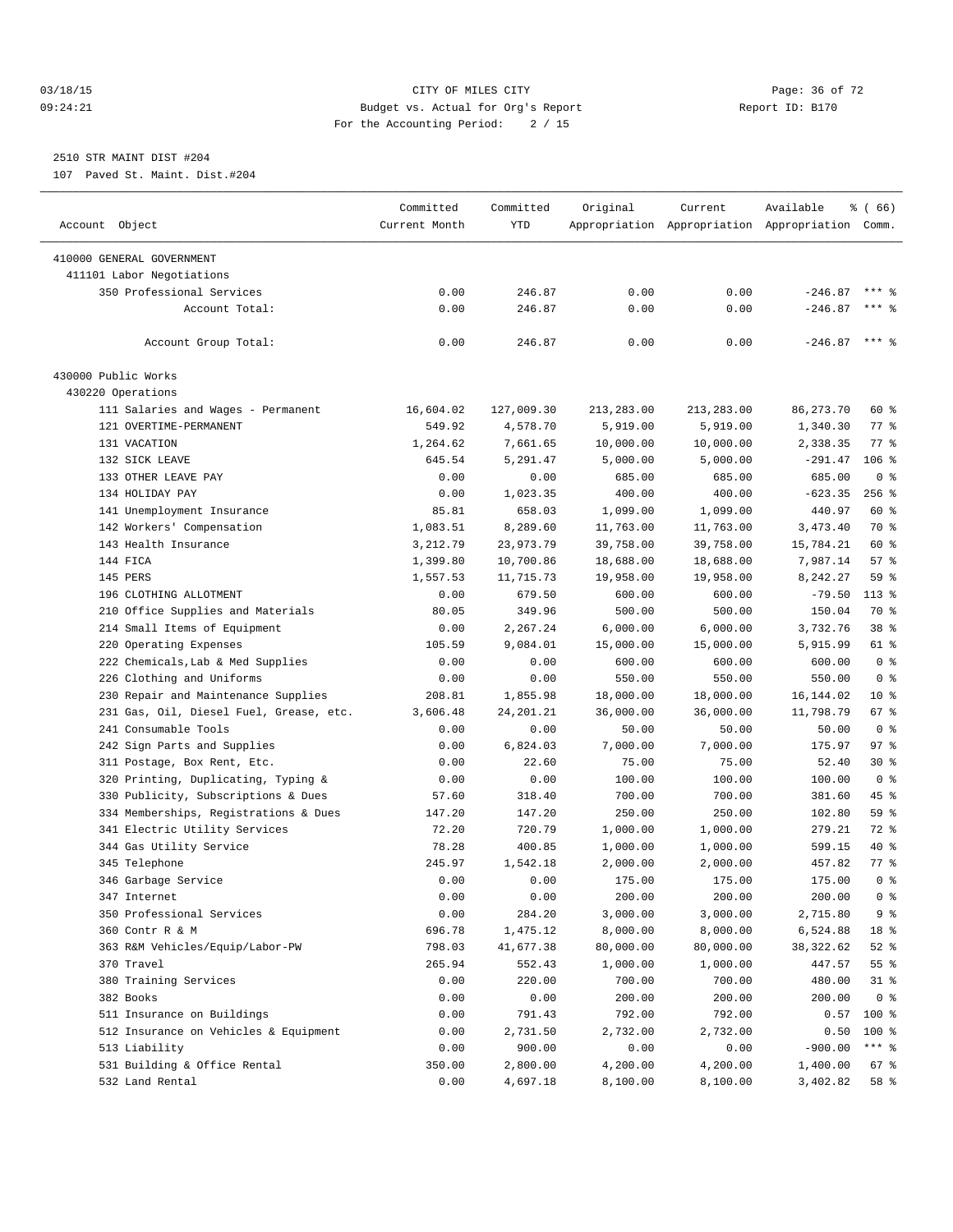#### 03/18/15 Page: 37 of 72 09:24:21 Budget vs. Actual for Org's Report Communication Report ID: B170 For the Accounting Period: 2 / 15

## 2510 STR MAINT DIST #204

107 Paved St. Maint. Dist.#204

|                                          | Committed     | Committed     | Original     | Current      | Available                                       | % (66)         |
|------------------------------------------|---------------|---------------|--------------|--------------|-------------------------------------------------|----------------|
| Account Object                           | Current Month | <b>YTD</b>    |              |              | Appropriation Appropriation Appropriation Comm. |                |
| Account Total:                           | 33, 116.47    | 305, 445.67   | 525,077.00   | 525,077.00   | 219,631.33                                      | 58 %           |
| 430233 Roadway/Re-surfacing              |               |               |              |              |                                                 |                |
| 350 Professional Services                | 5,830.00      | 13,947.51     | 297,000.00   | 302,830.00   | 288,882.49                                      | 5 <sup>8</sup> |
| Account Total:                           | 5,830.00      | 13,947.51     | 297,000.00   | 302,830.00   | 288,882.49                                      | 5 <sup>°</sup> |
| 430234 CURB AND GUTTER                   |               |               |              |              |                                                 |                |
| 350 Professional Services                | 2,371.50      | 13,399.04     | 120,000.00   | 120,000.00   | 106,600.96                                      | $11$ $\approx$ |
| 940 Machinery & Equipment                | 0.00          | $-54, 406.55$ | 0.00         | 0.00         | 54,406.55                                       | $***$ 8        |
| Account Total:                           | 2,371.50      | $-41,007.51$  | 120,000.00   | 120,000.00   | $161,007.51 -34$ %                              |                |
| 430235 Storm Drain & Culvert Maintenance |               |               |              |              |                                                 |                |
| 230 Repair and Maintenance Supplies      | 0.00          | 6,594.27      | 25,000.00    | 25,000.00    | 18,405.73                                       | $26$ %         |
| Account Total:                           | 0.00          | 6,594.27      | 25,000.00    | 25,000.00    | 18,405.73                                       | 26%            |
| Account Group Total:                     | 41,317.97     | 284,979.94    | 967,077.00   | 972,907.00   | 687,927.06                                      | 29%            |
| 510000 MISCELLANEOUS                     |               |               |              |              |                                                 |                |
| 510330 Comprehensive Liability Insurance |               |               |              |              |                                                 |                |
| 513 Liability                            | 0.00          | 4,135.32      | 4,136.00     | 4,136.00     | 0.68                                            | $100*$         |
| Account Total:                           | 0.00          | 4,135.32      | 4,136.00     | 4,136.00     | 0.68                                            | $100*$         |
| Account Group Total:                     | 0.00          | 4,135.32      | 4,136.00     | 4,136.00     |                                                 | $0.68$ 100 %   |
| 520000 OTHER FINANCING USES              |               |               |              |              |                                                 |                |
| 521000 Interfund Operating Transfers Out |               |               |              |              |                                                 |                |
| 820 Transfers to Other Funds             | 2,002.11      | 188,792.39    | 204,165.00   | 204,165.00   | 15,372.61                                       | $92$ $%$       |
| Account Total:                           | 2,002.11      | 188,792.39    | 204,165.00   | 204,165.00   | 15, 372.61                                      | $92$ $%$       |
| Account Group Total:                     | 2,002.11      | 188,792.39    | 204,165.00   | 204,165.00   | 15, 372.61                                      | $92$ $%$       |
| Organization Total:                      | 43,320.08     | 478, 154.52   | 1,175,378.00 | 1,181,208.00 | 703,053.48                                      | $40*$          |
|                                          |               |               |              |              |                                                 |                |
| Fund Total:                              | 43,320.08     | 478, 154.52   | 1,175,378.00 | 1,181,208.00 | 703,053.48 40 %                                 |                |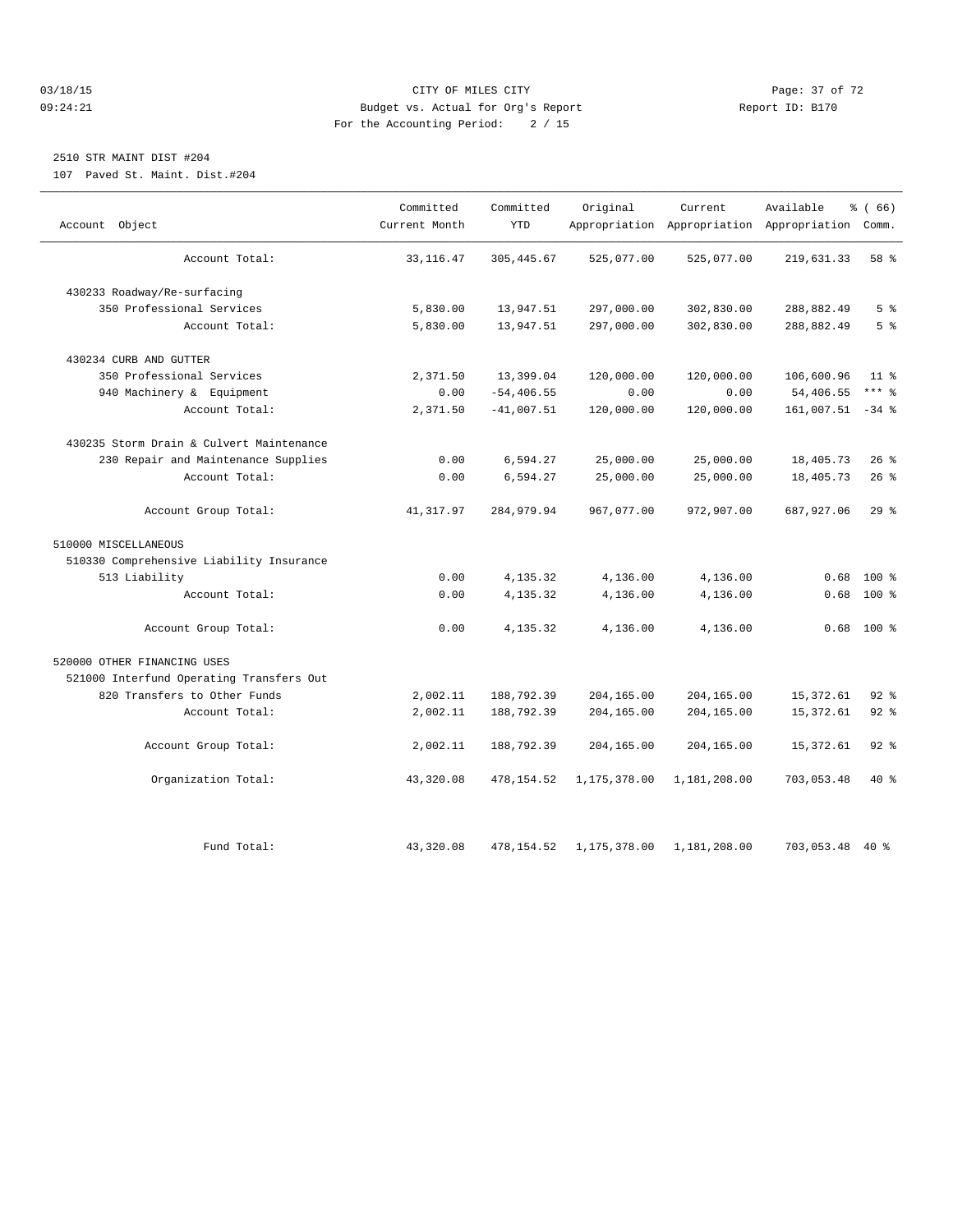#### 03/18/15 Page: 38 of 72 09:24:21 Budget vs. Actual for Org's Report Report ID: B170 For the Accounting Period: 2 / 15

## 2520 STR MAINT DIST #205

108 Unpaved Street Maintenance

|                                                          | Committed     | Committed  | Original   | Current    | Available                                       | % (66)          |
|----------------------------------------------------------|---------------|------------|------------|------------|-------------------------------------------------|-----------------|
| Account Object                                           | Current Month | YTD        |            |            | Appropriation Appropriation Appropriation Comm. |                 |
| 410000 GENERAL GOVERNMENT                                |               |            |            |            |                                                 |                 |
| 411101 Labor Negotiations                                |               |            |            |            |                                                 |                 |
| 350 Professional Services                                | 0.00          | 62.51      | 0.00       | 0.00       | $-62.51$                                        |                 |
| Account Total:                                           | 0.00          | 62.51      | 0.00       | 0.00       | $-62.51$                                        | $***$ 2         |
| Account Group Total:                                     | 0.00          | 62.51      | 0.00       | 0.00       | $-62.51$ *** \$                                 |                 |
| 430000 Public Works                                      |               |            |            |            |                                                 |                 |
| 430220 Operations                                        |               |            |            |            |                                                 |                 |
| 111 Salaries and Wages - Permanent                       | 4,966.26      | 38, 396.29 | 53,035.00  | 53,035.00  | 14,638.71                                       | 72 %            |
| 121 OVERTIME-PERMANENT                                   | 163.87        | 1,293.40   | 2,096.00   | 2,096.00   | 802.60                                          | 62 %            |
| 131 VACATION                                             | 332.42        | 2,370.02   | 10,000.00  | 10,000.00  | 7,629.98                                        | $24$ %          |
| 132 SICK LEAVE                                           | 250.35        | 1,501.99   | 5,000.00   | 5,000.00   | 3,498.01                                        | $30*$           |
| 133 OTHER LEAVE PAY                                      | 0.00          | 0.00       | 1,182.00   | 1,182.00   | 1,182.00                                        | 0 <sup>8</sup>  |
| 134 HOLIDAY PAY                                          | 0.00          | 259.69     | 400.00     | 400.00     | 140.31                                          | 65 %            |
| 141 Unemployment Insurance                               | 25.71         | 198.26     | 333.00     | 333.00     | 134.74                                          | 60 %            |
| 142 Workers' Compensation                                | 301.80        | 2,317.57   | 3,404.00   | 3,404.00   | 1,086.43                                        | 68 %            |
| 143 Health Insurance                                     | 953.80        | 7,191.39   | 11,747.00  | 11,747.00  | 4,555.61                                        | 61 %            |
| 144 FICA                                                 | 419.16        | 3,207.78   | 5,659.00   | 5,659.00   | 2,451.22                                        | 57%             |
| 145 PERS                                                 | 466.72        | 3,535.42   | 6,044.00   | 6,044.00   | 2,508.58                                        | 58 %            |
| 196 CLOTHING ALLOTMENT                                   | 0.00          | 205.50     | 180.00     | 180.00     | $-25.50$                                        | 114 %           |
| 210 Office Supplies and Materials                        | 19.17         | 95.37      | 200.00     | 200.00     | 104.63                                          | 48 %            |
| 214 Small Items of Equipment                             | 0.00          | 568.56     | 3,000.00   | 3,000.00   | 2,431.44                                        | 19 <sup>°</sup> |
| 220 Operating Expenses                                   | 26.40         | 2,370.84   | 3,500.00   | 3,500.00   | 1,129.16                                        | 68 %            |
| 222 Chemicals, Lab & Med Supplies                        | 0.00          | 0.00       | 500.00     | 500.00     | 500.00                                          | 0 <sup>8</sup>  |
| 226 Clothing and Uniforms                                | 0.00          | 0.00       | 150.00     | 150.00     | 150.00                                          | 0 <sup>8</sup>  |
| 230 Repair and Maintenance Supplies                      | 52.21         | 425.96     | 5,000.00   | 5,000.00   | 4,574.04                                        | 9 <sup>8</sup>  |
| 231 Gas, Oil, Diesel Fuel, Grease, etc.                  | 901.62        | 6,088.36   | 10,000.00  | 10,000.00  | 3,911.64                                        | 61 %            |
| 242 Sign Parts and Supplies                              | 0.00          | 1,705.64   | 2,600.00   | 2,600.00   | 894.36                                          | 66 %            |
| 311 Postage, Box Rent, Etc.                              | 0.00          | 4.11       | 40.00      | 40.00      | 35.89                                           | $10*$           |
| 330 Publicity, Subscriptions & Dues                      | 14.40         | 79.60      | 150.00     | 150.00     | 70.40                                           | $53$ $%$        |
| 334 Memberships, Registrations & Dues                    | 36.80         | 36.80      | 50.00      | 50.00      | 13.20                                           | 74 %            |
| 341 Electric Utility Services                            | 7.77          | 51.49      | 150.00     | 150.00     | 98.51                                           | $34$ $%$        |
| 344 Gas Utility Service                                  | 19.57         | 100.22     | 200.00     | 200.00     | 99.78                                           | 50%             |
| 345 Telephone                                            | 74.33         | 500.19     | 750.00     | 750.00     | 249.81                                          | 67 %            |
| 350 Professional Services                                | 0.00          | 71.06      | 700.00     | 700.00     | 628.94                                          | $10*$           |
| 360 Contr R & M                                          | 74.39         | 433.05     | 1,000.00   | 1,000.00   | 566.95                                          | 43 %            |
| 363 R&M Vehicles/Equip/Labor-PW                          | 199.51        | 16,352.08  | 35,000.00  | 35,000.00  | 18,647.92                                       | 47.8            |
| 370 Travel                                               | 66.49         | 138.11     | 250.00     | 250.00     | 111.89                                          | 55 %            |
| 380 Training Services                                    | 0.00          | 55.00      | 150.00     | 150.00     | 95.00                                           | 37%             |
| 382 Books                                                | 0.00          | 0.00       | 100.00     | 100.00     | 100.00                                          | 0 <sup>8</sup>  |
| 511 Insurance on Buildings                               | 0.00          | 197.86     | 198.00     | 198.00     | 0.14                                            | $100$ %         |
| 512 Insurance on Vehicles & Equipment                    | 0.00          | 782.52     | 783.00     | 783.00     | 0.48                                            | 100 %           |
| 513 Liability                                            | 0.00          | 225.00     | 0.00       | 0.00       | $-225.00$                                       | $***$ $_{8}$    |
| 531 Building & Office Rental                             | 166.66        | 1,333.28   | 2,000.00   | 2,000.00   | 666.72                                          | 67 %            |
| 532 Land Rental                                          | 0.00          | 0.00       | 1,500.00   | 1,500.00   | 1,500.00                                        | 0 <sup>8</sup>  |
| Account Total:                                           | 9,539.41      | 92,092.41  | 167,051.00 | 167,051.00 | 74,958.59                                       | $55$ $%$        |
|                                                          |               |            |            |            |                                                 |                 |
| 430233 Roadway/Re-surfacing<br>350 Professional Services | 0.00          | 5,532.08   | 375,903.00 | 375,903.00 | 370, 370.92                                     | $1$ %           |
|                                                          |               |            |            |            |                                                 |                 |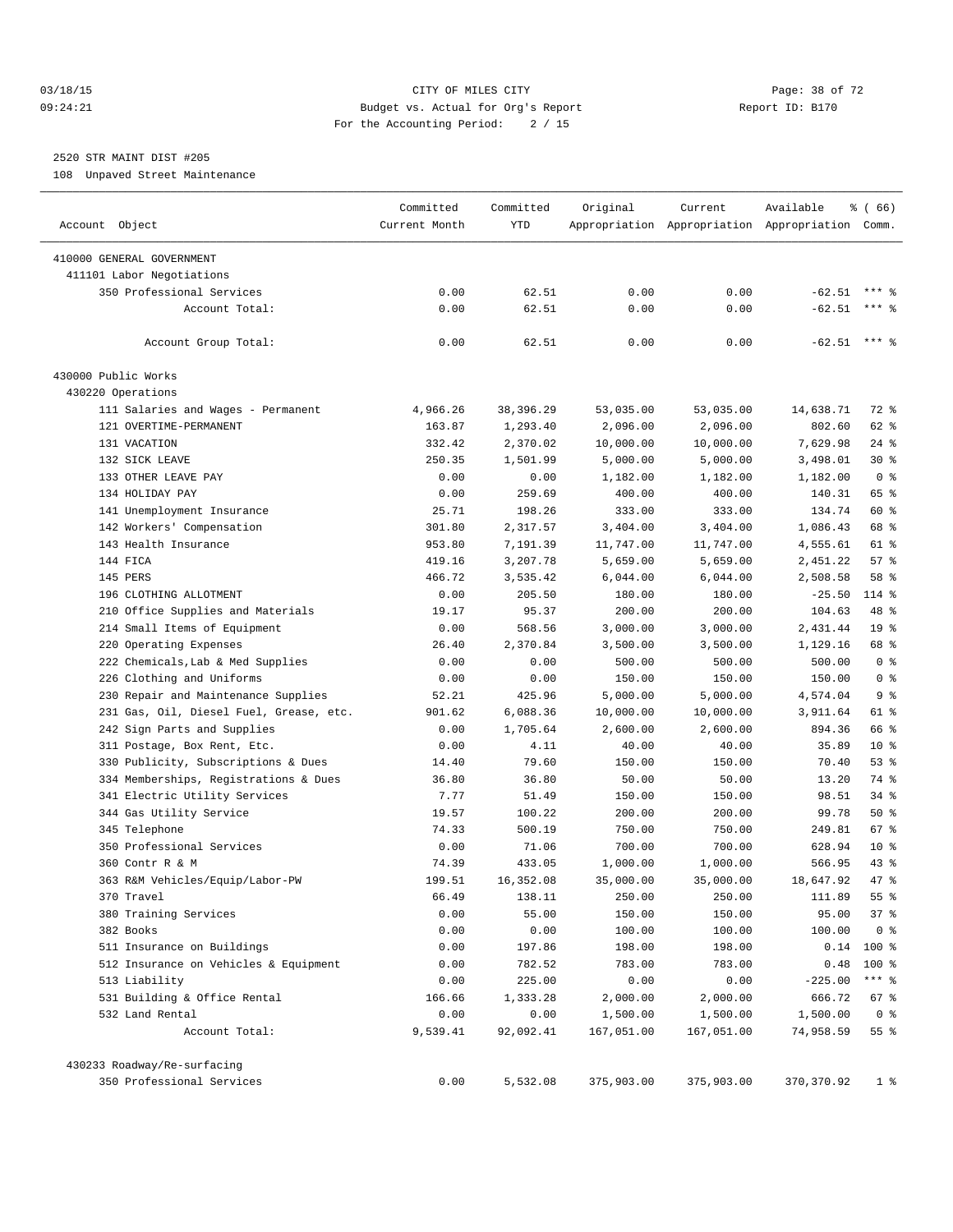#### 03/18/15 Page: 39 of 72 09:24:21 Budget vs. Actual for Org's Report Report ID: B170 For the Accounting Period: 2 / 15

## 2520 STR MAINT DIST #205

108 Unpaved Street Maintenance

| Account Object                           | Committed<br>Current Month | Committed<br><b>YTD</b> | Original   | Current    | Available<br>Appropriation Appropriation Appropriation | % (66)<br>Comm. |
|------------------------------------------|----------------------------|-------------------------|------------|------------|--------------------------------------------------------|-----------------|
| Account Total:                           | 0.00                       | 5,532.08                | 375,903.00 | 375,903.00 | 370, 370.92                                            | 1 <sup>8</sup>  |
| 430235 Storm Drain & Culvert Maintenance |                            |                         |            |            |                                                        |                 |
| 230 Repair and Maintenance Supplies      | 0.00                       | 307.07                  | 20,000.00  | 20,000.00  | 19,692.93                                              | 2 <sup>°</sup>  |
| Account Total:                           | 0.00                       | 307.07                  | 20,000.00  | 20,000.00  | 19,692.93                                              | 2 <sup>°</sup>  |
| Account Group Total:                     | 9,539.41                   | 97,931.56               | 562,954.00 | 562,954.00 | 465,022.44                                             | $17*$           |
| 510000 MISCELLANEOUS                     |                            |                         |            |            |                                                        |                 |
| 510330 Comprehensive Liability Insurance |                            |                         |            |            |                                                        |                 |
| 513 Liability                            | 0.00                       | 571.80                  | 572.00     | 572.00     | 0.20                                                   | $100*$          |
| Account Total:                           | 0.00                       | 571.80                  | 572.00     | 572.00     | 0.20                                                   | $100*$          |
| Account Group Total:                     | 0.00                       | 571.80                  | 572.00     | 572.00     |                                                        | $0.20$ 100 %    |
| 520000 OTHER FINANCING USES              |                            |                         |            |            |                                                        |                 |
| 521000 Interfund Operating Transfers Out |                            |                         |            |            |                                                        |                 |
| 820 Transfers to Other Funds             | 1,060.90                   | 52, 432.83              | 58,015.00  | 58,015.00  | 5,582.17                                               | $90*$           |
| Account Total:                           | 1,060.90                   | 52, 432.83              | 58,015.00  | 58,015.00  | 5,582.17                                               | $90*$           |
| Account Group Total:                     | 1,060.90                   | 52, 432.83              | 58,015.00  | 58,015.00  | 5,582.17                                               | $90*$           |
| Organization Total:                      | 10,600.31                  | 150,998.70              | 621,541.00 | 621,541.00 | 470,542.30                                             | $24$ $%$        |
|                                          |                            |                         |            |            |                                                        |                 |
| Fund Total:                              | 10,600.31                  | 150,998.70              | 621,541.00 | 621,541.00 | 470,542.30 24 %                                        |                 |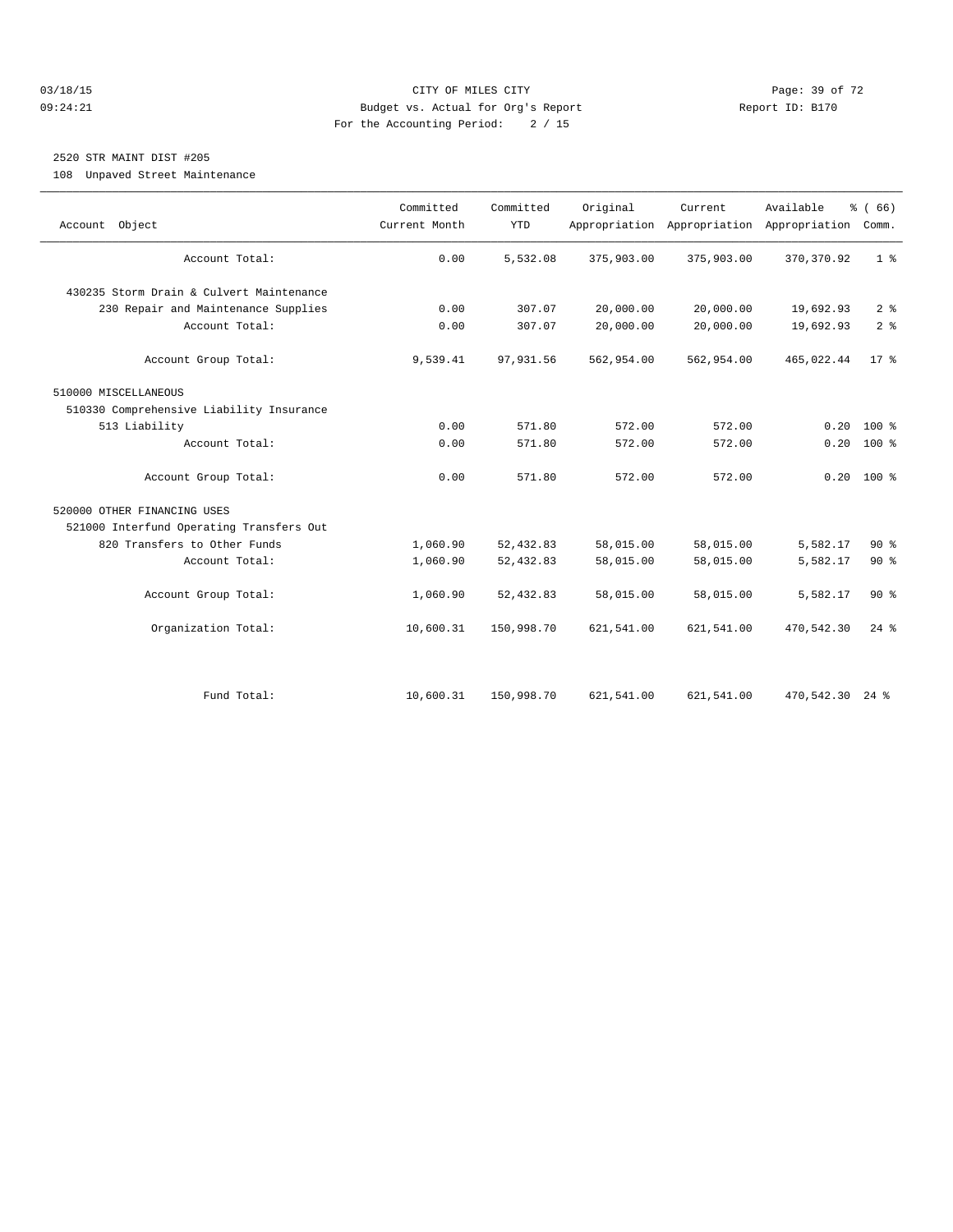#### 03/18/15 Page: 40 of 72 09:24:21 Budget vs. Actual for Org's Report Report ID: B170 For the Accounting Period: 2 / 15

#### 2540 STR MAINT DIST#207-(MILESTOWN ESTATES)

109 Milestown Estates Maintenance Dist.

| Account Object                           | Committed<br>Current Month | Committed<br><b>YTD</b> | Original | Current<br>Appropriation Appropriation Appropriation Comm. | Available       | % (66)           |
|------------------------------------------|----------------------------|-------------------------|----------|------------------------------------------------------------|-----------------|------------------|
| 430000 Public Works                      |                            |                         |          |                                                            |                 |                  |
| 430220 Operations                        |                            |                         |          |                                                            |                 |                  |
| 111 Salaries and Wages - Permanent       | 258.33                     | 1,967.11                | 3,048.00 | 3,048.00                                                   | 1,080.89        | 65 %             |
| 121 OVERTIME-PERMANENT                   | 8.93                       | 77.76                   | 100.00   | 100.00                                                     | 22.24           | 78 %             |
| 131 VACATION                             | 22.12                      | 133.00                  | 300.00   | 300.00                                                     | 167.00          | 44 %             |
| 132 SICK LEAVE                           | 12.41                      | 83.03                   | 100.00   | 100.00                                                     | 16.97           | 83%              |
| 133 OTHER LEAVE PAY                      | 0.00                       | 0.00                    | 54.00    | 54.00                                                      | 54.00           | 0 <sup>8</sup>   |
| 134 HOLIDAY PAY                          | 0.00                       | 15.33                   | 20.00    | 20.00                                                      | 4.67            | 77.8             |
| 141 Unemployment Insurance               | 1.34                       | 10.29                   | 17.00    | 17.00                                                      | 6.71            | 61 %             |
| 142 Workers' Compensation                | 16.01                      | 120.38                  | 176.00   | 176.00                                                     | 55.62           | 68 %             |
| 143 Health Insurance                     | 50.20                      | 373.28                  | 602.00   | 602.00                                                     | 228.72          | $62$ %           |
| 144 FICA                                 | 22.27                      | 167.04                  | 286.00   | 286.00                                                     | 118.96          | 58 %             |
| 145 PERS                                 | 24.67                      | 183.66                  | 305.00   | 305.00                                                     | 121.34          | 60 %             |
| 196 CLOTHING ALLOTMENT                   | 0.00                       | 10.50                   | 10.00    | 10.00                                                      | $-0.50$         | 105 <sup>8</sup> |
| 350 Professional Services                | 0.00                       | 3.12                    | 0.00     | 0.00                                                       | $-3.12$         | $***$ 8          |
| Account Total:                           | 416.28                     | 3,144.50                | 5,018.00 | 5,018.00                                                   | 1,873.50        | 63 %             |
| Account Group Total:                     | 416.28                     | 3,144.50                | 5,018.00 | 5,018.00                                                   | 1,873.50        | $63$ $%$         |
| 510000 MISCELLANEOUS                     |                            |                         |          |                                                            |                 |                  |
| 510330 Comprehensive Liability Insurance |                            |                         |          |                                                            |                 |                  |
| 513 Liability                            | 0.00                       | 29.10                   | 30.00    | 30.00                                                      | 0.90            | 97.8             |
| Account Total:                           | 0.00                       | 29.10                   | 30.00    | 30.00                                                      | 0.90            | 97 <sub>8</sub>  |
| Account Group Total:                     | 0.00                       | 29.10                   | 30.00    | 30.00                                                      | 0.90            | 97.8             |
| Organization Total:                      | 416.28                     | 3,173.60                | 5,048.00 | 5,048.00                                                   | 1,874.40        | $63$ $%$         |
| Fund Total:                              | 416.28                     | 3,173.60                | 5,048.00 | 5,048.00                                                   | $1,874.40$ 63 % |                  |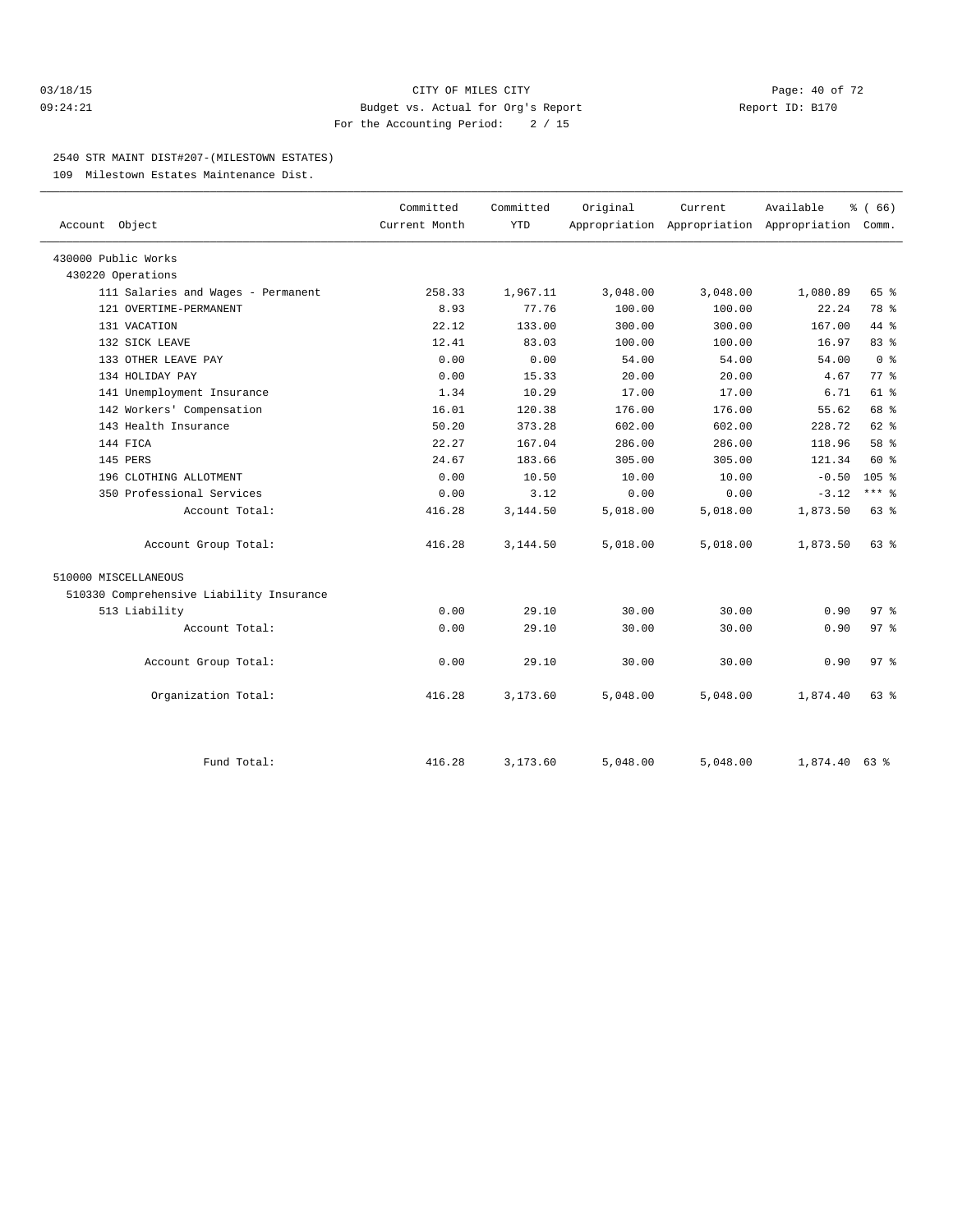#### 03/18/15 Page: 41 of 72 09:24:21 Budget vs. Actual for Org's Report Communication Report ID: B170 For the Accounting Period: 2 / 15

 2820 GAS TAX 34 Gas Tax

| Account Object                           | Committed<br>Current Month | Committed<br><b>YTD</b> | Original    | Current<br>Appropriation Appropriation Appropriation | Available   | % (66)<br>Comm. |  |
|------------------------------------------|----------------------------|-------------------------|-------------|------------------------------------------------------|-------------|-----------------|--|
| 520000 OTHER FINANCING USES              |                            |                         |             |                                                      |             |                 |  |
| 521000 Interfund Operating Transfers Out |                            |                         |             |                                                      |             |                 |  |
| 820 Transfers to Other Funds             | 510.72                     | 4,566.15                | 6, 129.00   | 6,129.00                                             | 1,562.85    | 75 %            |  |
| Account Total:                           | 510.72                     | 4,566.15                | 6, 129.00   | 6,129.00                                             | 1,562.85    | 75 %            |  |
| 521204 TRANSFER:<br>SID 204              |                            |                         |             |                                                      |             |                 |  |
| 820 Transfers to Other Funds             | 0.00                       | 0.00                    | 87, 274.00  | 87, 274.00                                           | 87,274.00   | 0 <sup>8</sup>  |  |
| Account Total:                           | 0.00                       | 0.00                    | 87, 274.00  | 87, 274.00                                           | 87, 274.00  | 0 <sup>8</sup>  |  |
| 521205 TRANSFER:<br>SID 205              |                            |                         |             |                                                      |             |                 |  |
| 820 Transfers to Other Funds             | 0.00                       | 0.00                    | 87, 274.00  | 87, 274, 00                                          | 87, 274, 00 | 0 <sup>8</sup>  |  |
| Account Total:                           | 0.00                       | 0.00                    | 87, 274, 00 | 87, 274, 00                                          | 87, 274, 00 | 0 <sup>8</sup>  |  |
| Account Group Total:                     | 510.72                     | 4,566.15                | 180,677.00  | 180,677.00                                           | 176,110.85  | 3%              |  |
| Organization Total:                      | 510.72                     | 4,566.15                | 180,677.00  | 180,677.00                                           | 176, 110.85 | 3 <sup>8</sup>  |  |
|                                          |                            |                         |             |                                                      |             |                 |  |
| Fund Total:                              | 510.72                     | 4,566.15                | 180,677.00  | 180,677.00                                           | 176,110.85  | 3%              |  |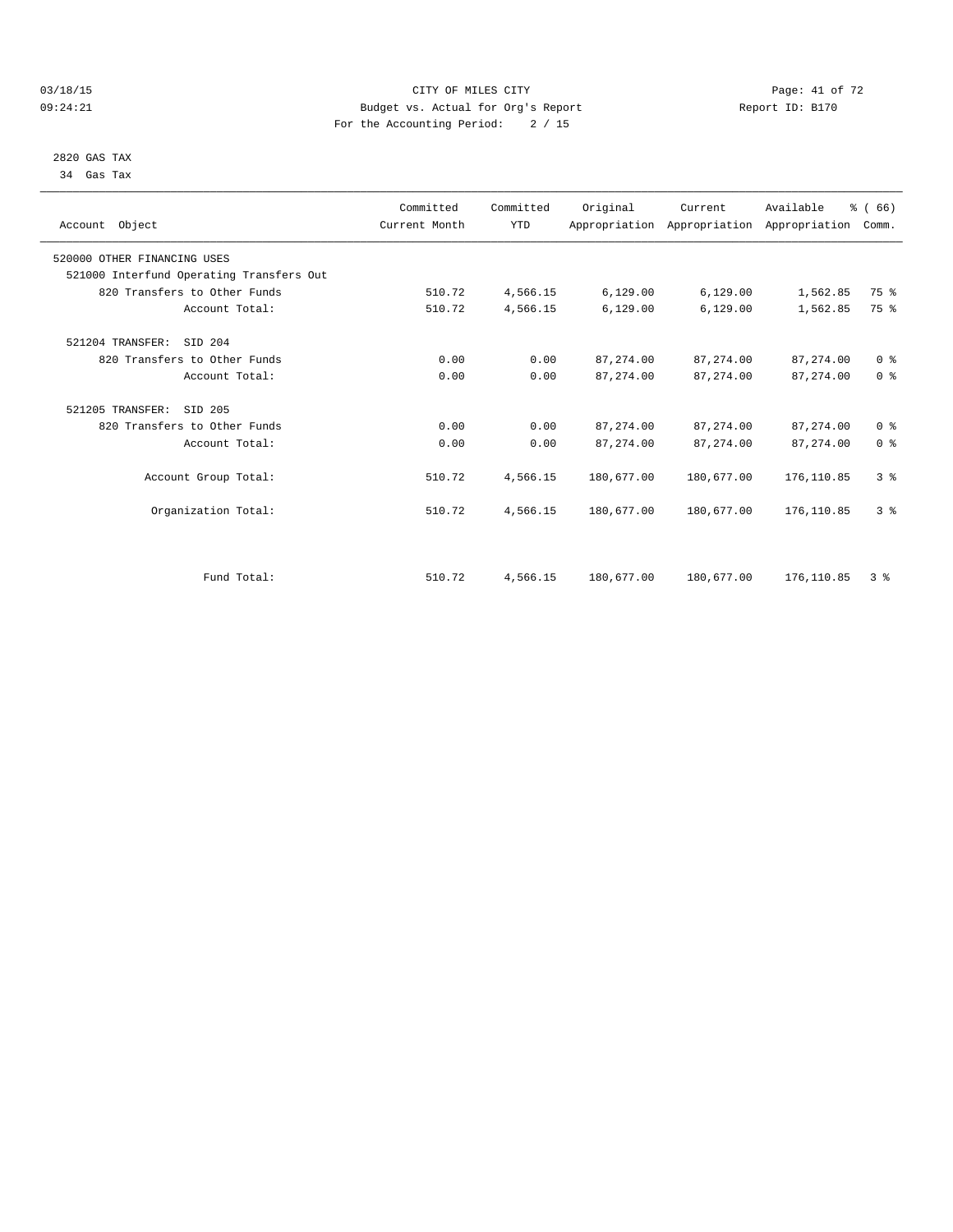#### 03/18/15 Page: 42 of 72 09:24:21 Budget vs. Actual for Org's Report Communication Report ID: B170 For the Accounting Period: 2 / 15

2850 911 EMERGENCY

105 Enhanced 911

| Account Object                              | Committed<br>Current Month | Committed<br><b>YTD</b> | Original   | Current    | Available<br>Appropriation Appropriation Appropriation Comm. | % (66)          |
|---------------------------------------------|----------------------------|-------------------------|------------|------------|--------------------------------------------------------------|-----------------|
| 420000 PUBLIC SAFETY                        |                            |                         |            |            |                                                              |                 |
| 420140 Crime Control and Investigation (05) |                            |                         |            |            |                                                              |                 |
| 210 Office Supplies and Materials           | 0.00                       | 0.00                    | 1,000.00   | 1,000.00   | 1,000.00                                                     | 0 <sup>8</sup>  |
| 214 Small Items of Equipment                | 0.00                       | 0.00                    | 3,350.00   | 3,350.00   | 3,350.00                                                     | 0 <sup>8</sup>  |
| 220 Operating Expenses                      | 0.00                       | 1,340.00                | 15,000.00  | 15,000.00  | 13,660.00                                                    | 9%              |
| 311 Postage, Box Rent, Etc.                 | 0.00                       | 0.00                    | 200.00     | 200.00     | 200.00                                                       | 0 <sup>8</sup>  |
| 320 Printing, Duplicating, Typing &         | 0.00                       | 0.00                    | 200.00     | 200.00     | 200.00                                                       | 0 <sup>8</sup>  |
| 334 Memberships, Registrations & Dues       | 0.00                       | 0.00                    | 200.00     | 200.00     | 200.00                                                       | 0 <sup>8</sup>  |
| 341 Electric Utility Services               | 45.34                      | 350.09                  | 1,854.00   | 1,854.00   | 1,503.91                                                     | 19 <sup>°</sup> |
| 345 Telephone                               | 296.95                     | 14,387.00               | 25,000.00  | 25,000.00  | 10,613.00                                                    | 58 %            |
| 350 Professional Services                   | 1,670.66                   | 52, 339.57              | 72,000.00  | 72,000.00  | 19,660.43                                                    | 73.8            |
| 370 Travel                                  | 0.00                       | 0.00                    | 500.00     | 500.00     | 500.00                                                       | 0 <sup>8</sup>  |
| 380 Training Services                       | 0.00                       | 0.00                    | 2,000.00   | 2,000.00   | 2,000.00                                                     | 0 <sup>8</sup>  |
| 512 Insurance on Vehicles & Equipment       | 0.00                       | 124.41                  | 150.00     | 150.00     | 25.59                                                        | 83 %            |
| 940 Machinery & Equipment                   | 15,122.00                  | 15,122.00               | 25,000.00  | 25,000.00  | 9,878.00                                                     | 60 %            |
| 941 911 Eq & Software (2/01)                | 0.00                       | 0.00                    | 50,000.00  | 50,000.00  | 50,000.00                                                    | 0 <sup>8</sup>  |
| Account Total:                              | 17, 134.95                 | 83,663.07               | 196,454.00 | 196,454.00 | 112,790.93                                                   | 43 %            |
| Account Group Total:                        | 17, 134.95                 | 83,663.07               | 196,454.00 | 196,454.00 | 112,790.93                                                   | $43*$           |
| 520000 OTHER FINANCING USES                 |                            |                         |            |            |                                                              |                 |
| 521000 Interfund Operating Transfers Out    |                            |                         |            |            |                                                              |                 |
| 820 Transfers to Other Funds                | 0.00                       | 56,000.00               | 112,000.00 | 112,000.00 | 56,000.00                                                    | $50*$           |
| Account Total:                              | 0.00                       | 56,000.00               | 112,000.00 | 112,000.00 | 56,000.00                                                    | $50*$           |
| Account Group Total:                        | 0.00                       | 56,000.00               | 112,000.00 | 112,000.00 | 56,000.00                                                    | $50*$           |
| Organization Total:                         | 17,134.95                  | 139,663.07              | 308,454.00 | 308,454.00 | 168,790.93                                                   | $45*$           |
| Fund Total:                                 | 17, 134.95                 | 139,663.07              | 308,454.00 | 308,454.00 | 168,790.93 45 %                                              |                 |
|                                             |                            |                         |            |            |                                                              |                 |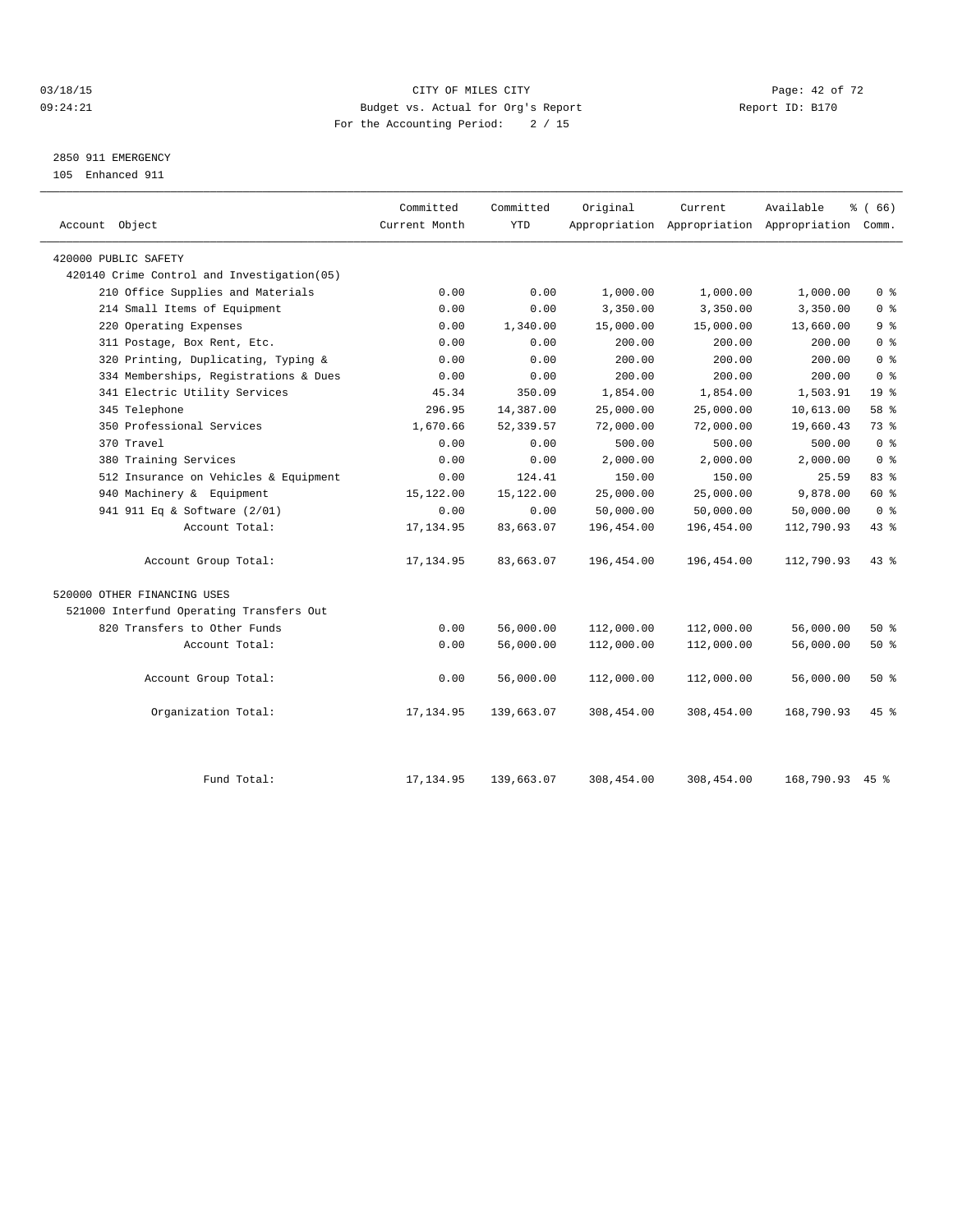#### 03/18/15 Page: 43 of 72 09:24:21 Budget vs. Actual for Org's Report Changer Report ID: B170 For the Accounting Period: 2 / 15

## 2880 LIBRARY GRANTS

39 Partners Program

| Object<br>Account                                            | Committed<br>Current Month | Committed<br>YTD | Original<br>Appropriation | Current<br>Appropriation | Available<br>Appropriation | % (66)<br>Comm. |
|--------------------------------------------------------------|----------------------------|------------------|---------------------------|--------------------------|----------------------------|-----------------|
| 460000 CULTURE AND RECREATION<br>460100 Library Services(16) |                            |                  |                           |                          |                            |                 |
| 311 Postage, Box Rent, Etc.                                  | 262.00                     | 1,947.00         | 4,900.00                  | 4,900.00                 | 2,953.00                   | $40*$           |
| 382 Books                                                    | 0.00                       | 0.00             | 100.00                    | 100.00                   | 100.00                     | 0 <sup>8</sup>  |
| Account Total:                                               | 262.00                     | 1,947.00         | 5.000.00                  | 5.000.00                 | 3,053.00                   | $39*$           |
| Account Group Total:                                         | 262.00                     | 1,947.00         | 5.000.00                  | 5.000.00                 | 3,053.00                   | 398             |
| Organization Total:                                          | 262.00                     | 1,947.00         | 5.000.00                  | 5.000.00                 | 3,053.00                   | 398             |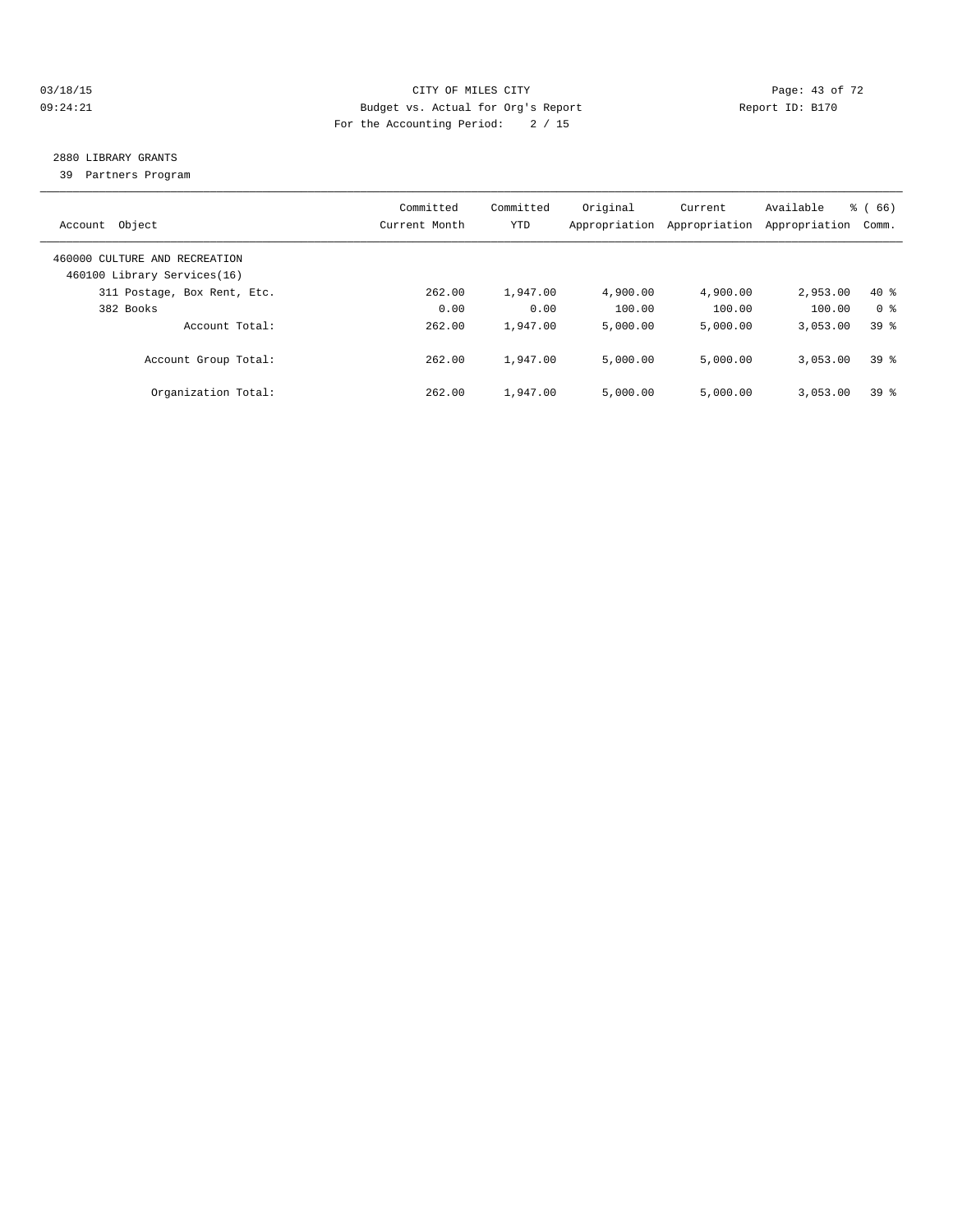#### 03/18/15 Page: 44 of 72 09:24:21 Budget vs. Actual for Org's Report Changer Report ID: B170 For the Accounting Period: 2 / 15

#### 2880 LIBRARY GRANTS

41 Sagebrush Fed/Coal Sev Tax

| Object<br>Account                                            | Committed<br>Current Month | Committed<br><b>YTD</b> | Original<br>Appropriation | Current<br>Appropriation | Available<br>Appropriation | $\frac{3}{6}$ (66)<br>Comm. |
|--------------------------------------------------------------|----------------------------|-------------------------|---------------------------|--------------------------|----------------------------|-----------------------------|
| 460000 CULTURE AND RECREATION<br>460100 Library Services(16) |                            |                         |                           |                          |                            |                             |
| 210 Office Supplies and Materials                            | 0.00                       | 60.33                   | 200.00                    | 200.00                   | 139.67                     | $30*$                       |
|                                                              |                            |                         |                           |                          |                            |                             |
| 214 Small Items of Equipment                                 | 0.00                       | 0.00                    | 1,800.00                  | 1,800.00                 | 1,800.00                   | 0 <sup>8</sup>              |
| 350 Professional Services                                    | 1,456.00                   | 1,456.00                | 3,000.00                  | 3,000.00                 | 1,544.00                   | 49 %                        |
| 370 Travel                                                   | 0.00                       | 559.03                  | 2,907.00                  | 2,907.00                 | 2,347.97                   | 19 <sup>°</sup>             |
| 380 Training Services                                        | 0.00                       | 0.00                    | 1,000.00                  | 1,000.00                 | 1,000.00                   | 0 <sup>8</sup>              |
| Account Total:                                               | 1,456.00                   | 2,075.36                | 8,907.00                  | 8,907.00                 | 6,831.64                   | $23$ $%$                    |
| Account Group Total:                                         | 1,456.00                   | 2,075.36                | 8,907.00                  | 8,907.00                 | 6,831.64                   | $23$ $%$                    |
| Organization Total:                                          | 1,456.00                   | 2,075.36                | 8,907.00                  | 8,907.00                 | 6,831.64                   | $23$ $%$                    |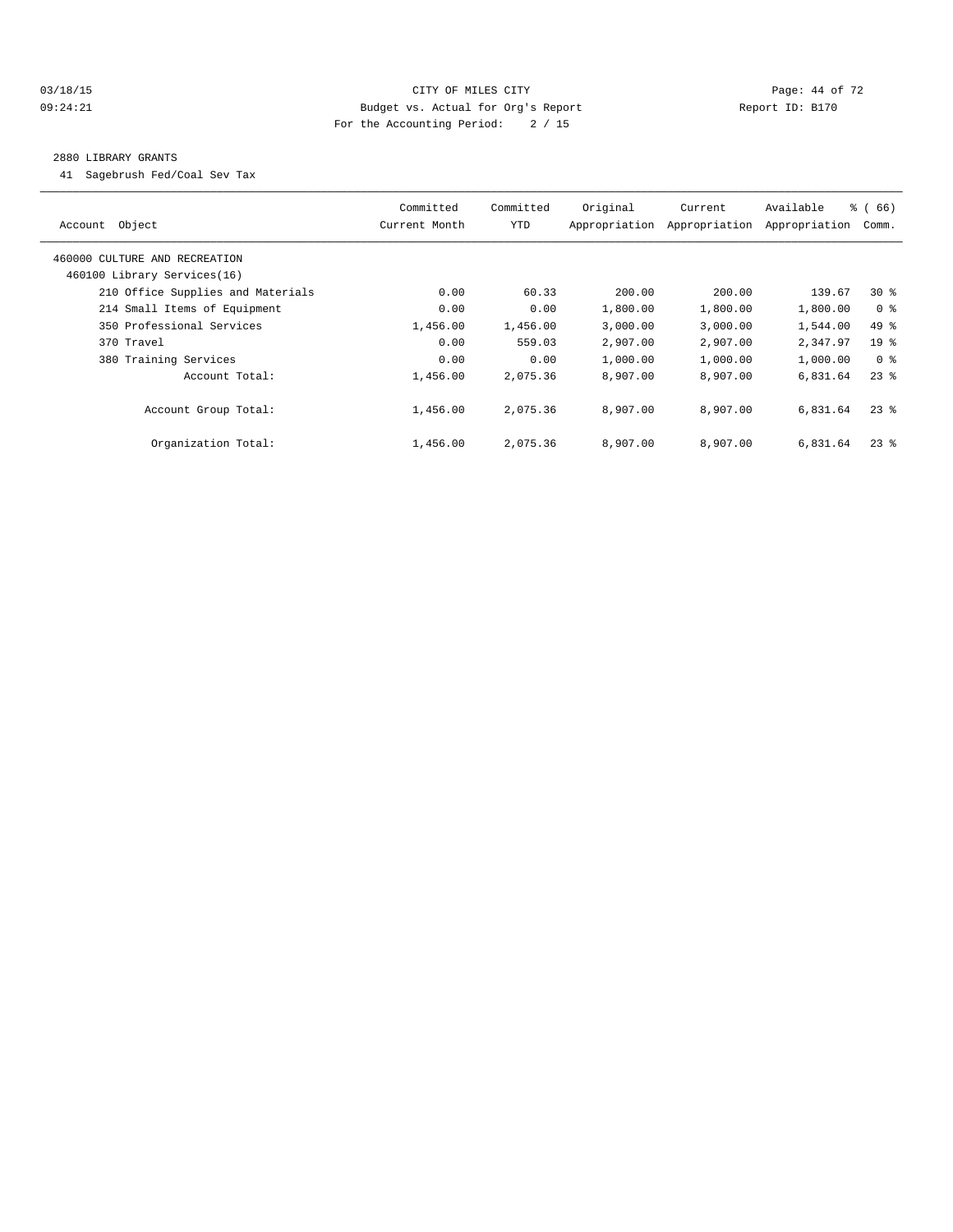#### 03/18/15 Page: 45 of 72 09:24:21 Budget vs. Actual for Org's Report Changer Report ID: B170 For the Accounting Period: 2 / 15

#### 2880 LIBRARY GRANTS

43 State Aid Per Capita-Tech Serv

|                                   | Committed     | Committed  | Original      | Current       | Available     | % (66)         |
|-----------------------------------|---------------|------------|---------------|---------------|---------------|----------------|
| Object<br>Account                 | Current Month | <b>YTD</b> | Appropriation | Appropriation | Appropriation | Comm.          |
| 460000 CULTURE AND RECREATION     |               |            |               |               |               |                |
| 460100 Library Services(16)       |               |            |               |               |               |                |
| 210 Office Supplies and Materials | 0.00          | 0.00       | 417.00        | 417.00        | 417.00        | 0 <sup>8</sup> |
| 214 Small Items of Equipment      | 0.00          | 0.00       | 2,000.00      | 2,000.00      | 2,000.00      | 0 <sup>8</sup> |
| 350 Professional Services         | 0.00          | 897.00     | 5,399.00      | 5,399.00      | 4,502.00      | 17.8           |
| 370 Travel                        | 0.00          | 0.00       | 4,000.00      | 4,000.00      | 4,000.00      | 0 <sup>8</sup> |
| Account Total:                    | 0.00          | 897.00     | 11,816.00     | 11,816.00     | 10,919.00     | 8 %            |
| Account Group Total:              | 0.00          | 897.00     | 11,816.00     | 11,816.00     | 10,919.00     | 8 %            |
| Organization Total:               | 0.00          | 897.00     | 11,816.00     | 11,816.00     | 10,919.00     | 8 %            |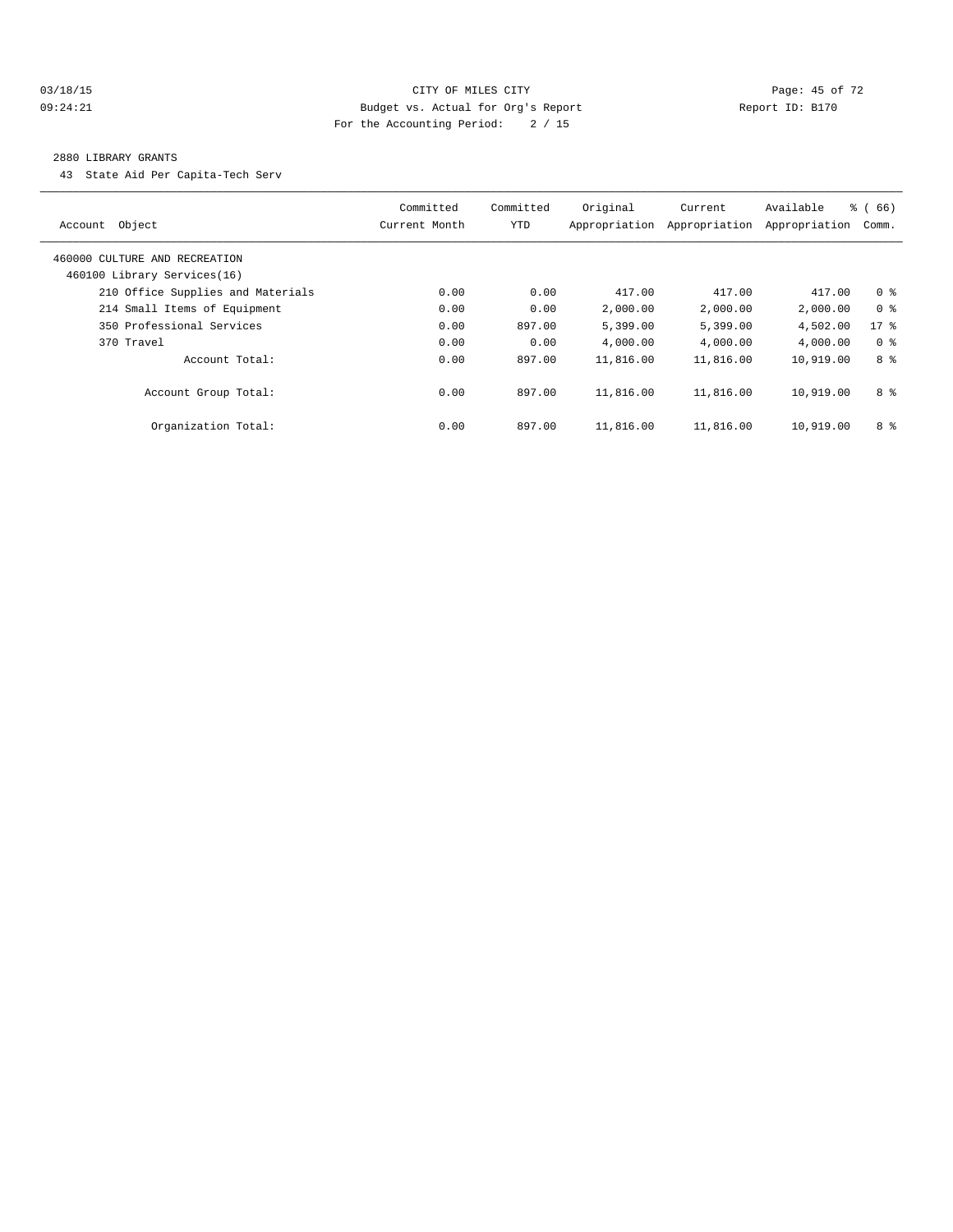#### $03/18/15$  Page: 46 of 72 09:24:21 Budget vs. Actual for Org's Report Changer Report ID: B170 For the Accounting Period: 2 / 15

# 2880 LIBRARY GRANTS

44 Humanities Grant

| Account Object                | Committed<br>Current Month | Committed<br>YTD | Original  | Current<br>Appropriation Appropriation | Available<br>Appropriation | % (66)<br>Comm. |
|-------------------------------|----------------------------|------------------|-----------|----------------------------------------|----------------------------|-----------------|
| 460000 CULTURE AND RECREATION |                            |                  |           |                                        |                            |                 |
| 460100 Library Services(16)   |                            |                  |           |                                        |                            |                 |
| 350 Professional Services     | 0.00                       | 0.00             | 2,000.00  | 2,000.00                               | 2,000.00                   | 0 <sup>8</sup>  |
| 370 Travel                    | 0.00                       | 0.00             | 502.00    | 502.00                                 | 502.00                     | 0 <sup>8</sup>  |
| Account Total:                | 0.00                       | 0.00             | 2,502.00  | 2,502.00                               | 2,502.00                   | 0 <sup>8</sup>  |
| Account Group Total:          | 0.00                       | 0.00             | 2,502.00  | 2,502.00                               | 2,502.00                   | 0 <sup>8</sup>  |
| Organization Total:           | 0.00                       | 0.00             | 2,502.00  | 2,502.00                               | 2,502.00                   | 0 <sup>8</sup>  |
|                               |                            |                  |           |                                        |                            |                 |
| Fund Total:                   | 1,718.00                   | 4,919.36         | 28,225.00 | 28, 225.00                             | 23,305.64 17 %             |                 |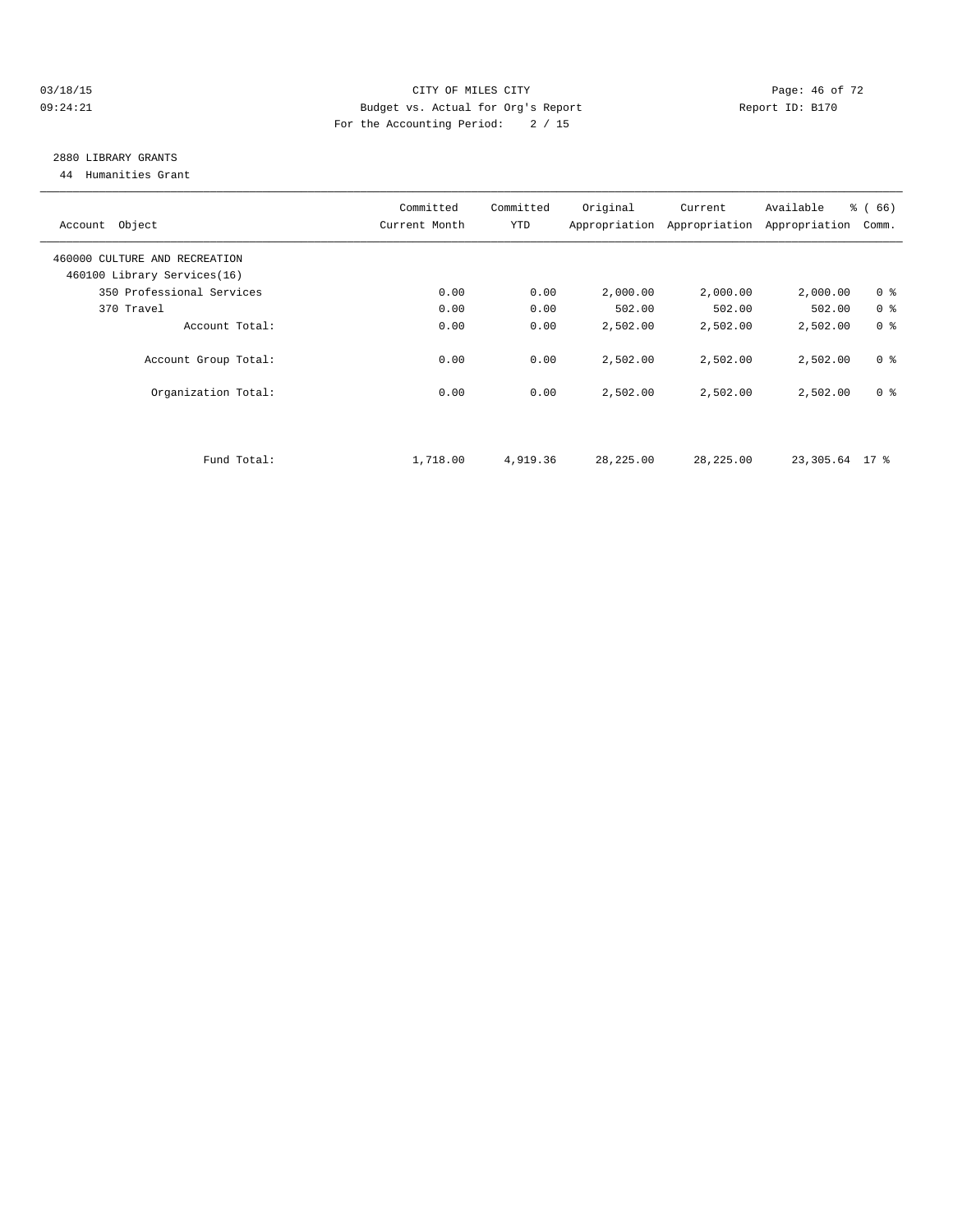#### $03/18/15$  Page: 47 of 72 09:24:21 Budget vs. Actual for Org's Report Communication Report ID: B170 For the Accounting Period: 2 / 15

2935 Historic Preservation

11 Historic Preservation

|                                               | Committed     | Committed  | Original    | Current    | Available                                       | % (66)          |
|-----------------------------------------------|---------------|------------|-------------|------------|-------------------------------------------------|-----------------|
| Account Object                                | Current Month | <b>YTD</b> |             |            | Appropriation Appropriation Appropriation Comm. |                 |
| 460000 CULTURE AND RECREATION                 |               |            |             |            |                                                 |                 |
| 460461 Historic Preservation-Administration   |               |            |             |            |                                                 |                 |
| 111 Salaries and Wages - Permanent            | 176.33        | 1,151.76   | 2,098.00    | 2,098.00   | 946.24                                          | 55 <sup>8</sup> |
| 131 VACATION                                  | 7.84          | 40.84      | 33.00       | 33.00      | $-7.84$                                         | $124$ $%$       |
| 132 SICK LEAVE                                | 0.00          | 33.00      | 33.00       | 33.00      | 0.00                                            | $100*$          |
| 141 Unemployment Insurance                    | 0.82          | 6.07       | 10.00       | 10.00      | 3.93                                            | 61 %            |
| 142 Workers' Compensation                     | 2.26          | 16.59      | 25.00       | 25.00      | 8.41                                            | 66 %            |
| 144 FICA                                      | 14.08         | 103.39     | 165.00      | 165.00     | 61.61                                           | 63 %            |
| 145 PERS                                      | 15.04         | 110.41     | 177.00      | 177.00     | 66.59                                           | $62$ $%$        |
| 210 Office Supplies and Materials             | 29.61         | 362.60     | 750.00      | 750.00     | 387.40                                          | 48 %            |
| 220 Operating Expenses                        | 0.00          | 0.00       | 200.00      | 200.00     | 200.00                                          | 0 <sup>8</sup>  |
| Printing, Duplicating, Typing &<br>320        | 0.00          | 0.00       | 200.00      | 200.00     | 200.00                                          | 0 <sup>8</sup>  |
| 330 Publicity, Subscriptions & Dues           | 0.00          | 0.00       | 125.00      | 125.00     | 125.00                                          | 0 <sup>8</sup>  |
| 345 Telephone                                 | 0.00          | 662.43     | 600.00      | 600.00     | $-62.43$                                        | $110*$          |
| 350 Professional Services                     | 0.00          | 45.00      | 0.00        | 0.00       | $-45.00$                                        | $***$ 8         |
| 360 Contr R & M                               | 86.88         | 258.76     | 100.00      | 100.00     | $-158.76$                                       | $259$ $%$       |
| 370 Travel                                    | 0.00          | 90.36      | 985.00      | 985.00     | 894.64                                          | 9 <sup>8</sup>  |
| 531 Building & Office Rental                  | 0.00          | 900.00     | 0.00        | 0.00       | $-900.00$                                       | $***$ $_{8}$    |
| Account Total:                                | 332.86        | 3,781.21   | 5,501.00    | 5,501.00   | 1,719.79                                        | 69 %            |
| 460465 Historic Preservation- CDGB-ED Grant   |               |            |             |            |                                                 |                 |
| 311 Postage, Box Rent, Etc.                   | 0.00          | 241.90     | 0.00        | 0.00       | $-241.90$                                       | $***$ 2         |
| 330 Publicity, Subscriptions & Dues           | 0.00          | 419.72     | 0.00        | 0.00       | $-419.72$                                       | $***$ $%$       |
| 350 Professional Services                     | 0.00          | 4,503.21   | 7,500.00    | 7,500.00   | 2,996.79                                        | 60 %            |
| 370 Travel                                    | 0.00          | 2,276.84   | 0.00        | 0.00       | $-2, 276.84$                                    | $***$ 8         |
| Account Total:                                | 0.00          | 7,441.67   | 7,500.00    | 7,500.00   | 58.33                                           | $99*$           |
| 460466 Historic Preservation- Montana Main St |               |            |             |            |                                                 |                 |
| 350 Professional Services                     | 0.00          | 9,775.00   | 8,216.00    | 8,216.00   | $-1,559.00$                                     | 119 %           |
| 370 Travel                                    | 0.00          | 225.00     | 0.00        | 0.00       | $-225.00$                                       | $***$ $_{8}$    |
| Account Total:                                | 0.00          | 10,000.00  | 8,216.00    | 8,216.00   | $-1,784.00$                                     | $122$ %         |
| Account Group Total:                          | 332.86        | 21, 222.88 | 21, 217.00  | 21, 217.00 | $-5.88$                                         | $100$ %         |
| Organization Total:                           | 332.86        | 21, 222.88 | 21, 217.00  | 21, 217.00 |                                                 | $-5.88$ 100 %   |
| Fund Total:                                   | 332.86        | 21, 222.88 | 21, 217, 00 | 21, 217.00 | $-5.88$ 100 %                                   |                 |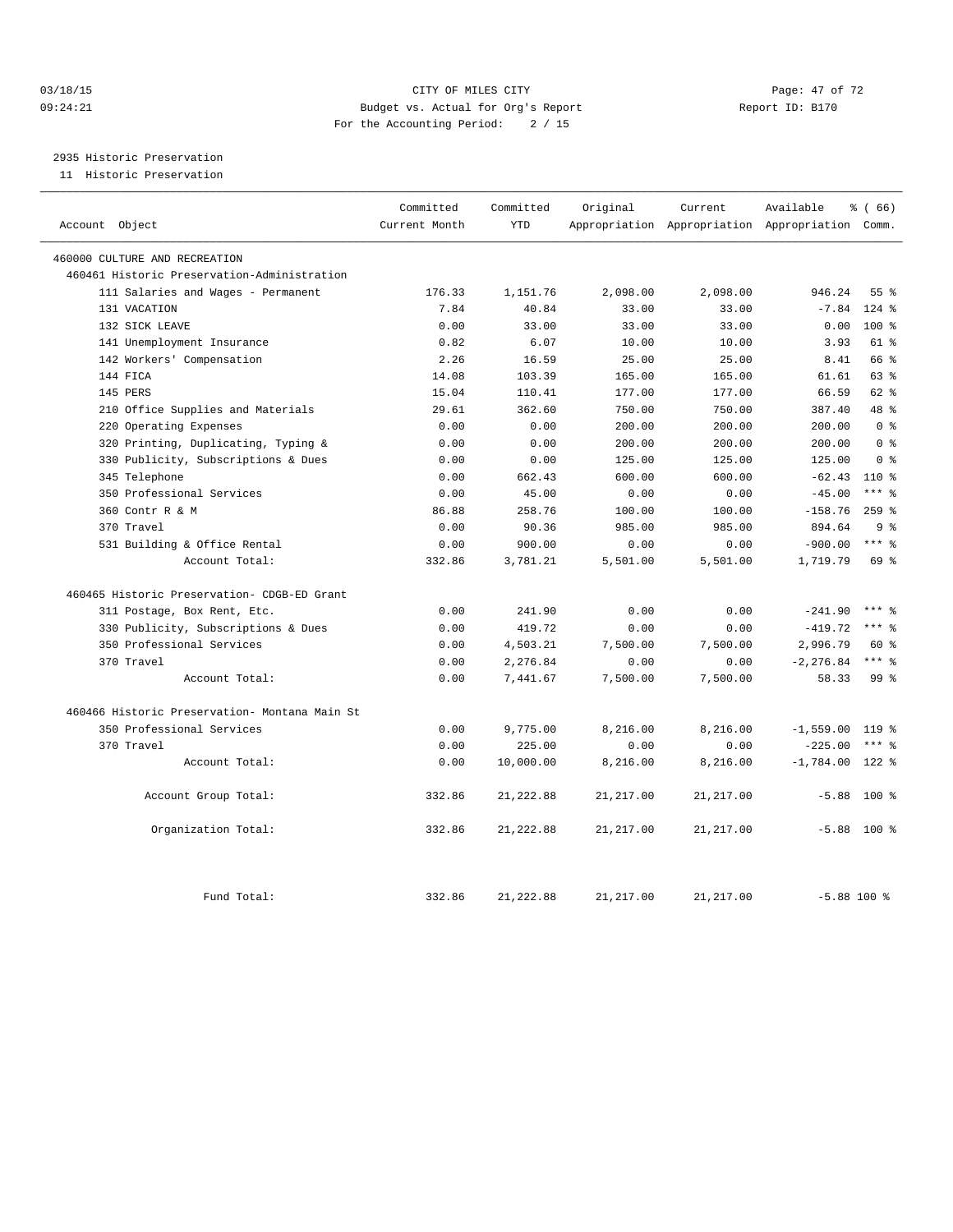#### 03/18/15 Page: 48 of 72 09:24:21 Budget vs. Actual for Org's Report Report ID: B170 For the Accounting Period: 2 / 15

————————————————————————————————————————————————————————————————————————————————————————————————————————————————————————————————————

#### 2985 RETIRED SENIOR VOLUNTEER PROG (RSVP)

15 Retired Senior Volunteer Program

|                                       | Committed     | Committed | Original              | Current   | Available                                       | 8 ( 66 )            |
|---------------------------------------|---------------|-----------|-----------------------|-----------|-------------------------------------------------|---------------------|
| Account Object                        | Current Month | YTD       |                       |           | Appropriation Appropriation Appropriation Comm. |                     |
| 450000 Social and Economic Services   |               |           |                       |           |                                                 |                     |
| 450300 RSVP-FEDERAL GRANT- CUSTER     |               |           |                       |           |                                                 |                     |
| 111 Salaries and Wages - Permanent    | 2,426.21      | 22,485.89 | 40,359.00             | 40,359.00 | 17,873.11                                       | 56 %                |
| 131 VACATION                          | 0.00          | 1,884.02  | 0.00                  | 0.00      | $-1,884.02$                                     | *** %               |
| 132 SICK LEAVE                        | 189.15        | 701.12    | 0.00                  | 0.00      | $-701.12$                                       | $***$ $-$           |
| 133 OTHER LEAVE PAY                   | 0.00          | 542.69    | 0.00                  | 0.00      | $-542.69$                                       | $***$ 8             |
| 141 Unemployment Insurance            | 11.65         | 119.43    | 134.00                | 134.00    | 14.57                                           | 89 %                |
| 142 Workers' Compensation             | 31.89         | 326.52    | 420.00                | 420.00    | 93.48                                           | 78 %                |
| 143 Health Insurance                  | 482.72        | 4,872.77  | 7,980.00              | 7,980.00  | 3,107.23                                        | 61 %                |
| 144 FICA                              | 198.03        | 2,029.59  | 3,120.00              | 3,120.00  | 1,090.41                                        | 65 %                |
| 145 PERS                              | 211.65        | 2,168.79  | 2,856.00              | 2,856.00  | 687.21                                          | 76 %                |
| 210 Office Supplies and Materials     | 0.00          | 369.60    | 1,434.00              | 1,434.00  | 1,064.40                                        | $26$ %              |
| 214 Small Items of Equipment          | 752.99        | 752.99    | 0.00                  | 0.00      | $-752.99$                                       | $***$ $-$           |
| 220 Operating Expenses                | 0.00          | 400.00    | 0.00                  | 0.00      | $-400.00$                                       | $***$ $-$           |
| 345 Telephone                         | 0.00          | 504.87    | 0.00                  | 0.00      | $-504.87$                                       | $***$ $%$           |
| 370 Travel                            | 0.00          | 788.06    |                       |           |                                                 | 18 <sup>°</sup>     |
| Account Total:                        |               | 37,946.34 | 4,425.00<br>60,728.00 | 4,425.00  | 3,636.94                                        | 62 %                |
|                                       | 4,304.29      |           |                       | 60,728.00 | 22,781.66                                       |                     |
| 450330 RSVP Non-Federal -Custer       |               |           |                       |           |                                                 |                     |
| 111 Salaries and Wages - Permanent    | 0.00          | 717.71    | 5,225.00              | 5,225.00  | 4,507.29                                        | $14$ %              |
| 141 Unemployment Insurance            | 0.00          | 0.00      | 10.00                 | 10.00     | 10.00                                           | 0 <sup>8</sup>      |
| 142 Workers' Compensation             | 0.00          | 0.00      | 30.00                 | 30.00     | 30.00                                           | 0 <sup>8</sup>      |
| 144 FICA                              | 0.00          | 0.00      | 424.00                | 424.00    | 424.00                                          | 0 <sup>8</sup>      |
| 145 PERS                              | 0.00          | 0.00      | 371.00                | 371.00    | 371.00                                          | 0 <sup>8</sup>      |
| 210 Office Supplies and Materials     | 0.00          | 19.99     | 0.00                  | 0.00      | $-19.99$                                        | $***$ $%$           |
| 220 Operating Expenses                | 199.21        | 5,317.76  | 4,560.00              | 4,560.00  | $-757.76$                                       | $117*$              |
| 311 Postage, Box Rent, Etc.           | 0.00          | 506.81    | 0.00                  | 0.00      | $-506.81$                                       | $***$ $%$           |
| 330 Publicity, Subscriptions & Dues   | 0.00          | 0.00      | 140.00                | 140.00    | 140.00                                          | 0 <sup>8</sup>      |
| 334 Memberships, Registrations & Dues | 0.00          | 150.00    | 150.00                | 150.00    | 0.00                                            | $100*$              |
| 345 Telephone                         | 119.81        | 552.35    | 1,680.00              | 1,680.00  | 1,127.65                                        | $33$ $%$            |
| 370 Travel                            | 26.00         | 136.50    | 500.00                | 500.00    | 363.50                                          | $27$ %              |
| 512 Insurance on Vehicles & Equipment | 0.00          | $-300.70$ | 300.00                | 300.00    | 600.70                                          | $***$ $-$           |
| 513 Liability                         | 0.00          | $-836.89$ | 837.00                | 837.00    | 1,673.89                                        | *** %               |
| 530 Rent                              | 0.00          | 2,100.00  | 4,650.00              | 4,650.00  | 2,550.00                                        | 45 %                |
| Account Total:                        | 345.02        | 8,363.53  | 18,877.00             | 18,877.00 | 10,513.47                                       | 44 %                |
|                                       |               |           |                       |           |                                                 |                     |
| 450340 RSVP FEDERAL GRANT- FALLON     |               |           |                       |           |                                                 |                     |
| 111 Salaries and Wages - Permanent    | 891.31        | 2,118.06  | 11,621.00             | 11,621.00 | 9,502.94                                        | 18 <sup>8</sup>     |
| 132 SICK LEAVE                        | 56.59         | 56.59     | 0.00                  | 0.00      | $-56.59$                                        | $***$ $\frac{6}{6}$ |
| 141 Unemployment Insurance            | 4.39          | 8.89      | 52.00                 | 52.00     | 43.11                                           | $17*$               |
| 142 Workers' Compensation             | 11.85         | 23.40     | 144.00                | 144.00    | 120.60                                          | 16 <sup>°</sup>     |
| 143 Health Insurance                  | 144.43        | 144.43    | 0.00                  | 0.00      | $-144.43$                                       | $***$ $_{8}$        |
| 144 FICA                              | 74.55         | 151.05    | 890.00                | 890.00    | 738.95                                          | $17*$               |
| 145 PERS                              | 79.47         | 160.17    | 802.00                | 802.00    | 641.83                                          | $20*$               |
| 210 Office Supplies and Materials     | 0.00          | 0.00      | 885.00                | 885.00    | 885.00                                          | 0 <sup>8</sup>      |
| 214 Small Items of Equipment          | 1,038.61      | 2,019.60  | 1,943.00              | 1,943.00  | $-76.60$                                        | 104 %               |
| 220 Operating Expenses                | 0.00          | 1,611.14  | 178.00                | 178.00    | $-1,433.14$                                     | $905$ %             |
| 311 Postage, Box Rent, Etc.           | 0.00          | 0.00      | 500.00                | 500.00    | 500.00                                          | $0$ %               |
| 330 Publicity, Subscriptions & Dues   | 0.00          | 0.00      | 100.00                | 100.00    | 100.00                                          | 0 <sup>8</sup>      |
| 370 Travel                            | 65.00         | 253.56    | 6,069.00              | 6,069.00  | 5,815.44                                        | 4%                  |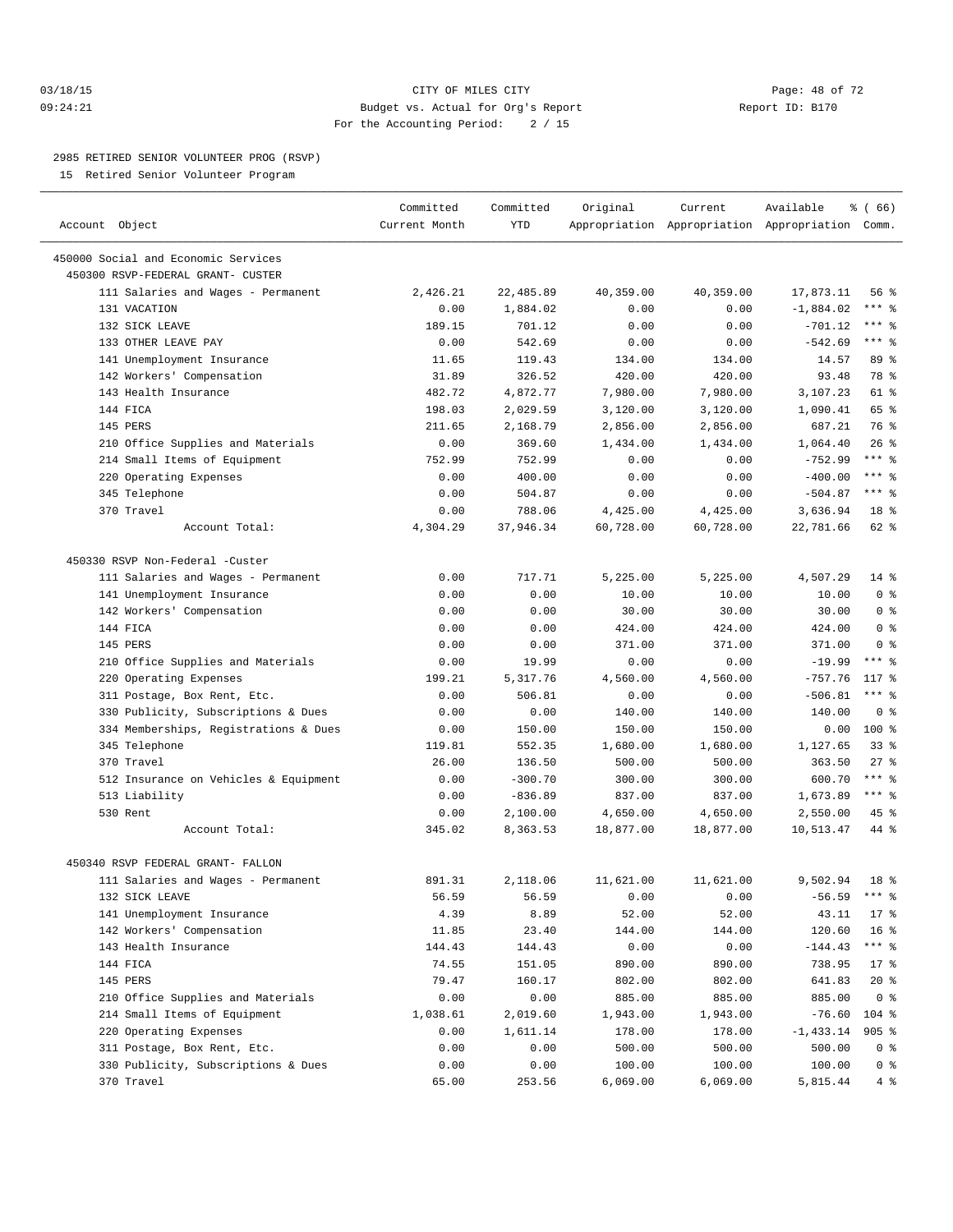#### 03/18/15 Page: 49 of 72 09:24:21 Budget vs. Actual for Org's Report Report ID: B170 For the Accounting Period: 2 / 15

# 2985 RETIRED SENIOR VOLUNTEER PROG (RSVP)

15 Retired Senior Volunteer Program

| Account Object                        | Committed<br>Current Month | Committed<br><b>YTD</b> | Original    | Current     | Available<br>Appropriation Appropriation Appropriation | % (66)<br>Comm. |  |
|---------------------------------------|----------------------------|-------------------------|-------------|-------------|--------------------------------------------------------|-----------------|--|
| Account Total:                        | 2,366.20                   | 6,546.89                | 23,184.00   | 23,184.00   | 16,637.11                                              | $28$ %          |  |
| 450350 RSVP-Non federal grant- Fallon |                            |                         |             |             |                                                        |                 |  |
| 111 Salaries and Wages - Permanent    | 0.00                       | 0.00                    | 485.00      | 485.00      | 485.00                                                 | 0 <sup>8</sup>  |  |
| 141 Unemployment Insurance            | 0.00                       | 0.00                    | 3.00        | 3.00        | 3.00                                                   | 0 <sup>°</sup>  |  |
| 142 Workers' Compensation             | 0.00                       | 0.00                    | 6.00        | 6.00        | 6.00                                                   | 0 <sup>°</sup>  |  |
| 144 FICA                              | 0.00                       | 0.00                    | 38.00       | 38.00       | 38.00                                                  | 0 <sup>8</sup>  |  |
| 145 PERS                              | 0.00                       | 0.00                    | 34.00       | 34.00       | 34.00                                                  | 0 <sup>8</sup>  |  |
| 210 Office Supplies and Materials     | 0.00                       | 0.00                    | 100.00      | 100.00      | 100.00                                                 | 0 <sup>8</sup>  |  |
| 220 Operating Expenses                | 493.81                     | 493.81                  | 500.00      | 500.00      | 6.19                                                   | 99 %            |  |
| 370 Travel                            | 0.00                       | 252.65                  | 0.00        | 0.00        | $-252.65$                                              | $***$ $%$       |  |
| 512 Insurance on Vehicles & Equipment | 0.00                       | 0.00                    | 58.00       | 58.00       | 58.00                                                  | 0 <sup>8</sup>  |  |
| 513 Liability                         | 0.00                       | 0.00                    | 100.00      | 100.00      | 100.00                                                 | 0 <sup>8</sup>  |  |
| Account Total:                        | 493.81                     | 746.46                  | 1,324.00    | 1,324.00    | 577.54                                                 | 56 %            |  |
| Account Group Total:                  | 7,509.32                   | 53,603.22               | 104, 113.00 | 104, 113.00 | 50,509.78                                              | $51$ %          |  |
| Organization Total:                   | 7,509.32                   | 53,603.22               | 104, 113.00 | 104,113.00  | 50,509.78                                              | $51$ $%$        |  |
|                                       |                            |                         |             |             |                                                        |                 |  |
| Fund Total:                           | 7,509.32                   | 53,603.22               | 104, 113.00 | 104, 113.00 | 50,509.78                                              | $51$ %          |  |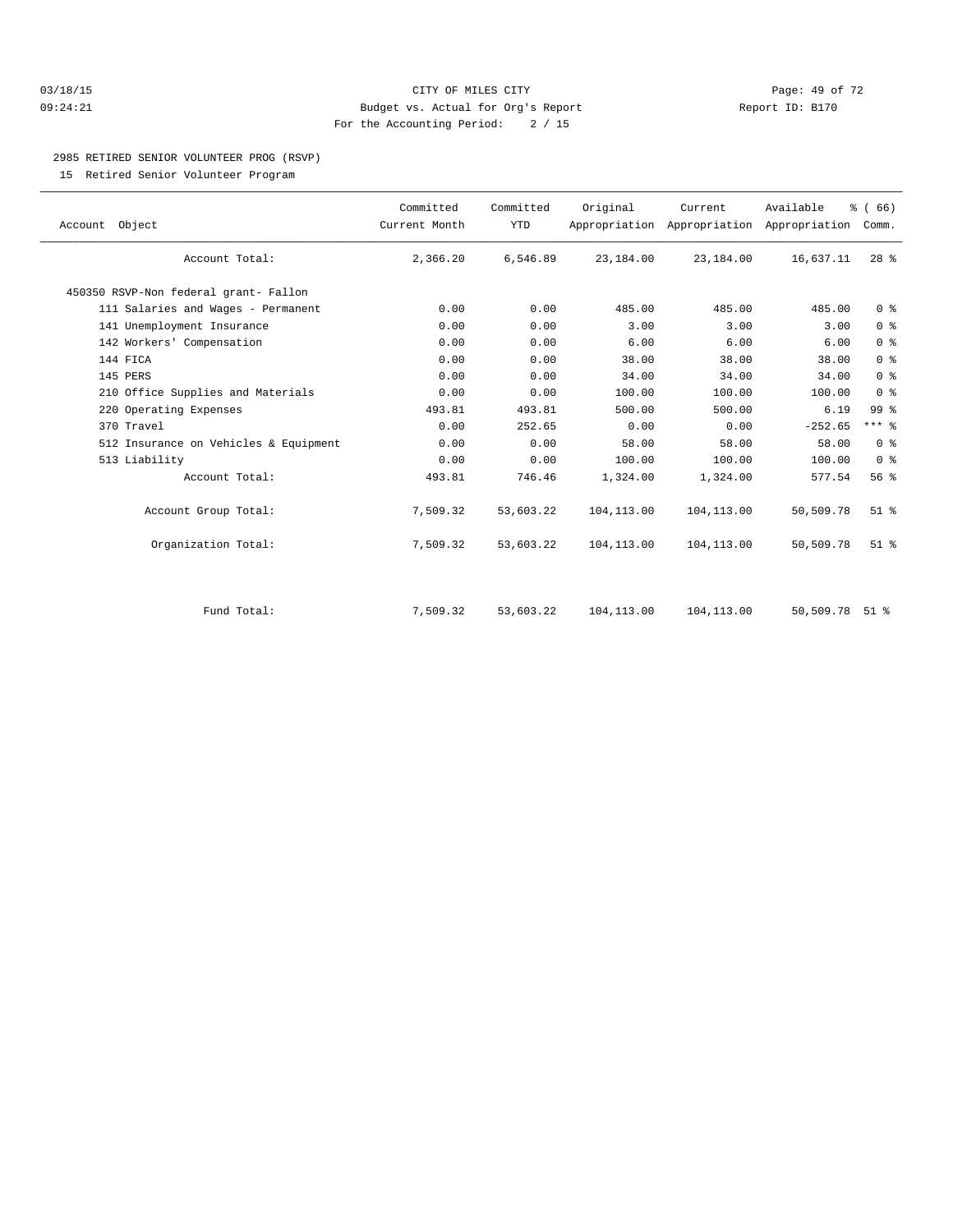#### 03/18/15 Page: 50 of 72 09:24:21 Budget vs. Actual for Org's Report Communication Report ID: B170 For the Accounting Period: 2 / 15

#### 4000 General Fund Capitol Improvement Fund

501 Capital Purchases

| Account Object                                               | Committed<br>Current Month | Committed<br>YTD         | Original<br>Appropriation | Current<br>Appropriation | Available<br>Appropriation | % (66)<br>Comm. |
|--------------------------------------------------------------|----------------------------|--------------------------|---------------------------|--------------------------|----------------------------|-----------------|
| 410000 GENERAL GOVERNMENT<br>410100 Legislative Services(02) |                            |                          |                           |                          |                            |                 |
| 940 Machinery & Equipment                                    | 0.00                       | 107,977.00               | 30,000.00                 | 108,002.00               | 25.00 100 %                |                 |
| Account Total:                                               | 0.00                       | 107,977.00               | 30,000.00                 | 108,002.00               | 25.00                      | $100*$          |
| Account Group Total:<br>Organization Total:                  | 0.00<br>0.00               | 107,977.00<br>107,977.00 | 30,000.00<br>30,000.00    | 108,002.00<br>108,002.00 | 25.00 100 %<br>25.00 100 % |                 |
| Fund Total:                                                  | 0.00                       | 107,977.00               | 30,000.00                 | 108,002.00               | 25.00 100 %                |                 |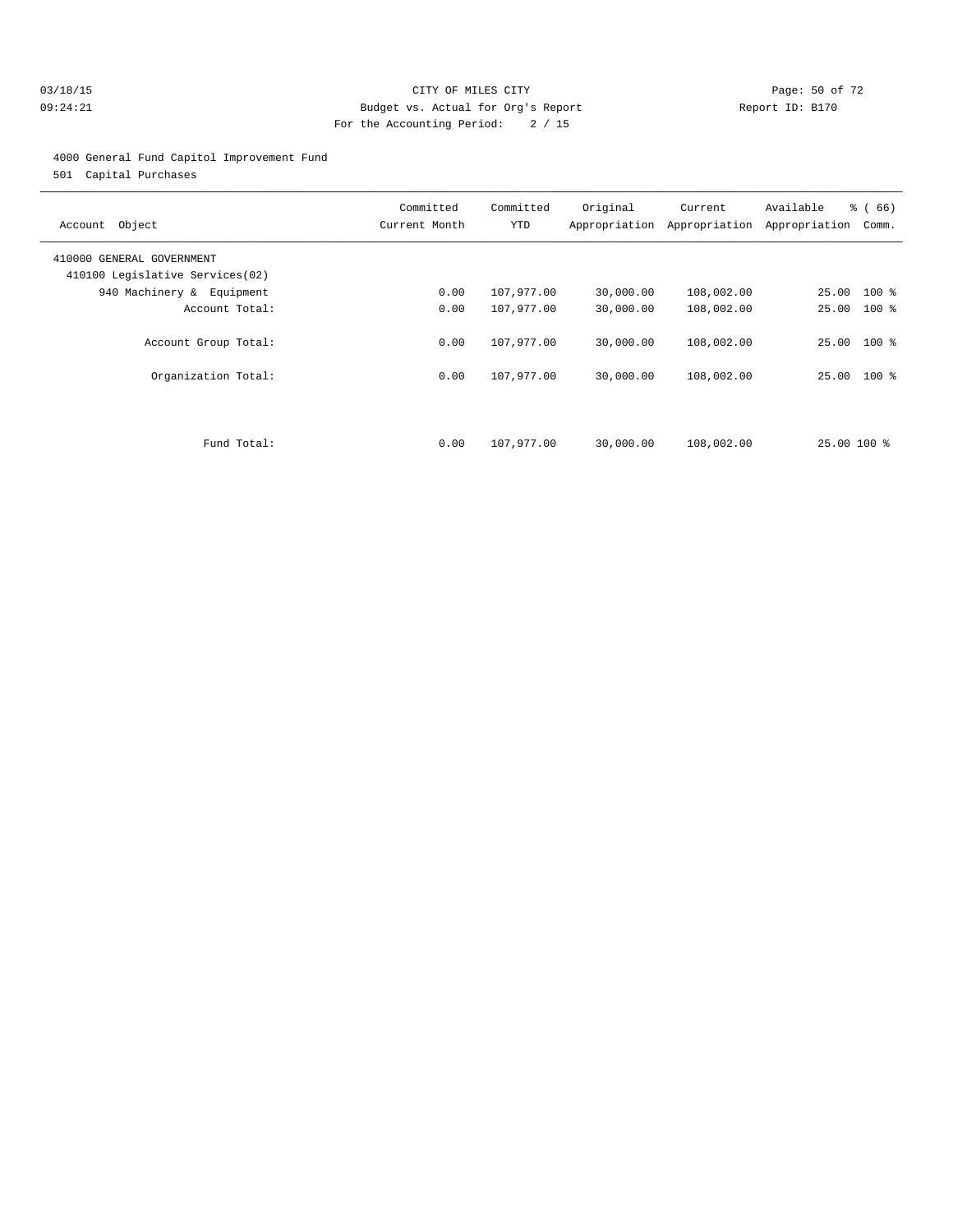#### 03/18/15 Page: 51 of 72 09:24:21 Budget vs. Actual for Org's Report Communication Report ID: B170 For the Accounting Period: 2 / 15

## 4060 CAPITAL IMPROV-PUBLIC WORKS

911 Public Works Operations

| Object<br>Account                                  | Committed<br>Current Month | Committed<br>YTD | Original<br>Appropriation | Current<br>Appropriation | Available<br>Appropriation | % (66)<br>Comm. |
|----------------------------------------------------|----------------------------|------------------|---------------------------|--------------------------|----------------------------|-----------------|
| 430000 Public Works<br>430233 Roadway/Re-surfacing |                            |                  |                           |                          |                            |                 |
| 940 Machinery & Equipment                          | 0.00                       | 97,480.00        | 231,659.00                | 231,659.00               | 134,179.00                 | $42$ %          |
| Account Total:                                     | 0.00                       | 97,480.00        | 231,659.00                | 231,659.00               | 134,179.00                 | 42 %            |
| Account Group Total:                               | 0.00                       | 97,480.00        | 231,659.00                | 231,659.00               | 134,179.00                 | $42$ %          |
| Organization Total:                                | 0.00                       | 97,480.00        | 231,659.00                | 231,659.00               | 134,179.00                 | $42$ %          |
| Fund Total:                                        | 0.00                       | 97,480.00        | 231,659.00                | 231,659.00               | 134,179.00                 | 42 %            |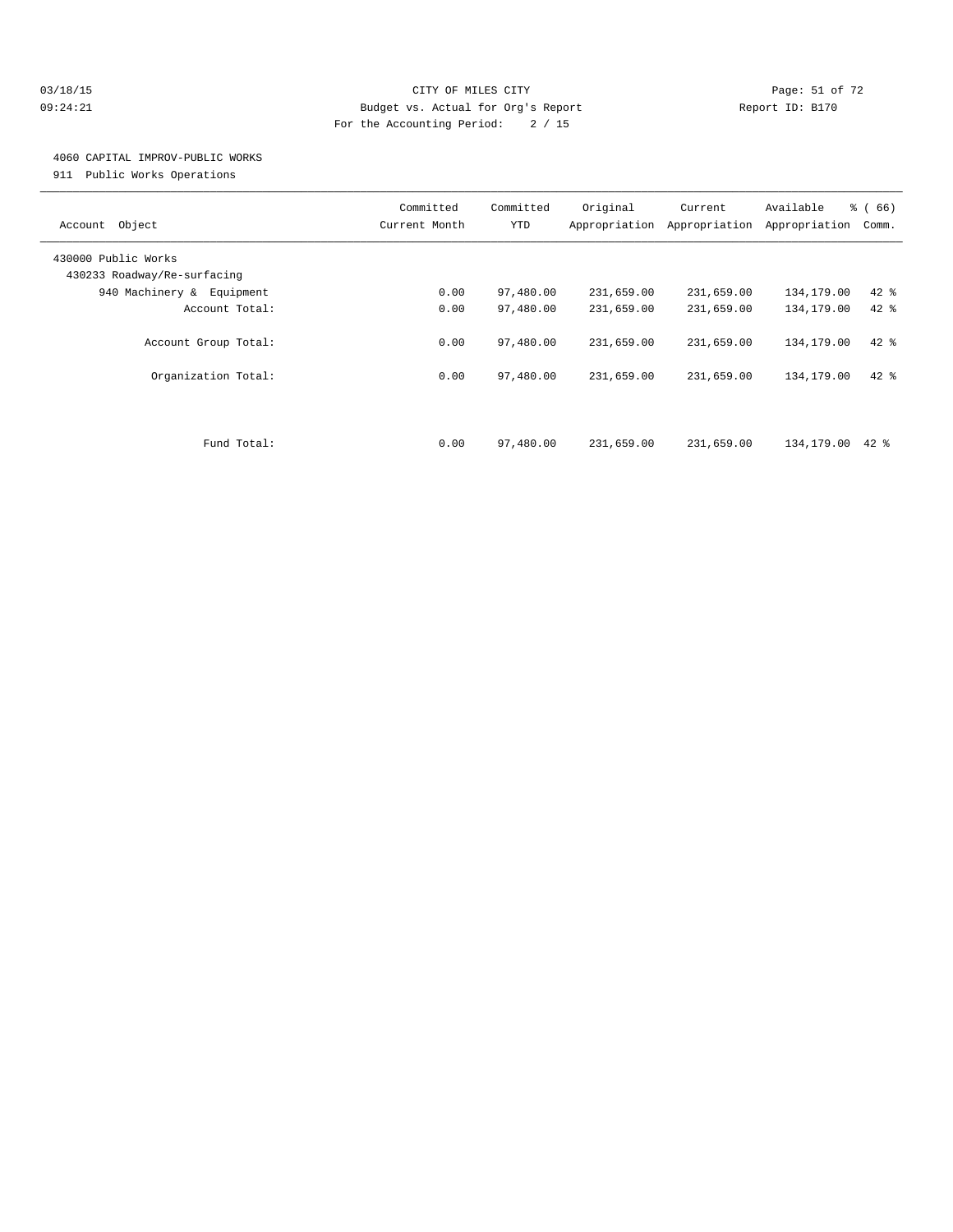#### 03/18/15 Page: 52 of 72 09:24:21 Budget vs. Actual for Org's Report Communication Report ID: B170 For the Accounting Period: 2 / 15

————————————————————————————————————————————————————————————————————————————————————————————————————————————————————————————————————

#### 5210 WATER UTILITY

22 Water Plant

|                                               | Committed     | Committed  | Original   | Current    | Available                                       | <sub>ර</sub> ි (66) |
|-----------------------------------------------|---------------|------------|------------|------------|-------------------------------------------------|---------------------|
| Account Object                                | Current Month | YTD        |            |            | Appropriation Appropriation Appropriation Comm. |                     |
| 410000 GENERAL GOVERNMENT                     |               |            |            |            |                                                 |                     |
| 411101 Labor Negotiations                     |               |            |            |            |                                                 |                     |
| 350 Professional Services                     | 0.00          | 236.25     | 0.00       | 0.00       | $-236.25$                                       | $***$ $%$           |
| Account Total:                                |               |            |            |            |                                                 | $***$ $-$           |
|                                               | 0.00          | 236.25     | 0.00       | 0.00       | $-236.25$                                       |                     |
| Account Group Total:                          | 0.00          | 236.25     | 0.00       | 0.00       | $-236.25$ *** \$                                |                     |
| 430000 Public Works                           |               |            |            |            |                                                 |                     |
| 430530 Water Source of Supply and Pumping(22) |               |            |            |            |                                                 |                     |
| 111 Salaries and Wages - Permanent            | 17,845.15     | 145,691.69 | 218,861.00 | 218,861.00 | 73,169.31                                       | 67%                 |
| 121 OVERTIME-PERMANENT                        | 380.33        | 5,596.83   | 16,709.00  | 16,709.00  | 11, 112. 17                                     | 338                 |
| 131 VACATION                                  | 1,488.46      | 8,924.50   | 15,773.00  | 15,773.00  | 6,848.50                                        | 57%                 |
| 132 SICK LEAVE                                | 767.17        | 4,317.19   | 7,093.00   | 7,093.00   | 2,775.81                                        | 61 %                |
| 133 OTHER LEAVE PAY                           | 0.00          | 627.26     | 3,817.00   | 3,817.00   | 3,189.74                                        | $16*$               |
| 134 HOLIDAY PAY                               | 462.54        | 4,333.41   | 5,002.00   | 5,002.00   | 668.59                                          | 87%                 |
| 141 Unemployment Insurance                    | 94.39         | 767.36     | 1,190.00   | 1,190.00   | 422.64                                          | 64 %                |
| 142 Workers' Compensation                     | 1,316.96      | 10,530.63  | 13,993.00  | 13,993.00  | 3,462.37                                        | 75 %                |
| 143 Health Insurance                          | 3,513.83      | 28,110.80  | 42,169.00  | 42,169.00  | 14,058.20                                       | 67 %                |
| 144 FICA                                      | 1,519.26      | 12,196.95  | 20,229.00  | 20,229.00  | 8,032.05                                        | 60 %                |
| 145 PERS                                      | 1,711.06      | 13,796.09  | 21,604.00  | 21,604.00  | 7,807.91                                        | 64 %                |
| 196 CLOTHING ALLOTMENT                        | 0.00          | 840.00     | 800.00     | 800.00     | $-40.00$                                        | $105$ %             |
| 210 Office Supplies and Materials             | 35.40         | 177.77     | 200.00     | 200.00     | 22.23                                           | 89 %                |
| 214 Small Items of Equipment                  | 0.00          | 22.50      | 750.00     | 750.00     | 727.50                                          | 3%                  |
| 220 Operating Expenses                        | 7.50          | 934.76     | 2,000.00   | 2,000.00   | 1,065.24                                        | 47 %                |
| 222 Chemicals, Lab & Med Supplies             | 0.00          | 0.00       | 150.00     | 150.00     | 150.00                                          | 0 <sup>8</sup>      |
| 226 Clothing and Uniforms                     | 42.86         | 278.58     | 400.00     | 400.00     | 121.42                                          | 70 %                |
| 230 Repair and Maintenance Supplies           | 881.23        | 2,722.22   | 5,000.00   | 5,000.00   | 2,277.78                                        | 54 %                |
| 231 Gas, Oil, Diesel Fuel, Grease, etc.       | 69.11         | 911.04     | 1,300.00   | 1,300.00   | 388.96                                          | 70 %                |
| 241 Consumable Tools                          |               | 152.70     |            | 150.00     |                                                 | $102$ %             |
|                                               | 0.00          |            | 150.00     |            | $-2.70$                                         |                     |
| 311 Postage, Box Rent, Etc.                   | 0.00          | 4.24       | 50.00      | 50.00      | 45.76                                           | 8 %                 |
| 330 Publicity, Subscriptions & Dues           | 0.00          | 0.00       | 500.00     | 500.00     | 500.00                                          | 0 <sup>8</sup>      |
| 334 Memberships, Registrations & Dues         | 0.00          | 57.00      | 400.00     | 400.00     | 343.00                                          | $14*$               |
| 341 Electric Utility Services                 | 3,683.20      | 41,786.84  | 55,000.00  | 55,000.00  | 13, 213. 16                                     | 76 %                |
| 344 Gas Utility Service                       | 2,089.45      | 15,964.65  | 20,000.00  | 20,000.00  | 4,035.35                                        | 80%                 |
| 345 Telephone                                 | 73.49         | 594.28     | 1,200.00   | 1,200.00   | 605.72                                          | $50*$               |
| 346 Garbage Service                           | 71.12         | 142.24     | 250.00     | 250.00     | 107.76                                          | 57%                 |
| 347 Internet                                  | 80.25         | 642.00     | 750.00     | 750.00     | 108.00                                          | 86 %                |
| 350 Professional Services                     | 0.00          | 190.00     | 500.00     | 500.00     | 310.00                                          | 38 %                |
| 352 Wtr/Swr Lab Testing                       | 0.00          | 0.00       | 1,000.00   | 1,000.00   | 1,000.00                                        | 0 %                 |
| 357 Architectual, Engineering Serv Etc.       | 0.00          | 0.00       | 10,000.00  | 10,000.00  | 10,000.00                                       | $0$ %               |
| 360 Contr R & M                               | 47.50         | 1,892.06   | 120,300.00 | 120,300.00 | 118,407.94                                      | $2$ $\frac{6}{9}$   |
| 363 R&M Vehicles/Equip/Labor-PW               | 56.32         | 337.22     | 7,000.00   | 7,000.00   | 6,662.78                                        | 5 <sup>°</sup>      |
| 369 Other Repair and Maintenance              | 0.00          | 0.00       | 2,000.00   | 2,000.00   | 2,000.00                                        | 0 <sup>8</sup>      |
| 370 Travel                                    | 0.00          | 583.08     | 1,000.00   | 1,000.00   | 416.92                                          | 58 %                |
| 380 Training Services                         | 0.00          | 563.62     | 1,400.00   | 1,400.00   | 836.38                                          | 40 %                |
| 382 Books                                     | 0.00          | 53.25      | 200.00     | 200.00     | 146.75                                          | $27$ %              |
| 400 BUILDING MATERIALS                        | 0.00          | 66.25      | 500.00     | 500.00     | 433.75                                          | $13*$               |
| 511 Insurance on Buildings                    | 0.00          | 9,142.93   | 9,143.00   | 9,143.00   | 0.07                                            | 100 %               |
| 512 Insurance on Vehicles & Equipment         | 0.00          | 261.32     | 262.00     | 262.00     | 0.68                                            | 100 %               |
| 940 Machinery & Equipment                     | 0.00          | 0.00       | 220,000.00 | 220,000.00 | 220,000.00                                      | 0 <sup>8</sup>      |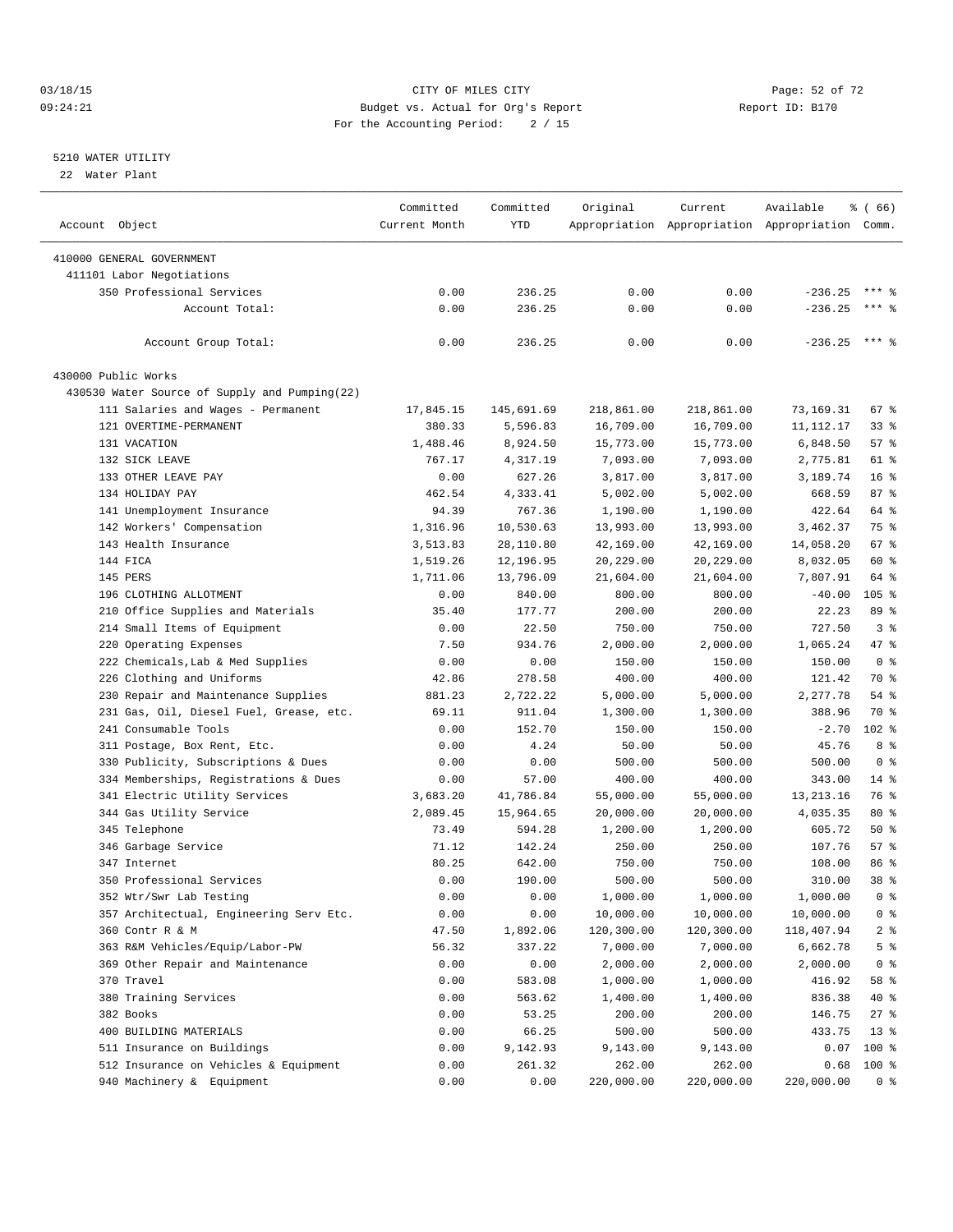#### 03/18/15 Page: 53 of 72 09:24:21 Budget vs. Actual for Org's Report Communication Report ID: B170 For the Accounting Period: 2 / 15

# 5210 WATER UTILITY

22 Water Plant

| Object<br>Account    | Committed<br>Current Month | Committed<br>YTD | Original<br>Appropriation | Current<br>Appropriation | Available<br>Appropriation Comm. | $\frac{3}{6}$ (66) |
|----------------------|----------------------------|------------------|---------------------------|--------------------------|----------------------------------|--------------------|
| Account Total:       | 36,236.58                  | 313, 213, 26     | 828,645.00                | 828,645.00               | 515,431.74                       | 38 %               |
| Account Group Total: | 36,236.58                  | 313, 213, 26     | 828,645.00                | 828,645.00               | 515,431.74                       | 38 <sup>8</sup>    |
| Organization Total:  | 36,236.58                  | 313, 449.51      | 828,645.00                | 828,645.00               | 515, 195.49                      | 38 <sup>8</sup>    |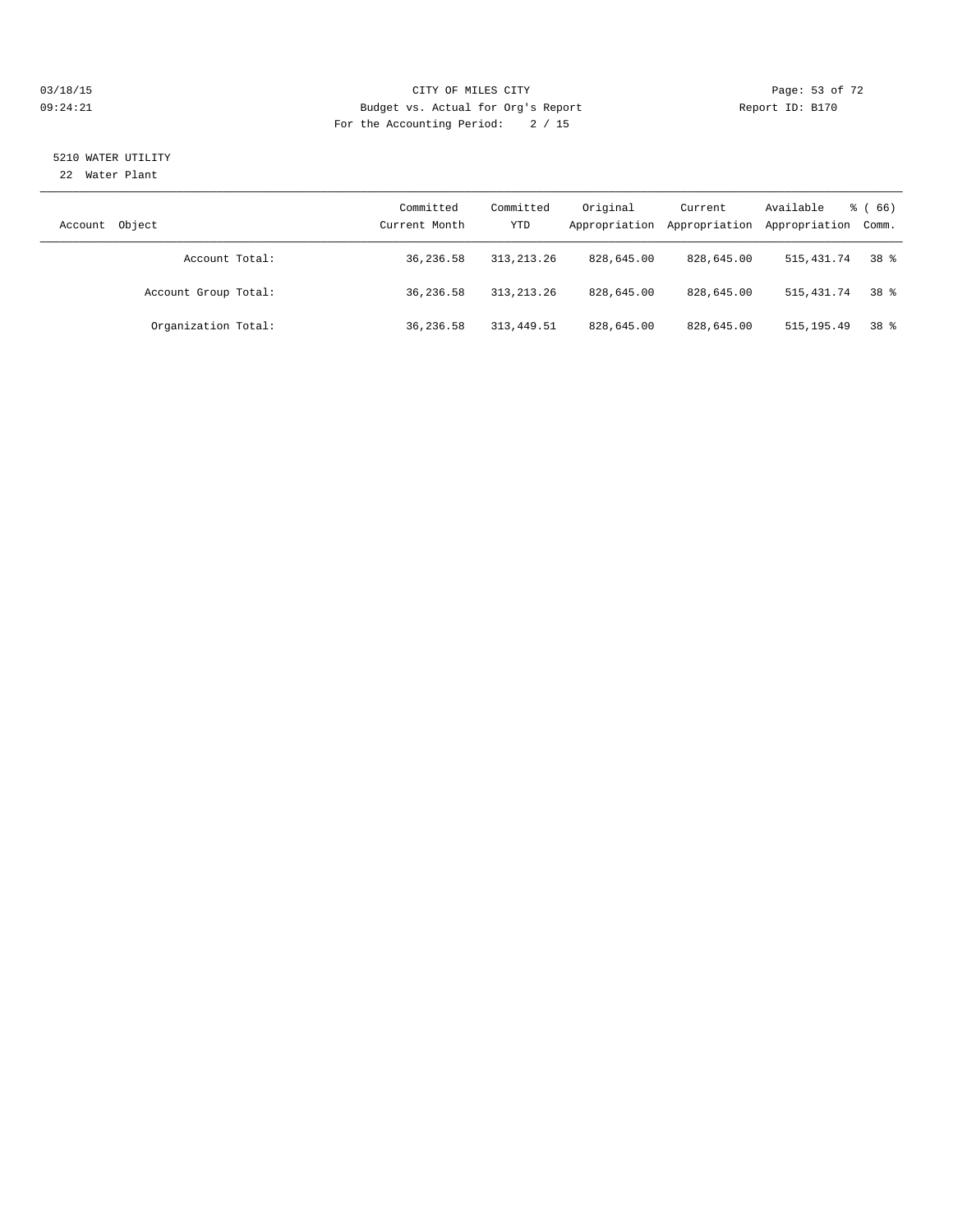#### 03/18/15 Page: 54 of 72 09:24:21 Budget vs. Actual for Org's Report Communication Report ID: B170 For the Accounting Period: 2 / 15

————————————————————————————————————————————————————————————————————————————————————————————————————————————————————————————————————

#### 5210 WATER UTILITY

23 Water Lines

|                                          | Committed     | Committed     | Original   | Current    | Available                                       | % ( 66)         |
|------------------------------------------|---------------|---------------|------------|------------|-------------------------------------------------|-----------------|
| Account Object                           | Current Month | YTD           |            |            | Appropriation Appropriation Appropriation Comm. |                 |
| 430000 Public Works                      |               |               |            |            |                                                 |                 |
| 430550 Transmission and Distribution(23) |               |               |            |            |                                                 |                 |
| 111 Salaries and Wages - Permanent       | 10,863.67     | 92,060.05     | 124,701.00 | 124,701.00 | 32,640.95                                       | 74 %            |
| 121 OVERTIME-PERMANENT                   | 649.21        | 5,743.89      | 10,598.00  | 10,598.00  | 4,854.11                                        | 54 %            |
| 131 VACATION                             | 758.88        | 6,943.31      | 15,773.00  | 15,773.00  | 8,829.69                                        | 44 %            |
| 132 SICK LEAVE                           | 952.29        | 6,098.58      | 7,093.00   | 7,093.00   | 994.42                                          | 86 %            |
| 133 OTHER LEAVE PAY                      | 0.00          | 0.00          | 2,108.00   | 2,108.00   | 2,108.00                                        | 0 <sup>8</sup>  |
| 134 HOLIDAY PAY                          | 395.92        | 1,743.10      | 4,558.00   | 4,558.00   | 2,814.90                                        | 38 %            |
| 141 Unemployment Insurance               | 61.31         | 509.76        | 742.00     | 742.00     | 232.24                                          | 69 %            |
| 142 Workers' Compensation                | 707.23        | 5,929.93      | 8,514.00   | 8,514.00   | 2,584.07                                        | 70 %            |
| 143 Health Insurance                     | 2,415.30      | 20,735.22     | 27,108.00  | 27,108.00  | 6,372.78                                        | 76 %            |
| 144 FICA                                 | 1,034.65      | 8,569.57      | 12,609.00  | 12,609.00  | 4,039.43                                        | 68 %            |
| 145 PERS                                 | 1,112.73      | 9,198.49      | 13,467.00  | 13,467.00  | 4,268.51                                        | 68 %            |
| 196 CLOTHING ALLOTMENT                   | 0.00          | 652.50        | 670.00     | 670.00     | 17.50                                           | 97%             |
| 210 Office Supplies and Materials        | 41.25         | 138.47        | 500.00     | 500.00     | 361.53                                          | $28$ %          |
| 214 Small Items of Equipment             | 38.97         | 1,283.46      | 8,400.00   | 8,400.00   | 7,116.54                                        | 15 <sup>°</sup> |
| 220 Operating Expenses                   | 858.05        | 19,372.64     | 20,000.00  | 20,000.00  | 627.36                                          | 97%             |
| 222 Chemicals, Lab & Med Supplies        | 0.00          | 0.00          | 200.00     | 200.00     | 200.00                                          | 0 <sup>8</sup>  |
| 226 Clothing and Uniforms                | 137.74        | 614.90        | 900.00     | 900.00     | 285.10                                          | 68 %            |
| 230 Repair and Maintenance Supplies      | 1,068.44      | 17,744.86     | 25,000.00  | 25,000.00  | 7,255.14                                        | 71 %            |
| 231 Gas, Oil, Diesel Fuel, Grease, etc.  | 1,006.05      | 7,842.23      | 12,000.00  | 12,000.00  | 4,157.77                                        | 65 %            |
| 233 Water/Sewer Main Replacement and     | 0.00          | 1,607.90      | 10,000.00  | 10,000.00  | 8,392.10                                        | $16*$           |
| 234 Hydrant/Manhole Replacement, Valves  | 0.00          | 21,762.59     | 30,000.00  | 30,000.00  | 8,237.41                                        | 73 %            |
| 235 Curb Stop Replacement                | 974.89        | 11,520.23     | 10,000.00  | 10,000.00  | $-1,520.23$                                     | $115*$          |
| 241 Consumable Tools                     | 0.00          | 14.99         | 200.00     | 200.00     | 185.01                                          | 7 %             |
| 311 Postage, Box Rent, Etc.              | 0.00          | 8.47          | 100.00     | 100.00     | 91.53                                           | 8 %             |
| 320 Printing, Duplicating, Typing &      | 0.00          | 0.00          | 100.00     | 100.00     | 100.00                                          | 0 <sup>8</sup>  |
| 330 Publicity, Subscriptions & Dues      | 22.00         | 200.00        | 200.00     | 200.00     | 0.00                                            | $100*$          |
| 334 Memberships, Registrations & Dues    | 0.00          | 125.00        | 300.00     | 300.00     | 175.00                                          | 42 %            |
| 341 Electric Utility Services            | 19.43         | 128.76        | 250.00     | 250.00     | 121.24                                          | $52$ $%$        |
| 344 Gas Utility Service                  | 48.92         | 305.56        | 450.00     | 450.00     | 144.44                                          | 68 %            |
| 345 Telephone                            | 56.24         | 334.16        | 600.00     | 600.00     | 265.84                                          | 56%             |
| 347 Internet                             | 11.40         | 91.20         | 250.00     | 250.00     | 158.80                                          | 36%             |
| 350 Professional Services                | 6,875.81      | 13,548.74     | 56,000.00  | 56,000.00  | 42, 451.26                                      | $24$ %          |
| 357 Architectual, Engineering Serv Etc.  | 0.00          | 4,995.00      | 20,000.00  | 20,000.00  | 15,005.00                                       | $25$ $%$        |
| 360 Contr R & M                          | 173.50        | 2,355.71      | 8,000.00   | 8,000.00   | 5,644.29                                        | 29%             |
| 363 R&M Vehicles/Equip/Labor-PW          | 411.86        | 21,328.80     | 28,000.00  | 28,000.00  | 6,671.20                                        | 76 %            |
| 369 Other Repair and Maintenance         | 0.00          | 0.00          | 1,000.00   | 1,000.00   | 1,000.00                                        | 0 <sup>8</sup>  |
| 370 Travel                               | 0.00          | 215.06        | 750.00     | 750.00     | 534.94                                          | 29%             |
| 380 Training Services                    | 0.00          | 87.50         | 800.00     | 800.00     | 712.50                                          | $11$ %          |
| 382 Books                                | 0.00          | 0.00          | 200.00     | 200.00     | 200.00                                          | 0 <sup>8</sup>  |
| 400 BUILDING MATERIALS                   | 0.00          | 126.83        | 500.00     | 500.00     | 373.17                                          | $25$ $%$        |
| 511 Insurance on Buildings               | 0.00          | 2,965.82      | 2,966.00   | 2,966.00   | 0.18                                            | 100 %           |
| 512 Insurance on Vehicles & Equipment    | 0.00          | 455.76        | 456.00     | 456.00     | 0.24                                            | 100 %           |
| 513 Liability                            | 0.00          | 375.00        | 386.00     | 386.00     | 11.00                                           | 97%             |
| 532 Land Rental                          | 0.00          | 869.69        | 1,500.00   | 1,500.00   | 630.31                                          | 58 %            |
| 533 Machinery and Equipment Rental       | 0.00          | 50.00         | 1,000.00   | 1,000.00   | 950.00                                          | 5 <sup>°</sup>  |
| 940 Machinery & Equipment                | 0.00          | 80,518.42     | 540,537.00 | 540,537.00 | 460,018.58                                      | 15 <sup>8</sup> |
| 958 Strevell/Merriam Wtr Line Proj       | 0.00          | $-66, 124.08$ | 75,000.00  | 75,000.00  | 141, 124.08 - 88 %                              |                 |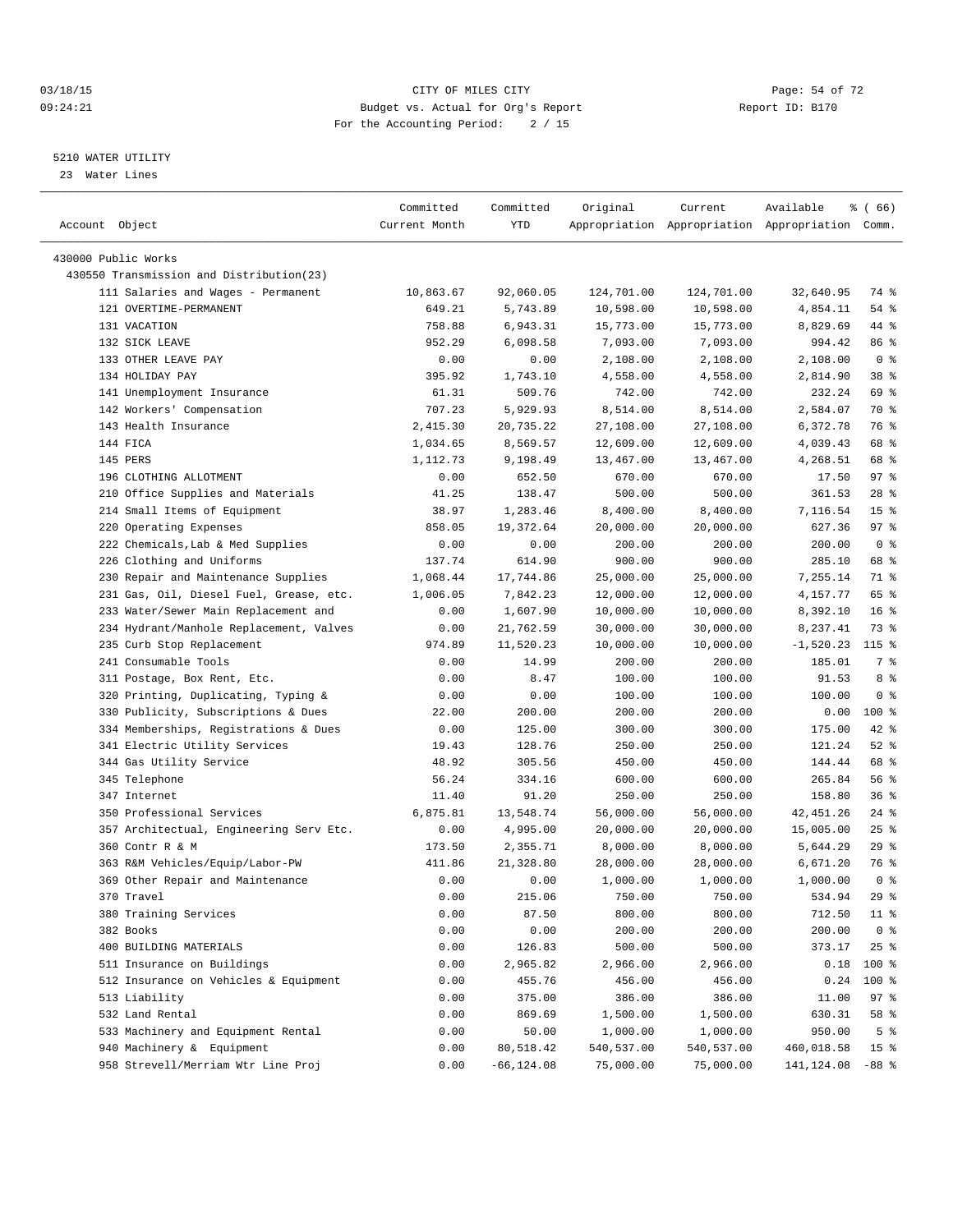#### $O3/18/15$  Page: 55 of 72 09:24:21 Budget vs. Actual for Org's Report Communication Report ID: B170 For the Accounting Period: 2 / 15

#### 5210 WATER UTILITY

23 Water Lines

| Account Object                             | Committed<br>Current Month | Committed<br><b>YTD</b> | Original     | Current      | Available<br>Appropriation Appropriation Appropriation | % (66)<br>Comm. |
|--------------------------------------------|----------------------------|-------------------------|--------------|--------------|--------------------------------------------------------|-----------------|
| Account Total:                             | 30,695.74                  | 303,048.07              | 1,084,486.00 | 1,084,486.00 | 781,437.93                                             | $28$ %          |
| Account Group Total:                       | 30,695.74                  | 303,048.07              | 1,084,486.00 | 1,084,486.00 | 781, 437.93                                            | 28 <sup>8</sup> |
| 490000 DEBT SERVICE                        |                            |                         |              |              |                                                        |                 |
| 490200 Revenue Bonds                       |                            |                         |              |              |                                                        |                 |
| 611 Principal-NE Wtr Line Phase II         | 0.00                       | 8,000.00                | 16,000.00    | 16,000.00    | 8,000.00                                               | $50*$           |
| 615 Principal-Northeast Water Ln \$2.2     | 0.00                       | 29,000.00               | 58,000.00    | 58,000.00    | 29,000.00                                              | 50%             |
| 616 Principal-Carbon Hill Water Tank \$2.2 | 0.00                       | 28,000.00               | 56,000.00    | 56,000.00    | 28,000.00                                              | $50*$           |
| 617 Principal - NE Wtr Line \$500k         | 0.00                       | 6,000.00                | 13,000.00    | 13,000.00    | 7,000.00                                               | 46%             |
| 618 Principal-Carbon Hill \$500k           | 0.00                       | 6,000.00                | 13,000.00    | 13,000.00    | 7,000.00                                               | 46%             |
| 622 Interest-NE Wtr Line Phase II          | 0.00                       | 978.75                  | 1,928.00     | 1,928.00     | 949.25                                                 | $51$ $%$        |
| 631 Interest - NE Wtr Line \$500k          | 0.00                       | 6,022.50                | 11,963.00    | 11,963.00    | 5,940.50                                               | 50%             |
| 632 Interest - Carbon Hill Wtr Tank \$500k | 0.00                       | 6,022.50                | 11,963.00    | 11,963.00    | 5,940.50                                               | $50*$           |
| 634 Interest-Northeast Wtr Ln \$2.2        | 0.00                       | 29,235.00               | 58,035.00    | 58,035.00    | 28,800.00                                              | 50%             |
| 638 Interest-Carbon Hill Tank \$2.2        | 0.00                       | 28,455.00               | 56,490.00    | 56,490.00    | 28,035.00                                              | $50*$           |
| Account Total:                             | 0.00                       | 147, 713. 75            | 296,379.00   | 296,379.00   | 148,665.25                                             | 50%             |
| Account Group Total:                       | 0.00                       | 147, 713. 75            | 296,379.00   | 296,379.00   | 148,665.25                                             | $50*$           |
| 520000 OTHER FINANCING USES                |                            |                         |              |              |                                                        |                 |
| 521000 Interfund Operating Transfers Out   |                            |                         |              |              |                                                        |                 |
| 820 Transfers to Other Funds               | 0.00                       | 4,570.00                | 10,713.00    | 10,713.00    | 6, 143.00                                              | $43*$           |
| Account Total:                             | 0.00                       | 4,570.00                | 10,713.00    | 10,713.00    | 6, 143.00                                              | 43.8            |
| Account Group Total:                       | 0.00                       | 4,570.00                | 10,713.00    | 10,713.00    | 6, 143.00                                              | 43 %            |
| Organization Total:                        | 30,695.74                  | 455, 331.82             | 1,391,578.00 | 1,391,578.00 | 936, 246.18                                            | $33*$           |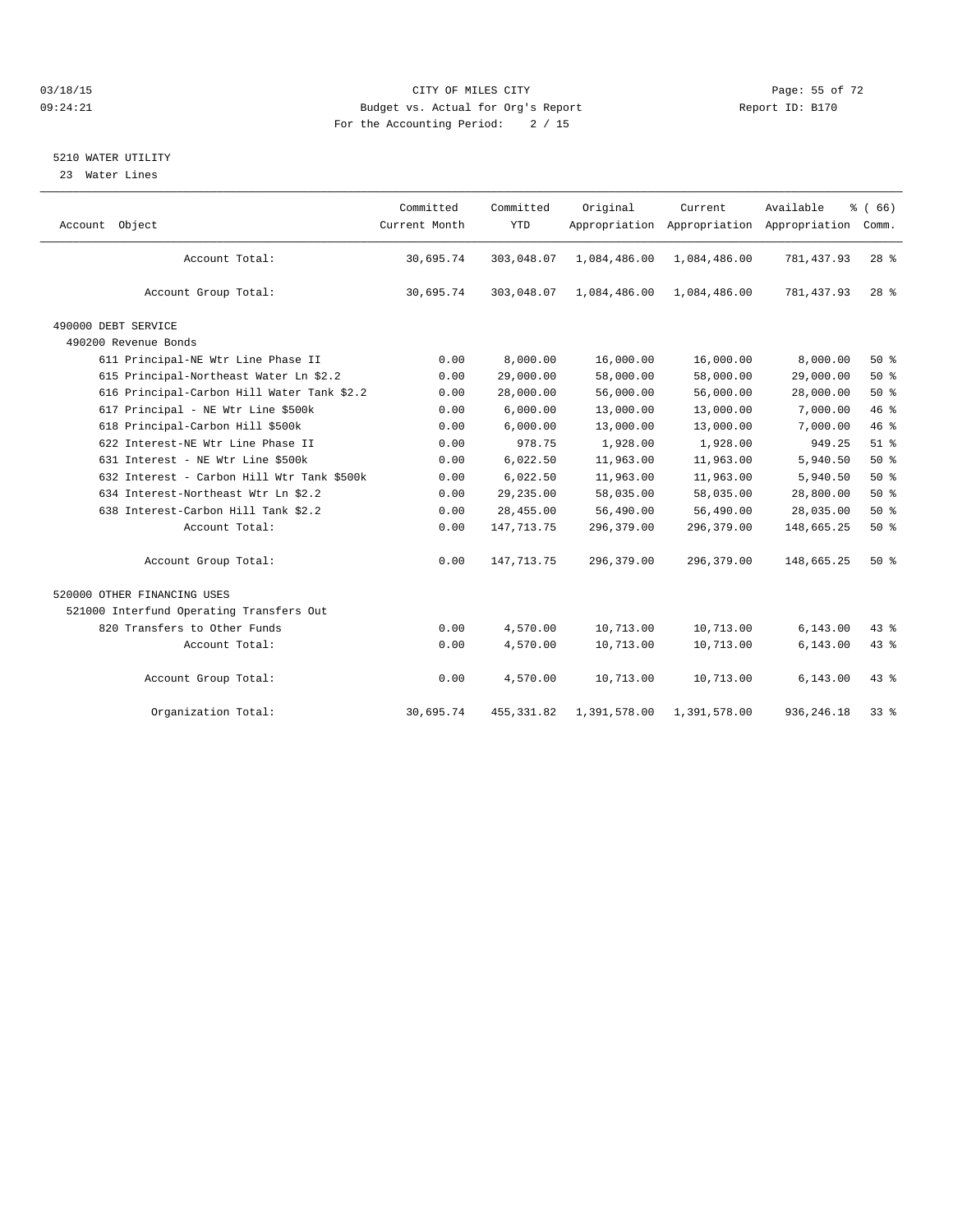#### 03/18/15 Page: 56 of 72 09:24:21 Budget vs. Actual for Org's Report Communication Report ID: B170 For the Accounting Period: 2 / 15

————————————————————————————————————————————————————————————————————————————————————————————————————————————————————————————————————

#### 5210 WATER UTILITY

25 Water Administration

|                                 |                                            | Committed     | Committed  | Original  | Current   | Available                                       | $\frac{3}{6}$ (66) |  |
|---------------------------------|--------------------------------------------|---------------|------------|-----------|-----------|-------------------------------------------------|--------------------|--|
| Account Object                  |                                            | Current Month | <b>YTD</b> |           |           | Appropriation Appropriation Appropriation Comm. |                    |  |
| 430000 Public Works             |                                            |               |            |           |           |                                                 |                    |  |
| 430510 Water Administration(25) |                                            |               |            |           |           |                                                 |                    |  |
|                                 | 111 Salaries and Wages - Permanent         | 1,963.29      | 15,612.91  | 23,009.00 | 23,009.00 | 7,396.09                                        | 68 %               |  |
| 121 OVERTIME-PERMANENT          |                                            | 0.00          | 74.09      | 250.00    | 250.00    | 175.91                                          | $30*$              |  |
| 131 VACATION                    |                                            | 8.03          | 1,193.97   | 1,500.00  | 1,500.00  | 306.03                                          | 80%                |  |
| 132 SICK LEAVE                  |                                            | 187.24        | 351.38     | 1,000.00  | 1,000.00  | 648.62                                          | 35 <sup>8</sup>    |  |
|                                 | 141 Unemployment Insurance                 | 9.71          | 78.07      | 116.00    | 116.00    | 37.93                                           | 67 %               |  |
| 142 Workers' Compensation       |                                            | 26.50         | 212.91     | 297.00    | 297.00    | 84.09                                           | 72 %               |  |
| 143 Health Insurance            |                                            | 313.73        | 2,509.29   | 3,765.00  | 3,765.00  | 1,255.71                                        | 67 %               |  |
| 144 FICA                        |                                            | 165.12        | 1,328.76   | 1,970.00  | 1,970.00  | 641.24                                          | 67 %               |  |
| 145 PERS                        |                                            | 115.53        | 917.37     | 2,105.00  | 2,105.00  | 1,187.63                                        | 44 %               |  |
| 196 CLOTHING ALLOTMENT          |                                            | 0.00          | 137.50     | 128.00    | 128.00    | $-9.50$                                         | 107 %              |  |
|                                 | 210 Office Supplies and Materials          | 373.90        | 1,849.99   | 2,000.00  | 2,000.00  | 150.01                                          | $92$ $%$           |  |
|                                 | 214 Small Items of Equipment               | 0.00          | 0.00       | 3,067.00  | 3,067.00  | 3,067.00                                        | 0 <sup>8</sup>     |  |
| 220 Operating Expenses          |                                            | 70.99         | 2,067.34   | 1,500.00  | 1,500.00  | $-567.34$                                       | $138*$             |  |
|                                 | 230 Repair and Maintenance Supplies        | 0.00          | 0.00       | 200.00    | 200.00    | 200.00                                          | 0 <sup>8</sup>     |  |
|                                 | 311 Postage, Box Rent, Etc.                | 587.20        | 5,138.71   | 10,000.00 | 10,000.00 | 4,861.29                                        | $51$ %             |  |
|                                 | 320 Printing, Duplicating, Typing &        | 112.91        | 1,131.76   | 2,100.00  | 2,100.00  | 968.24                                          | 54 %               |  |
|                                 | 330 Publicity, Subscriptions & Dues        | 155.33        | 985.22     | 1,000.00  | 1,000.00  | 14.78                                           | 99 %               |  |
| 345 Telephone                   |                                            | 44.38         | 361.40     | 600.00    | 600.00    | 238.60                                          | 60 %               |  |
| 347 Internet                    |                                            | 10.31         | 88.84      | 200.00    | 200.00    | 111.16                                          | 44 %               |  |
| 350 Professional Services       |                                            | 65.75         | 2,004.37   | 2,000.00  | 2,000.00  | $-4.37$                                         | $100*$             |  |
| 360 Contr R & M                 |                                            | 146.60        | 6,732.24   | 7,000.00  | 7,000.00  | 267.76                                          | 96%                |  |
| 370 Travel                      |                                            | 0.00          | 233.42     | 300.00    | 300.00    | 66.58                                           | 78 %               |  |
| 380 Training Services           |                                            | 0.00          | 18.33      | 300.00    | 300.00    | 281.67                                          | 6 %                |  |
| 382 Books                       |                                            | 0.00          | 12.88      | 40.00     | 40.00     | 27.12                                           | 32 %               |  |
|                                 | 521 Surety Bonds for Officials & Employees | 0.00          | 0.00       | 400.00    | 400.00    | 400.00                                          | 0 <sup>8</sup>     |  |
|                                 | 531 Building & Office Rental               | 500.00        | 4,000.00   | 6,000.00  | 6,000.00  | 2,000.00                                        | 67 %               |  |
|                                 | 810 Losses (Bad debt expense - Enterprise  | 0.00          | 0.00       | 500.00    | 500.00    | 500.00                                          | 0 <sup>8</sup>     |  |
|                                 | Account Total:                             | 4,856.52      | 47,040.75  | 71,347.00 | 71,347.00 | 24,306.25                                       | 66 %               |  |
|                                 | Account Group Total:                       | 4,856.52      | 47,040.75  | 71,347.00 | 71,347.00 | 24,306.25                                       | 66 %               |  |
| 510000 MISCELLANEOUS            |                                            |               |            |           |           |                                                 |                    |  |
|                                 | 510330 Comprehensive Liability Insurance   |               |            |           |           |                                                 |                    |  |
| 513 Liability                   |                                            | 0.00          | 6,242.85   | 6,243.00  | 6, 243.00 |                                                 | $0.15$ 100 %       |  |
|                                 | Account Total:                             | 0.00          | 6,242.85   | 6,243.00  | 6,243.00  |                                                 | $0.15$ 100 %       |  |
|                                 | Account Group Total:                       | 0.00          | 6,242.85   | 6,243.00  | 6,243.00  |                                                 | $0.15$ 100 %       |  |
| 520000 OTHER FINANCING USES     |                                            |               |            |           |           |                                                 |                    |  |
|                                 | 521000 Interfund Operating Transfers Out   |               |            |           |           |                                                 |                    |  |
|                                 | 820 Transfers to Other Funds               | 4,982.08      | 49, 443.85 | 59,785.00 | 59,785.00 | 10,341.15                                       | 83 %               |  |
|                                 | Account Total:                             | 4,982.08      | 49, 443.85 | 59,785.00 | 59,785.00 | 10, 341. 15                                     | 83%                |  |
|                                 | Account Group Total:                       | 4,982.08      | 49, 443.85 | 59,785.00 | 59,785.00 | 10,341.15                                       | 83%                |  |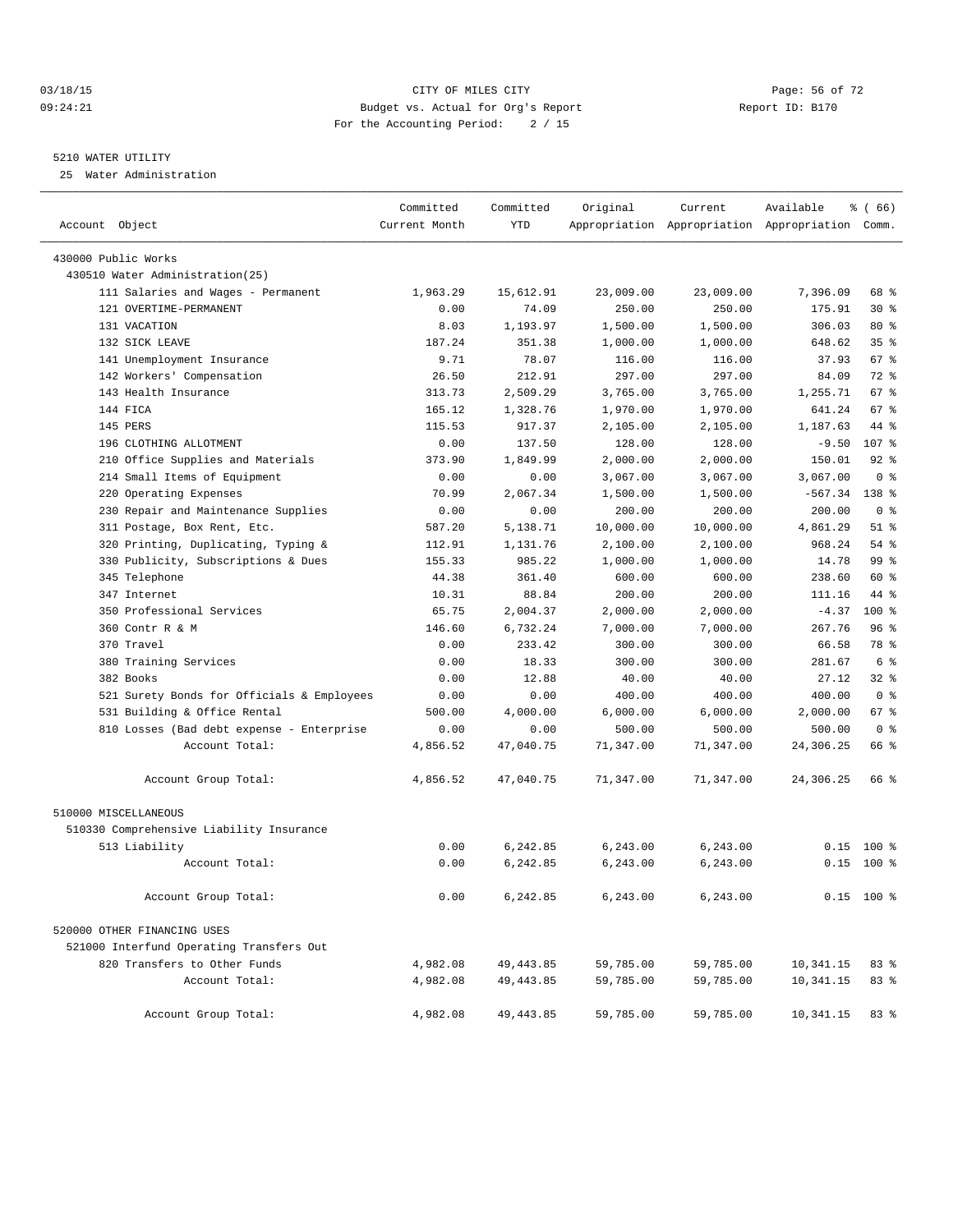#### 03/18/15 Page: 57 of 72 09:24:21 Budget vs. Actual for Org's Report Communication Report ID: B170 For the Accounting Period: 2 / 15

# 5210 WATER UTILITY

25 Water Administration

| Account Object |                     | Committed<br>Current Month | Committed<br>YTD | Original   | Current<br>Appropriation Appropriation Appropriation Comm. | Available      | ී ( 66 ) |
|----------------|---------------------|----------------------------|------------------|------------|------------------------------------------------------------|----------------|----------|
|                | Organization Total: | 9,838.60                   | 102,727.45       | 137,375.00 | 137,375.00                                                 | 34,647.55 75 % |          |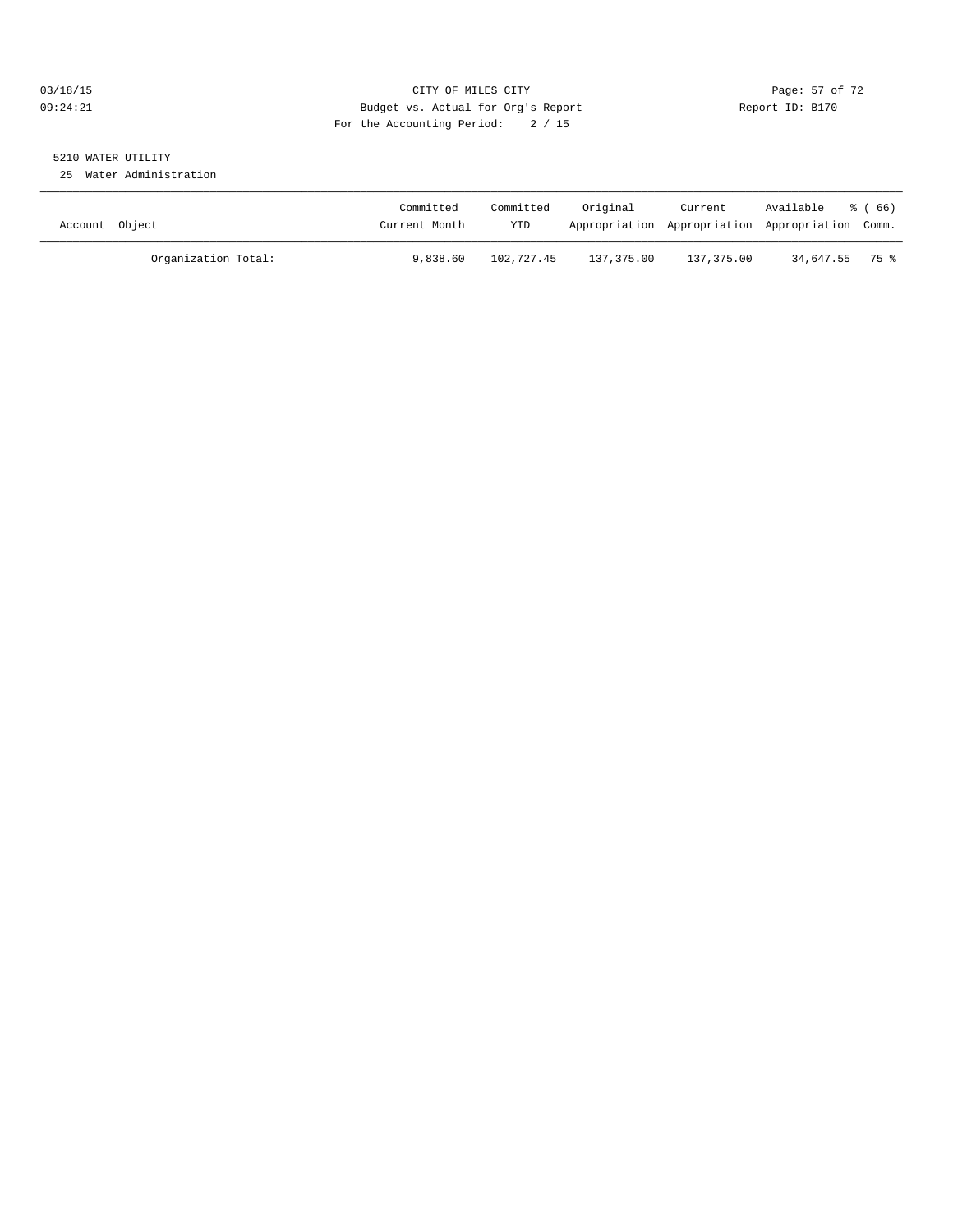#### 03/18/15 Page: 58 of 72 09:24:21 Budget vs. Actual for Org's Report Report ID: B170 For the Accounting Period: 2 / 15

## 5210 WATER UTILITY

80 Water Purification

| Account Object                          | Committed<br>Current Month | Committed<br><b>YTD</b> | Original   | Current    | Available<br>Appropriation Appropriation Appropriation Comm. | $\frac{8}{6}$ (66) |  |
|-----------------------------------------|----------------------------|-------------------------|------------|------------|--------------------------------------------------------------|--------------------|--|
| 430000 Public Works                     |                            |                         |            |            |                                                              |                    |  |
| 430540 Water Purification and Treatment |                            |                         |            |            |                                                              |                    |  |
| 210 Office Supplies and Materials       | 35.41                      | 112.94                  | 200.00     | 200.00     | 87.06                                                        | $56$ $\frac{6}{3}$ |  |
| 214 Small Items of Equipment            | 0.00                       | 0.00                    | 23,450.00  | 23,450.00  | 23,450.00                                                    | 0 <sup>8</sup>     |  |
| 220 Operating Expenses                  | 30.92                      | 1,215.54                | 3,000.00   | 3,000.00   | 1,784.46                                                     | 41 %               |  |
| 222 Chemicals, Lab & Med Supplies       | 1,387.82                   | 35, 163.63              | 58,350.00  | 58,350.00  | 23, 186. 37                                                  | 60 %               |  |
| 226 Clothing and Uniforms               | 42.86                      | 278.55                  | 400.00     | 400.00     | 121.45                                                       | 70 %               |  |
| 230 Repair and Maintenance Supplies     | 961.48                     | 6,534.78                | 9,500.00   | 9,500.00   | 2,965.22                                                     | 69 %               |  |
| 231 Gas, Oil, Diesel Fuel, Grease, etc. | 69.72                      | 681.90                  | 1,300.00   | 1,300.00   | 618.10                                                       | $52$ $%$           |  |
| 241 Consumable Tools                    | 9.98                       | 25.90                   | 150.00     | 150.00     | 124.10                                                       | $17*$              |  |
| 311 Postage, Box Rent, Etc.             | 33.06                      | 53.77                   | 150.00     | 150.00     | 96.23                                                        | 36 <sup>8</sup>    |  |
| 320 Printing, Duplicating, Typing &     | 0.00                       | 0.00                    | 100.00     | 100.00     | 100.00                                                       | 0 <sup>8</sup>     |  |
| 330 Publicity, Subscriptions & Dues     | 0.00                       | 0.00                    | 400.00     | 400.00     | 400.00                                                       | 0 <sup>8</sup>     |  |
| 334 Memberships, Registrations & Dues   | 0.00                       | 57.00                   | 450.00     | 450.00     | 393.00                                                       | $13$ %             |  |
| 345 Telephone                           | 0.00                       | 0.00                    | 200.00     | 200.00     | 200.00                                                       | 0 <sup>8</sup>     |  |
| 352 Wtr/Swr Lab Testing                 | 311.75                     | 3,832.99                | 10,000.00  | 10,000.00  | 6,167.01                                                     | 38 %               |  |
| 357 Architectual, Engineering Serv Etc. | 0.00                       | 0.00                    | 12,000.00  | 12,000.00  | 12,000.00                                                    | 0 <sup>8</sup>     |  |
| 360 Contr R & M                         | 47.50                      | 404.37                  | 6,000.00   | 6,000.00   | 5,595.63                                                     | 7 %                |  |
| 369 Other Repair and Maintenance        | 0.00                       | 0.00                    | 1,500.00   | 1,500.00   | 1,500.00                                                     | 0 <sup>8</sup>     |  |
| 370 Travel                              | 0.00                       | 656.64                  | 1,200.00   | 1,200.00   | 543.36                                                       | $55$ $%$           |  |
| 380 Training Services                   | 0.00                       | 565.80                  | 1,000.00   | 1,000.00   | 434.20                                                       | 57%                |  |
| 382 Books                               | 0.00                       | 53.25                   | 200.00     | 200.00     | 146.75                                                       | $27*$              |  |
| 533 Machinery and Equipment Rental      | 0.00                       | 0.00                    | 1,000.00   | 1,000.00   | 1,000.00                                                     | 0 <sup>8</sup>     |  |
| Account Total:                          | 2,930.50                   | 49,637.06               | 130,550.00 | 130,550.00 | 80,912.94                                                    | 38 %               |  |
| Account Group Total:                    | 2,930.50                   | 49,637.06               | 130,550.00 | 130,550.00 | 80,912.94                                                    | $38*$              |  |
| Organization Total:                     | 2,930.50                   | 49,637.06               | 130,550.00 | 130,550.00 | 80,912.94                                                    | $38*$              |  |
|                                         |                            |                         |            |            |                                                              |                    |  |

Fund Total: 79,701.42 921,145.84 2,488,148.00 2,488,148.00 1,567,002.16 37 %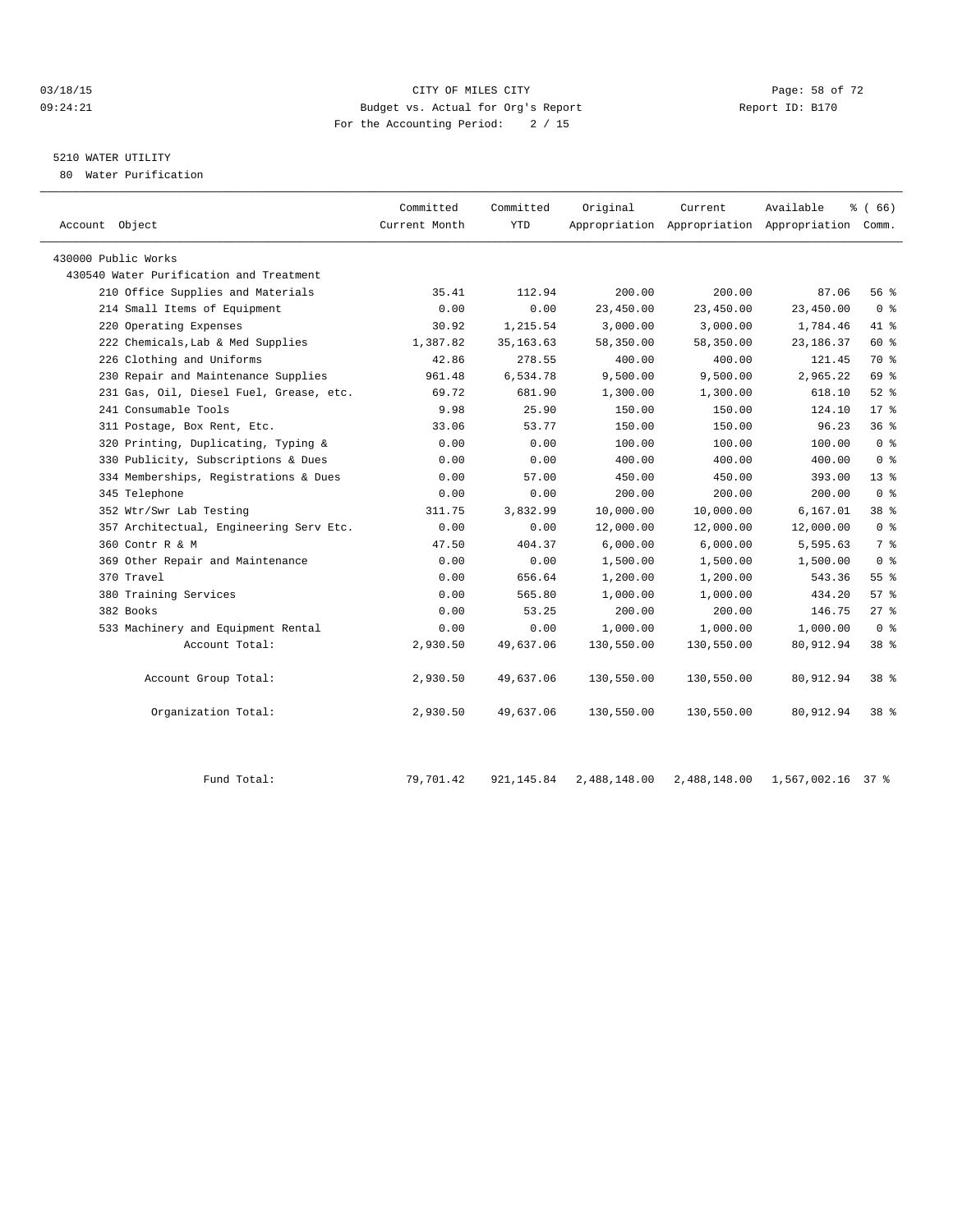#### 03/18/15 Page: 59 of 72 09:24:21 Budget vs. Actual for Org's Report Communication Report ID: B170 For the Accounting Period: 2 / 15

#### 5310 SEWER UTILITY

29 Sewer Administration

| Account Object                                          | Committed<br>Current Month | Committed<br><b>YTD</b> | Original   | Current    | Available<br>Appropriation Appropriation Appropriation Comm. | % (66)          |  |
|---------------------------------------------------------|----------------------------|-------------------------|------------|------------|--------------------------------------------------------------|-----------------|--|
|                                                         |                            |                         |            |            |                                                              |                 |  |
| 430000 Public Works<br>430610 Sewer Administration (29) |                            |                         |            |            |                                                              |                 |  |
| 111 Salaries and Wages - Permanent                      | 1,963.16                   | 15,612.62               | 23,009.00  | 23,009.00  | 7,396.38                                                     | 68 %            |  |
| 121 OVERTIME-PERMANENT                                  | 0.00                       | 73.85                   | 250.00     | 250.00     | 176.15                                                       | $30*$           |  |
| 131 VACATION                                            | 8.04                       | 1,193.86                | 1,500.00   | 1,500.00   | 306.14                                                       | $80*$           |  |
| 132 SICK LEAVE                                          | 187.25                     | 351.43                  | 1,000.00   | 1,000.00   | 648.57                                                       | 35 <sup>8</sup> |  |
| 141 Unemployment Insurance                              | 9.71                       | 78.18                   | 116.00     | 116.00     | 37.82                                                        | 67 %            |  |
| 142 Workers' Compensation                               | 26.50                      | 212.99                  | 297.00     | 297.00     | 84.01                                                        | 72 %            |  |
| 143 Health Insurance                                    | 313.77                     | 2,509.31                | 3,765.00   | 3,765.00   | 1,255.69                                                     | 67 %            |  |
| 144 FICA                                                | 165.13                     | 1,328.79                | 1,970.00   | 1,970.00   | 641.21                                                       | 67 %            |  |
| 145 PERS                                                | 115.55                     | 917.33                  | 2,105.00   | 2,105.00   | 1,187.67                                                     | 44 %            |  |
| 196 CLOTHING ALLOTMENT                                  | 0.00                       | 137.50                  | 128.00     | 128.00     | $-9.50$                                                      | 107 %           |  |
| 210 Office Supplies and Materials                       | 373.88                     | 1,849.98                | 2,000.00   | 2,000.00   | 150.02                                                       | $92$ $%$        |  |
| 214 Small Items of Equipment                            | 0.00                       | 0.00                    | 3,067.00   | 3,067.00   | 3,067.00                                                     | 0 <sup>8</sup>  |  |
| Operating Expenses<br>220                               | 70.99                      | 2,067.35                | 1,500.00   | 1,500.00   | $-567.35$                                                    | 138 %           |  |
| 230 Repair and Maintenance Supplies                     | 0.00                       | 0.00                    | 200.00     | 200.00     | 200.00                                                       | 0 <sup>8</sup>  |  |
| 311 Postage, Box Rent, Etc.                             | 587.20                     | 5,138.75                | 7,000.00   | 7,000.00   | 1,861.25                                                     | 73 %            |  |
| 320 Printing, Duplicating, Typing &                     | 112.91                     | 1,131.77                | 2,100.00   | 2,100.00   | 968.23                                                       | 54 %            |  |
| 330 Publicity, Subscriptions & Dues                     | 155.34                     | 991.21                  | 1,000.00   | 1,000.00   | 8.79                                                         | 99 %            |  |
| 345 Telephone                                           | 44.36                      | 361.24                  | 600.00     | 600.00     | 238.76                                                       | 60 %            |  |
| 347 Internet                                            | 19.51                      | 156.08                  | 225.00     | 225.00     | 68.92                                                        | 69 %            |  |
| 350 Professional Services                               | 65.75                      | 2,004.38                | 4,000.00   | 4,000.00   | 1,995.62                                                     | $50*$           |  |
| 360 Contr R & M                                         | 146.60                     | 6,732.24                | 5,000.00   | 5,000.00   | $-1,732.24$                                                  | $135$ $%$       |  |
| 370 Travel                                              | 0.00                       | 233.42                  | 500.00     | 500.00     | 266.58                                                       | 47 %            |  |
| 380 Training Services                                   | 0.00                       | 18.34                   | 300.00     | 300.00     | 281.66                                                       | 6 <sup>°</sup>  |  |
| 382 Books                                               | 0.00                       | 12.89                   | 0.00       | 0.00       | $-12.89$                                                     | $***$ $-$       |  |
| 521 Surety Bonds for Officials & Employees              | 0.00                       | 0.00                    | 400.00     | 400.00     | 400.00                                                       | 0 <sup>8</sup>  |  |
| 531 Building & Office Rental                            | 333.33                     | 2,666.64                | 5,500.00   | 5,500.00   | 2,833.36                                                     | 48 %            |  |
| 540 Special Assessments                                 | 0.00                       | 0.00                    | 5,200.00   | 5,200.00   | 5,200.00                                                     | 0 <sup>8</sup>  |  |
| 810 Losses (Bad debt expense - Enterprise               | 0.00                       | 0.00                    | 500.00     | 500.00     | 500.00                                                       | 0 <sup>8</sup>  |  |
| Account Total:                                          | 4,698.98                   | 45,780.15               | 73,232.00  | 73,232.00  | 27,451.85                                                    | 63 %            |  |
| Account Group Total:                                    | 4,698.98                   | 45,780.15               | 73,232.00  | 73,232.00  | 27, 451.85                                                   | 63 %            |  |
|                                                         |                            |                         |            |            |                                                              |                 |  |
| 490000 DEBT SERVICE<br>490200 Revenue Bonds             |                            |                         |            |            |                                                              |                 |  |
| 608 Prpl-Wastewater Project Phase I                     | 0.00                       | 30,000.00               | 60,000.00  | 60,000.00  | 30,000.00                                                    | $50*$           |  |
| 626 Interest-Wastewater Project Phase I                 | 0.00                       | 20,940.00               | 41,430.00  | 41,430.00  | 20,490.00                                                    | $51$ $%$        |  |
| Account Total:                                          | 0.00                       | 50,940.00               | 101,430.00 | 101,430.00 | 50,490.00                                                    | 50%             |  |
|                                                         |                            |                         |            |            |                                                              |                 |  |
| Account Group Total:                                    | 0.00                       | 50,940.00               | 101,430.00 | 101,430.00 | 50,490.00                                                    | 50%             |  |
| 510000 MISCELLANEOUS                                    |                            |                         |            |            |                                                              |                 |  |
| 510330 Comprehensive Liability Insurance                |                            |                         |            |            |                                                              |                 |  |
| 513 Liability                                           | 0.00                       | 26,070.69               | 26,071.00  | 26,071.00  |                                                              | $0.31$ 100 %    |  |
| Account Total:                                          | 0.00                       | 26,070.69               | 26,071.00  | 26,071.00  |                                                              | $0.31$ 100 %    |  |
| Account Group Total:                                    | 0.00                       | 26,070.69               | 26,071.00  | 26,071.00  |                                                              | $0.31$ 100 %    |  |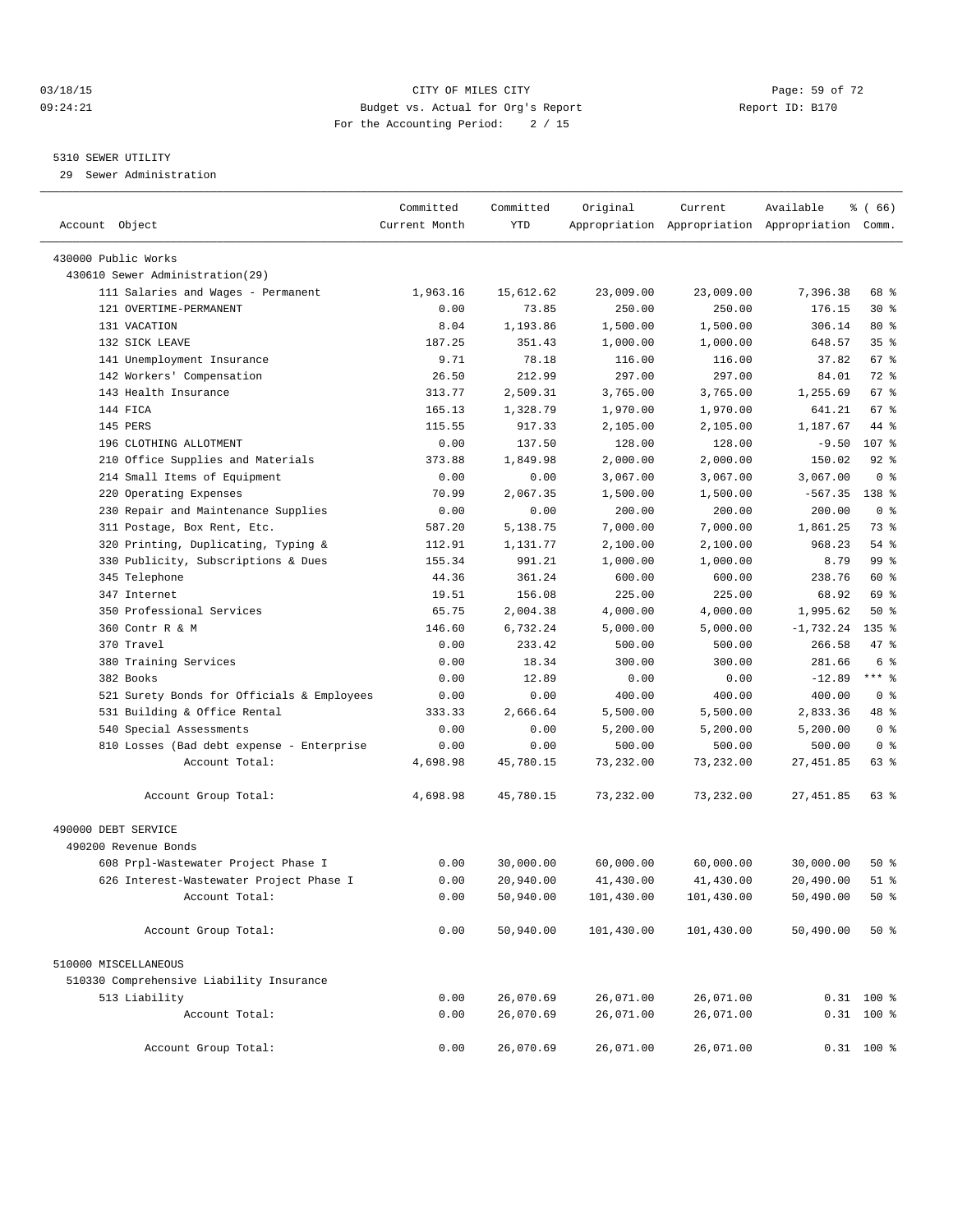#### 03/18/15 Page: 60 of 72 09:24:21 Budget vs. Actual for Org's Report Communication Report ID: B170 For the Accounting Period: 2 / 15

#### 5310 SEWER UTILITY

29 Sewer Administration

| Object<br>Account                                                                                       | Committed<br>Current Month | Committed<br><b>YTD</b> | Original<br>Appropriation | Current<br>Appropriation | Available<br>Appropriation | $\frac{6}{6}$ (66)<br>Comm. |
|---------------------------------------------------------------------------------------------------------|----------------------------|-------------------------|---------------------------|--------------------------|----------------------------|-----------------------------|
| 520000 OTHER FINANCING USES<br>521000 Interfund Operating Transfers Out<br>820 Transfers to Other Funds | 3,733.10                   | 38, 273. 34             | 44,797.00                 | 44,797.00                | 6,523.66                   | 85 <sup>8</sup>             |
| Account Total:                                                                                          | 3,733.10                   | 38, 273. 34             | 44,797.00                 | 44,797.00                | 6,523.66                   | 85%                         |
| Account Group Total:                                                                                    | 3,733.10                   | 38, 273. 34             | 44,797.00                 | 44,797.00                | 6,523.66                   | 85%                         |
| Organization Total:                                                                                     | 8,432.08                   | 161,064.18              | 245,530.00                | 245,530.00               | 84, 465.82                 | 66 %                        |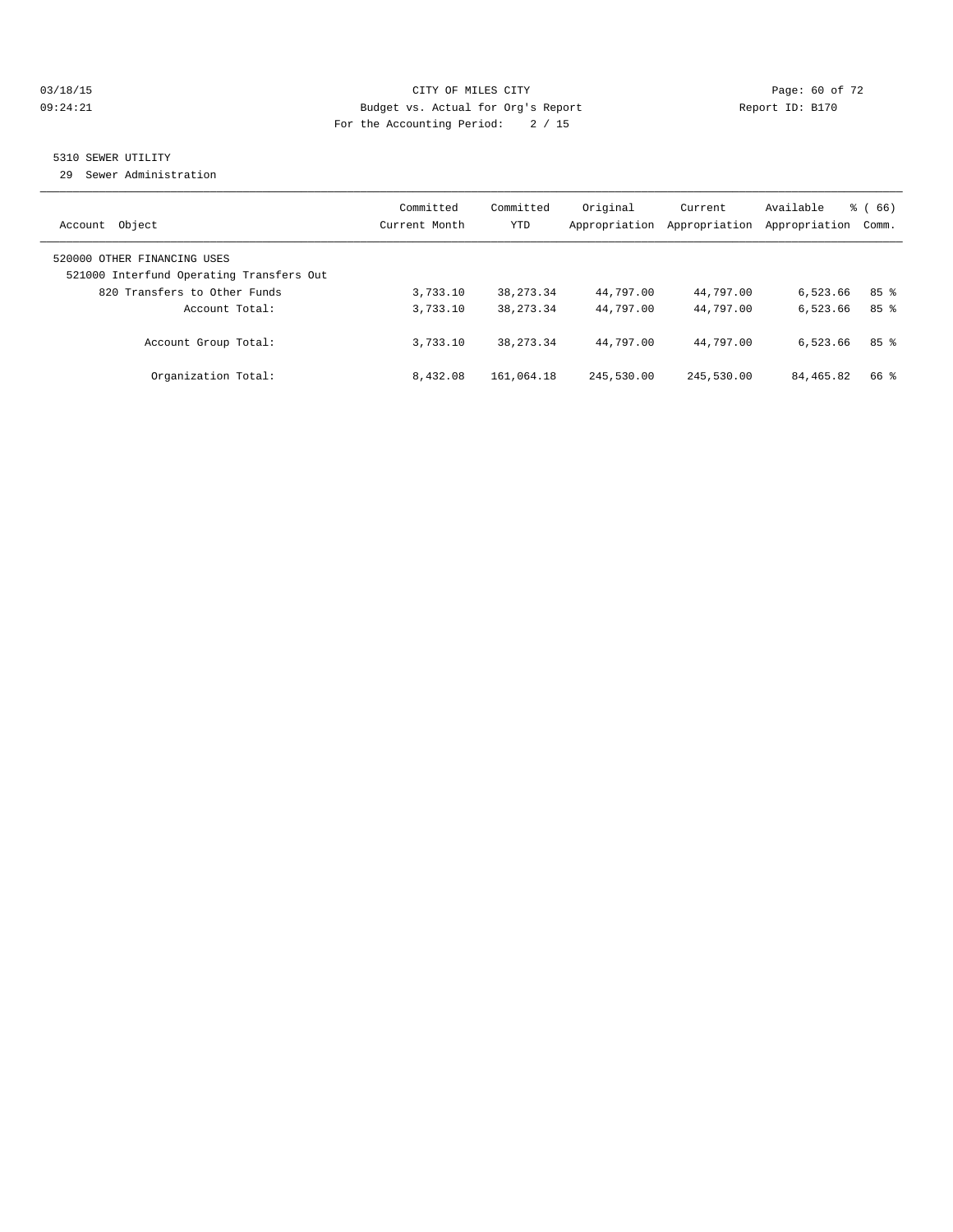#### 03/18/15 Page: 61 of 72 09:24:21 Budget vs. Actual for Org's Report Communication Report ID: B170 For the Accounting Period: 2 / 15

————————————————————————————————————————————————————————————————————————————————————————————————————————————————————————————————————

#### 5310 SEWER UTILITY

31 Sewer Lines

|                                              | Committed     | Committed          | Original               | Current    | Available                                       | % ( 66 )        |
|----------------------------------------------|---------------|--------------------|------------------------|------------|-------------------------------------------------|-----------------|
| Account Object                               | Current Month | YTD                |                        |            | Appropriation Appropriation Appropriation Comm. |                 |
|                                              |               |                    |                        |            |                                                 |                 |
| 430000 Public Works                          |               |                    |                        |            |                                                 |                 |
| 430630 Sewer Collection and Transmission(31) |               |                    |                        |            |                                                 |                 |
| 111 Salaries and Wages - Permanent           | 10,612.97     | 70,898.16          | 121,274.00             | 121,274.00 | 50,375.84                                       | 58 %            |
| 121 OVERTIME-PERMANENT                       | 649.25        | 4,833.84           | 10,598.00              | 10,598.00  | 5,764.16                                        | 46 %            |
| 131 VACATION                                 | 724.48        | 5,339.26           | 15,773.00              | 15,773.00  | 10,433.74                                       | 34 %            |
| 132 SICK LEAVE                               | 952.30        | 3,826.24           | 7,093.00               | 7,093.00   | 3,266.76                                        | 54 %            |
| 133 OTHER LEAVE PAY                          | 0.00          | 0.00               | 1,811.00               | 1,811.00   | 1,811.00                                        | 0 <sup>8</sup>  |
| 134 HOLIDAY PAY                              | 395.92        | 1,743.10           | 4,558.00               | 4,558.00   | 2,814.90                                        | 38 %            |
| 141 Unemployment Insurance                   | 60.01         | 392.17             | 737.00                 | 737.00     | 344.83                                          | 53%             |
| 142 Workers' Compensation                    | 691.43        | 4,492.12           | 8,316.00               | 8,316.00   | 3,823.88                                        | 54 %            |
| 143 Health Insurance                         | 2,384.07      | 16,091.81          | 26,732.00              | 26,732.00  | 10,640.19                                       | 60 %            |
| 144 FICA                                     | 1,013.28      | 6,629.07           | 12,519.00              | 12,519.00  | 5,889.93                                        | 53%             |
| 145 PERS                                     | 1,089.50      | 7,078.60           | 13,162.00              | 13,162.00  | 6,083.40                                        | 54 %            |
| 196 CLOTHING ALLOTMENT                       | 0.00          | 495.00             | 475.00                 | 475.00     | $-20.00$                                        | 104 %           |
| 210 Office Supplies and Materials            | 52.13         | 127.42             | 350.00                 | 350.00     | 222.58                                          | 36%             |
| 214 Small Items of Equipment                 | 0.00          | 1,318.27           | 4,162.00               | 4,162.00   | 2,843.73                                        | $32$ $%$        |
| 220 Operating Expenses                       | 38.60         | 2,447.00           | 2,500.00               | 2,500.00   | 53.00                                           | 98 %            |
| 222 Chemicals, Lab & Med Supplies            | 0.00          | 0.00               | 3,000.00               | 3,000.00   | 3,000.00                                        | 0 <sup>8</sup>  |
| 226 Clothing and Uniforms                    | 137.72        | 792.14             | 700.00                 | 700.00     | -92.14                                          | $113*$          |
| 230 Repair and Maintenance Supplies          | 91.03         | 2,192.60           | 7,000.00               | 7,000.00   | 4,807.40                                        | $31$ %          |
| 231 Gas, Oil, Diesel Fuel, Grease, etc.      | 1,006.04      | 7,763.17           | 11,000.00              | 11,000.00  | 3,236.83                                        | 71 %            |
| 233 Water/Sewer Main Replacement and         | 0.00          | 253.26             | 5,000.00               | 5,000.00   | 4,746.74                                        | 5 <sup>°</sup>  |
| 234 Hydrant/Manhole Replacement, Valves      | 0.00          | 1,471.19           | 10,000.00              | 10,000.00  | 8,528.81                                        | 15 <sup>°</sup> |
| 241 Consumable Tools                         | 0.00          | 0.00               | 100.00                 | 100.00     | 100.00                                          | 0 <sup>8</sup>  |
| 311 Postage, Box Rent, Etc.                  | 0.00          | 0.00               | 50.00                  | 50.00      | 50.00                                           | 0 <sup>8</sup>  |
| 320 Printing, Duplicating, Typing &          | 0.00          | 0.00               | 75.00                  | 75.00      | 75.00                                           | 0 <sup>8</sup>  |
| 330 Publicity, Subscriptions & Dues          | 22.00         | 22.00              | 125.00                 | 125.00     | 103.00                                          | 18 %            |
| 334 Memberships, Registrations & Dues        | 0.00          | 125.00             | 200.00                 | 200.00     | 75.00                                           | 63 %            |
| 341 Electric Utility Services                | 19.43         | 128.76             | 200.00                 | 200.00     | 71.24                                           | 64 %            |
| 344 Gas Utility Service                      | 48.92         | 250.54             | 400.00                 | 400.00     | 149.46                                          | 63 %            |
| 345 Telephone                                | 56.23         | 334.05             | 550.00                 | 550.00     | 215.95                                          | 61 %            |
| 347 Internet                                 | 11.40         | 91.20              | 125.00                 | 125.00     | 33.80                                           | 73 %            |
| 350 Professional Services                    | 6,875.80      | 15,750.98          | 60,000.00              | 60,000.00  | 44,249.02                                       | 26 %            |
| 356 Purchsed Services (MMIA Div '01)         | 0.00          | 0.00               | 2,000.00               | 2,000.00   | 2,000.00                                        | 0 <sup>8</sup>  |
| 357 Architectual, Engineering Serv Etc.      | 0.00          | 0.00               | 5,000.00               | 5,000.00   | 5,000.00                                        | 0 <sup>8</sup>  |
| 360 Contr R & M                              | 173.50        | 1,846.09           | 3,000.00               | 3,000.00   | 1,153.91                                        | 62 %            |
| 363 R&M Vehicles/Equip/Labor-PW              | 411.86        | 20,543.07          | 27,000.00              | 27,000.00  | 6,456.93                                        | 76 %            |
| 369 Other Repair and Maintenance             | 0.00          | 0.00               | 2,500.00               | 2,500.00   | 2,500.00                                        | 0 <sup>8</sup>  |
| 370 Travel                                   | 0.00          | 179.05             | 400.00                 | 400.00     | 220.95                                          | 45 %            |
| 380 Training Services                        | 0.00          | 87.50              | 350.00                 | 350.00     | 262.50                                          | $25$ $%$        |
| 382 Books                                    | 0.00          | 0.00               | 100.00                 | 100.00     | 100.00                                          | 0 <sup>8</sup>  |
| 400 BUILDING MATERIALS                       | 0.00          | 126.83             | 0.00                   | 0.00       | $-126.83$                                       | $***$ $_{8}$    |
|                                              |               |                    |                        |            |                                                 |                 |
| 512 Insurance on Vehicles & Equipment        | 0.00<br>0.00  | 1,389.02           | 1,390.00               | 1,390.00   | 0.98                                            | 100 %           |
| 513 Liability                                |               | 1,020.42<br>146.16 | 5,000.00               | 5,000.00   | 3,979.58<br>553.84                              | $20*$           |
| 532 Land Rental                              | 0.00          |                    | 700.00                 | 700.00     |                                                 | $21$ %          |
| 533 Machinery and Equipment Rental           | 0.00          | 0.00               | 1,000.00<br>104,384.00 | 1,000.00   | 1,000.00                                        | 0 <sup>8</sup>  |
| 940 Machinery & Equipment                    | 0.00          | 111,615.87         |                        | 104,384.00 | $-7,231.87$                                     | 107 %           |
| Account Total:                               | 27,517.87     | 291,840.96         | 481,409.00             | 481,409.00 | 189,568.04                                      | 61 %            |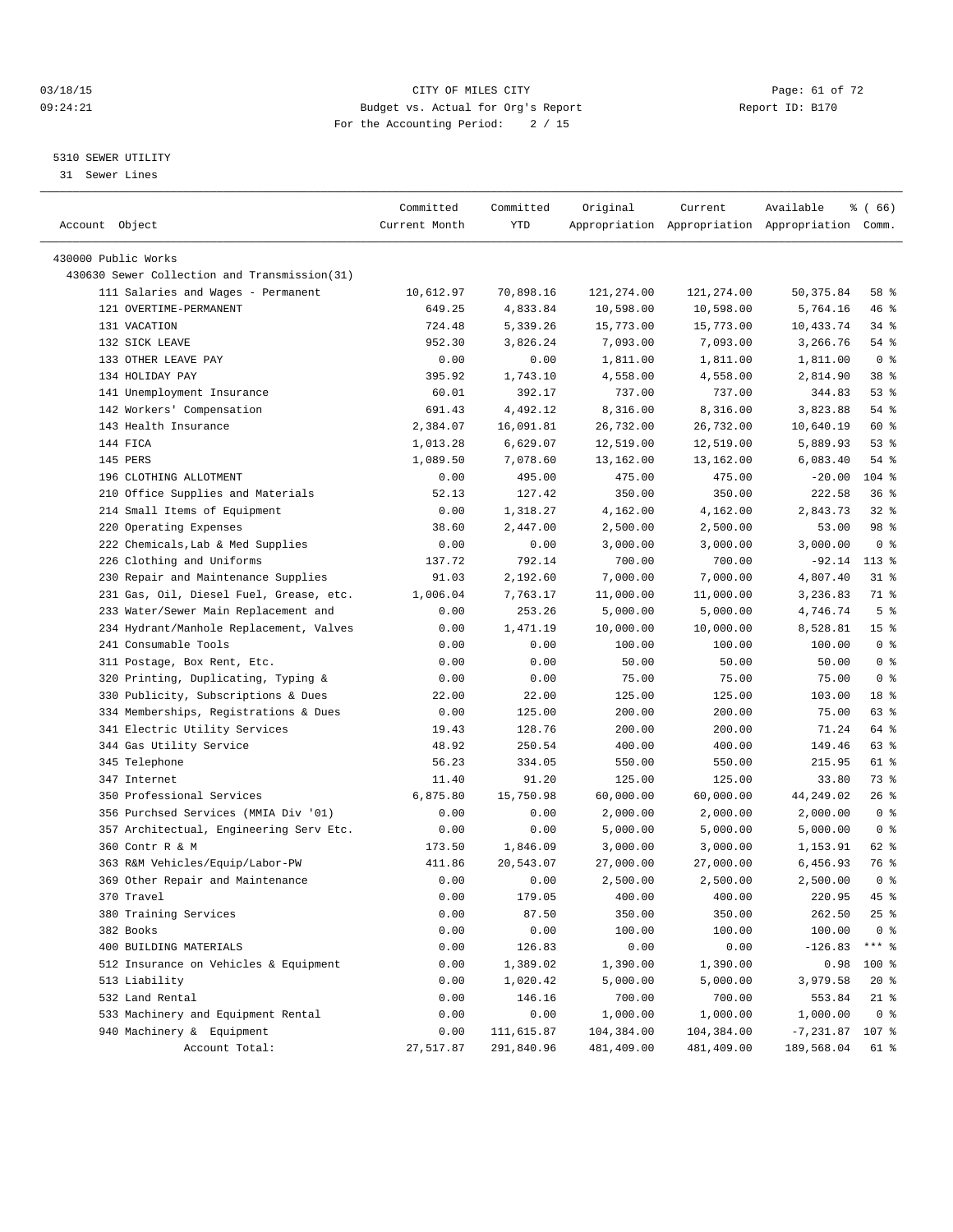#### 03/18/15 Page: 62 of 72 09:24:21 Budget vs. Actual for Org's Report Communication Report ID: B170 For the Accounting Period: 2 / 15

#### 5310 SEWER UTILITY

31 Sewer Lines

| Object<br>Account                                                       | Committed<br>Current Month | Committed<br><b>YTD</b> | Original<br>Appropriation | Current<br>Appropriation | Available<br>Appropriation | $\frac{6}{6}$ (66)<br>Comm. |
|-------------------------------------------------------------------------|----------------------------|-------------------------|---------------------------|--------------------------|----------------------------|-----------------------------|
| Account Group Total:                                                    | 27,517.87                  | 291,840.96              | 481,409.00                | 481,409.00               | 189,568.04                 | $61$ $%$                    |
| 520000 OTHER FINANCING USES<br>521000 Interfund Operating Transfers Out |                            |                         |                           |                          |                            |                             |
| 820 Transfers to Other Funds                                            | 0.00                       | 0.00                    | 10,713.00                 | 10,713.00                | 10,713.00                  | 0 <sup>8</sup>              |
| Account Total:                                                          | 0.00                       | 0.00                    | 10,713.00                 | 10,713.00                | 10,713.00                  | 0 <sup>8</sup>              |
| Account Group Total:                                                    | 0.00                       | 0.00                    | 10,713.00                 | 10,713.00                | 10,713.00                  | 0 <sup>8</sup>              |
| Organization Total:                                                     | 27,517.87                  | 291,840.96              | 492,122.00                | 492,122.00               | 200,281.04                 | 59 %                        |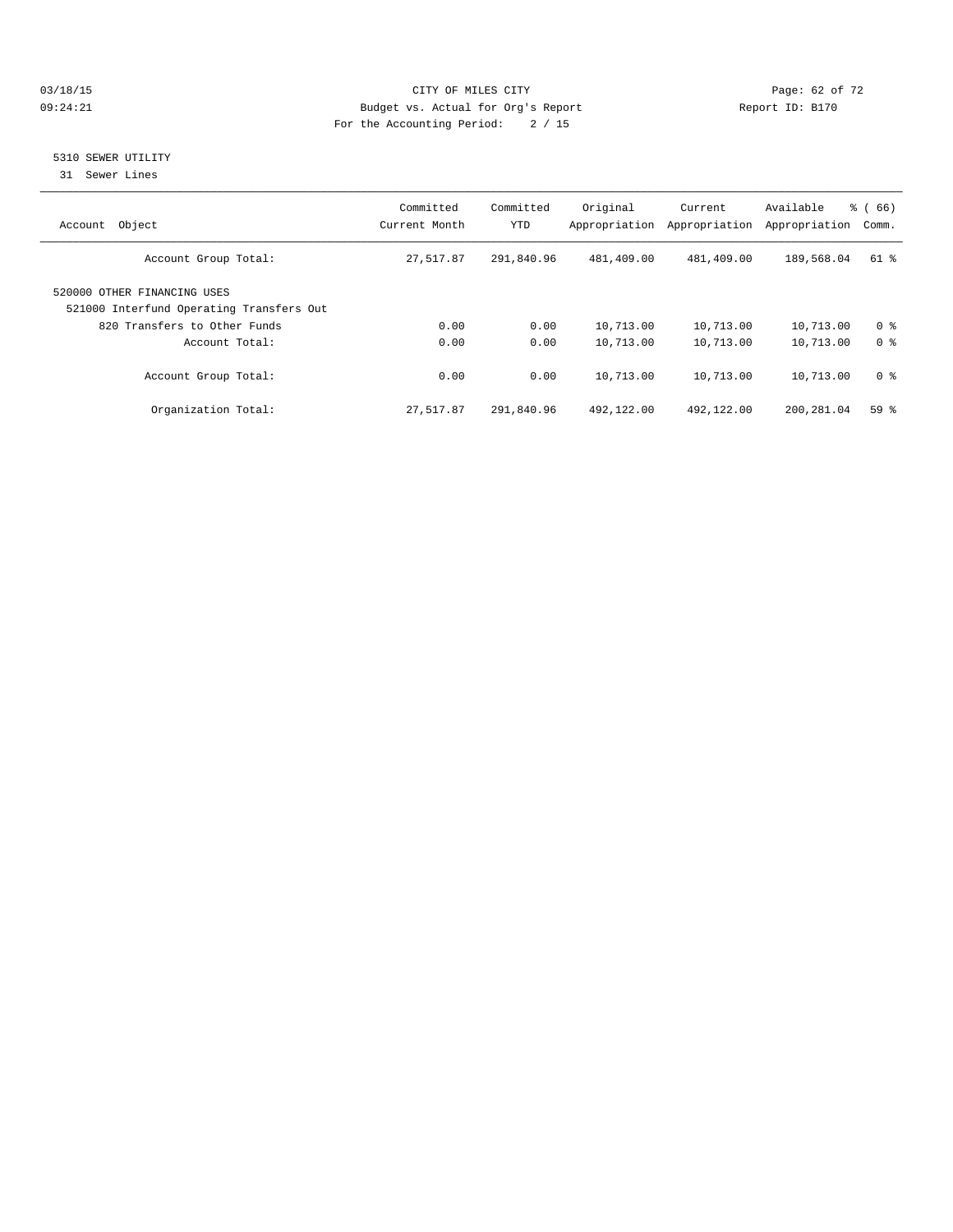#### 03/18/15 Page: 63 of 72 09:24:21 Budget vs. Actual for Org's Report Communication Report ID: B170 For the Accounting Period: 2 / 15

————————————————————————————————————————————————————————————————————————————————————————————————————————————————————————————————————

#### 5310 SEWER UTILITY

32 Sewer Lifts

|                                         | Committed     | Committed  | Original   | Current                                         | Available   | $\frac{3}{6}$ (66) |
|-----------------------------------------|---------------|------------|------------|-------------------------------------------------|-------------|--------------------|
| Account Object                          | Current Month | <b>YTD</b> |            | Appropriation Appropriation Appropriation Comm. |             |                    |
| 410000 GENERAL GOVERNMENT               |               |            |            |                                                 |             |                    |
| 411101 Labor Negotiations               |               |            |            |                                                 |             |                    |
| 350 Professional Services               | 0.00          | 63.00      | 0.00       | 0.00                                            | $-63.00$    | $***$ %            |
| Account Total:                          | 0.00          | 63.00      | 0.00       | 0.00                                            | $-63.00$    | $***$ $%$          |
|                                         |               |            |            |                                                 |             |                    |
| Account Group Total:                    | 0.00          | 63.00      | 0.00       | 0.00                                            | $-63.00$    | $***$ 8            |
| 430000 Public Works                     |               |            |            |                                                 |             |                    |
| 430690 Sewer Lift Stations(32)          |               |            |            |                                                 |             |                    |
| 111 Salaries and Wages - Permanent      | 4,842.27      | 39,513.20  | 59,557.00  | 59,557.00                                       | 20,043.80   | 66 %               |
| 121 OVERTIME-PERMANENT                  | 101.35        | 1,492.96   | 3,134.00   | 3,134.00                                        | 1,641.04    | 48 %               |
| 131 VACATION                            | 408.41        | 2,459.74   | 4,206.00   | 4,206.00                                        | 1,746.26    | 58 %               |
| 132 SICK LEAVE                          | 204.54        | 1,169.25   | 1,840.00   | 1,840.00                                        | 670.75      | 64 %               |
| 133 OTHER LEAVE PAY                     | 0.00          | 167.29     | 1,117.00   | 1,117.00                                        | 949.71      | 15 <sup>8</sup>    |
| 134 HOLIDAY PAY                         | 123.41        | 1,155.87   | 1,133.00   | 1,133.00                                        | $-22.87$    | 102 %              |
| 141 Unemployment Insurance              | 25.51         | 207.34     | 320.00     | 320.00                                          | 112.66      | 65 %               |
| 142 Workers' Compensation               | 356.63        | 2,851.21   | 3,717.00   | 3,717.00                                        | 865.79      | 77 %               |
| 143 Health Insurance                    | 947.49        | 7,579.83   | 11,370.00  | 11,370.00                                       | 3,790.17    | 67 %               |
| 144 FICA                                | 412.37        | 3,310.00   | 5,430.00   | 5,430.00                                        | 2,120.00    | 61 %               |
| 145 PERS                                | 464.07        | 3,741.05   | 5,800.00   | 5,800.00                                        | 2,058.95    | 65 %               |
| 196 CLOTHING ALLOTMENT                  | 0.00          | 226.50     | 236.00     | 236.00                                          | 9.50        | 96%                |
| 210 Office Supplies and Materials       | 0.00          | 71.11      | 150.00     | 150.00                                          | 78.89       | 47 %               |
| 214 Small Items of Equipment            | 0.00          | 1,212.00   | 36,500.00  | 36,500.00                                       | 35,288.00   | 3 <sup>8</sup>     |
| 220 Operating Expenses                  | 0.00          | 212.42     | 1,000.00   | 1,000.00                                        | 787.58      | $21$ %             |
| 222 Chemicals, Lab & Med Supplies       | 0.00          | 426.15     | 3,000.00   | 3,000.00                                        | 2,573.85    | $14$ %             |
| 226 Clothing and Uniforms               | 0.00          | 85.56      | 100.00     | 100.00                                          | 14.44       | 86 %               |
| 230 Repair and Maintenance Supplies     | 0.00          | 2,808.81   | 5,500.00   | 5,500.00                                        | 2,691.19    | $51$ %             |
| 231 Gas, Oil, Diesel Fuel, Grease, etc. | 144.61        | 1,693.56   | 2,500.00   | 2,500.00                                        | 806.44      | 68 %               |
| 241 Consumable Tools                    | 0.00          | 0.00       | 100.00     | 100.00                                          | 100.00      | 0 <sup>8</sup>     |
| 311 Postage, Box Rent, Etc.             | 0.00          | 0.00       | 50.00      | 50.00                                           | 50.00       | 0 <sup>8</sup>     |
| 341 Electric Utility Services           | 1,112.05      | 8,818.77   | 12,580.00  | 12,580.00                                       | 3,761.23    | 70 %               |
| 344 Gas Utility Service                 | 109.37        | 616.79     | 1,500.00   | 1,500.00                                        | 883.21      | 41 %               |
| 345 Telephone                           | 0.00          | 0.00       | 500.00     | 500.00                                          | 500.00      | 0 <sup>8</sup>     |
| 347 Internet                            | 0.00          | 0.00       | 230.00     | 230.00                                          | 230.00      | 0 <sup>8</sup>     |
| 352 Wtr/Swr Lab Testing                 | 0.00          | 0.00       | 250.00     | 250.00                                          | 250.00      | 0 <sup>8</sup>     |
| 357 Architectual, Engineering Serv Etc. | 0.00          | 1,649.84   | 0.00       | 0.00                                            | $-1,649.84$ | $***$ $-$          |
| 360 Contr R & M                         | 0.00          | 766.95     | 2,500.00   | 2,500.00                                        | 1,733.05    | 31 %               |
| 369 Other Repair and Maintenance        | 0.00          | 0.00       | 1,000.00   | 1,000.00                                        | 1,000.00    | 0 <sup>8</sup>     |
| 370 Travel                              | 0.00          | 278.97     | 500.00     | 500.00                                          | 221.03      | 56%                |
| 380 Training Services                   | 0.00          | 370.54     | 500.00     | 500.00                                          | 129.46      | 74 %               |
| 382 Books                               | 0.00          | 28.40      | 50.00      | 50.00                                           | 21.60       | 57%                |
| 400 BUILDING MATERIALS                  | 0.00          | 0.00       | 100.00     | 100.00                                          | 100.00      | 0 <sup>8</sup>     |
| 511 Insurance on Buildings              | 0.00          | 1,650.50   | 1,651.00   | 1,651.00                                        | 0.50        | 100 %              |
| 513 Liability                           | 0.00          | 0.00       | 3,750.00   | 3,750.00                                        | 3,750.00    | 0 <sup>8</sup>     |
| 532 Land Rental                         | 0.00          | 530.45     | 700.00     | 700.00                                          | 169.55      | 76 %               |
| 533 Machinery and Equipment Rental      | 0.00          | 0.00       | 150.00     | 150.00                                          | 150.00      | 0 <sup>8</sup>     |
| Account Total:                          | 9,252.08      | 85,095.06  | 172,721.00 | 172,721.00                                      | 87,625.94   | 49 %               |
| Account Group Total:                    | 9,252.08      | 85,095.06  | 172,721.00 | 172,721.00                                      | 87,625.94   | 49 %               |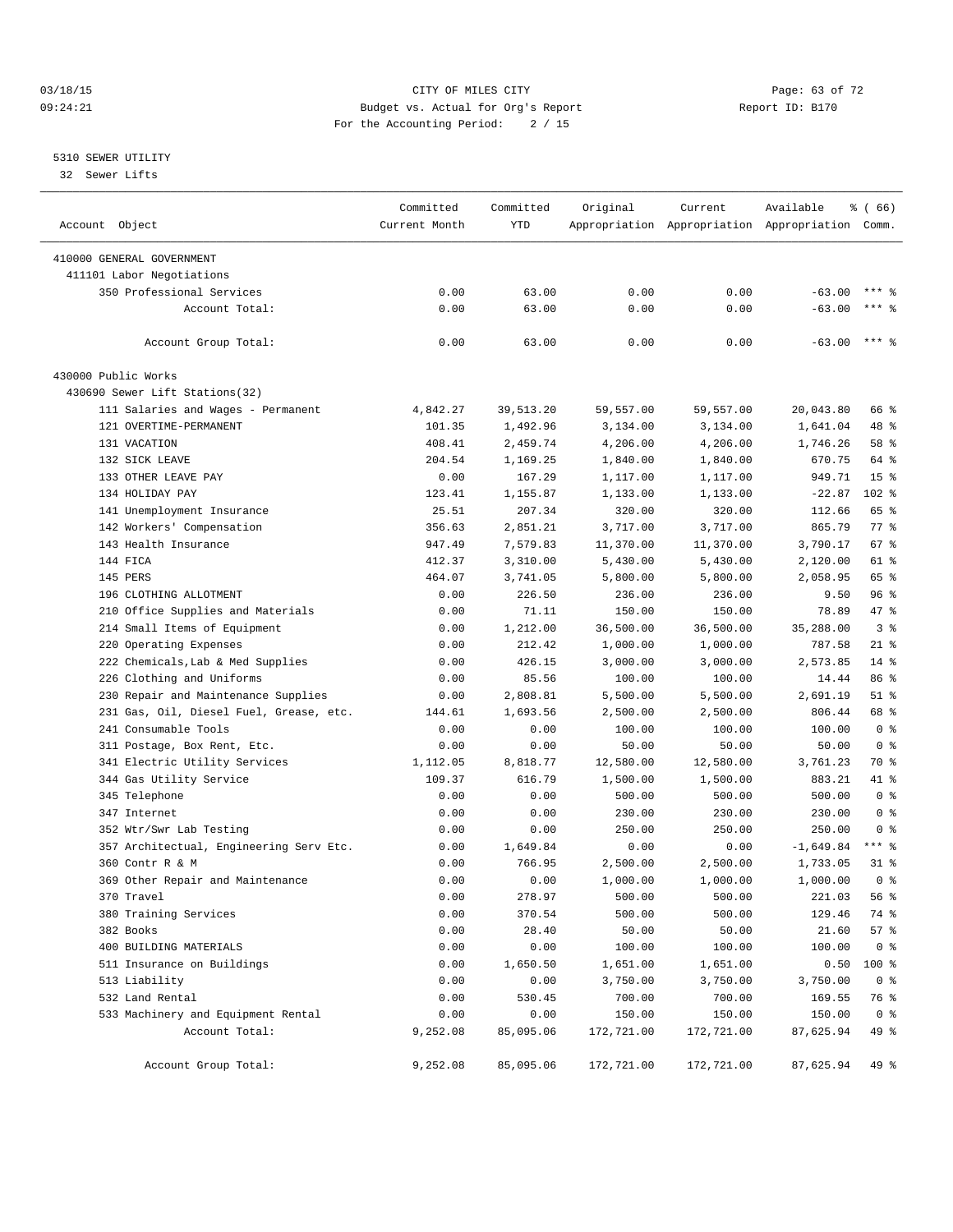#### 03/18/15 Page: 64 of 72 09:24:21 Budget vs. Actual for Org's Report Communication Report ID: B170 For the Accounting Period: 2 / 15

## 5310 SEWER UTILITY

32 Sewer Lifts

| Account Object |                     | Committed<br>Current Month | Committed<br>YTD | Original   | Current    | Available<br>Appropriation Appropriation Appropriation Comm. | ී (66) |
|----------------|---------------------|----------------------------|------------------|------------|------------|--------------------------------------------------------------|--------|
|                | Organization Total: | 9,252.08                   | 85,158.06        | 172,721.00 | 172,721.00 | 87,562.94 49 %                                               |        |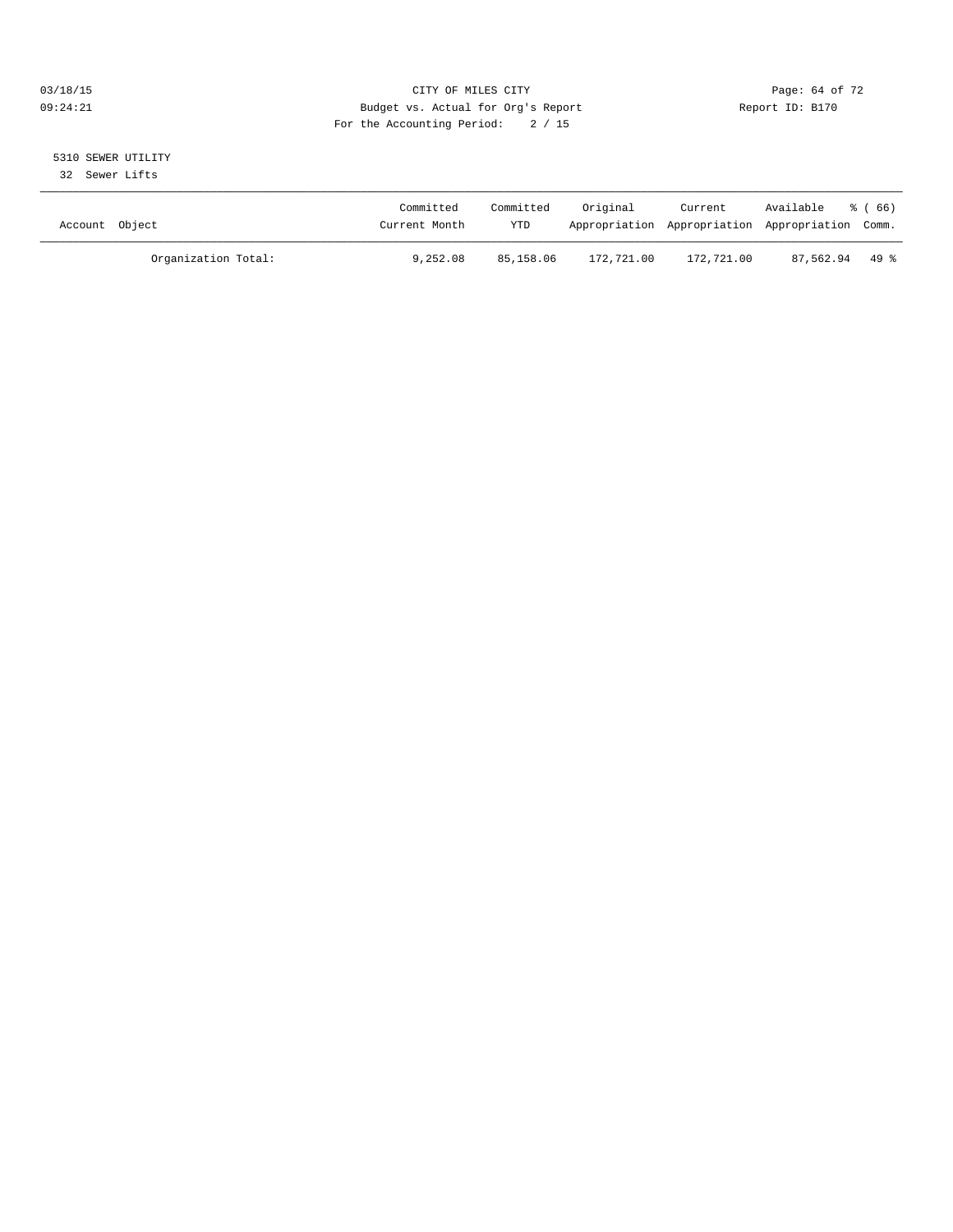#### $O3/18/15$  Page: 65 of 72 09:24:21 Budget vs. Actual for Org's Report Communication Report ID: B170 For the Accounting Period: 2 / 15

————————————————————————————————————————————————————————————————————————————————————————————————————————————————————————————————————

#### 5310 SEWER UTILITY

33 Sewer Plant

| Account Object                                                                | Committed<br>Current Month | Committed<br>YTD   | Original              | Current               | Available<br>Appropriation Appropriation Appropriation Comm. | ៖ ( 66)                   |  |
|-------------------------------------------------------------------------------|----------------------------|--------------------|-----------------------|-----------------------|--------------------------------------------------------------|---------------------------|--|
|                                                                               |                            |                    |                       |                       |                                                              |                           |  |
| 410000 GENERAL GOVERNMENT                                                     |                            |                    |                       |                       |                                                              |                           |  |
| 411101 Labor Negotiations                                                     |                            |                    |                       |                       |                                                              |                           |  |
| 350 Professional Services                                                     | 0.00                       | 94.50              | 0.00                  | 0.00                  | $-94.50$                                                     | $***$ $%$                 |  |
| Account Total:                                                                | 0.00                       | 94.50              | 0.00                  | 0.00                  | $-94.50$                                                     | $***$ %                   |  |
|                                                                               |                            |                    |                       |                       |                                                              |                           |  |
| Account Group Total:                                                          | 0.00                       | 94.50              | 0.00                  | 0.00                  | $-94.50$                                                     | $***$ 2                   |  |
| 430000 Public Works                                                           |                            |                    |                       |                       |                                                              |                           |  |
| 430630 Sewer Collection and Transmission(31)                                  |                            |                    |                       |                       |                                                              |                           |  |
| 940 Machinery & Equipment                                                     | 0.00                       | 964.73             | 0.00                  | 0.00                  | $-964.73$                                                    |                           |  |
| Account Total:                                                                | 0.00                       | 964.73             | 0.00                  | 0.00                  | $-964.73$                                                    | $***$ $%$                 |  |
|                                                                               |                            |                    |                       |                       |                                                              |                           |  |
| 430640 Sewer Treatment and Disposal(33)<br>111 Salaries and Wages - Permanent | 7,639.51                   | 62,250.45          | 94,425.00             | 94,425.00             | 32, 174.55                                                   | 66 %                      |  |
| 121 OVERTIME-PERMANENT                                                        | 152.19                     | 2,238.36           |                       |                       |                                                              | $33$ $%$                  |  |
| 131 VACATION                                                                  | 664.22                     | 4,049.92           | 6,848.00              | 6,848.00              | 4,609.64<br>2,259.08                                         | 64 %                      |  |
| 132 SICK LEAVE                                                                | 306.92                     | 1,835.14           | 6,309.00<br>2,810.00  | 6,309.00<br>2,810.00  | 974.86                                                       | 65 %                      |  |
| 133 OTHER LEAVE PAY                                                           | 0.00                       | 250.93             | 3,817.00              |                       | 3,566.07                                                     | 7 %                       |  |
| 134 HOLIDAY PAY                                                               | 184.95                     | 1,733.09           |                       | 3,817.00<br>2,167.00  | 433.91                                                       | $80*$                     |  |
|                                                                               |                            |                    | 2,167.00              |                       | 197.10                                                       | 62 %                      |  |
| 141 Unemployment Insurance                                                    | 40.19                      | 326.90<br>4,467.98 | 524.00                | 524.00                |                                                              | 72 %                      |  |
| 142 Workers' Compensation                                                     | 558.63                     |                    | 6,238.00              | 6,238.00              | 1,770.02                                                     | 68 %                      |  |
| 143 Health Insurance                                                          | 1,468.19                   | 11,745.51          | 17,169.00             | 17,169.00             | 5,423.49                                                     | 59 %                      |  |
| 144 FICA<br>145 PERS                                                          | 650.79                     | 5,223.99           | 8,903.00<br>9,508.00  | 8,903.00              | 3,679.01                                                     | 62 %                      |  |
|                                                                               | 731.06                     | 5,891.34           |                       | 9,508.00              | 3,616.66                                                     | $100*$                    |  |
| 196 CLOTHING ALLOTMENT                                                        | 0.00                       | 351.00             | 351.00                | 351.00                | 0.00                                                         |                           |  |
| 210 Office Supplies and Materials                                             | 0.00                       | 64.24              | 150.00                | 150.00                | 85.76                                                        | $43$ $%$<br>40 %          |  |
| 214 Small Items of Equipment                                                  | 0.00                       | 9,668.19           | 24,000.00             | 24,000.00             | 14, 331.81                                                   | 49 %                      |  |
| 220 Operating Expenses                                                        | 762.00                     | 1,464.70           | 3,000.00              | 3,000.00              | 1,535.30                                                     |                           |  |
| 222 Chemicals, Lab & Med Supplies                                             | 710.26                     | 4,735.33           | 7,000.00              | 7,000.00              | 2,264.67                                                     | 68 %                      |  |
| 226 Clothing and Uniforms                                                     | 64.28                      | 247.27             | 500.00                | 500.00                | 252.73                                                       | 49 %                      |  |
| 230 Repair and Maintenance Supplies                                           | 248.34                     | 5,448.52           | 8,000.00              | 8,000.00              | 2,551.48                                                     | 68 %                      |  |
| 231 Gas, Oil, Diesel Fuel, Grease, etc.                                       | 112.91                     | 1,347.75           | 2,000.00              | 2,000.00              | 652.25                                                       | 67%<br>0 <sup>8</sup>     |  |
| 241 Consumable Tools                                                          | 0.00                       | 0.00               | 100.00                | 100.00                | 100.00                                                       |                           |  |
| 300 PURCHASED SERVICES                                                        | 0.00                       | 0.00               | 750.00                | 750.00                | 750.00                                                       | 0 <sup>8</sup><br>$26$ %  |  |
| 311 Postage, Box Rent, Etc.                                                   | 0.00                       | 26.00              | 100.00                | 100.00                | 74.00                                                        |                           |  |
| 320 Printing, Duplicating, Typing &                                           | 0.00                       | 0.00<br>162.50     | 100.00                | 100.00                | 100.00<br>$-62.50$                                           | 0 <sup>8</sup><br>$163$ % |  |
| 330 Publicity, Subscriptions & Dues                                           | 0.00                       | 20.00              | 100.00<br>700.00      | 100.00                | 680.00                                                       | 3%                        |  |
| 334 Memberships, Registrations & Dues<br>341 Electric Utility Services        | 0.00                       | 35,661.41          |                       | 700.00                | 32,338.59                                                    | $52$ $%$                  |  |
| 342 Water Utility Services                                                    | 5,111.33<br>69.38          | 536.29             | 68,000.00<br>1,000.00 | 68,000.00<br>1,000.00 | 463.71                                                       | 54 %                      |  |
| 343 Sewer Utility Services                                                    | 48.14                      | 385.12             | 450.00                | 450.00                | 64.88                                                        | 86 %                      |  |
| 345 Telephone                                                                 | 32.23                      | 264.20             | 800.00                | 800.00                | 535.80                                                       | 33%                       |  |
| 346 Garbage Service                                                           | 107.42                     | 394.84             | 800.00                | 800.00                | 405.16                                                       | 49 %                      |  |
| 347 Internet                                                                  | 45.60                      | 364.80             | 500.00                | 500.00                | 135.20                                                       | 73 %                      |  |
| 350 Professional Services                                                     | 0.00                       | 239.40             | 500.00                | 500.00                | 260.60                                                       | 48 %                      |  |
| 352 Wtr/Swr Lab Testing                                                       | 177.00                     | 3,836.75           | 8,000.00              | 8,000.00              | 4,163.25                                                     | 48 %                      |  |
| 357 Architectual, Engineering Serv Etc.                                       | 0.00                       | 0.00               | 5,000.00              | 5,000.00              | 5,000.00                                                     | 0 <sup>8</sup>            |  |
| 360 Contr R & M                                                               | 23.50                      | 590.82             | 7,500.00              | 7,500.00              | 6,909.18                                                     | 8 %                       |  |
| 363 R&M Vehicles/Equip/Labor-PW                                               | 38.70                      | 405.68             | 8,000.00              | 8,000.00              | 7,594.32                                                     | 5 <sup>°</sup>            |  |
| 370 Travel                                                                    | 0.00                       | 436.04             | 750.00                | 750.00                | 313.96                                                       | 58 %                      |  |
|                                                                               |                            |                    |                       |                       |                                                              |                           |  |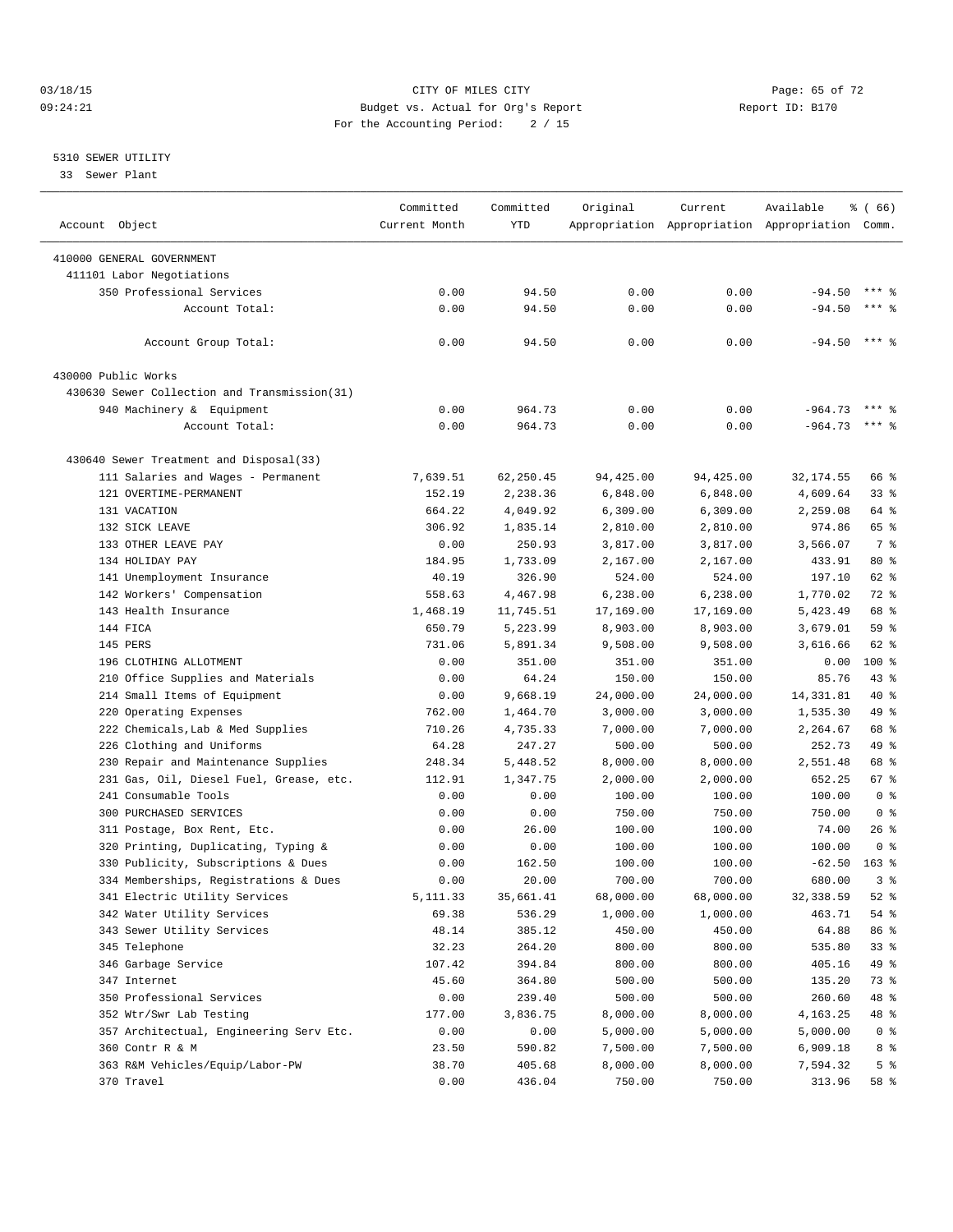#### 03/18/15 Page: 66 of 72 09:24:21 Budget vs. Actual for Org's Report Communication Report ID: B170 For the Accounting Period: 2 / 15

### 5310 SEWER UTILITY

33 Sewer Plant

|                                           | Committed     | Committed  | Original     | Current      | Available                                 | % (66)         |  |
|-------------------------------------------|---------------|------------|--------------|--------------|-------------------------------------------|----------------|--|
| Account Object                            | Current Month | YTD        |              |              | Appropriation Appropriation Appropriation | Comm.          |  |
| 380 Training Services                     | 0.00          | 357.26     | 750.00       | 750.00       | 392.74                                    | 48 %           |  |
| 382 Books                                 | 0.00          | 82.91      | 200.00       | 200.00       | 117.09                                    | 41 %           |  |
| 400 BUILDING MATERIALS                    | 0.00          | 0.00       | 500.00       | 500.00       | 500.00                                    | 0 <sup>8</sup> |  |
| 511 Insurance on Buildings                | 0.00          | 7,114.87   | 7,115.00     | 7,115.00     | 0.13                                      | $100$ %        |  |
| 512 Insurance on Vehicles & Equipment     | 0.00          | 260.67     | 261.00       | 261.00       | 0.33                                      | $100$ %        |  |
| 533 Machinery and Equipment Rental        | 0.00          | 0.00       | 2,000.00     | 2,000.00     | 2,000.00                                  | 0 <sup>8</sup> |  |
| 810 Losses (Bad debt expense - Enterprise | 0.00          | 0.00       | 2,000.00     | 2,000.00     | 2,000.00                                  | 0 <sup>8</sup> |  |
| 920 Buildings                             | 0.00          | 0.00       | 6,976,000.00 | 6,976,000.00 | 6,976,000.00                              | 0 <sup>8</sup> |  |
| Account Total:                            | 19,947.74     | 174,480.17 | 7,295,695.00 | 7,295,695.00 | 7.121.214.83                              | 2 <sup>8</sup> |  |
| Account Group Total:                      | 19,947.74     | 175,444.90 | 7,295,695.00 | 7,295,695.00 | 7,120,250.10                              | 2 <sup>8</sup> |  |
| Organization Total:                       | 19,947.74     | 175,539.40 | 7,295,695.00 | 7,295,695.00 | 7,120,155.60                              | 2 <sup>8</sup> |  |
|                                           |               |            |              |              |                                           |                |  |
| Fund Total:                               | 65,149.77     | 713,602.60 | 8,206,068.00 | 8,206,068.00 | 7,492,465.40                              | 9 <sup>°</sup> |  |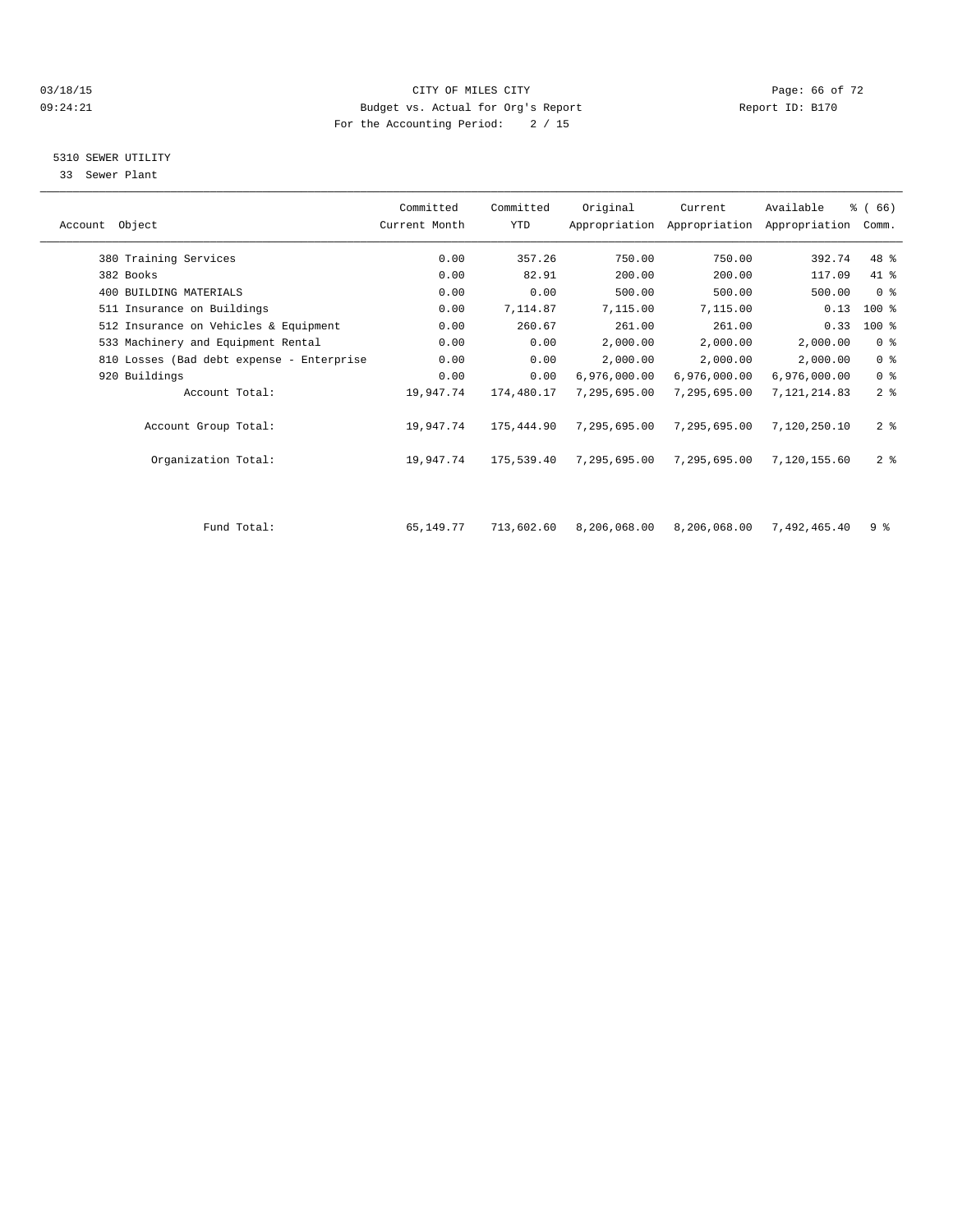#### 03/18/15 Page: 67 of 72 09:24:21 Budget vs. Actual for Org's Report Changer Report ID: B170 For the Accounting Period: 2 / 15

#### 5510 AMBULANCE FUND

10 Ambulance

| Account Object       |                                                             | Committed<br>Current Month | Committed<br><b>YTD</b> | Original              | Current              | Available<br>Appropriation Appropriation Appropriation Comm. | % (66)                   |
|----------------------|-------------------------------------------------------------|----------------------------|-------------------------|-----------------------|----------------------|--------------------------------------------------------------|--------------------------|
| 420000 PUBLIC SAFETY |                                                             |                            |                         |                       |                      |                                                              |                          |
|                      | 420730 Emergency Medical Services-Ambulance                 |                            |                         |                       |                      |                                                              |                          |
|                      | 111 Salaries and Wages - Permanent                          | 12,865.48                  | 103,932.60              | 156,172.00            | 156,172.00           | 52,239.40                                                    | 67 %                     |
|                      | 112 SALARIES AND WAGES - PART PAID                          | 0.00                       | 3,948.03                | 4,000.00              | 4,000.00             | 51.97                                                        | 99 %                     |
|                      | 121 OVERTIME-PERMANENT                                      | 7,191.83                   | 56,857.61               | 60,000.00             | 60,000.00            | 3,142.39                                                     | 95%                      |
|                      | 131 VACATION                                                | 0.00                       | 4,685.64                | 10,000.00             | 10,000.00            | 5,314.36                                                     | 47 %                     |
|                      | 132 SICK LEAVE                                              | 751.16                     | 5,123.69                | 10,000.00             | 10,000.00            | 4,876.31                                                     | $51$ %                   |
|                      | 133 OTHER LEAVE PAY                                         | 0.00                       | 195.23                  | 2,000.00              | 2,000.00             | 1,804.77                                                     | $10*$                    |
|                      | 134 HOLIDAY PAY                                             | 534.28                     | 4,112.68                | 7,000.00              | 7,000.00             | 2,887.32                                                     | 59 %                     |
|                      | 141 Unemployment Insurance                                  | 96.02                      | 804.72                  | 1,105.00              | 1,105.00             | 300.28                                                       | 73 %                     |
|                      | 142 Workers' Compensation                                   | 720.33                     | 6,031.63                | 6, 193.00             | 6, 193.00            | 161.37                                                       | 97%                      |
|                      | 143 Health Insurance                                        | 2,286.79                   | 17,944.39               | 29,518.00             | 29,518.00            | 11,573.61                                                    | 61 %                     |
|                      | 144 FICA                                                    | 308.51                     | 2,831.80                | 3,561.00              | 3,561.00             | 729.20                                                       | $80*$                    |
|                      | 147 Firemen's Pension                                       | 1,847.49                   | 15,306.89               | 35,264.00             | 35,264.00            | 19,957.11                                                    | 43 %                     |
|                      | 210 Office Supplies and Materials                           | 50.57                      | 371.20                  | 1,000.00              | 1,000.00             | 628.80                                                       | 37%                      |
|                      | 214 Small Items of Equipment                                | 24,854.33                  | 25, 492.13              | 5,000.00              | 5,000.00             | $-20, 492.13$                                                | 510 %                    |
|                      | 220 Operating Expenses                                      | 89.10                      | 458.30                  | 4,000.00              | 4,000.00             | 3,541.70                                                     | $11$ %                   |
|                      | 222 Chemicals, Lab & Med Supplies                           | 269.98                     | 8,205.02                | 10,000.00             | 10,000.00            | 1,794.98                                                     | $82$ $%$                 |
|                      | 226 Clothing and Uniforms                                   | 0.00                       | 50.00                   | 0.00                  | 0.00                 | $-50.00$                                                     | $***$ $_{8}$             |
|                      | 230 Repair and Maintenance Supplies                         | 12.78                      | 1,718.45                | 5,000.00              | 5,000.00             | 3,281.55                                                     | $34$ $%$                 |
|                      | 231 Gas, Oil, Diesel Fuel, Grease, etc.                     |                            | 11,550.57               | 18,000.00             | 18,000.00            | 6,449.43                                                     | 64 %                     |
|                      | 241 Consumable Tools                                        | 908.21<br>332.64           | 332.64                  |                       |                      | 667.36                                                       | 33%                      |
|                      | 300 PURCHASED SERVICES                                      | 0.00                       | 494.00                  | 1,000.00              | 1,000.00             | 1,506.00                                                     | $25$ $%$                 |
|                      |                                                             |                            |                         | 2,000.00              | 2,000.00             |                                                              | 8 %                      |
|                      | 311 Postage, Box Rent, Etc.                                 | 1.59                       | 16.17                   | 200.00                | 200.00               | 183.83                                                       | $10*$                    |
|                      | 320 Printing, Duplicating, Typing &                         | 19.25                      | 19.25                   | 200.00                | 200.00               | 180.75                                                       | 43 %                     |
|                      | 341 Electric Utility Services<br>342 Water Utility Services | 115.87<br>23.45            | 1,074.61<br>194.08      | 2,500.00              | 2,500.00<br>400.00   | 1,425.39<br>205.92                                           | 49 %                     |
|                      |                                                             |                            |                         | 400.00                |                      |                                                              | 45 %                     |
|                      | 343 Sewer Utility Services                                  | 13.97                      | 111.81                  | 250.00                | 250.00               | 138.19                                                       | 40 %                     |
|                      | 344 Gas Utility Service                                     | 166.69                     | 480.62                  | 1,200.00              | 1,200.00             | 719.38<br>687.16                                             | 62 %                     |
|                      | 345 Telephone                                               | 142.82<br>47.41            | 1,112.84                | 1,800.00              | 1,800.00             | 343.38                                                       | $51$ %                   |
|                      | 346 Garbage Service<br>347 Internet                         | 28.24                      | 356.62<br>225.92        | 700.00<br>400.00      | 700.00<br>400.00     | 174.08                                                       | 56 %                     |
|                      | 350 Professional Services                                   | 3,949.51                   | 35,682.42               |                       |                      |                                                              | 94 %                     |
|                      | 352 Wtr/Swr Lab Testing                                     | 0.00                       | 0.00                    | 38,000.00<br>2,500.00 | 38,000.00            | 2,317.58                                                     | 0 <sup>8</sup>           |
|                      | 360 Contr R & M                                             | 0.00                       |                         | 3,000.00              | 2,500.00<br>3,000.00 | 2,500.00<br>3,000.00                                         | 0 <sup>8</sup>           |
|                      | 364 R&M Vehicles - Fire/Amb                                 | 84.67                      | 0.00<br>822.25          | 8,000.00              | 8,000.00             | 7,177.75                                                     | $10*$                    |
|                      | 370 Travel                                                  | 0.00                       | 373.86                  | 2,500.00              | 2,500.00             | 2,126.14                                                     | 15 <sup>°</sup>          |
|                      | 380 Training Services                                       | 0.00                       | 150.00                  | 2,500.00              | 2,500.00             | 2,350.00                                                     | 6 %                      |
|                      |                                                             |                            |                         | 1,000.00              |                      |                                                              |                          |
|                      | 382 Books<br>400 BUILDING MATERIALS                         | 0.00                       | 30.59                   |                       | 1,000.00             | 969.41<br>894.00                                             | 3 <sup>8</sup><br>$11$ % |
|                      | 512 Insurance on Vehicles & Equipment                       | 0.00                       | 106.00<br>1,194.96      | 1,000.00              | 1,000.00             |                                                              |                          |
|                      |                                                             | 0.00                       |                         | 1,195.00              | 1,195.00             | 0.04                                                         | 100 %                    |
|                      | 810 Losses (Bad debt expense - Enterprise                   | 1,668.41                   | 68,684.42               | 100,000.00            | 100,000.00           | 31, 315.58                                                   | 69 %                     |
|                      | 811 Contractual Allowances (Ambl)                           | 19,747.48                  | 175, 291.19             | 150,000.00            | 150,000.00           | $-25, 291.19$                                                | 117 %                    |
|                      | Account Total:                                              | 79,128.86                  | 556, 374.83             | 688,158.00            | 688,158.00           | 131,783.17                                                   | 81 %                     |
|                      | Account Group Total:                                        | 79,128.86                  | 556,374.83              | 688,158.00            | 688,158.00           | 131,783.17                                                   | 81 %                     |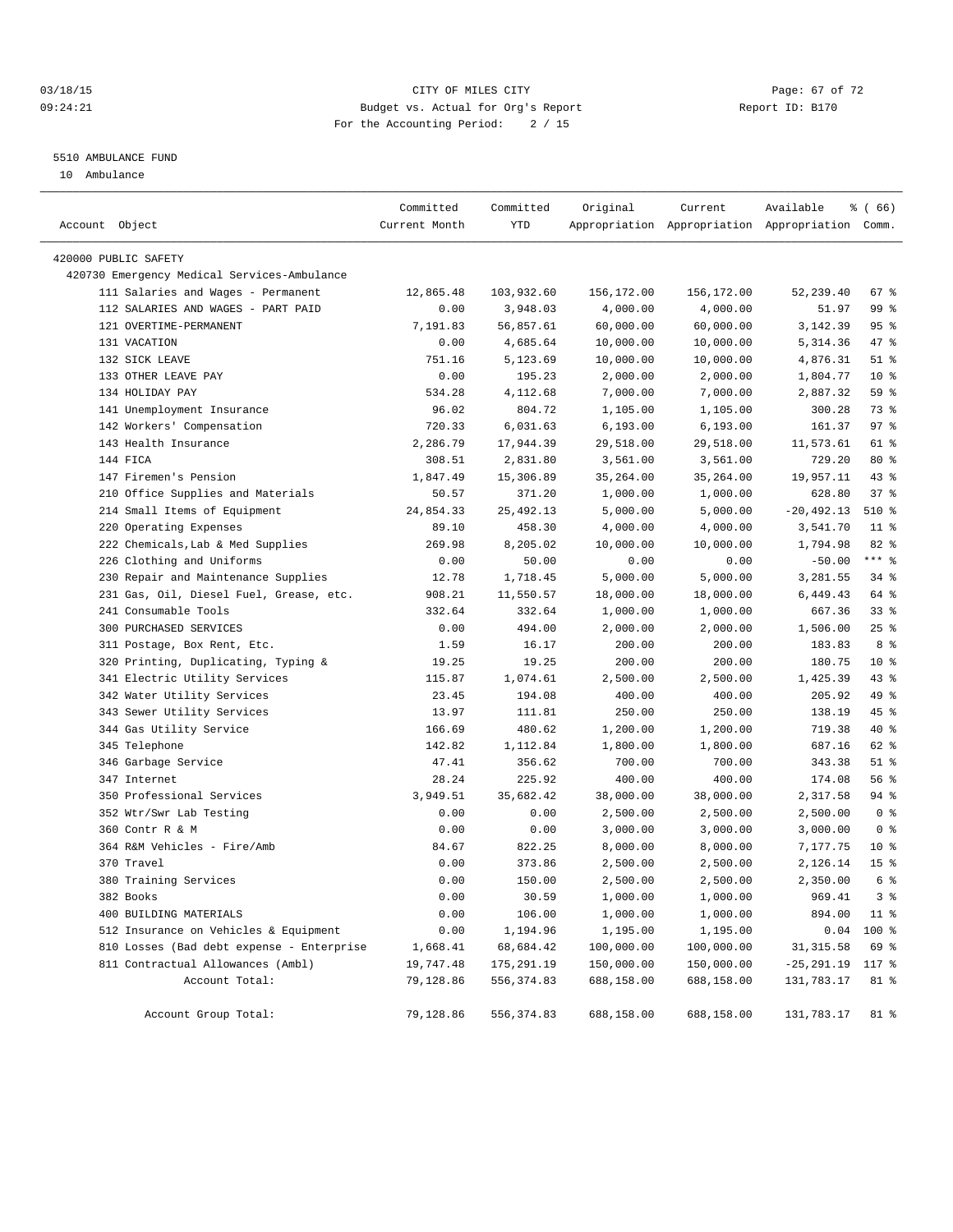#### $O3/18/15$  Page: 68 of 72 09:24:21 Budget vs. Actual for Org's Report Communication Report ID: B170 For the Accounting Period: 2 / 15

### 5510 AMBULANCE FUND

10 Ambulance

| Account Object                           | Committed<br>Current Month | Committed<br><b>YTD</b> | Original   | Current.   | Available<br>Appropriation Appropriation Appropriation Comm. | % (66)       |
|------------------------------------------|----------------------------|-------------------------|------------|------------|--------------------------------------------------------------|--------------|
| 490000 DEBT SERVICE                      |                            |                         |            |            |                                                              |              |
| 490500 Other Debt Service Payments       |                            |                         |            |            |                                                              |              |
| 602 Prpl-Ambulance                       | 0.00                       | 25,814.04               | 25,815.00  | 25,815.00  | 0.96                                                         | 100 %        |
| 629 Interest-Ambulance                   | 0.00                       | 588.36                  | 589.00     | 589.00     | 0.64                                                         | $100*$       |
| Account Total:                           | 0.00                       | 26,402.40               | 26,404.00  | 26,404.00  | 1.60                                                         | $100*$       |
| Account Group Total:                     | 0.00                       | 26,402.40               | 26,404.00  | 26,404.00  |                                                              | $1.60$ 100 % |
| 510000 MISCELLANEOUS                     |                            |                         |            |            |                                                              |              |
| 510330 Comprehensive Liability Insurance |                            |                         |            |            |                                                              |              |
| 513 Liability                            | 0.00                       | 2,941.08                | 2,942.00   | 2,942.00   | 0.92                                                         | $100*$       |
| Account Total:                           | 0.00                       | 2,941.08                | 2,942.00   | 2,942.00   |                                                              | $0.92$ 100 % |
| Account Group Total:                     | 0.00                       | 2,941.08                | 2,942.00   | 2,942.00   |                                                              | $0.92$ 100 % |
| 520000 OTHER FINANCING USES              |                            |                         |            |            |                                                              |              |
| 521000 Interfund Operating Transfers Out |                            |                         |            |            |                                                              |              |
| 820 Transfers to Other Funds             | 1,950.36                   | 22,662.55               | 33,404.00  | 33,404.00  | 10,741.45                                                    | 68 %         |
| Account Total:                           | 1,950.36                   | 22,662.55               | 33,404.00  | 33,404.00  | 10,741.45                                                    | 68 %         |
| Account Group Total:                     | 1,950.36                   | 22,662.55               | 33,404.00  | 33,404.00  | 10,741.45                                                    | 68 %         |
| Organization Total:                      | 81,079.22                  | 608,380.86              | 750,908.00 | 750,908.00 | 142,527.14                                                   | $81$ %       |
|                                          |                            |                         |            |            |                                                              |              |
| Fund Total:                              | 81,079.22                  | 608,380.86              | 750,908.00 | 750,908.00 | 142,527.14 81 %                                              |              |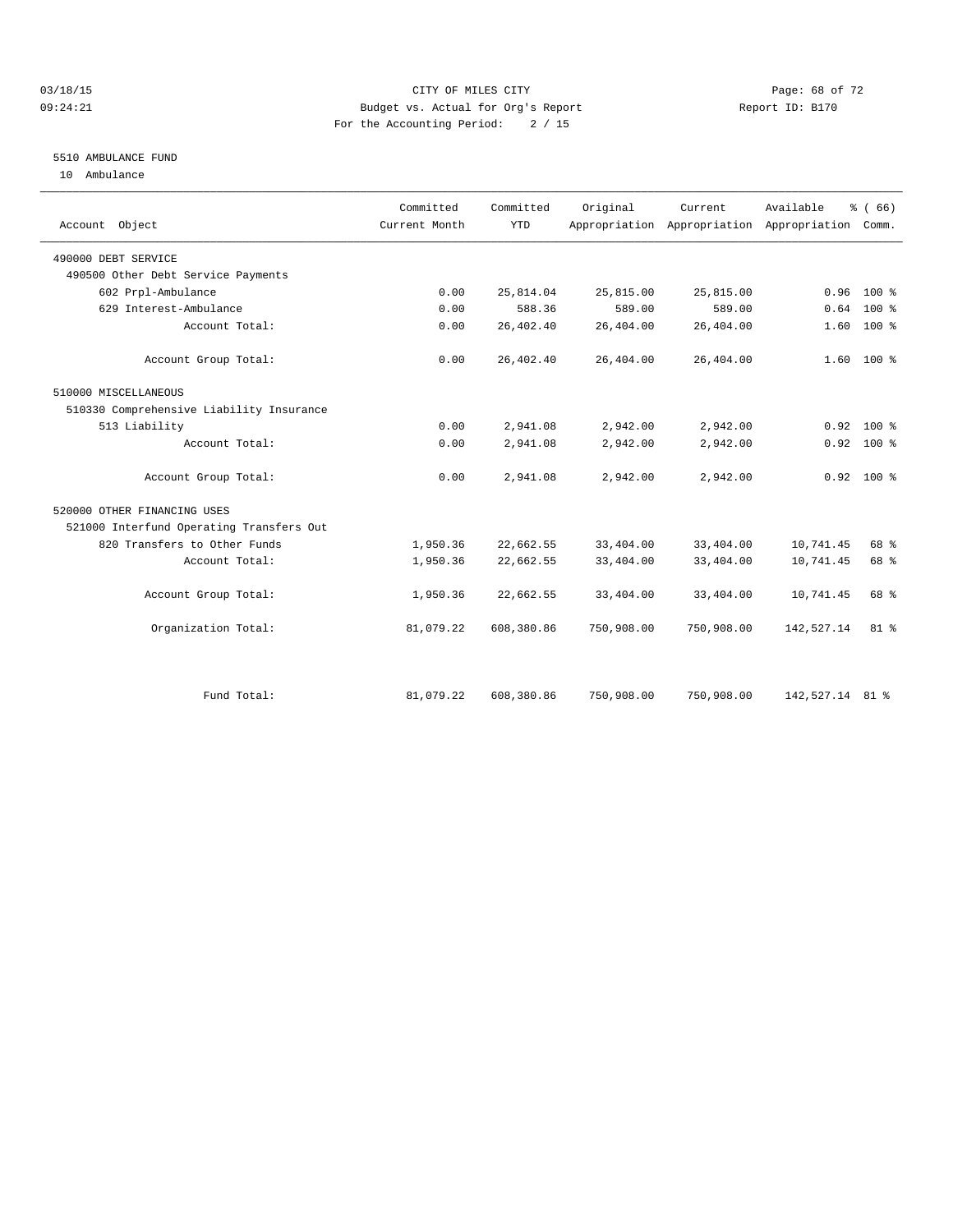#### 03/18/15 Page: 69 of 72 09:24:21 Budget vs. Actual for Org's Report Changer Report ID: B170 For the Accounting Period: 2 / 15

#### 5610 AIRPORT OPERATING

87 Airport

| Account Object                             | Committed<br>Current Month | Committed<br>YTD | Original   | Current    | Available<br>Appropriation Appropriation Appropriation Comm. | % (66)           |
|--------------------------------------------|----------------------------|------------------|------------|------------|--------------------------------------------------------------|------------------|
| 430000 Public Works                        |                            |                  |            |            |                                                              |                  |
| 430300 Airport (87)                        |                            |                  |            |            |                                                              |                  |
| 111 Salaries and Wages - Permanent         | 4,502.09                   | 50,032.94        | 70,604.00  | 70,604.00  | 20,571.06                                                    | 71 %             |
| 121 OVERTIME-PERMANENT                     | 0.00                       | 0.00             | 5,000.00   | 5,000.00   | 5,000.00                                                     | 0 <sup>8</sup>   |
| 131 VACATION                               | 0.00                       | 0.00             | 10,000.00  | 10,000.00  | 10,000.00                                                    | 0 <sup>8</sup>   |
| 132 SICK LEAVE                             | 0.00                       | 225.00           | 6,000.00   | 6,000.00   | 5,775.00                                                     | 4%               |
| 133 OTHER LEAVE PAY                        | 0.00                       | 0.00             | 3,420.00   | 3,420.00   | 3,420.00                                                     | 0 <sup>8</sup>   |
| 134 HOLIDAY PAY                            | 0.00                       | 0.00             | 3,000.00   | 3,000.00   | 3,000.00                                                     | 0 <sup>8</sup>   |
| 141 Unemployment Insurance                 | 20.26                      | 226.17           | 495.00     | 495.00     | 268.83                                                       | 46 %             |
| 142 Workers' Compensation                  | 247.86                     | 2,794.54         | 5,761.00   | 5,761.00   | 2,966.46                                                     | 49 %             |
| 143 Health Insurance                       | 627.15                     | 5,645.40         | 15,060.00  | 15,060.00  | 9,414.60                                                     | 37%              |
| 144 FICA                                   | 344.40                     | 3,844.73         | 8,417.00   | 8,417.00   | 4,572.27                                                     | 46 %             |
| 145 PERS                                   | 367.83                     | 4,084.06         | 8,989.00   | 8,989.00   | 4,904.94                                                     | 45 %             |
| 196 CLOTHING ALLOTMENT                     | 0.00                       | 0.00             | 300.00     | 300.00     | 300.00                                                       | 0 <sup>8</sup>   |
| 210 Office Supplies and Materials          | 187.52                     | 737.95           | 700.00     | 700.00     | $-37.95$                                                     | 105 <sub>8</sub> |
| 214 Small Items of Equipment               | 0.00                       | 0.00             | 2,000.00   | 2,000.00   | 2,000.00                                                     | 0 <sup>8</sup>   |
| 220 Operating Expenses                     | 106.91                     | 2,401.51         | 3,000.00   | 3,000.00   | 598.49                                                       | 80 %             |
| 230 Repair and Maintenance Supplies        | 470.33                     | 18,501.02        | 10,000.00  | 10,000.00  | $-8,501.02$                                                  | 185 %            |
| 231 Gas, Oil, Diesel Fuel, Grease, etc.    | 245.17                     | 4,158.25         | 8,000.00   | 8,000.00   | 3,841.75                                                     | $52$ $%$         |
| 237 Aviation Fuel                          | 0.00                       | 184, 292. 28     | 420,000.00 | 420,000.00 | 235,707.72                                                   | 44 %             |
| 239 Tires, Tubes Etc.                      | 0.00                       | 0.00             | 2,000.00   | 2,000.00   | 2,000.00                                                     | 0 <sup>8</sup>   |
| 250 Supplies for Resale                    | 0.00                       | 0.00             | 1,000.00   | 1,000.00   | 1,000.00                                                     | 0 <sup>8</sup>   |
| 311 Postage, Box Rent, Etc.                | 0.00                       | 49.00            | 250.00     | 250.00     | 201.00                                                       | $20*$            |
| 319 Other Communication and Transportation | 40.74                      | 355.50           | 350.00     | 350.00     | $-5.50$                                                      | 102 %            |
| Publicity, Subscriptions & Dues<br>330     | 0.00                       | 51.00            | 100.00     | 100.00     | 49.00                                                        | $51$ %           |
| 334 Memberships, Registrations & Dues      | 72.06                      | 472.06           | 250.00     | 250.00     | $-222.06$                                                    | 189 %            |
| 341 Electric Utility Services              | 790.94                     | 5,725.04         | 11,000.00  | 11,000.00  | 5,274.96                                                     | $52$ $%$         |
| 344 Gas Utility Service                    | 1,252.76                   | 4,669.76         | 5,000.00   | 5,000.00   | 330.24                                                       | $93$ $%$         |
| 345 Telephone                              | 267.75                     | 1,953.70         | 3,000.00   | 3,000.00   | 1,046.30                                                     | 65 %             |
| 347 Internet                               | 50.60                      | 375.22           | 450.00     | 450.00     | 74.78                                                        | 83%              |
| 350 Professional Services                  | 323.75                     | 52, 174.50       | 2,000.00   | 2,000.00   | $-50, 174.50$                                                | $***$ $_{8}$     |
| 360 Contr R & M                            | 0.00                       | 0.00             | 4,000.00   | 4,000.00   | 4,000.00                                                     | 0 <sup>8</sup>   |
| 363 R&M Vehicles/Equip/Labor-PW            | 0.00                       | 3,375.00         | 2,000.00   | 2,000.00   | $-1, 375.00$                                                 | $169$ %          |
| 367 Plumbing, Heating, Electrical          | 0.00                       | 6,344.43         | 3,500.00   | 3,500.00   | $-2,844.43$                                                  | 181 %            |
| Training Services<br>380                   | 0.00                       | 595.00           | 500.00     | 500.00     | $-95.00$                                                     | 119 %            |
| 511 Insurance on Buildings                 | 0.00                       | 3,181.82         | 3,182.00   | 3,182.00   | 0.18                                                         | $100*$           |
| 512 Insurance on Vehicles & Equipment      | 0.00                       | 1,832.02         | 1,833.00   | 1,833.00   | 0.98                                                         | $100*$           |
| 530 Rent                                   | 1,850.00                   | 16,650.00        | 22,000.00  | 22,000.00  | 5,350.00                                                     | 76 %             |
| Account Total:                             | 11,768.12                  | 374,747.90       | 643,161.00 | 643,161.00 | 268, 413.10                                                  | 58 %             |
| 430500 Water Operating                     |                            |                  |            |            |                                                              |                  |
| 645 Equipment-Principle                    | 0.00                       | 476.23           | 0.00       | 0.00       | $-476.23$ *** %                                              |                  |
| Account Total:                             | 0.00                       | 476.23           | 0.00       | 0.00       | $-476.23$ *** \$                                             |                  |
| Account Group Total:                       | 11,768.12                  | 375, 224.13      | 643,161.00 | 643,161.00 | 267,936.87                                                   | 58 %             |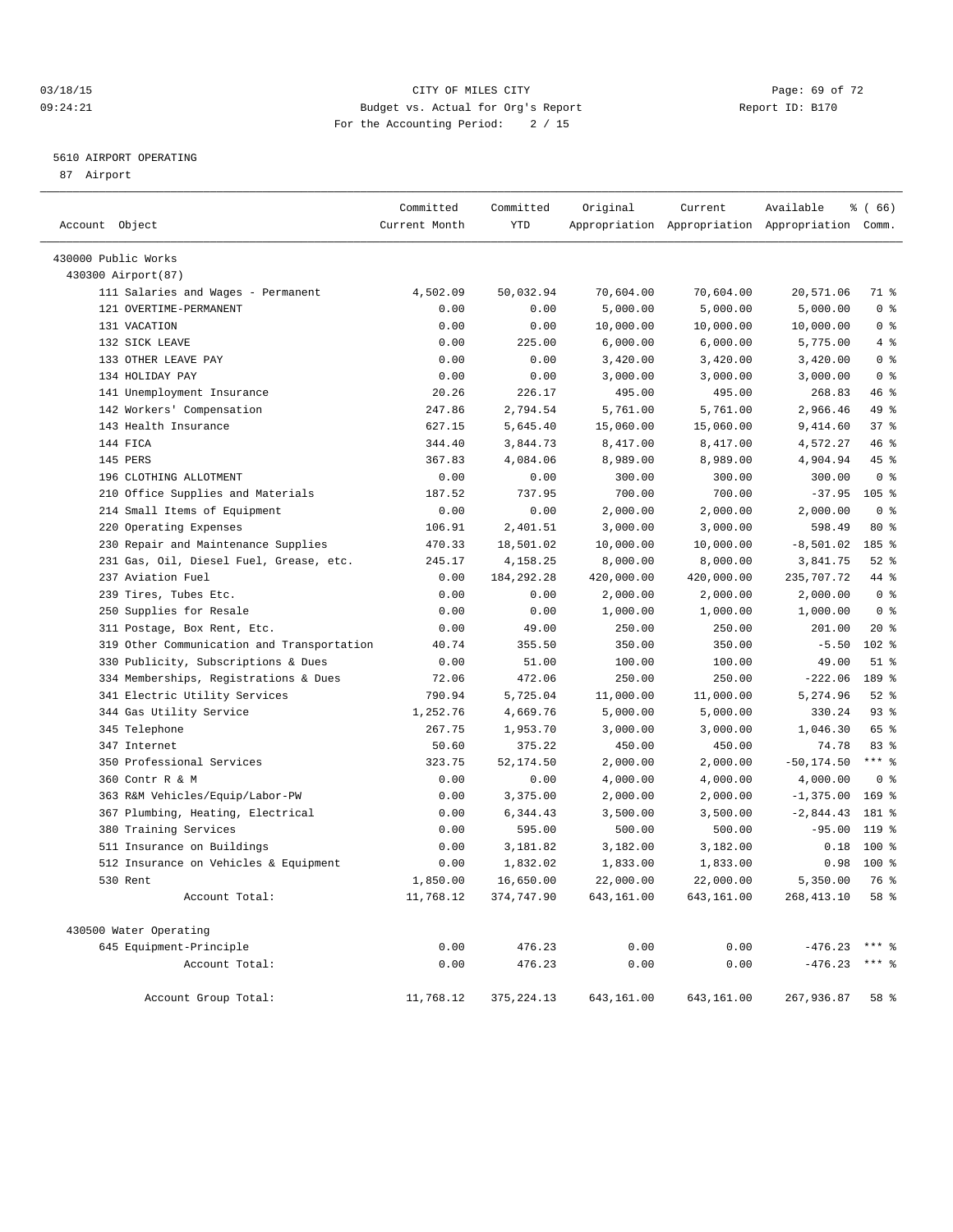#### 03/18/15 Page: 70 of 72 09:24:21 Budget vs. Actual for Org's Report Changer Report ID: B170 For the Accounting Period: 2 / 15

### 5610 AIRPORT OPERATING

87 Airport

| Account Object                           | Committed<br>Current Month | Committed<br><b>YTD</b> | Original   | Current.<br>Appropriation Appropriation Appropriation | Available       | % (66)<br>Comm.     |
|------------------------------------------|----------------------------|-------------------------|------------|-------------------------------------------------------|-----------------|---------------------|
|                                          |                            |                         |            |                                                       |                 |                     |
| 490000 DEBT SERVICE                      |                            |                         |            |                                                       |                 |                     |
| 490500 Other Debt Service Payments       |                            |                         |            |                                                       |                 |                     |
| 641 Principal - Aeronautics Loan 08      | 0.00                       | 4,921.00                | 4,921.00   | 4,921.00                                              | 0.00            | $100*$              |
| 642 Interest - Aeronautics Loan 08       | 0.00                       | 713.55                  | 714.00     | 714.00                                                | 0.45            | $100*$              |
| 645 Equipment-Principle                  | 825.19                     | 825.19                  | 0.00       | 0.00                                                  | $-825.19$       | $***$ $%$           |
| 646 Equipment-Interest                   | 127.27                     | 127.27                  | 0.00       | 0.00                                                  | $-127.27$       | $***$ $\frac{6}{5}$ |
| Account Total:                           | 952.46                     | 6,587.01                | 5,635.00   | 5,635.00                                              | $-952.01$ 117 % |                     |
| Account Group Total:                     | 952.46                     | 6,587.01                | 5,635.00   | 5.635.00                                              | $-952.01$ 117 % |                     |
| 510000 MISCELLANEOUS                     |                            |                         |            |                                                       |                 |                     |
| 510330 Comprehensive Liability Insurance |                            |                         |            |                                                       |                 |                     |
| 513 Liability                            | 0.00                       | 0.00                    | 4,500.00   | 4,500.00                                              | 4,500.00        | 0 <sup>8</sup>      |
| Account Total:                           | 0.00                       | 0.00                    | 4,500.00   | 4,500.00                                              | 4,500.00        | 0 <sup>8</sup>      |
| Account Group Total:                     | 0.00                       | 0.00                    | 4,500.00   | 4,500.00                                              | 4,500.00        | 0 <sup>8</sup>      |
| 520000 OTHER FINANCING USES              |                            |                         |            |                                                       |                 |                     |
| 521000 Interfund Operating Transfers Out |                            |                         |            |                                                       |                 |                     |
| 820 Transfers to Other Funds             | 1,435.15                   | 12,761.89               | 17,222.00  | 17,222.00                                             | 4,460.11        | 74 %                |
| Account Total:                           | 1,435.15                   | 12,761.89               | 17,222.00  | 17,222.00                                             | 4,460.11        | 74 %                |
| Account Group Total:                     | 1,435.15                   | 12,761.89               | 17,222.00  | 17,222.00                                             | 4,460.11        | 74 %                |
| Organization Total:                      | 14, 155. 73                | 394,573.03              | 670,518.00 | 670,518.00                                            | 275, 944.97     | $59*$               |
|                                          |                            |                         |            |                                                       |                 |                     |
| Fund Total:                              | 14, 155. 73                | 394,573.03              | 670,518.00 | 670,518.00                                            | 275,944.97      | 59 <sup>8</sup>     |